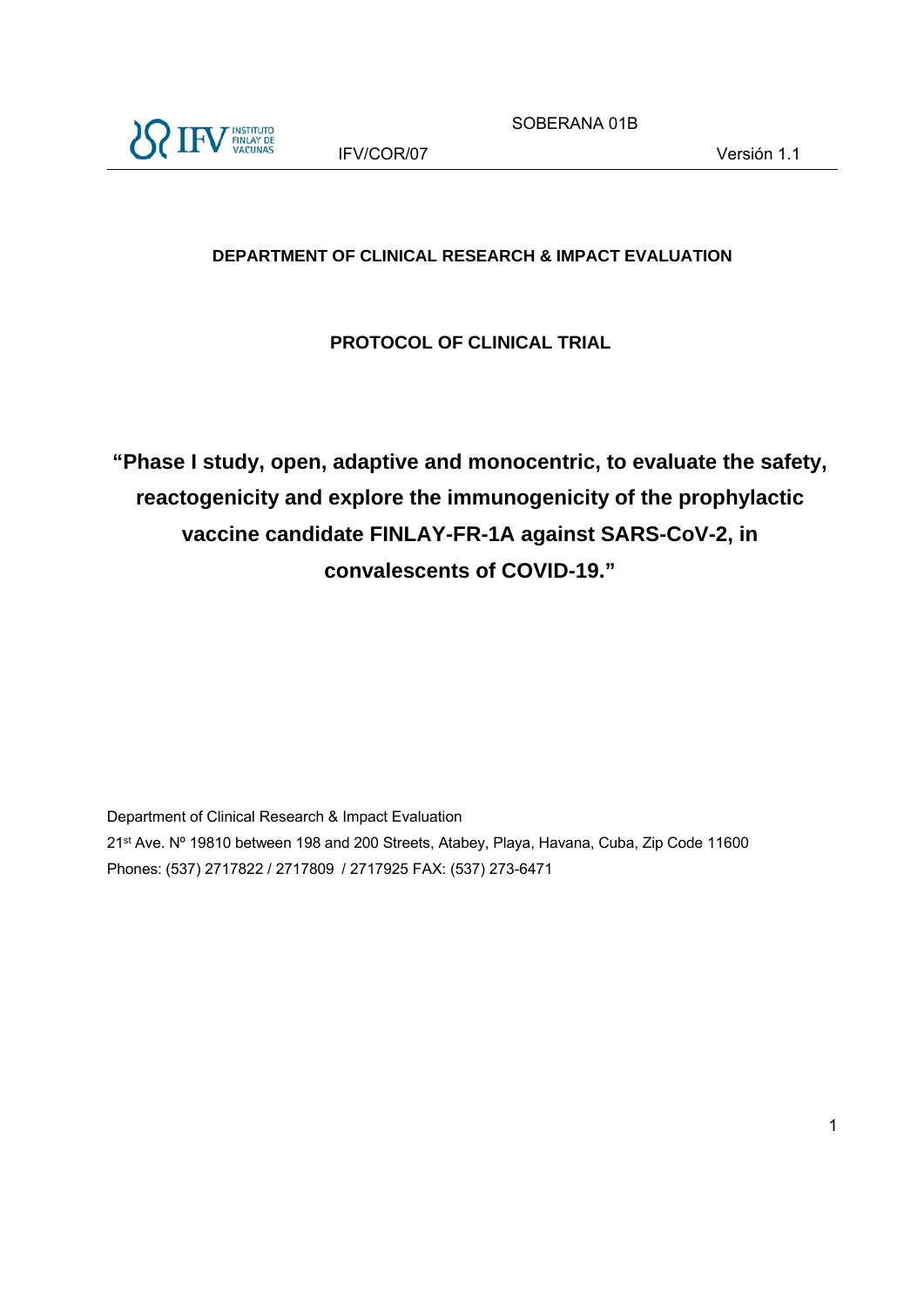

IFV/COR/07

SOBERANA 01B

Versión 1.1

#### **CONTENIDO**

| Independiente Ethics Committee (National Institute of Hematology and Immunology):  8                |  |
|-----------------------------------------------------------------------------------------------------|--|
|                                                                                                     |  |
|                                                                                                     |  |
|                                                                                                     |  |
|                                                                                                     |  |
|                                                                                                     |  |
|                                                                                                     |  |
|                                                                                                     |  |
|                                                                                                     |  |
|                                                                                                     |  |
| Safety assessments will include monitoring and recording of the following for each participant:. 15 |  |
|                                                                                                     |  |
|                                                                                                     |  |
|                                                                                                     |  |
|                                                                                                     |  |
|                                                                                                     |  |
|                                                                                                     |  |
|                                                                                                     |  |
|                                                                                                     |  |
|                                                                                                     |  |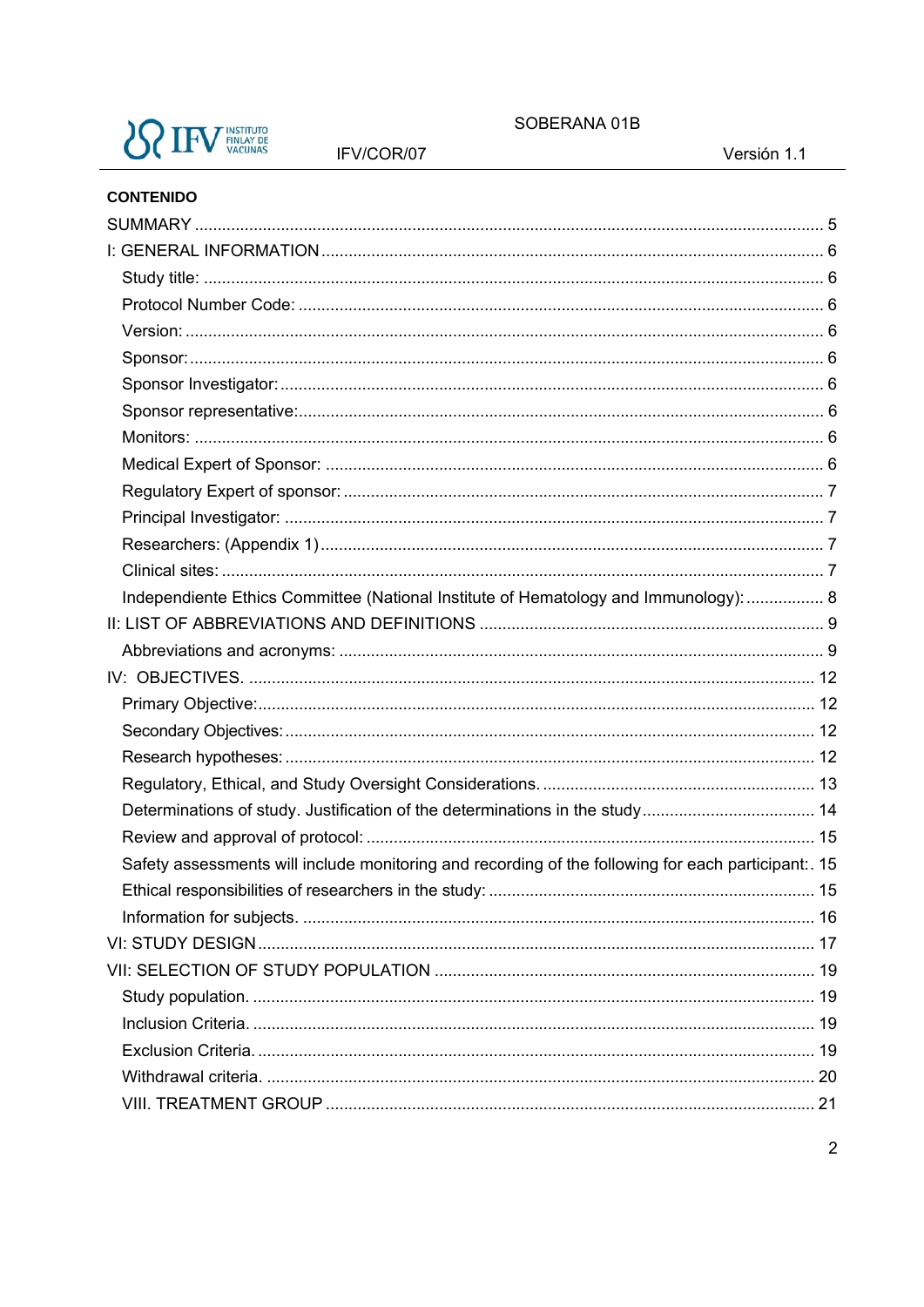# **SO IFV FINLAY DE**

IFV/COR/07

#### SOBERANA 01B

Versión 1.1

| Study product /Formulation, Appearance, Storage, Packaging, and Labeling 21                  |  |
|----------------------------------------------------------------------------------------------|--|
| Measures to guarantee safety in the handling of products and procedures for the supply.  22  |  |
|                                                                                              |  |
|                                                                                              |  |
|                                                                                              |  |
|                                                                                              |  |
|                                                                                              |  |
|                                                                                              |  |
|                                                                                              |  |
|                                                                                              |  |
| Form of action and information in the case of withdrawal or exclusion of any of the subjects |  |
|                                                                                              |  |
|                                                                                              |  |
|                                                                                              |  |
|                                                                                              |  |
|                                                                                              |  |
|                                                                                              |  |
|                                                                                              |  |
|                                                                                              |  |
|                                                                                              |  |
|                                                                                              |  |
|                                                                                              |  |
|                                                                                              |  |
|                                                                                              |  |
|                                                                                              |  |
|                                                                                              |  |
|                                                                                              |  |
|                                                                                              |  |
|                                                                                              |  |
| A)                                                                                           |  |
| B)                                                                                           |  |
|                                                                                              |  |
|                                                                                              |  |
|                                                                                              |  |
|                                                                                              |  |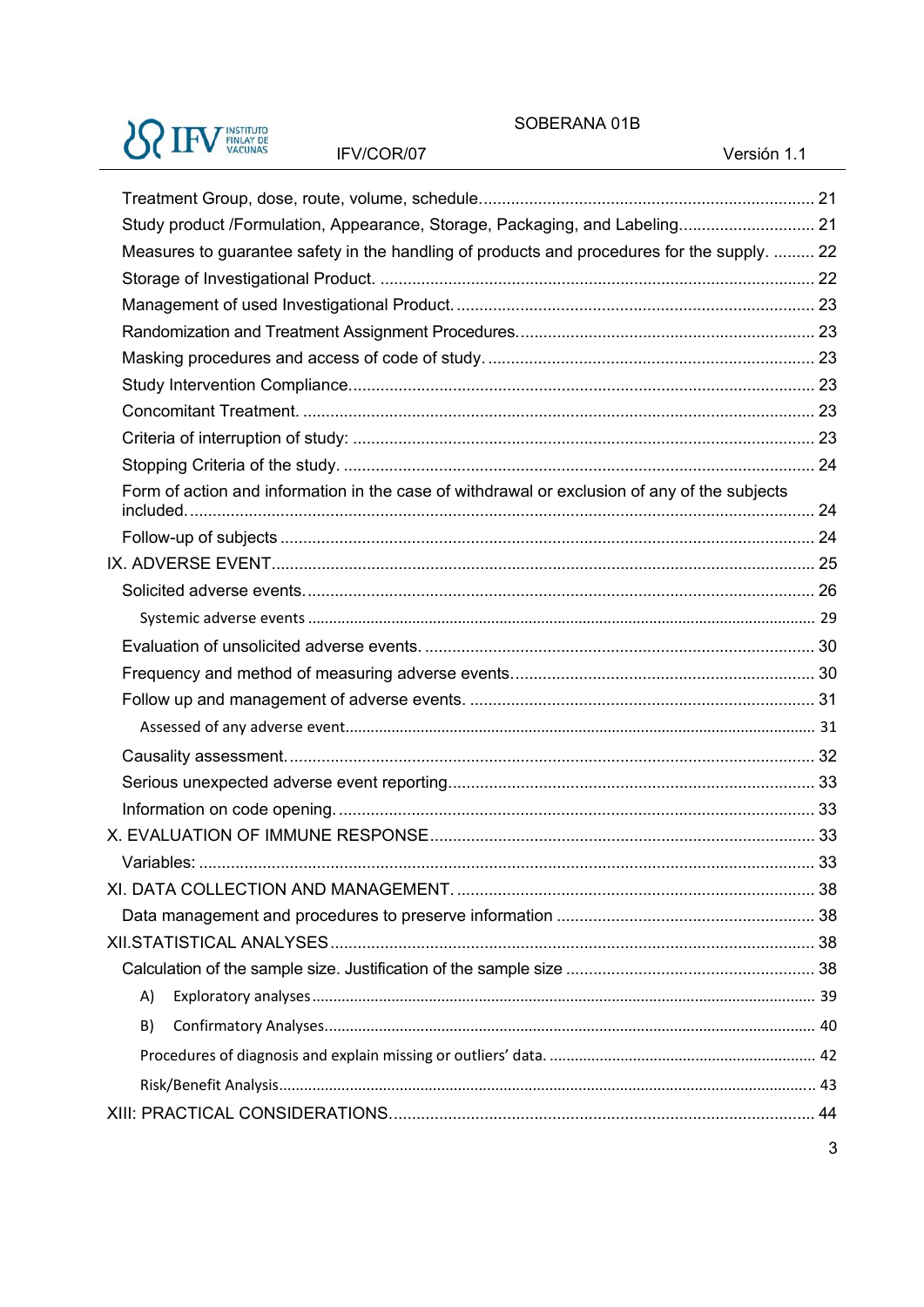#### SOBERANA 01B

Versión 1.1

| <b>INSTITUTO</b><br><b>FINLAY DE</b><br><b>ACUNAS</b> |  |
|-------------------------------------------------------|--|
|-------------------------------------------------------|--|

IFV/COR/07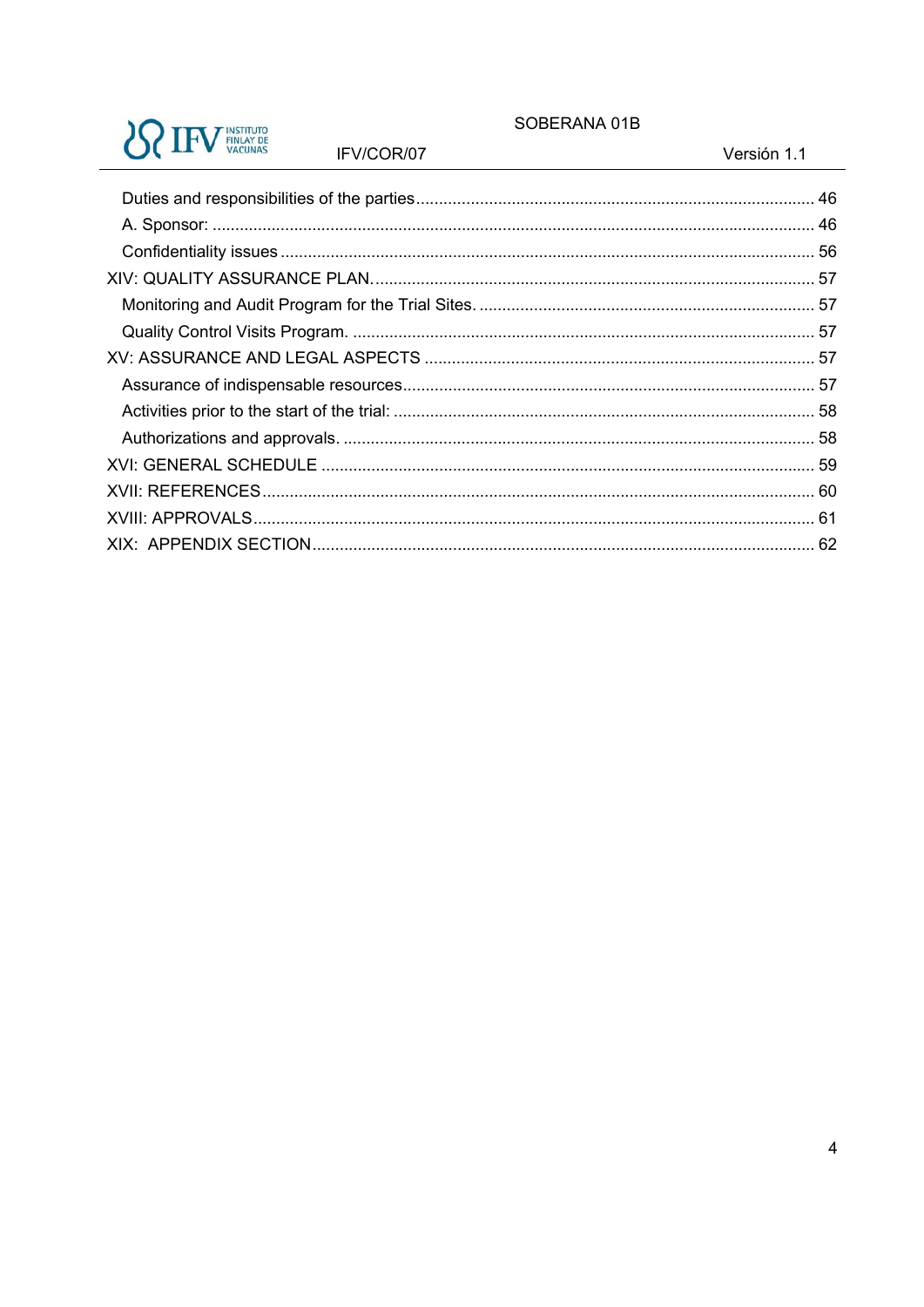

#### **SUMMARY**

An open, adaptive and monocentric Phase I clinical trial will be performed to evaluate safety, reactogenicity and to explore the immunogenicity of a single dose of the FINLAY-FR-1A anti SARS-CoV-2 vaccine, in COVID-19 convalescents.

Thirty Cuban COVID-19 convalescents will be included of, aged 19–59 years, both sex, who provide written informed consent before enrollment and meet the selection criteria established in the protocol.

A single dose of FINLAY-FR-1A vaccine (50 µg of dimeric-RBD in alumn) was used. Convalescents will be divided in three subgroups:

- A) Convalescent individuals of mild COVID-19.
- B) PCR-positive asymptomatic convalescents.
- C) PCR-negative, viral-specific IgG individuals.

Adverse events will be evaluated for 3 hours after vaccination in the clinical site. Active and passive surveillance will be carried out using diaries (outpatient) during the 28-day follow-up period.

Humoral immune response at baseline and following vaccination will be evaluated by determination of anti-RBD antibodies, inhibitory antibodies of RBD:hACE2 interaction and conventional virus neutralizing Test. Cellular Immunity will be also assessed.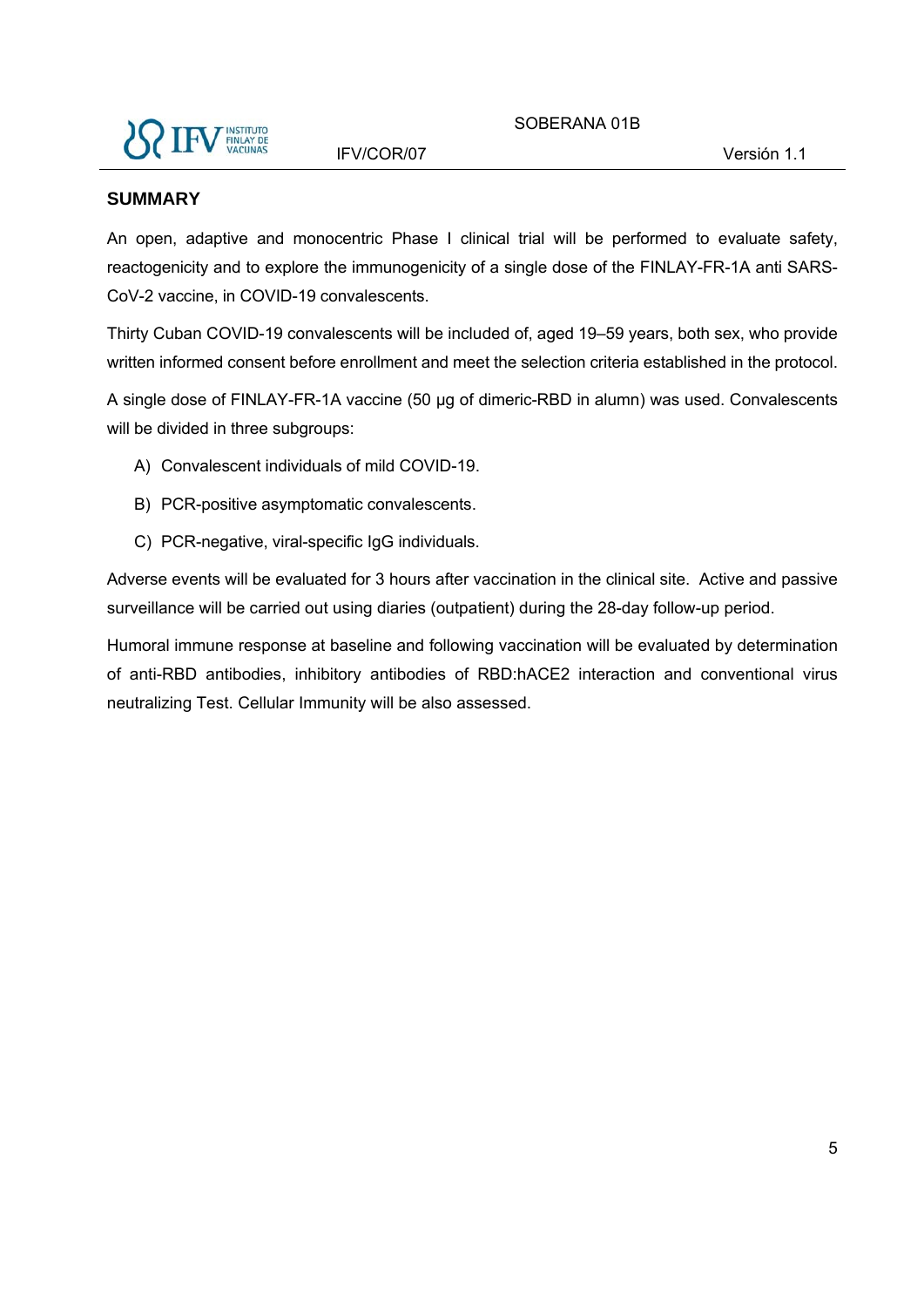

#### **I: GENERAL INFORMATION**

#### **Study title:**

"Phase I study, open, adaptive and monocentric, to evaluate the safety, reactogenicity and explore the immunogenicity of the prophylactic vaccine candidate FINLAY-FR-1A against SARS-CoV-2, in convalescents of COVID-19"

#### **Abbreviated title:**

SOBERANA 01B

**Protocol Number Code:** 

IFV/COR/07

**Version:**  Version 1.1. October 20210

**Study Phase:** 

Phase I

**Sponsor:**  Finlay Vaccine Institute

#### **Sponsor Investigator:**

Dr. Rolando Felipe Ochoa Azze. PhD, MD in Immunology. Full Professor: 21<sup>st</sup> Ave. Nº 19810 between 198 and 200 Streets, Atabey, Playa, Havana, Cuba, 11600. Phone: 7271-8331.

#### **Sponsor representative:**

Dra. Dagmar García Rivera. PhD, 21<sup>st</sup> Ave. Nº 19810 between 198 and 200 Streets, Atabey, Playa, Havana, Cuba, 11600. Phone: 7271-8331.

#### **Monitors:**

National Coordinating Center of Clinical Trials (CENCEC)

#### **Medical Expert of Sponsor:**

Dr. Rinaldo Puga Gómez. Especialista de II Grado en Pediatría. Máster en Ciencias Médicas. Clínica Central "Cira García". Dirección: 18<sup>th</sup> Ave. Nº 4101, Miramar, Playa, Havana, Cuba. Phone: 7204-2811.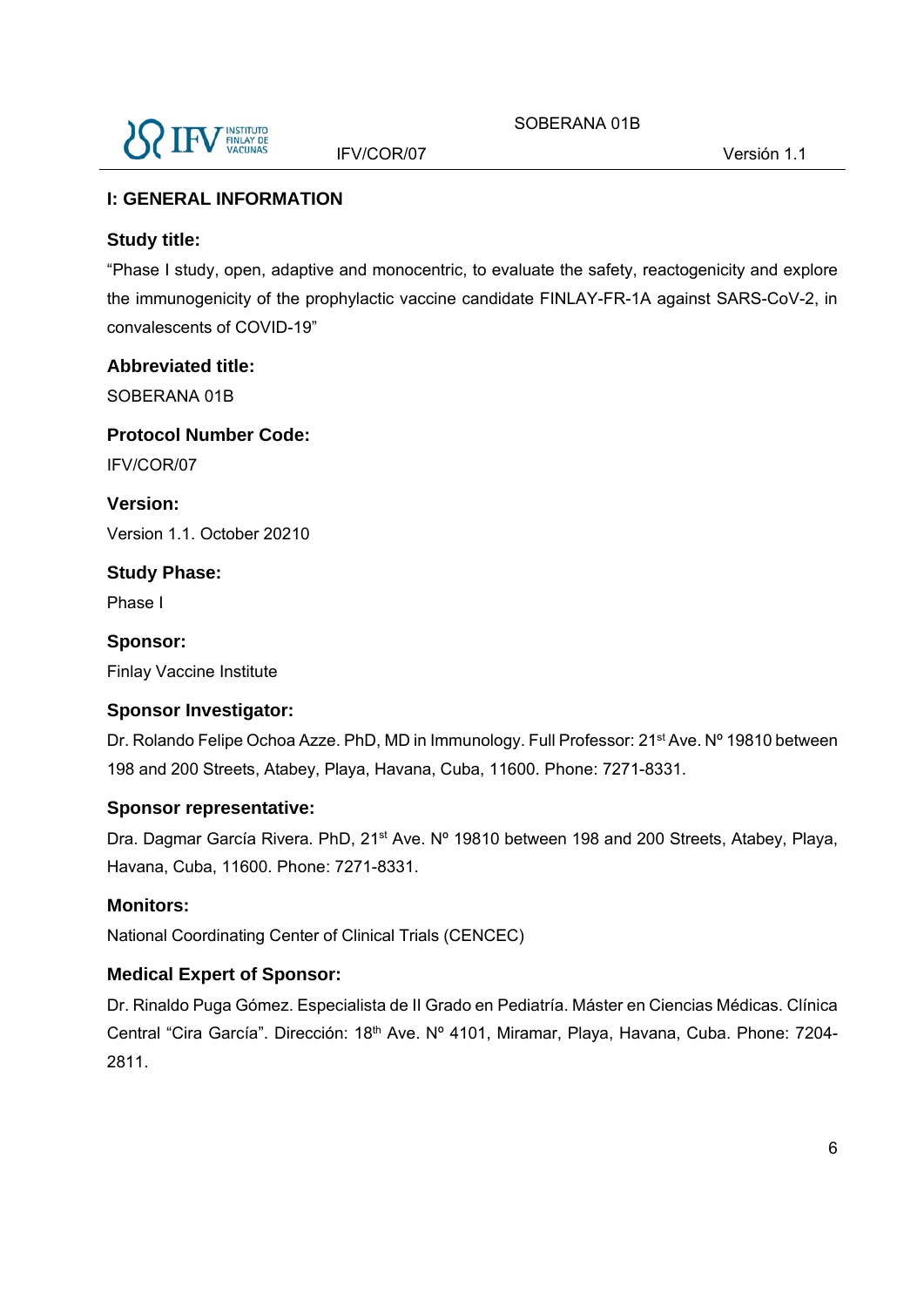

#### **Regulatory Expert of sponsor:**

MSc. Julián Rodríguez Álvarez. National Coordinating Center of Clinical Trials. 5<sup>th</sup> Ave. between 60 and 62 Ave., Miramar, Playa, Havana, Cuba, Phone: 7216-4214.

#### **Principal Investigator:**

Dr. Arturo Chang Monteagudo. MD in Immunology, MSc. National Institute of Hematology and Immunology. 8<sup>th</sup> Ave. Nº 460 between 17 and 19 Streets, Vedado, Havana, Cuba, Phone 7846-1146 / 7830-5553.

#### **Researchers:** (Appendix 1)

#### **Clinical sites:**

| <b>Clinical site</b>                               | Code       | <b>Responsibility</b>                                                                                                                                                                                                                                         |  |  |  |
|----------------------------------------------------|------------|---------------------------------------------------------------------------------------------------------------------------------------------------------------------------------------------------------------------------------------------------------------|--|--|--|
| <b>Finlay Vaccine Institute</b>                    | <b>IFV</b> | Sponsor<br><b>Quality assurance</b><br>Handling vaccine<br>Handling samples<br>Immunological studies                                                                                                                                                          |  |  |  |
| National Institute of<br>Hematology and Immunology | IHI        | <b>Clinical site</b><br>Management of clinical trial<br>Recruitment<br>Selection criteria<br>Vaccination<br>Adverse events surveillance<br>Collection of blood samples<br>Clinical Lab. studies<br>Handling vaccine<br>Medical care of Serious Adverse Events |  |  |  |
| <b>Center of Molecular</b><br>Immunology           | <b>CIM</b> | Immunological studies                                                                                                                                                                                                                                         |  |  |  |
| <b>Research Center of Civil</b><br>Defense         | DC         | Immunological studies                                                                                                                                                                                                                                         |  |  |  |
| National Center of Medical<br>Genetics             | CNGM       | Recruitment<br><b>PCR</b>                                                                                                                                                                                                                                     |  |  |  |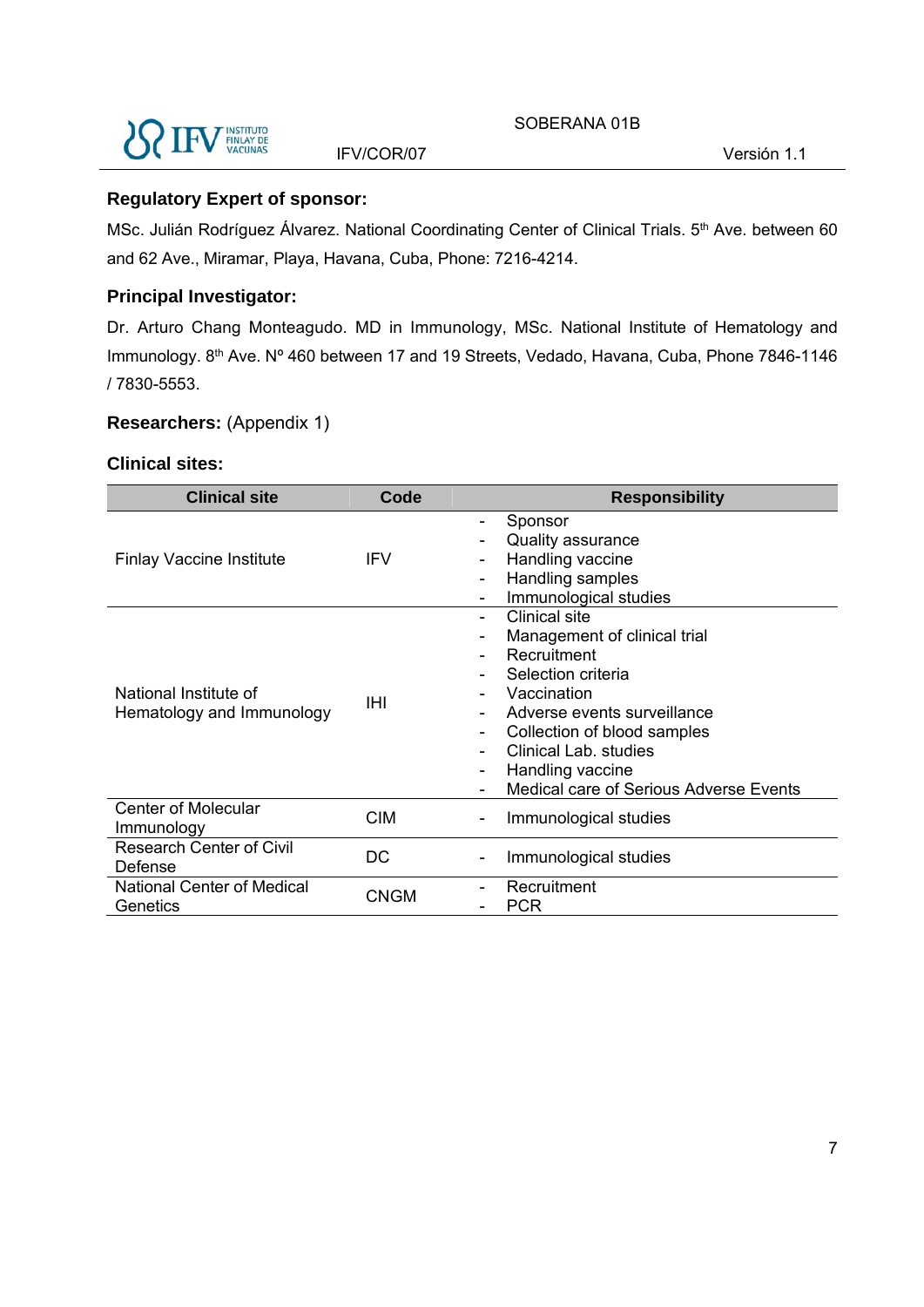

### **Independiente Ethics Committee (National Institute of Hematology and Immunology):**

| <b>Name and surname</b>         | <b>Responsibility</b> |
|---------------------------------|-----------------------|
| Dra. C. Vianed Marsán Suárez    | President             |
| Dr. Wilfredo Roque García       | <b>Vice-President</b> |
| Lic. Luz Mirella Morera Barrios | Secretary             |
| Dra. Kalia Lavaut Sánchez       | Member                |
| Lic. Yamilé Padrón Mirabal      | Member                |
| Ing. Alejandro Santiago Jorge   | Community member      |
| Lic. Librada Martell Martorell  | Member                |

### **Independent Data Monitoring Committee (IDMC):**

| Name and surname                    | <b>Formation</b>                                                                   | <b>Responsibility</b> | Location                                                                       |
|-------------------------------------|------------------------------------------------------------------------------------|-----------------------|--------------------------------------------------------------------------------|
| Dra. Mery Martínez Cabrera          | MD with specialization<br>in General Integral<br>Medicine MGL<br>MSc. in longevity | President             | International<br>Relations.<br>Ministry of<br><b>Public Health</b><br>(MINSAP) |
| M.Sc. Patricia Lorenzo Luaces.      | <b>MSc in Mathematical</b><br>Sciences                                             | Member                | Department of<br>Clinical<br>Research<br>(CIM)                                 |
| Dr.C. Héctor L. Lara Fernández      | MD with specialization<br>in Epidemiology. MSC,<br>PhD in Health<br>Sciences       | Member                | <b>CENCEC</b>                                                                  |
| Dra. Gisela María Suárez<br>Formigo | MD with specialization<br>in Immunology                                            | Miembro               | Department of<br>Clinical<br>Research<br>(CIM)                                 |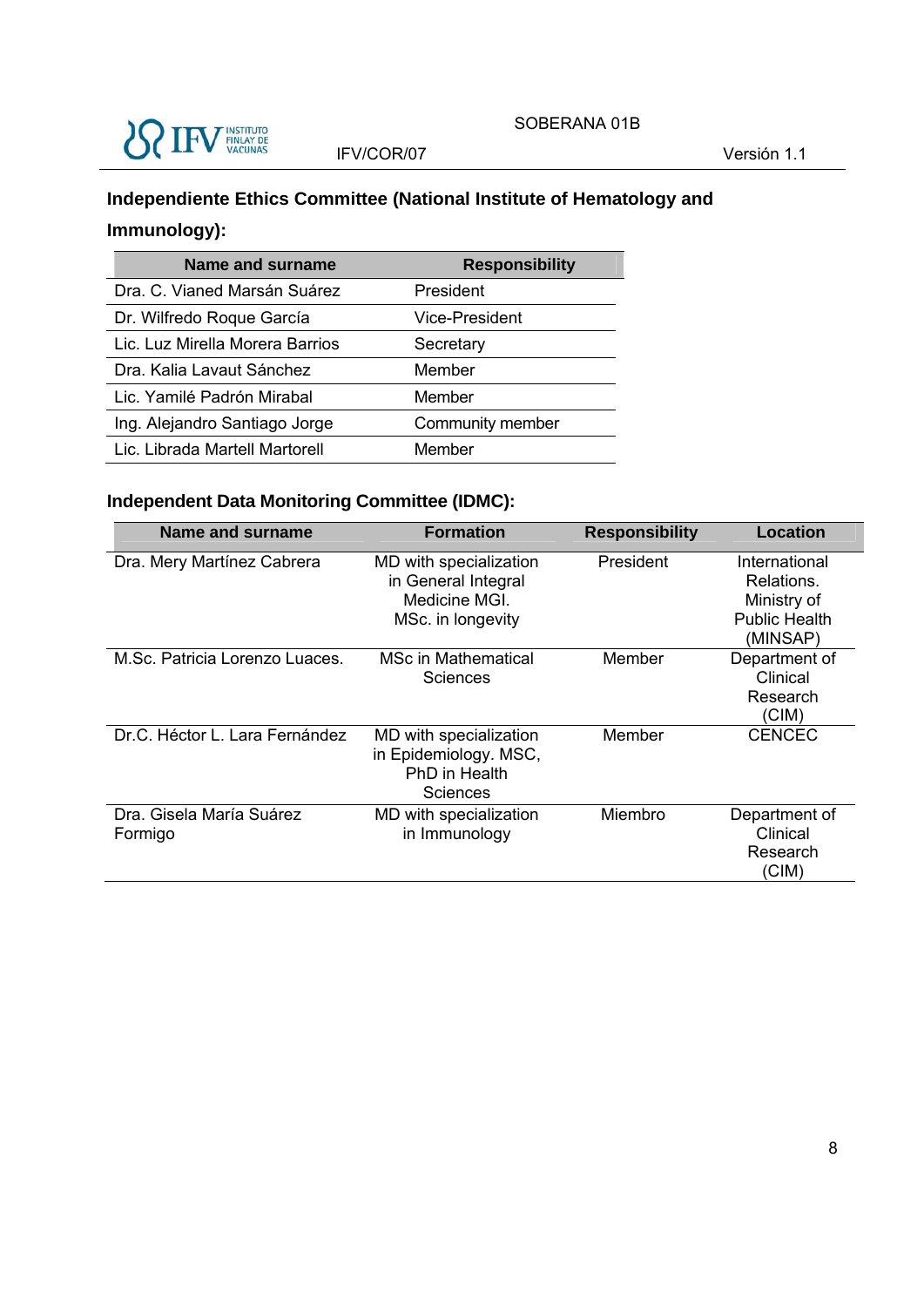

#### **II: LIST OF ABBREVIATIONS AND DEFINITIONS**

#### **Abbreviations and acronyms:**

- **Ab**: Antibody
- **Ag:** Antigen

**GCP**: Good Clinical Practice

**GMP:** Good Manufacturing Practice

**IDMC:** Independent Data Monitoring Committee

**CECMED:** *Center* for State *Control of* Medicines, Equipment and Medical Devices

**IEC:** Independiente Ethics Committee

**CRF:** Case Report Form

**d-RBD**: dimeric receptor binding domain (d-RBD) of SARS-CoV-2 virus

**AES:** Adverse Event Solicited

**AEE**: Adverse Event Expected

**AES**: Adverse Event Serious

**AESI:** Adverse Event Serious and unexpected

**AEI:** Adverse Event unexpected

**ELISA**: Enzyme-Linked Immunosorbent Assay

**IFV:** Finlay Vaccine Institute (Instituto Finlay de Vacunas)

**INM:** Inmunogen

**WHO:** World Health Organization

**PCR:** Polymerase Chain Reaction. PCR is the diagnostic method of SARS-CoV-2

**HNS:** Health National System

**Mild COVID-19:** Disease caused by the SARS-CoV-2 coronavirus. The participant must have experienced non-specific signs and symptoms, such as fever, headache, myalgia, general malaise, respiratory signs/symptoms cough, sore throat, nasal congestion, loss of taste or smell and digestive manifestations (nausea, vomiting and diarrhea), without signs of dehydration, dyspnea or sepsis; essentially, a picture practically indistinguishable from other respiratory viral infections.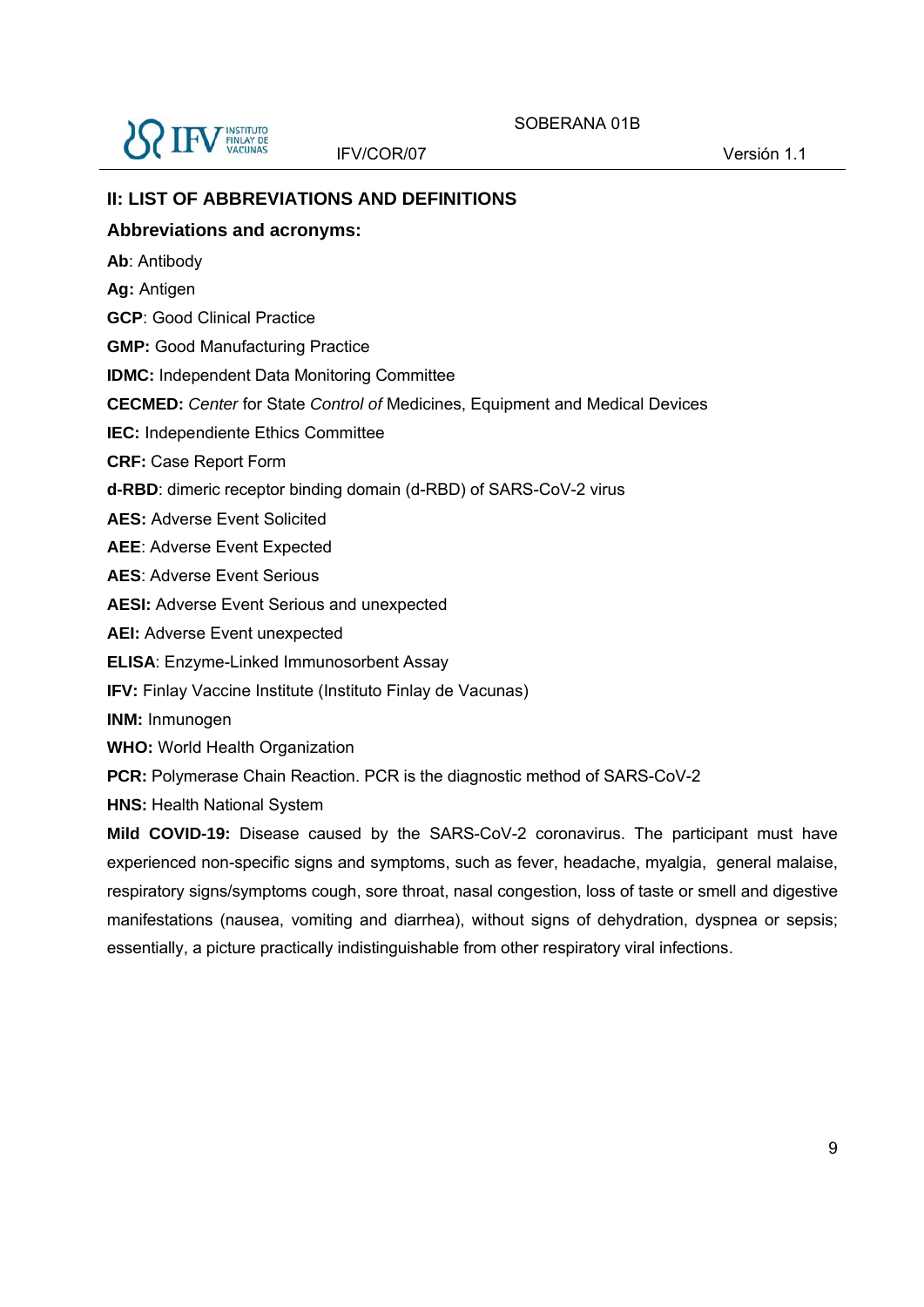

#### **III: INTRODUCTION. Background and Study Rationale.**

COVID-19 is characterized by high lethality in individuals with quantitative and quality affectation of the immunity and with co-morbidities. The inflammatory response exacerbated and the cytokine storm are the principal cause of torpid evolution of COVID-19 (1,2,3).

Asymptomatic Infection by SARS-CoV-2, mild clinical pictures and individuals with subclinical infection detected by community-based prevalence studies, with viral-specific IgG but PCR-negative are also part of the epidemiological and clinical spectrum of COVID-19 (4,5)

In addition to the particularities of the clinical course, one characteristic very important is its high transmissibility. (3,4,5).

The percentage of asymptomatic Infection have been reported between 20% and 60% of subjects with positive PCR tests. The number of undetected Infection in the population and consequently not included in incidence rate could be 10 and 20 higher than reported cases. In both cases is determined for active surveillance in the population and health policy established in each country (5,6,7). In these individuals innate immunity could be sufficient to fight against SARS-CoV-2 infection.

Some investigators have reported immunity of short and long duration, depending of the titers of neutralizing antibodies (4,8,9,10,11). Other studies support reinfection (8,9). In Cuba, the massive use of immunomodulators and anti-inflammatory drugs could have influence on humoral and cellular immune response.

Main target of current vaccine is the trimeric Spike protein, which mediates host cell binding and is the major target of neutralizing antibodies. The N-terminal S1 subunit of Spike protein mediates receptor binding (Receptor Binding Domain) to angiotensin converting enzyme-2 (ACE2). Some antibodies against other viral proteins mediate antibody-dependent enhancement (ADE) of infection (1,2,3,9,11). For that reason many vaccine candidates are using RBD as immunogen thymus dependent, which have demonstrated safety and immunogenicity results in national and international clinical trials (10,12,13).

The clinical trials of the "Soberana" vaccine candidates against COVID-19 are carried out not only in healthy individuals, but also in those with controlled chronic diseases, taking into account precisely the characteristics of this disease. COVID-19 Convalescents from clinical infections, and asymptomatic individuals, diagnosed by PCR or by serological studies, constitute an underestimated subpopulation, that deserves to be studied, because some individuals may not be adequately protected against new contact with SARS-CoV-2 (5,7).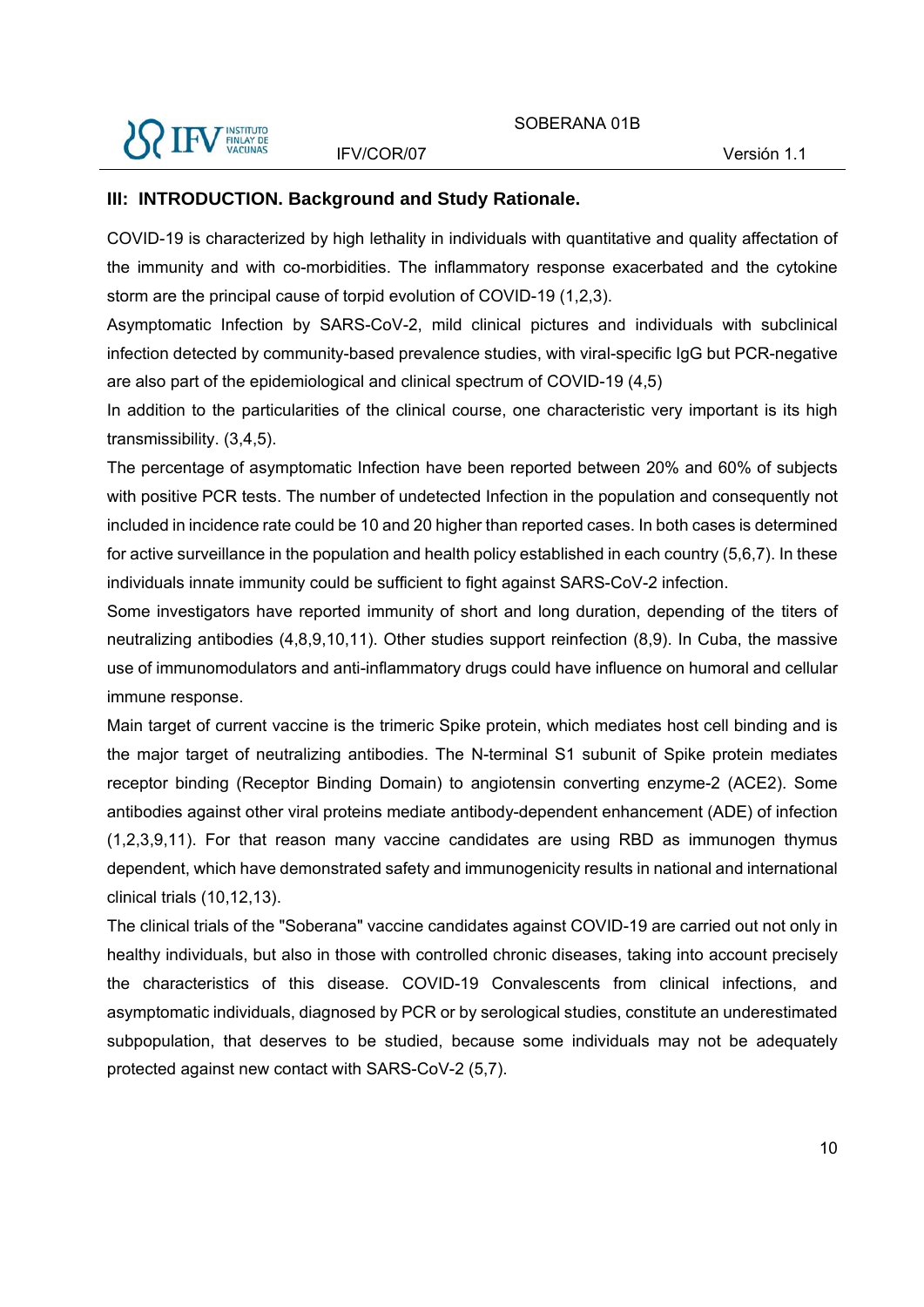

However, if they had memory B lymphocytes, a booster dose of a recombinant dimeric RBD (d-RBD) vaccine in alum, might be sufficient to stimulate protective levels of neutralizing antibodies, and thus protect them of reinfection.

Prior non-clinical studies have demonstrated that vaccine candidate based on d-RBD (50µg) on alum (FINLAY-FR-1A) is immunogenic in multiple animal models (mice and rabbit). It has elicited strong antibody responses to RBD, with high avidity by antigen and ability to inhibit in vitro the interaction of RBD with ACE2, and to induce neutralizing antibodies against live virus. The results of these studies showed that FINLAY-FR-1A is safe and well tolerated.

A phase I, open, adaptive and monocentric clinical trial was designed to evaluate the safety, reactogenicity and explore the immunogenicity of a single dose of the FINLAY-FR-1A. This trial will be carried out in Cuban convalescents of mild COVID-19, PCR-positive asymptomatic convalescents and individuals with subclinical infections detected by viral-specific IgG. All Cuban COVID-19 convalescents between 19–59 years old, who provide written informed consent before enrollment and with low levels (<60%) of inhibitory antibodies of RBD:hACE2 interaction.

Adverse events will be evaluated for 3 hours after vaccination in the clinical site. Active and passive surveillance will be carried out during the 28-day follow-up period. Humoral immune response at baseline and following vaccination will be evaluated by determination of anti-RBD antibodies, inhibitory antibodies of RBD:hACE2 interaction and by conventional virus neutralizing test. Cellular immunity will be also evaluated.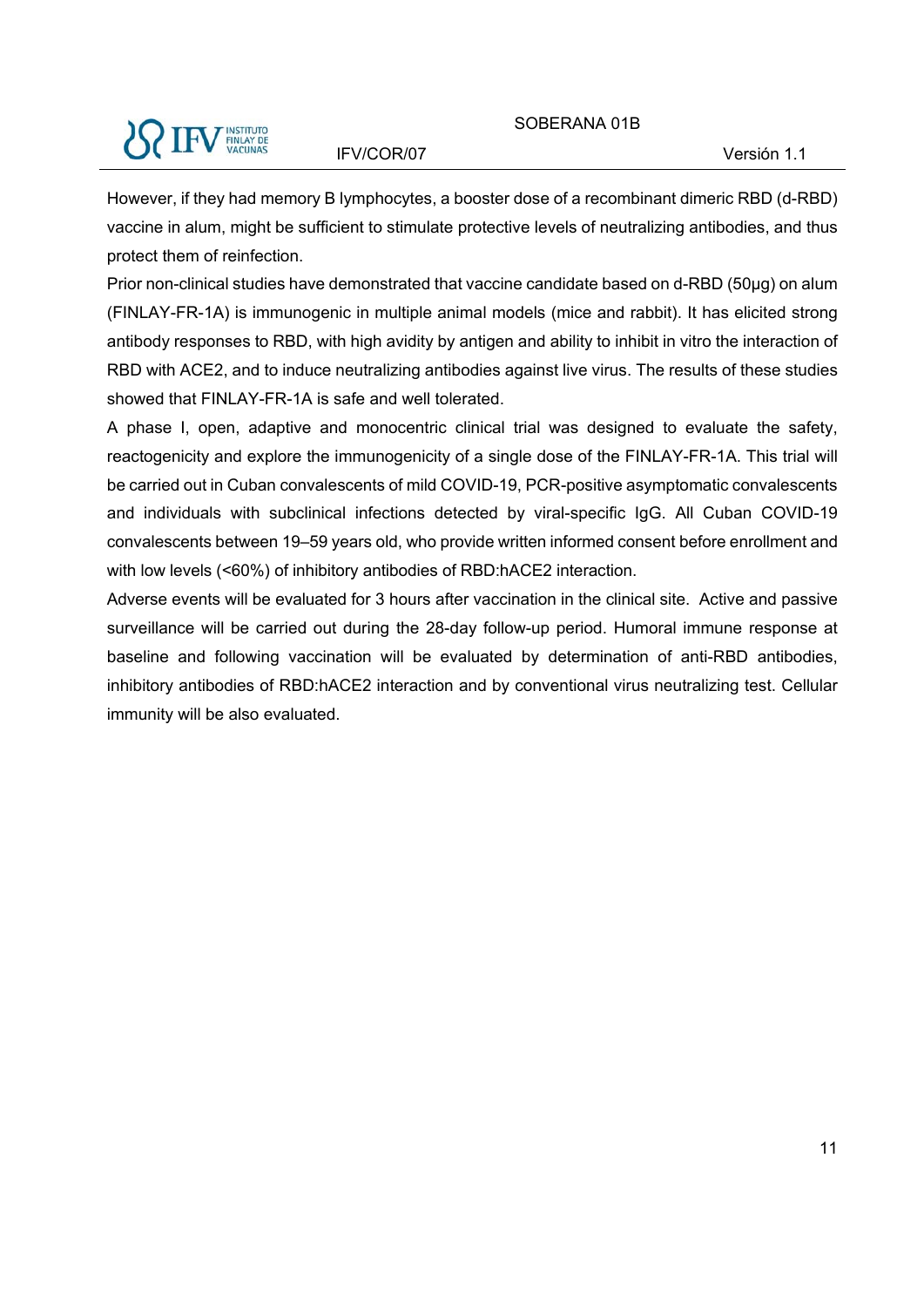### **IV: OBJECTIVES.**

#### **Primary Objective:**

To evaluate safety, reactogenicity and to explore the immunogenicity of the vaccine candidate FINLAY-FR-1A anti SARS-CoV-2, based on d-RBD in aluminium hydroxide on mild COVID-19 convalescents, PCR-positive asymptomatic convalescents and PCR-negative individuals with viral-specific IgG.

#### **Secondary Objectives:**

- 1. To evaluate the safety profile of a single dose of the vaccine, in mild COVID-19 convalescents, PCR-positive asymptomatic convalescents and PCR-negative individuals with viral-specific IgG.
- 2. To evaluate the reactogenicity of a single dose of the vaccine, in mild COVID-19 convalescents, PCR-positive asymptomatic convalescents and PCR-negative individuals with viral-specific IgG.
- 3. To explore the immunogenicity of a single dose of the vaccine, in mild COVID-19 convalescents, PCR-positive asymptomatic convalesents and PCR-negative individuals with viral-specific IgG..

#### **Research hypotheses:**

The administration of vaccine candidate will be safe in mild COVID-19 convalescents, PCR-positive asymptomatic convalescents and PCR-negative individuals with viralspecific IgG, admitting no more of 5 % of subjects with serious adverse event with causal association to vaccination.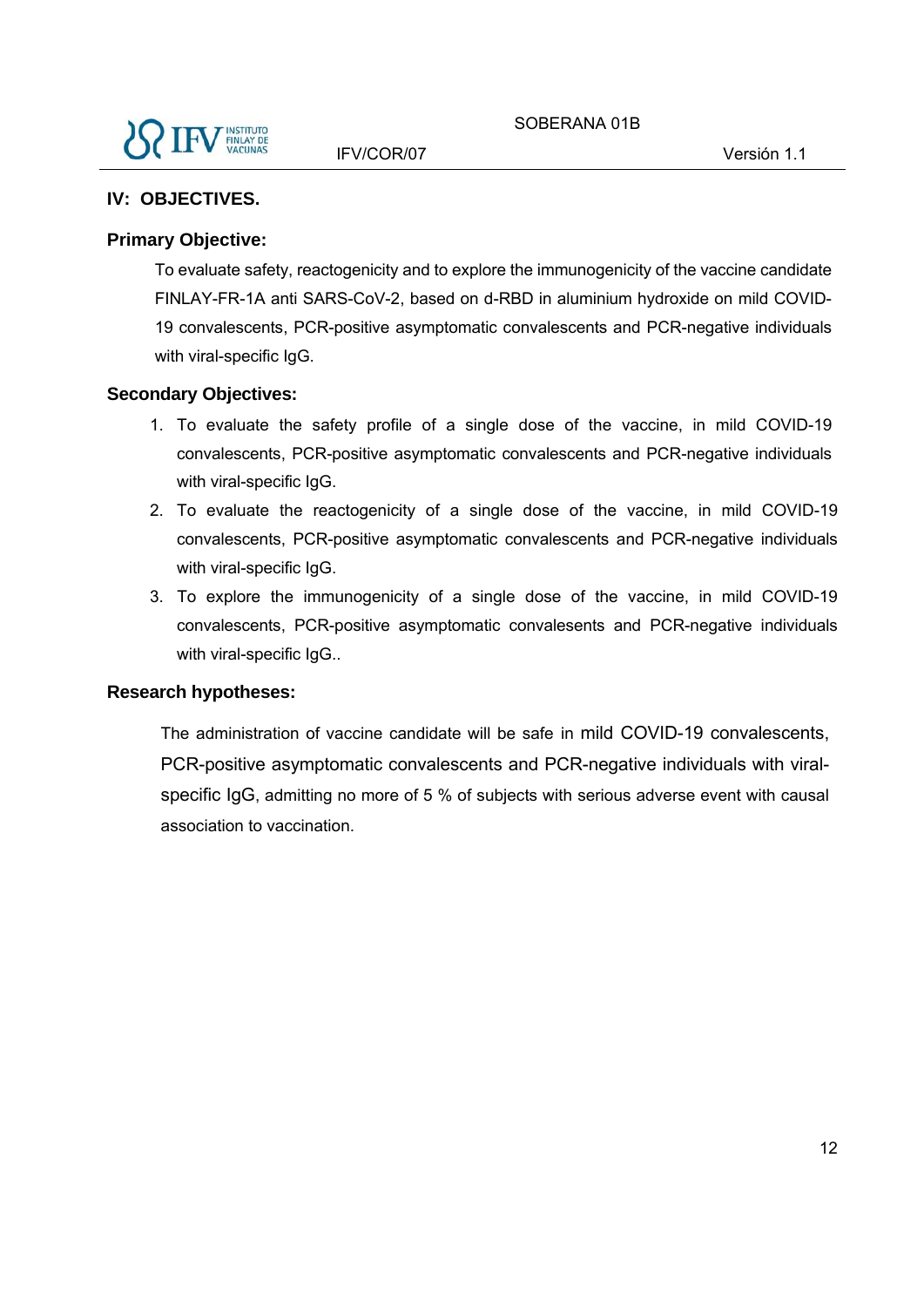

#### **V: MEDICAL DEONTOLOGY**

#### **Regulatory, Ethical, and Study Oversight Considerations.**

The clinical trial will be conducted in accordance with the ethical principles for the research medical using human subjects of the Declaration of Helsinki and Good Clinical Practice.

Prior to begin the study, the protocol will be review by the Independent Ethics Committee (IEC) for Studies on Human Subjects from IHI. The IEC shall be in accordance with GCP, with the document that support its constitution and the standardized procedures designed for its correct work. The committee will be permanently informed about the progress of the study and may participate and verify any of its stages throughout the duration of the study. A copy of this protocol will be sent to the local regulatory authority (CECMED) for review and approval prior to implementation of the study.

During recruitment, investigators will provided potential participants with extensive relevant information, both oral and written. All questions and doubts will be clarified. The decision to participate in the study will be completely voluntary. Investigators will obtain from all participants written informed consent. Subjects must sign the Informed Consent Form (ICF) prior to start any study procedures. Once signed, a copy of the ICF will be given to the subject.

The recruitment process will be reviewing continuously, avoiding evaluating more subjects than the study requires.

An Independent Data Monitoring Committee (IDMC) will be formed, in accordance with the principles of good clinical practicce (GCP), and with the documentation that support its constitution and the procedures designed for its correct operation. This Committee will check all data in order to assure the safety of investigational product on trial participants. It will perform an interim analysis of data at day seven after vaccination with emphasis on safety and reactogenicity. The Committee will perform continuous monitoring of immunogenicity.

The medical information of each participant obtained as a result of this study is considered confidential, and disclosure to third parties is prohibited. All records will be identified to maintain participant confidentiality. All study records will be kept in a locked file cabinet or maintained in a locked room at the IHI.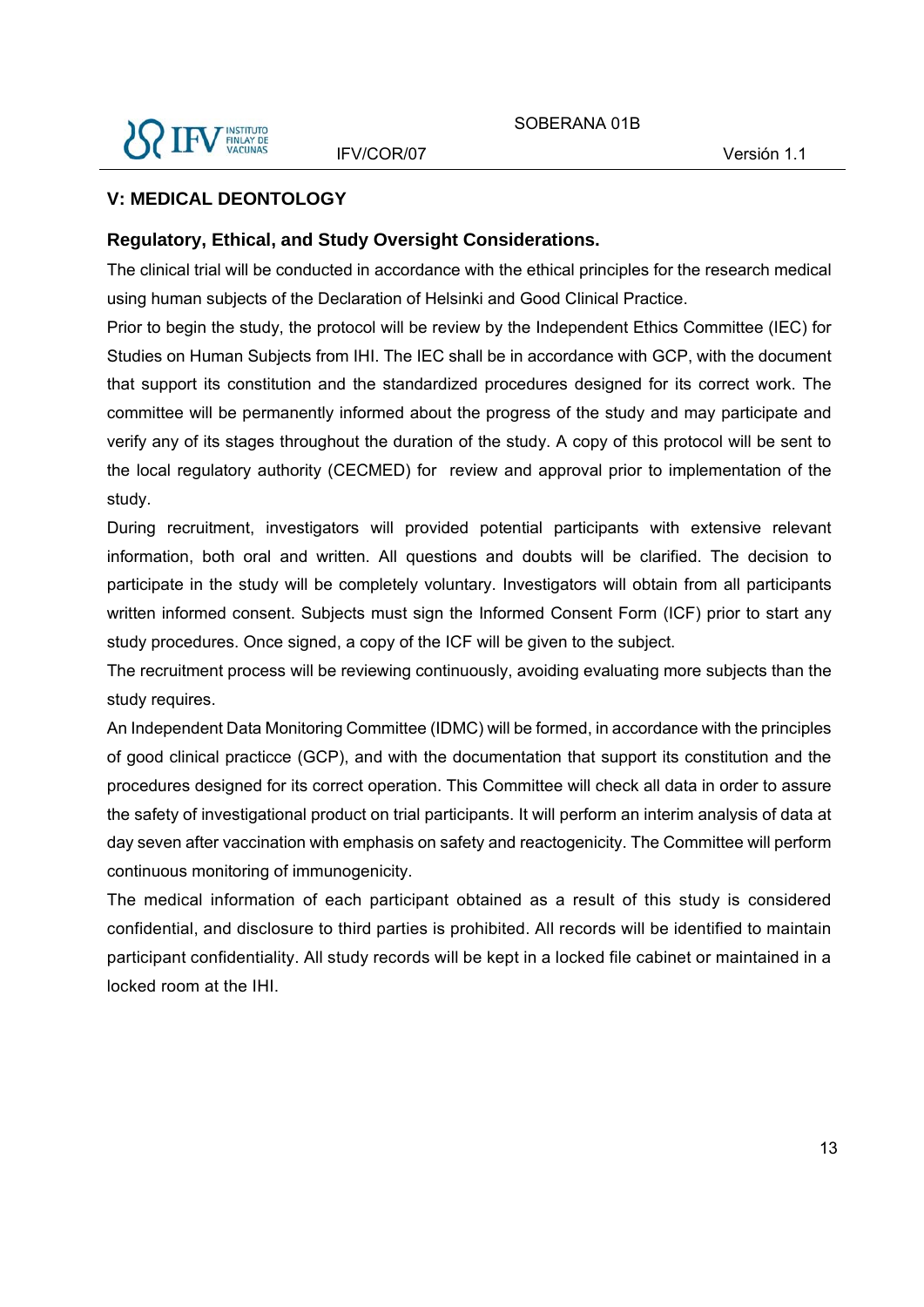

#### **Determinations of study. Justification of the determinations in the study**

.Purpose of determinations:

- Clinical laboratory: determine clinical laboratory value of the subject at the beginning and ending of the corresponding treatment.
- Microbiology laboratory: Screening to SARS-CoV-2, hepatitis B and C, and HIV 1 and 2.
- Immunology Laboratory: To evaluate immune response after vaccination with investigational product (IP).

Organizational determination:

| <b>Tests</b> | <b>First evaluation</b> | 7 day | 14 day                   | 28 day |
|--------------|-------------------------|-------|--------------------------|--------|
| Clinical     |                         | -     | $\overline{\phantom{0}}$ |        |
| Microbiology |                         |       |                          |        |
| Immunology   |                         |       |                          |        |

#### **Scientific Rationale for Study Design**

This clinical trial is designed to assess the safety and immunogenicity of a single dose of the vaccine candidate in individuals convalescents of COVID-19. These results will increase the knowledge on the immune response induced by the vaccine candidate in the population studied, and consequently the probability of success of the next stages of clinical development.

This clinical study has an adaptive design. It is based on unacceptable toxicity stop criterion that will be evaluated iteratively, which improves the ethical standard on the subject in research.

For protocols with adaptive designs, it is suggested that pre-specified criteria be included so that studies with insufficient safety or effect can be closed. (14).

The use of adaptive designs in clinical research, and the acceptance by regulatory agencies has been increasing over time; especially during the COVID-19 pandemic (15). Therefore, the considerable increase in scientific activity, and the urgent need to obtain rapid results, have become adaptive designs a very attractive option. These designs allow, based on interim analyzes, modify some aspects of the design and evaluate early stop criteria, without compromising the validity and scientific integrity of the study.

Adaptive designs during the exploratory phase of drug evaluation are a type of design approved and promoted by international regulatory agencies (15), which has shown advantages over conventional designs in the duration between development phases, in obtaining a greater number of expedited approvals, ease of exploring a greater number of doses, regimens and combinations of treatments,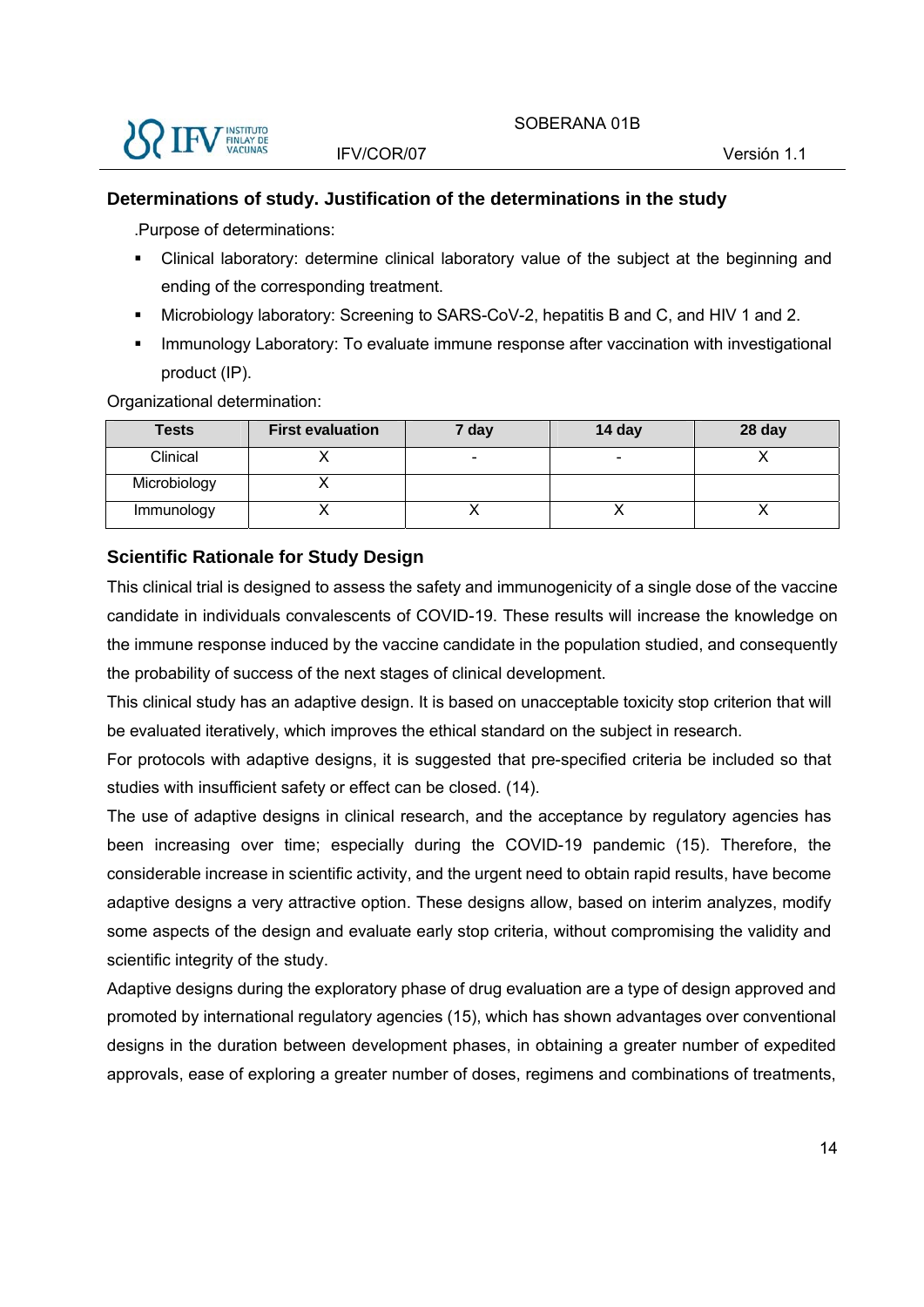

refinement in the selection of doses and target subpopulations to be evaluated in the later stages of development.

Particularly for COVID-19 vaccines, when no information is available to support efficacy, it is recommended to conduct small studies that explore the activity of the candidate and suggest its potential benefit, before conducting studies in a greater number of subjects (15,16). The establishment of an IDMC is also suggested, which is incorporated into the proposed design (14,15,16).

#### **Review and approval of protocol:**

- Review and approval: Quality Control Department of IFV
- Review and dictate: Independent Ethics Committee (IEC).
- Review and approval: CECMED

### **Safety assessments will include monitoring and recording of the following for each participant:**

Passive and active surveillance systems during the 28 days following dose administrate of IP will be carried out during the trial:

- In the clinical site: Immediately post-vaccination during 3 hours. The clinical site will have an Emergency Stock and adverse events will be treated as indicated in the management and treatment protocols for adult patients.
- Solicited local and systemic AEs during the 7 days following the injection: face-to-face consultations in the first 72 hours and the  $7<sup>th</sup>$  day. The 4, 5 and 6 days, passive surveillance will be carried out.
- Unsolicited AEs observed or reported during the 28 days following vaccination: days 7, 14 and 28 will be face-to-face consultation, remaining days by passive surveillance.
- All Serious Adverse Event will be recorded, reported and followed through resolution or stabilization by a clinical investigator.
- Adverse Event will be recorded using the Case Report Form (CRF) or The Diary of Adverse Events.

#### **Ethical responsibilities of researchers in the study:**

a) Clinician investigators: To guarantee the adherence to the protocol and accomplish GCP and the correct compliance with the clinical trial protocol, following the procedures established by the Sponsor. Explain and request the consent of the subjects. To maintain the confidentiality of results.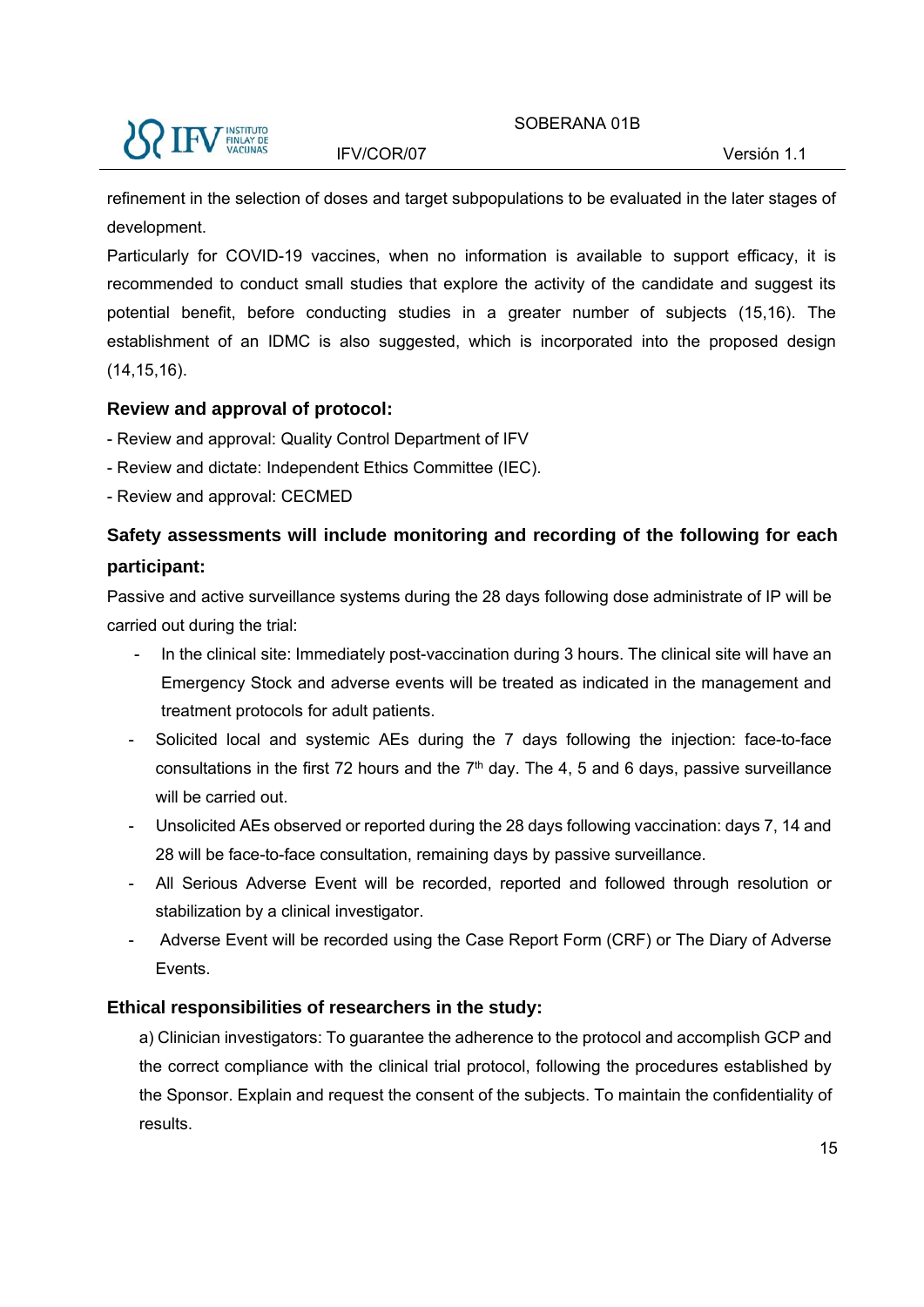b) Institution: To ensure the maintenance of the facilities and their appropriate use by the researcher.

c) Team or staff of researchers: To guarantee compliance with the protocol and procedures established by the Sponsor. To maintain the confidentiality of the information generated in the study.

d) Sponsor: To Guarantee the compliance with the GCP in the design of the protocol. To guarantee the Good Manufacturing Practice (GMP) of the vaccine candidate.

e) Monitor: To verify the accomplish of GCP and the compliance with the clinical trial protocol.

f) Independent Ethics Committee: To review and rule on the trial protocol and verify the progress of the study.

g) Independent Data Monitoring Committee (IDMC): To maintain the confidentiality of the information generated in the study.

h) The National Regulatory Agency (CECMED): To safeguard the integrity of subjects through the review, approval and follow-up of clinical trial.

#### **Information for subjects.**

The Clinical Investigator designated will give an explanation about IP and a concise and focused presentation of key information about the clinical trial, and the procedures and experimental aspects of the study. The Investigator is responsible for ensuring that participants can understand the nature and purpose of the study. Information should be given in both oral and written form.

The subjects will also be informed that in the exceptional case that they suffer any damage as a direct result of the study, the National Health System will guarantee all the necessary medical attention and that it is agreed with the Insurance Company (ESEN), the treatment conceived in these cases, through an insurance policy for possible damages as a result of their participation in the study. It will inform the subject that all the information generated during the study will be duly stored, to guarantee the confidentiality of their personal data, as well as, that any information that may be relevant during the study will be informed and that they may abandon the study without prejudice. The subjects, after having received all the information related to the trial and having a reasonable amount of time to analyze the information received, will decide to participate in the study. They will sign the "Informed Consent Form" (APPENDIX II) and will keep a copy of this document.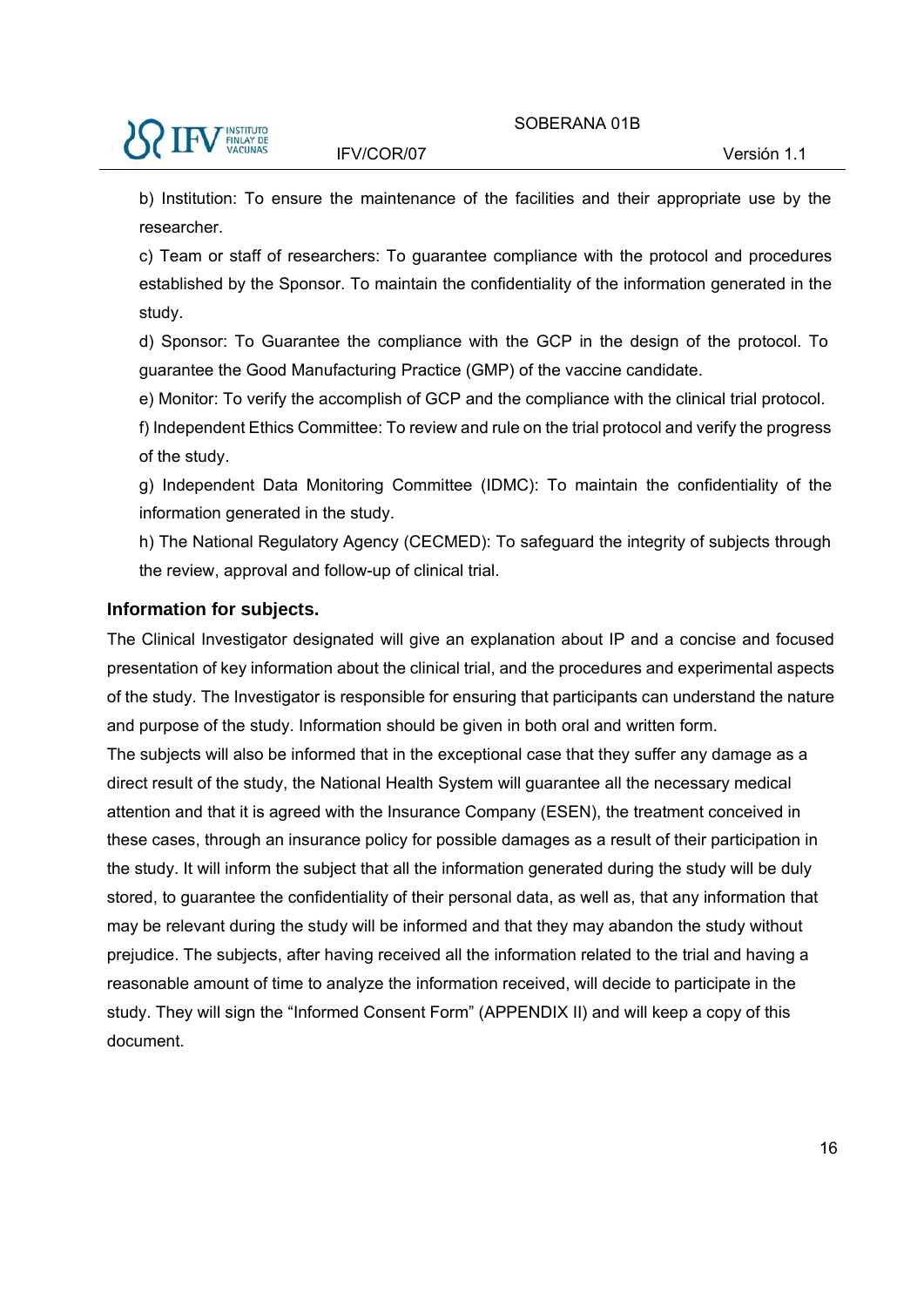

#### **VI: STUDY DESIGN**

**Design:**. Phase I clinical trial; open, adaptive (stop criterion for unacceptable toxicity, intermediate evaluation of immunogenicity, addition of other evaluation criteria determined by specified intercurrent events), monocentric; designed to evaluate the safety, reactogenicity and explore the immunogenicity of a single dose of the vaccine candidate.

**Population:** Thirty Cuban COVID-19 convalescents will be included of both sex, between 19–59 years old, who provide written informed consent before enrollment and meet the selection criteria established in the protocol.

**Treatment:** A single dose of FINLAY-FR-1A (50 µg d-RBD in aluminium hydroxide gel).

The volunteers will be divided into three subgroups of 10 individuals approximadetely, depending on the clinical history:

A) COVID-19 Convalescents with mild clinical picture.

B) Asymptomatic convalescents with COVID-19 positive PCR tests upon hospital admission.

C) Individuals with history of subclinical infection, detected by serological tests for viral-specific IgG antibodies and negative PCR tests.

**Intercurrent event**: Appearance in the state of the art or from the data accumulated in the trial, of information that allows influencing the increase of knowledge and as a consequence, on the probability of success of the next stages of clinical development. The stop criterion for unacceptable toxicity (more than 5% of individuals with serious adverse events (SAEs) with a causal relationship consistent with vaccination) will be iteratively evaluated.

If at 7 or 14 days post-vaccination, the probability of a satisfactory Immune Response is high (>0.90), a notification will be issued to the regulatory authority to support the continuity of the vaccine candidate development to other stages of development. A satisfactory Immune Response will be considered if more than 50% seroconversion is achieved (≥4-fold increase in antibody concentration over pre-immunization levels) or IgG inhibitory antibodies greater than 70% of RBD:ACE2 interaction.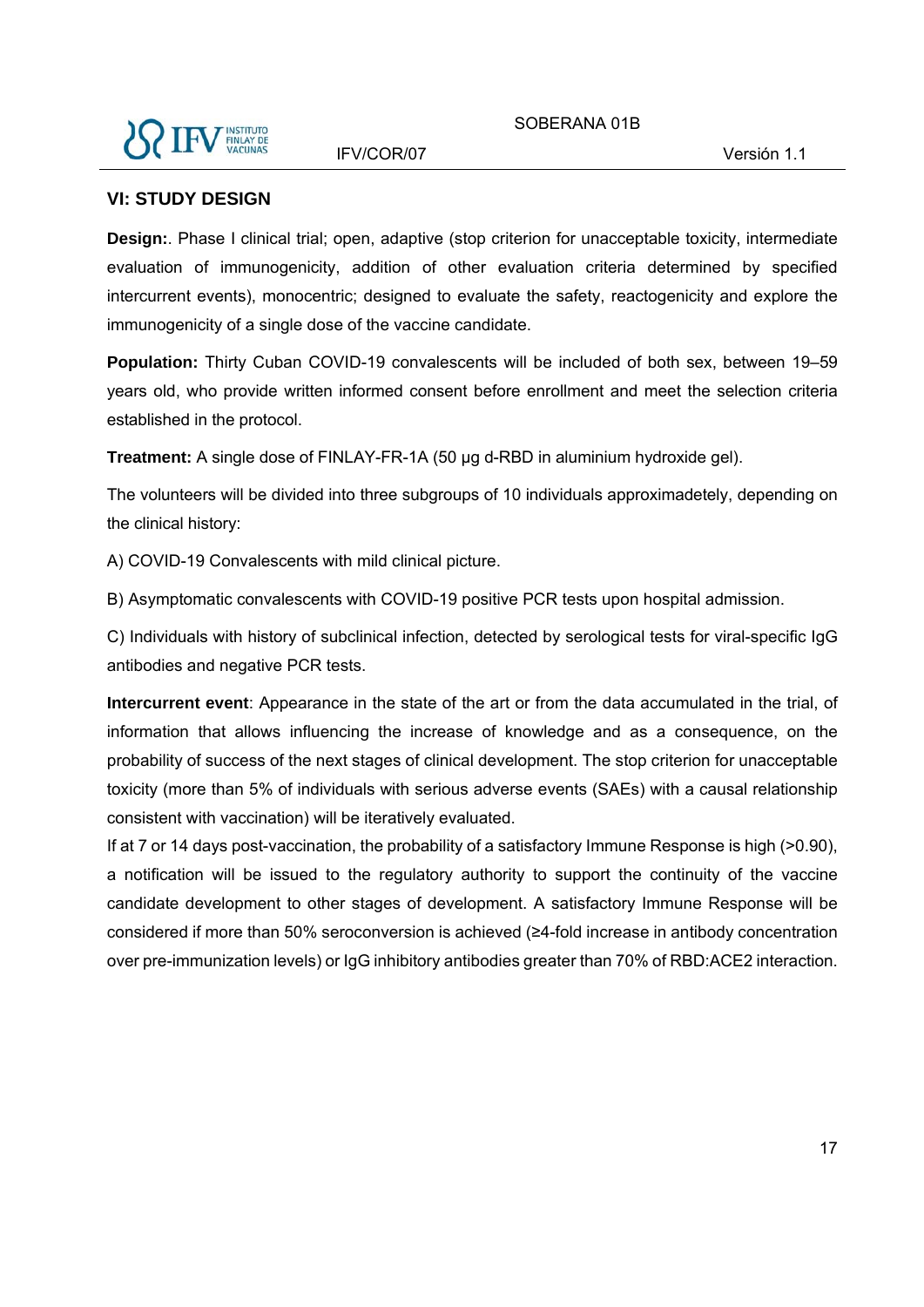

## SOBERANA 01B

#### IFV/COR/07 Versión 1.1

#### **General design.**

| <b>Process</b>                     |                   | Days |   |  |    |    |  |
|------------------------------------|-------------------|------|---|--|----|----|--|
|                                    |                   | -7   | 0 |  | 14 | 28 |  |
| Recruitment / Initial evaluation   |                   |      |   |  |    |    |  |
| Inclusion                          |                   |      |   |  |    |    |  |
| Vaccination (50 µg d-RBD in alum)* |                   |      |   |  |    |    |  |
| <b>Blood</b>                       | Inmunology Lab.   |      |   |  |    |    |  |
| samples                            | Clinical Lab.     |      |   |  |    |    |  |
|                                    | Microbiology Lab. |      |   |  |    |    |  |
| Face-to-face consultation          |                   |      |   |  |    |    |  |

\*Subjects will be divided according to clinical history.



#### **Fig. 1 Study design.**

**Legend:** d-RBD: "dimeric-Receptor Binding Domain". Cl.L: Clinical Lab. M.L: Microbiology Lab. I.L: Immunology Lab. Cellular Immunity: T lymphocytes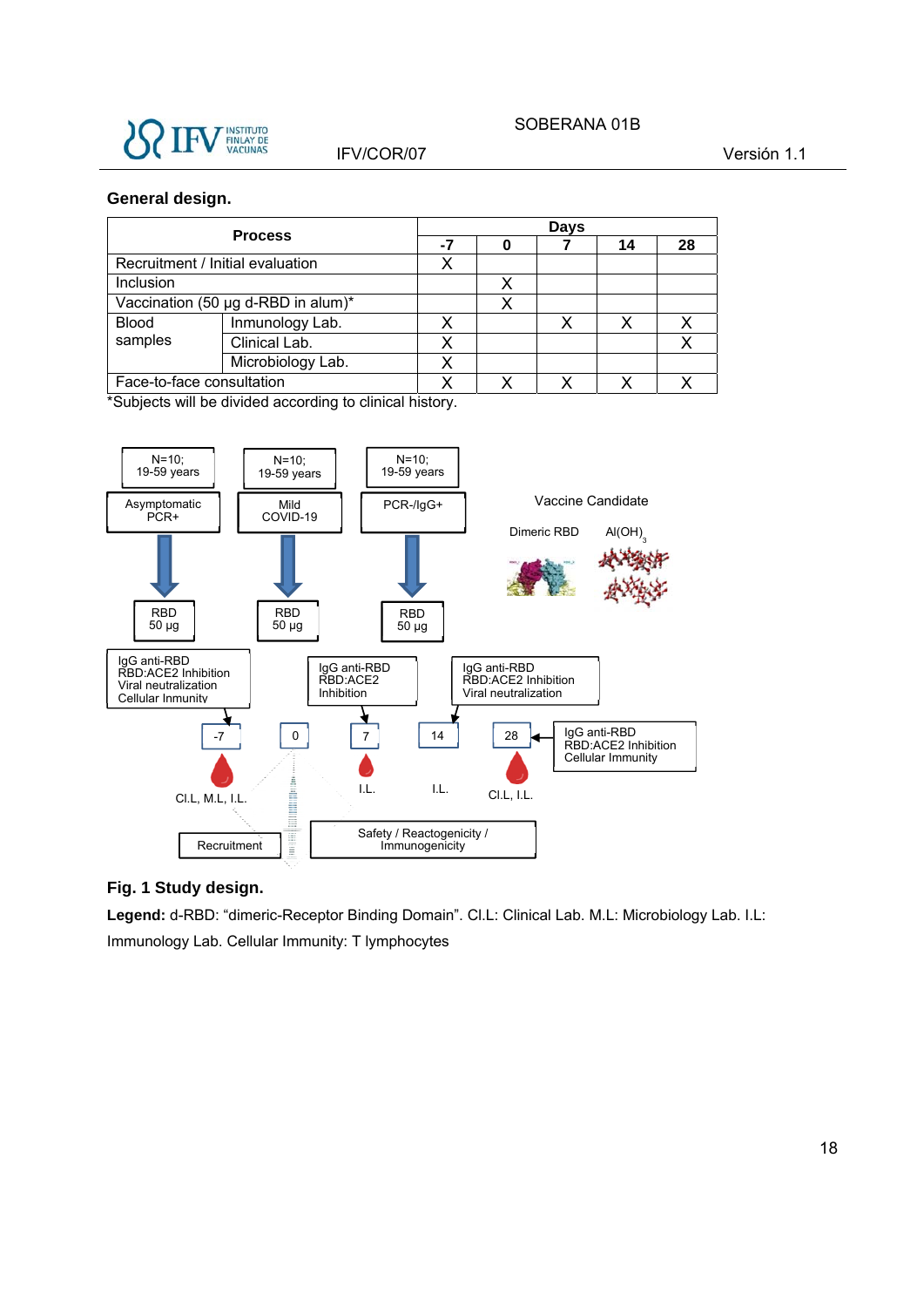

#### **VII: SELECTION OF STUDY POPULATION**

Selection of the subjects will be performed by the Clinical Investigators designated for this purpose, led by the Principal Investigator of the study.

#### **Study population.**

Males and females, 19 to 59 years of age, Cuban citizen, convalescents of mild COVID-19, asymptomatic convalescents, both with positive PCR tests at the moment of diagnosis and individuals with subclinical infection detected by community-based research with SARS-CoV-2 specific IgG but who never were confirmed as PCR positive.

#### **Inclusion Criteria.**

- 1. The participant understands and agrees to comply with the study procedures and provides written informed consent.
- 2. Adults, COVID-19 convalescents, 19 to 59 years of age, at time of consent.
- 3. Subjects with BMI of 18.5 to 29,9 kg/m2.
- 4. Women of childbearing potential must agree to use at least one acceptable primary form of contraception.

#### **Exclusion Criteria.**

#### **Subjects with:**

- 1. A history of SARS-CoV-2 infection:
	- a) History of SARS-CoV-2 infection at time of recruitment or hospitalization for COVID-19 during the two months before recruitment.
	- b) History of severe COVID-19 illness.
- 2. Acute illness, febrile, 7 days prior to administration of investigational product or at screening.
- 3. Current use of any prescription of non-steroidal anti-inflammatory drugs (NSAIDs) or antimicrobial medications within 7 days prior to vaccination.
- 4. Any medical disease or condition that, in the opinion of the clinical investigator, precludes study participation (chronic medical disease or condition. Subjects with respiratory disease (e.g., chronic obstructive pulmonary disease [COPD], asthma), Mellitus diabetes, thyroid disease, cardiovascular disease (e.g., congestive heart failure, hypertension, ischemic heart disease), psychiatric condition, Neurological conditions or bleeding disorder).
- 5. Any immunodeficiency.
- 6. Ongoing malignancy or recent diagnosis of malignancy.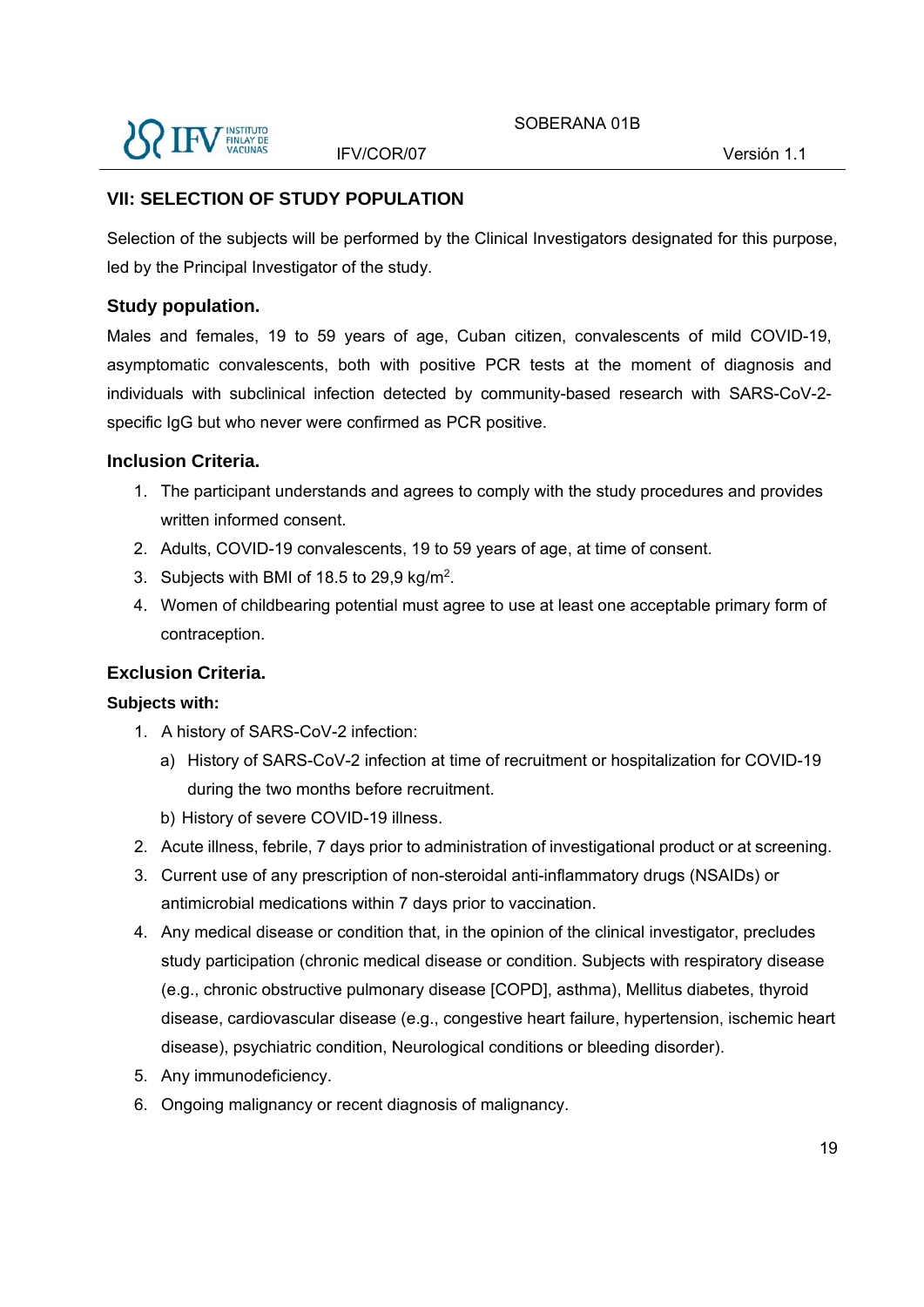

- 7. A history of alcohol abuse or other recreational drug use within 30 days before the first vaccine administration, except smoking.
- 8. Demonstrated inability to comply with the study procedures (Mental problems or disorders).
- 9. A history of hypersensitivity or severe allergic reaction (e.g., anaphylaxis, generalized urticarial, angioedema,).
- 10. A history of hypersensitivity to thiomersal.
- 11. Splenectomy or splenic dysfunction.
- 12. Pregnancy, puerperium, or breastfeeding.
- 13. Any abnormality or permanent body art (e.g., tattoo) that would interfere with the observation of local reactions at the injection site (both deltoid region).
- 14. A positive test for hepatitis B surface antigen, hepatitis C virus antibody, HIV types 1 or 2 antibodies or VDRL at screening.
- 15. Difficulties to comply with the schedule of clinical visit or to continue follow up clinical visits.

#### **Subjects that:**

- 16. Participated in another investigational study involving any investigational product within 3 month prior to the day of enrollment.
- 17. Received any vaccine within 30 days prior to the day of enrollment.
- 18. Received systemic immunosuppressant or immune-modifying drugs, immunoglobulin or blood products, cytostatics and steroids.
- 19. Received transfusion of blood or blood products in the last 3 months.

#### **Withdrawal criteria.**

Not applied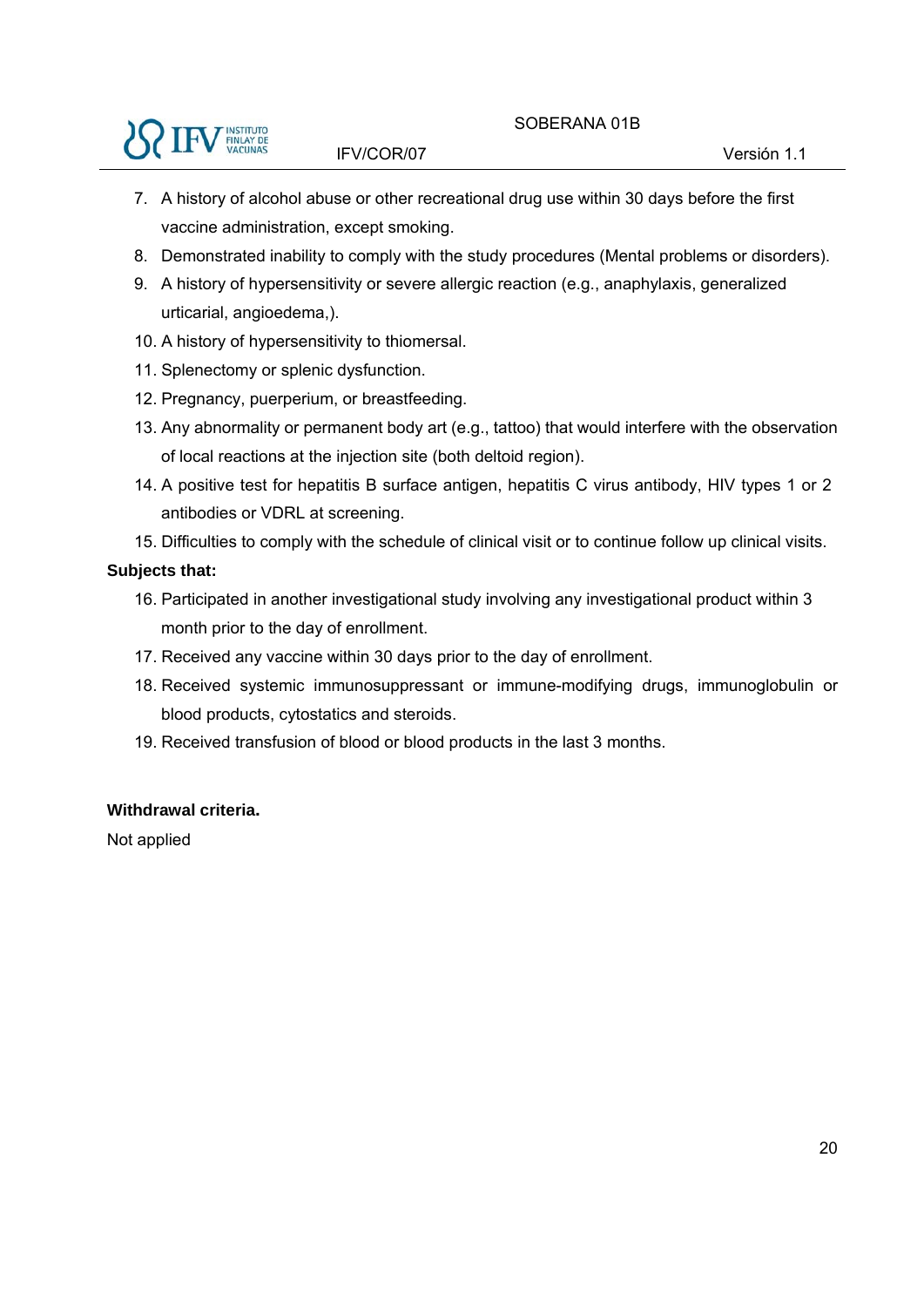

#### **VIII. TREATMENT GROUP**

#### **Treatment Group, dose, route, volume, schedule.**

Only one treatment group will be included:

Experimental group: 50 µg of d-RBD + Aluminum Hydroxide Gel, IM route, volume 0.5 mL, One dose. The vaccine candidate will be applied in the deltoid region..

#### **Justification of the vaccination scheme.**

Concentrations between 5 and 50 µg of RBD/dose have been used in different clinical trials, so our formulation is within the range evaluated by other vaccine candidates.

A single dose will be used taking into account that the study volunteers have previously been in contact with SARS-CoV-2, and must have memory B cells, so one dose of the vaccine may be an effective booster for this individuals with pre-existing immunity to SARS-CoV-2, increasing the levels of protective antibodies.

Preclinical evaluations with the same dose have been completed with experimental and GMP batches. They demonstrated the safety and immunogenicity of the vaccine candidate. On the other hand, the RBD that will be used is the same in clinical development in Cuba [RPCEC00000332 (Soberana 01) and RPCEC00000338 (Soberana 01A)]. The safety and immunogenicity of this vaccine candidate has been demonstrated. The second clinical trial include the lot that will be used in this Phase I clinical trial.

#### **Study product /Formulation, Appearance, Storage, Packaging, and Labeling.**

The "FINLAY-FR-1A" vaccine candidate is provided as an injectable suspension, available in vials 2R, in single-dose containers, with flip-off caps of pink color with a volume of 0.7 mL, to use 0.5 mL. Each dose (0.5 mL) of vaccine candidate contain:

| <b>Ingredients</b>               | <b>Quantity per dose</b> |
|----------------------------------|--------------------------|
| <b>Active ingredient</b>         | $(0.5$ mL)               |
| Recombinant d-RBD protein        | $50 \mu g$               |
| <b>Excipients</b>                |                          |
| Thiomersal                       | $0.05$ mg                |
| Na <sub>2</sub> HPO <sub>4</sub> | $0.03$ mg                |
| NaH <sub>2</sub> PO <sub>4</sub> | $0.02$ mg                |
| NaCl                             | 4.25 mg                  |
| Water for Injection q.s          | $0.5$ mL                 |
| <b>Adyuvant</b>                  |                          |
| AI(OH)3                          | 1250 µg                  |

#### **Table 1: Composition of FINLAY FR-1A**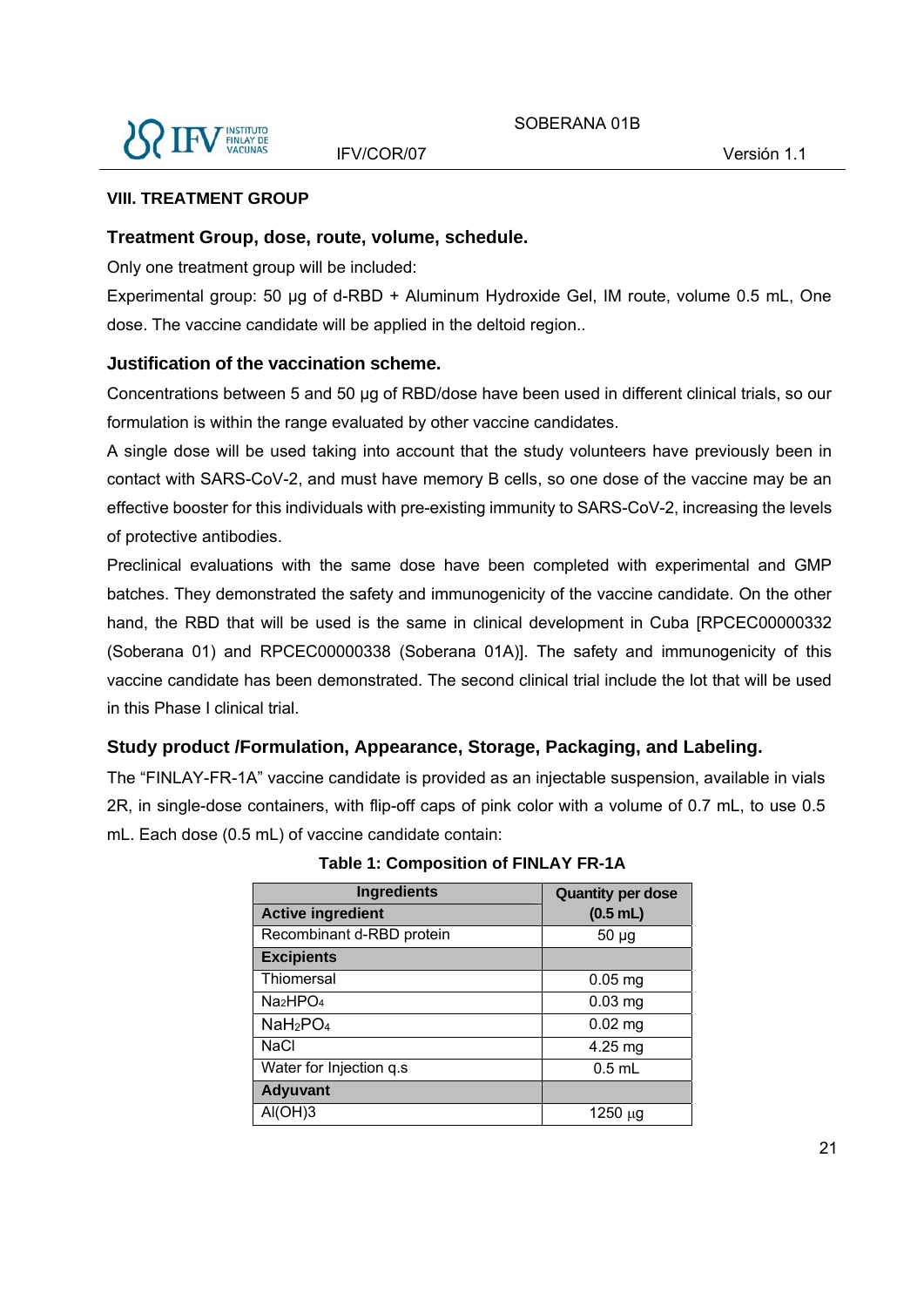

#### q.s. quantity sufficient

Each vials will be labeled with the finished product labels, taking into account that is an open clinical trial. The container for the study will be packing boxes with capacity for 20 vials. Packaging kits will be identified with a label that identifies the shipment as a clinical trial product.

### **Measures to guarantee safety in the handling of products and procedures for the supply.**

The vaccination of investigational product will be done by a vaccinating nurse, certified for this procedure. A volume of 0.5 mL of the investigational product will be administered IM into the deltoid muscle. Disposable syringes and needles will be used. The syringes to be used will be those with a capacity of 0.5 mL and 23 G x 1" or 22 G needles. The correct administration technique will be guaranteed with the implementation of nursing procedures for the application of IM vaccines.

Prior to apply the candidate vaccine, it is necessary to verify the uniformity of the suspension, checking that its appearance is opalescent white (using a light source). It should not be administered if the suspension is not uniform.

The procedure of administration of investigational product will be verified by a representative of IDMC.

#### **Storage of Investigational Product.**

The storage temperature of the vaccines is 2 to 8° C. They should not be used if they have been exposed to freezing temperatures. It will be necessary to carry out daily controls (three times a day) of the temperature of refrigerators by the Responsible for the Management of the Investigational Product or other specialized personnel designated for that purpose. .

The Investigational Product will be stored at vaccination center in cold boxes with temperature measurement equipment. The measurements will be carried out every 30 minutes by the Nurse who prepares and applies the vaccine candidate. Temperature controls will guarantee the conservation of the cold chain, following the regulations established by the National Health System (HNS) and the IFV.

The head of handling of the Investigational Product from IFV will be responsible of shipment it to the clinical site, according to the quantities of solicited vaccines, and the establilshed procedures.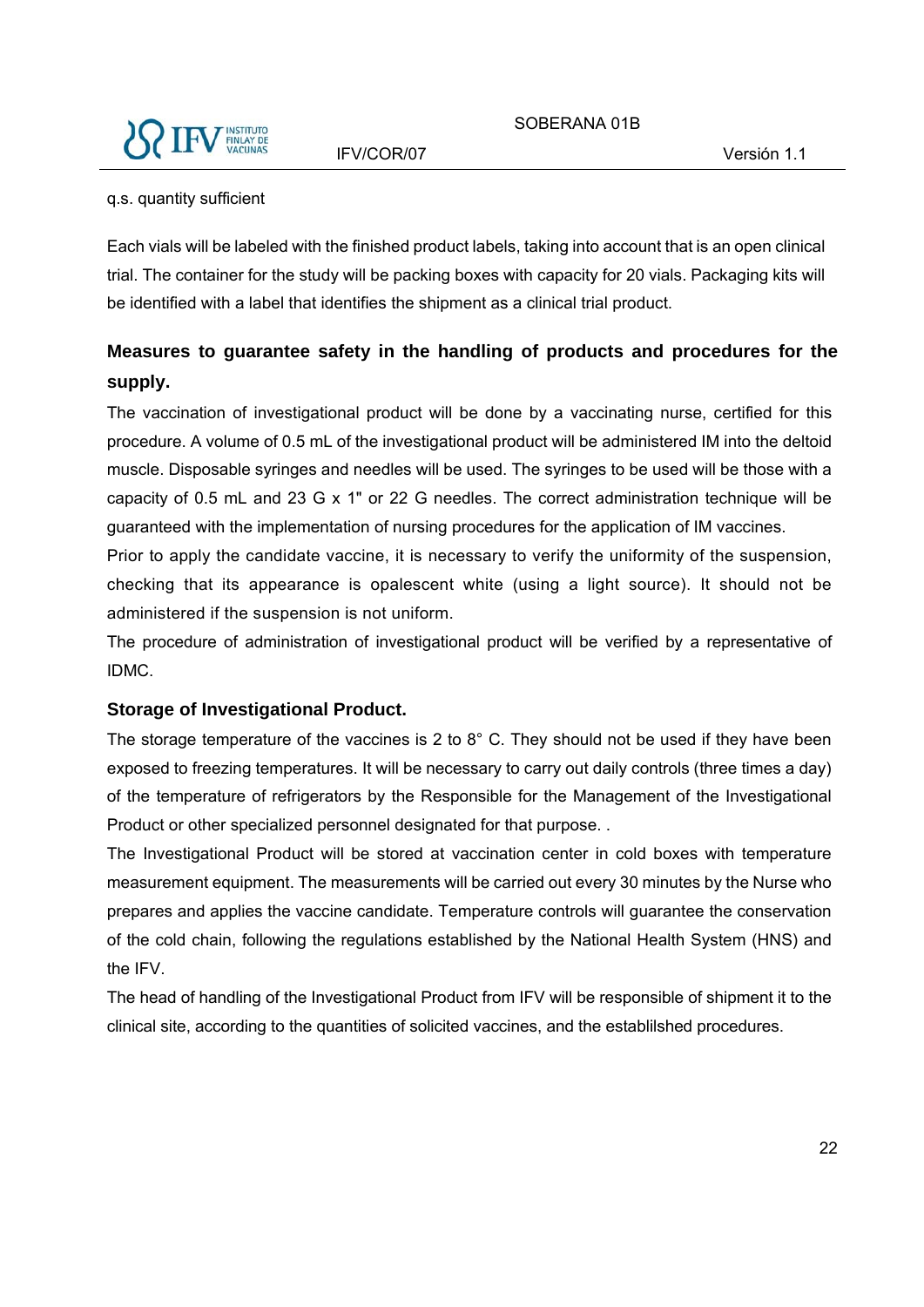

#### **Management of used Investigational Product.**

Once the vaccination have finished, the used vials will be deposited in the packaging box. This box will be sealed with a "Used Product" label, this sealing will occur after the stocktaking/balance between the Vaccine Nurse of the clinical site and the head of Pharmacy of the clinical site. These boxes will be transferred to the IHI Pharmacy where they will remain 7 days in storage conditions: 2-8ºC. After this time, they will be kept at room temperatura until conclusion of the study. The Investigational Product will be destroyed by the Sponsor at the end of the study.

#### **Randomization and Treatment Assignment Procedures.**

The study is not randomized. The vaccine candidate will be administered to the 10 subjects of each subgroup. The selection of the subjects to reach the sample size will be carried out by simple random sampling, with respect to the evaluated subjects who fulfill the selection criteria.

#### **Masking procedures and access of code of study.**

The study is open. Each vial will be identified with the finished product labels.

#### **Study Intervention Compliance.**

Once the subjects have been vaccinated, the vaccinating nurse will complete the Research Product Administration Record. The vaccinating nurse will collect the date and time of the vaccination and the signature of the subject as proof that they received the vaccine. In addition, the dose and volume applied will be reflected in the Clinical History, as well as the anatomical area of application of the product.

#### **Concomitant Treatment.**

The use of immunomodulatory drugs is an exclusion criterion of the study. f its use was necessary during the study period, the investigator should record the information on clinical formulation and will be considered in the analysis of the response. Information about medications, taken by the subject prior to begin the study will be recorded on the appropriate clinical formulation, as well as the cause of the indication, daily dose, start date, and how long it has been used. Likewise, the medications that the subject consumes during the study will be recorded. In case of indication to treat adverse events, all the data will be specified in the clinical history and the corresponding CRF (APPENDIX  $III$ ).

#### **Criteria of interruption of study:**

- 1. Participants who withdraw from the study.
- 2. Subjects with serious vaccine-associated adverse event.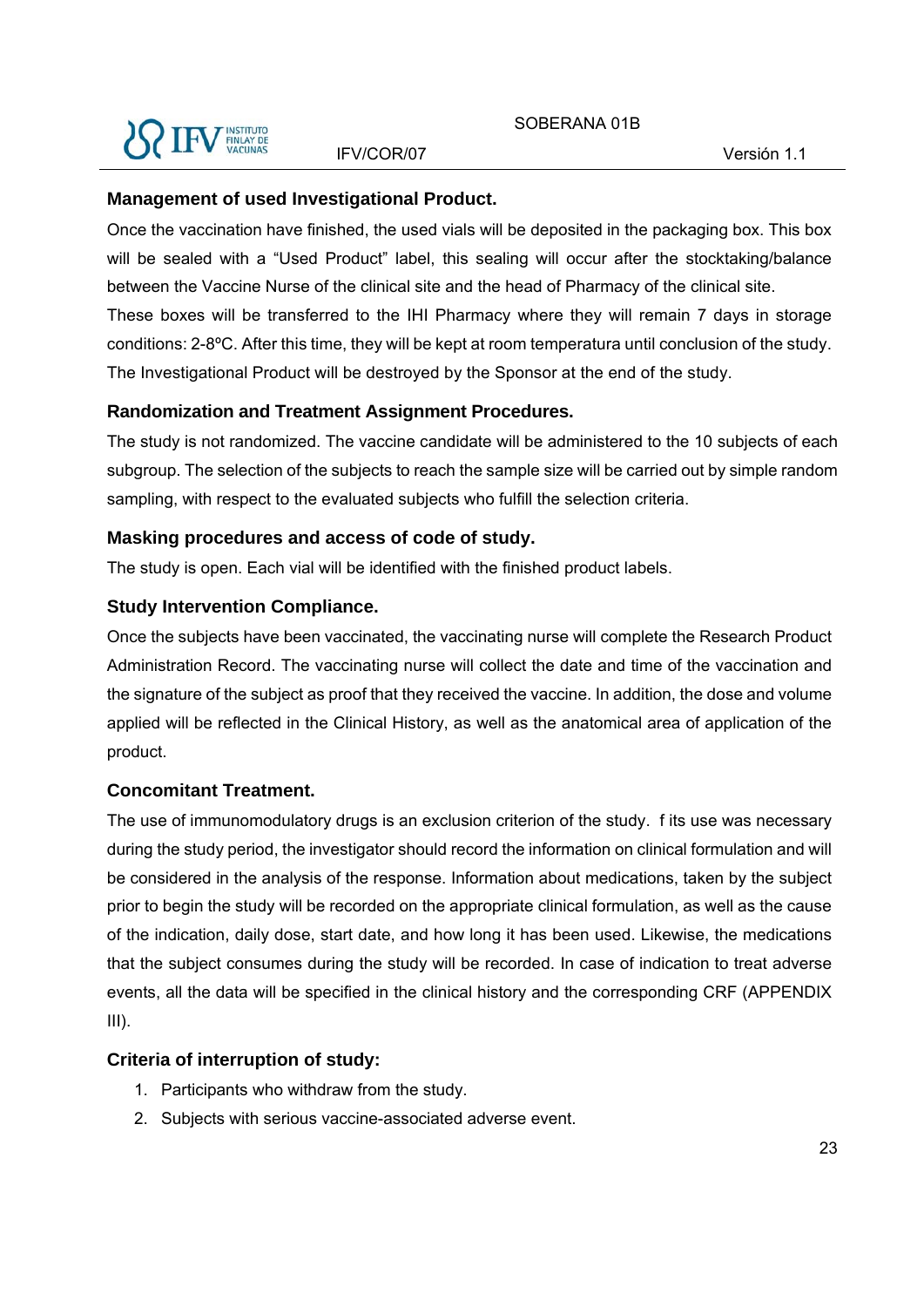

- 3. Subjects with positive PCR tests.
- 4. Criteria of Principal Investigator, based on changes in the patient's clinical status that justify stopping the volunteer's participation in the clinical trial.
- 5. Death of an enrolled subject.

#### **Stopping Criteria of the study.**

When a serious vaccine-associated adverse event has been detected, the study will be temporarily halted until the causal investigation is concluded and the decision is made to:

- Continue the study
- Stop/close the study

### **Form of action and information in the case of withdrawal or exclusion of any of the subjects included.**

- All information obtained up to that moment will be taken into account
- The investigator will request to sujects about reasons for withdrawal. Information will be documented in the CRF and clinical formulation.

#### **Follow-up of subjects**

The epidemiological and safety follow-up of subjects will be during the 28 days following vaccination, according to describe in: "Adequate preparation to face possible adverse events and guarantee of the safety of the subjects".

For clinical-epidemiological follow-up, the guidelines established by the "National Action Protocol for COVID-19" (6) will be followed, especially its Chapter 4 "Management of the Convalescent Patient of COVID-19 from Primary Health Care" , as well as Appendix 3 "Management of a suspected or confirmed case of COVID-19 in the adult patient". We must specify that reinfections are not expected in convalescents in our clinical study, since it does not include a control group, and therefore all volunteers are vaccinated against SARS-CoV-2. However, if any of the following situations occurs, the procedure will be followed as established:

- Subjects classified as contact of a confirmed or suspected case of COVID-19 (home isolation, care and monitoring from Primary Health Care).
- Subjects classified as suspected case of COVID-19 (admission to the "Pedro Kouri" Institute of Tropical Medicine).
- Subjects classified as positive case of COVID-19 (admission to the "Pedro Kouri" Institute of Tropical Medicine).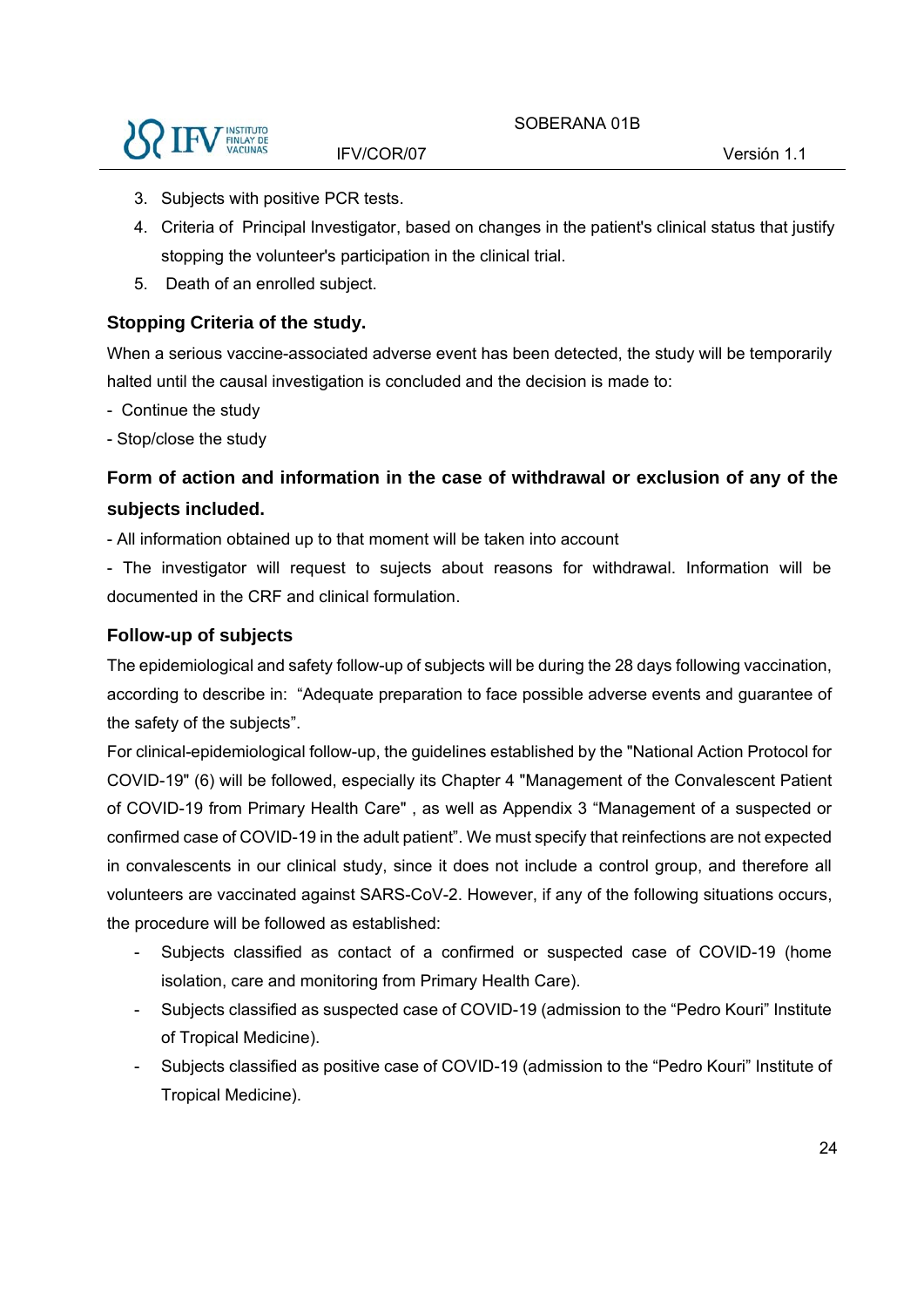#### SOBERANA 01B



IFV/COR/07 Versión 1.1

Once this study is concluded, the researchers of the clinical trial will monitor the safety of the subjects until one year after their inclusion. Face-to-face and non-face-to-face evaluation consultations will be established in coordination with Primary Health Care, as established in Chapter 4 "Management of the Convalescent Patient of COVID-19" of the "National Action Protocol for COVID-19" (6) . In particular, the following will be followed:

-Serious adverse events.

-Pregnancy women during the study

- Vaccinated subjects with COVID-19, that will be classified as suspected of COVID-19 or close contact of people sick with COVID-19.

These elements will be measured by association of study databases and Geolocation systems enabled for this purpose. Communication will be maintained with the hospitals where subjects that generate a serious adverse event can be treated. In these cases, it will be necessary to know the diagnosis upon admission, as well as the pharmacological management of the case.

#### **IX. ADVERSE EVENT.**

#### **Generalities of adverse events.**

**Definitions:**

#### **Adverse Event (AE):**

Any unfavorable medical event that occurs in a patient or clinical research subject to whom a pharmaceutical product is administered, and that does not necessarily have a causal relationship with this treatment. An adverse event or event can therefore be any unfavorable and unexpected sign (including an abnormal laboratory finding), symptom or illness temporarily associated with the use of an investigational product, whether or not related to the product.

#### **Serious Adverse Event (SAE):**

A serious adverse event is any unfavorable medical occurrence that results in death, threatens life, results in persistent or significant disability/incapacity, requires hospitalization of the patient or prolongation of current hospitalization, or causes a congenital abnormality in the subject's offspring. In addition, medical events that may endanger the patient life or require interventions to prevent some of the above outcomes. Examples of such treatments are intensive therapies for bronchospasm, blood dyscrasias, and seizures that do not result in hospitalization.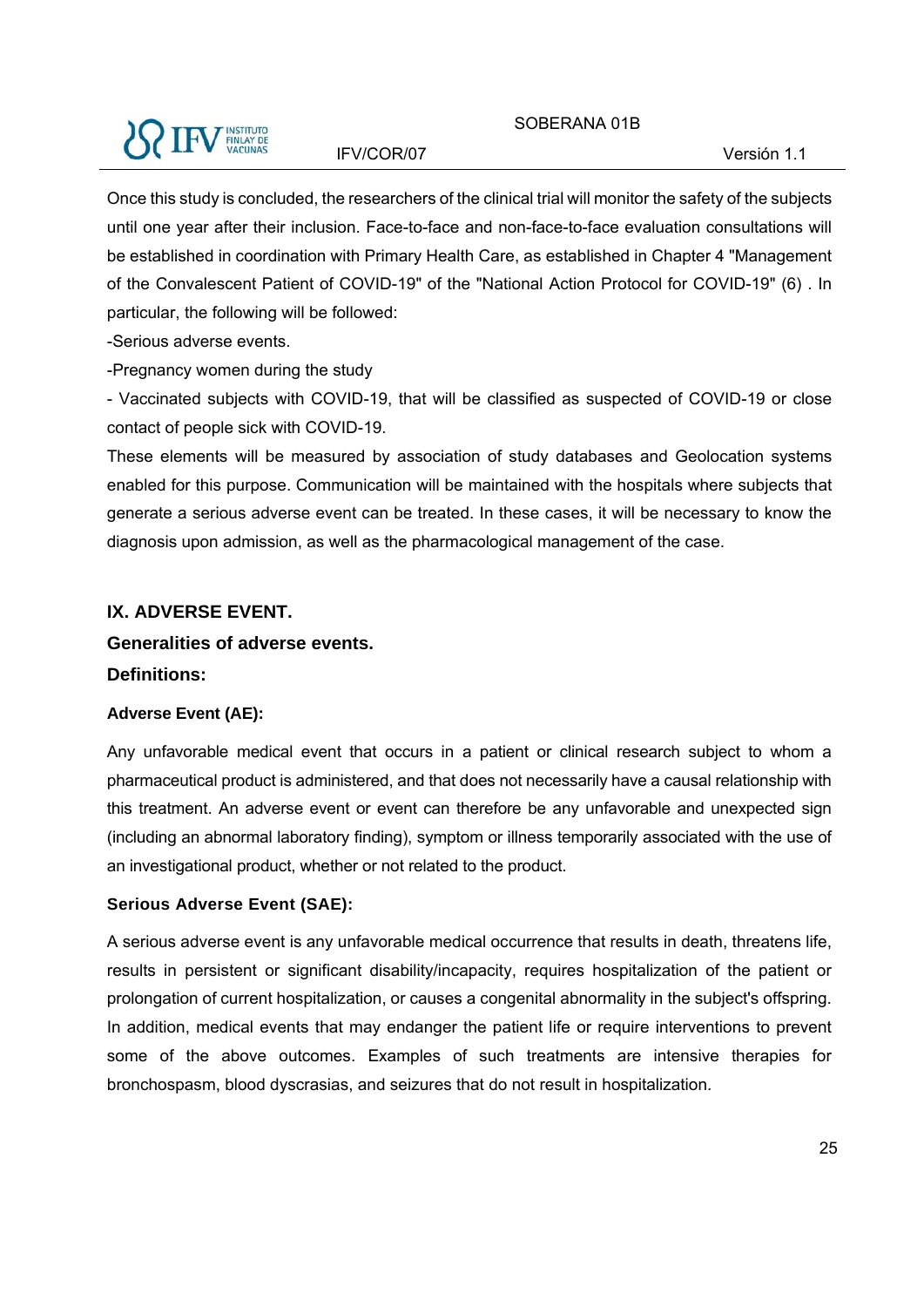

#### **Adverse Reactions:**

All harmful and unintended responses to an investigational product, at any dose, will be considered adverse reactions. The adverse reaction to the drug will be considered when between a product and the adverse event there is a reasonable possibility of a causal relationship, or when the relationship cannot be ruled out.

**Unexpected Adverse Event**: Adverse event of a nature or severity inconsistent with the information available on the product (Investigator's Brochure).

#### **Solicited adverse events.**

The solicited AEs include a group of local and systemic adverse events that have been reported more frequently in vaccines with a composition similar, and will be actively monitored during the first 7 days after vaccination. They will be recorded daily by the subject in the Diary of Adverse Events, and subsequently described in the medical form by the doctor. These events will be recorded in the CRF, as well as in the models corresponding to Local Requested Adverse Events and Systemic Requested Adverse Events, during the first 7 days post-vaccination.

#### **Solicited local adverse events (Immunization site)**

They will be recorded on CRF during 7 days post vaccination: (Table 2):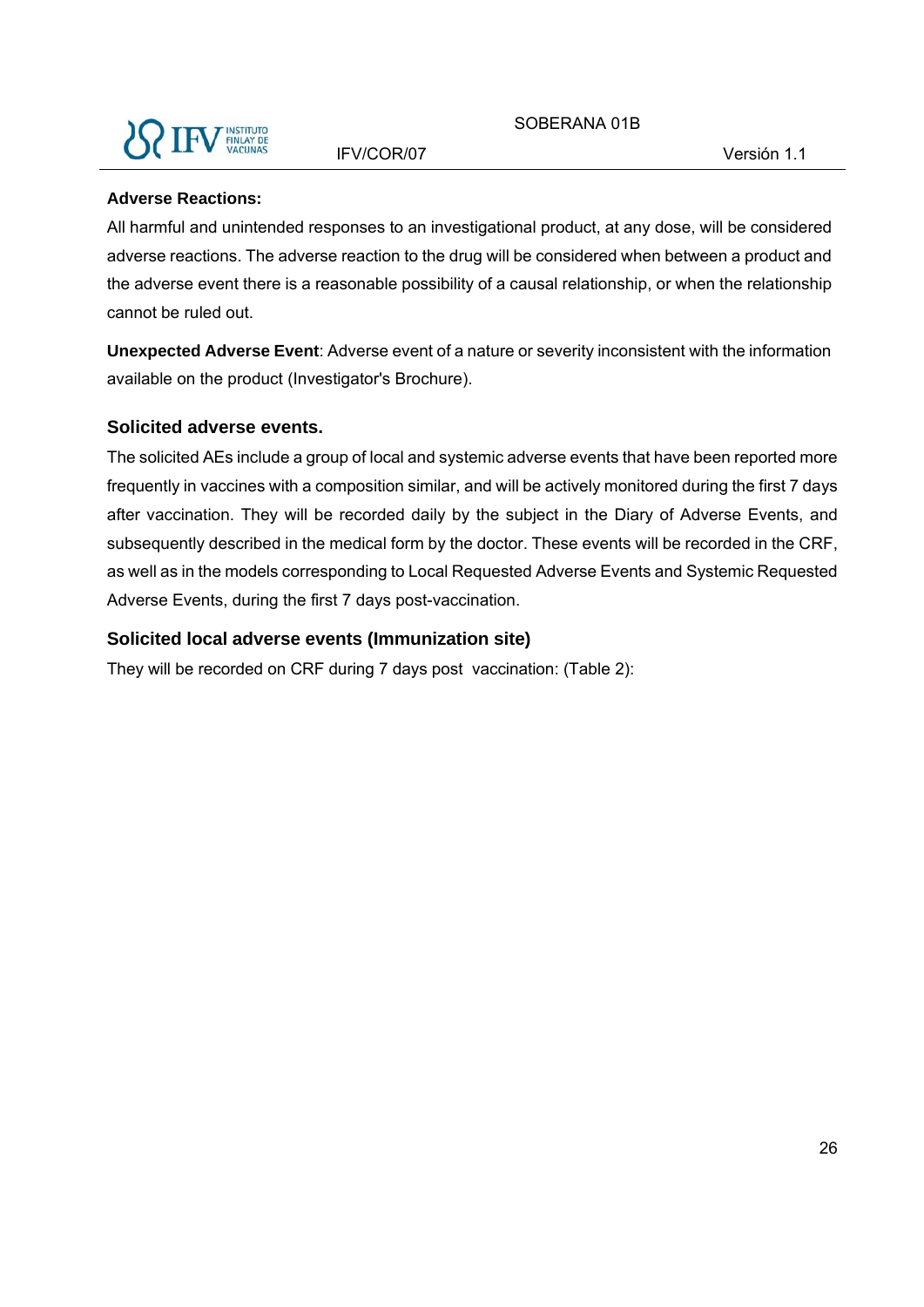

#### IFV/COR/07 Versión 1.1

### **Table 2. Solicited local adverse events. Case definition and intensity**

| <b>Adverse events</b><br><b>Case definition</b> |                                                                                                                                                                                                                                                                                                                              | <b>Intensity</b>                                                                                         |                                                                              |                                                                                                                       |  |
|-------------------------------------------------|------------------------------------------------------------------------------------------------------------------------------------------------------------------------------------------------------------------------------------------------------------------------------------------------------------------------------|----------------------------------------------------------------------------------------------------------|------------------------------------------------------------------------------|-----------------------------------------------------------------------------------------------------------------------|--|
|                                                 |                                                                                                                                                                                                                                                                                                                              |                                                                                                          | <b>Moderate</b>                                                              | <b>Severe</b>                                                                                                         |  |
| Immunization site<br>pain                       | An unpleasant sensory and emotional experience associated<br>with actual or potential tissue damage occurring at the<br>immunization site                                                                                                                                                                                    | pain only appears<br>by gentle<br>palpation                                                              | it is accompanied<br>by functional<br>impotence                              | Pain that is<br>expressed<br>spontaneously and<br>interferes with daily<br>activities                                 |  |
| Erythema (redness)                              | Redness around the injection area, which disappears under<br>vitro pressure and reappears when the injection stops                                                                                                                                                                                                           | $>0$ to $< 2.5$ cm                                                                                       | $≥2.5 < 5$ cm                                                                | $\geq 5$ cm                                                                                                           |  |
| Swelling                                        | Visible enlargement of the injection site. It can cover the entire<br>limb in severe cases. The swelling may be accompanied by<br>erythema and tenderness. The area of swelling may be<br>fluctuant, firm, and painful. It differs from induration in that the<br>latter is firmer to the touch and with more defined edges. | $>0$ to $< 2.5$ cm                                                                                       | $≥2.5 < 5$ cm                                                                | $\geq 5$ cm                                                                                                           |  |
| Induration at or near<br>injection site         | Pathological hardening of soft tissue at the injection site, firm<br>to palpation, with defined borders, including dermis, epidermis,<br>subcutaneous tissue, adipose and muscle. It may exist<br>independently or concomitantly with other local reactions. It<br>has a flat shape unlike the nodule that is round          | $>0$ to $< 2.5$ cm                                                                                       | $≥2.5 < 5$ cm                                                                | $\geq 5$ cm                                                                                                           |  |
| Warm                                            | Warm at the injection site                                                                                                                                                                                                                                                                                                   | Warm near<br>injection site. It<br>disappears<br>without treatment<br>or spontaneous<br>rapid resolution | Warm on deltoid<br>region. It<br>disappears with<br>antipyretic<br>treatment | Warm on limb with<br>pain or tenderness<br>(pain to touch),<br>erythema, induration<br>and that requires<br>treatment |  |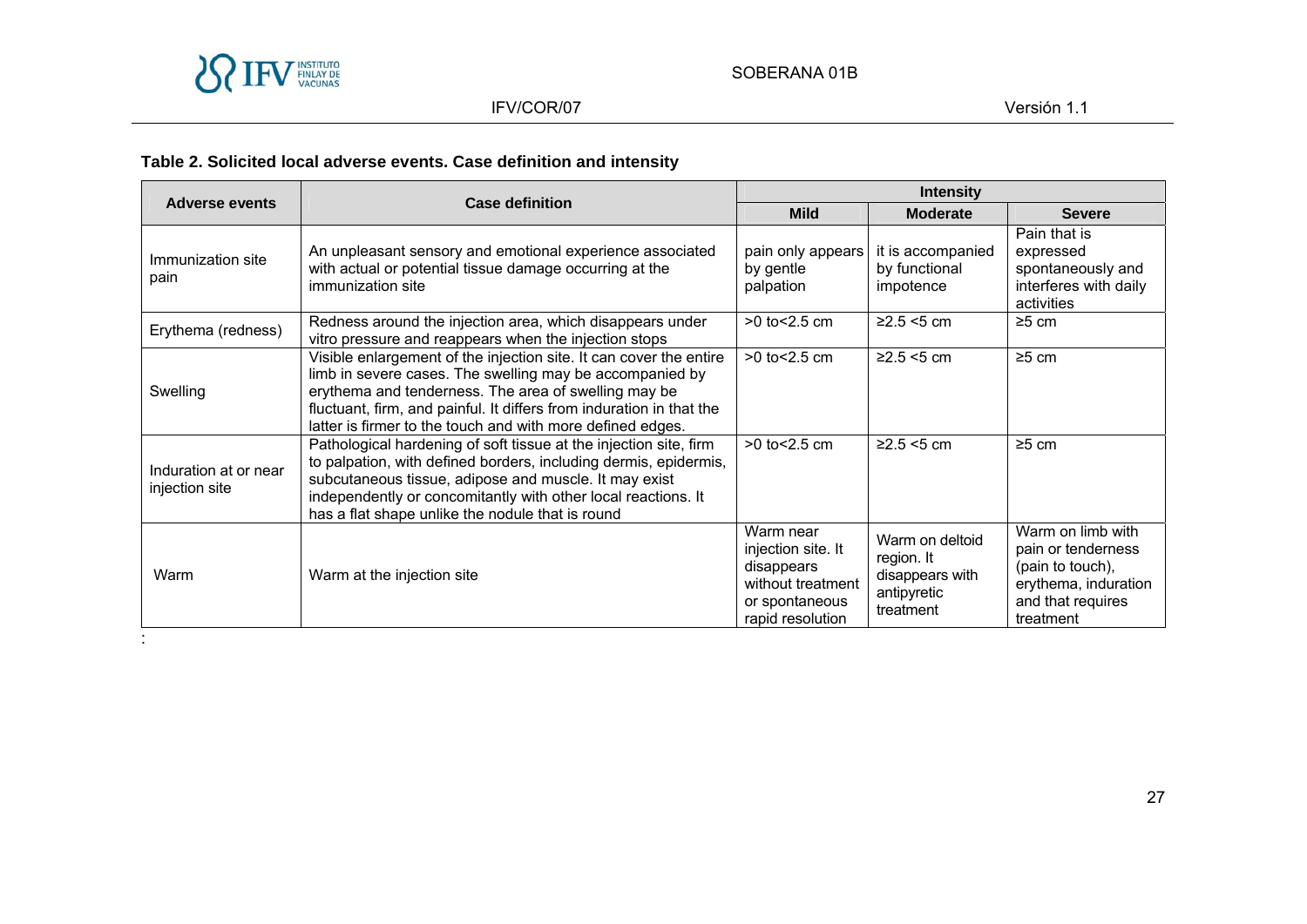

#### **Registry of solicited local adverse events:**

If a subject has several signs and symptoms that can be considered part of a single diagnosis (abscess, cellulitis), the reporting of signs and symptoms separately and also the diagnosis of the entity should be avoided.

To identify of local adverse events will proposed the following algorithm:



#### **Fig. 2. Algorithm to identification of local adverse events**

Legend: LR: Local reaction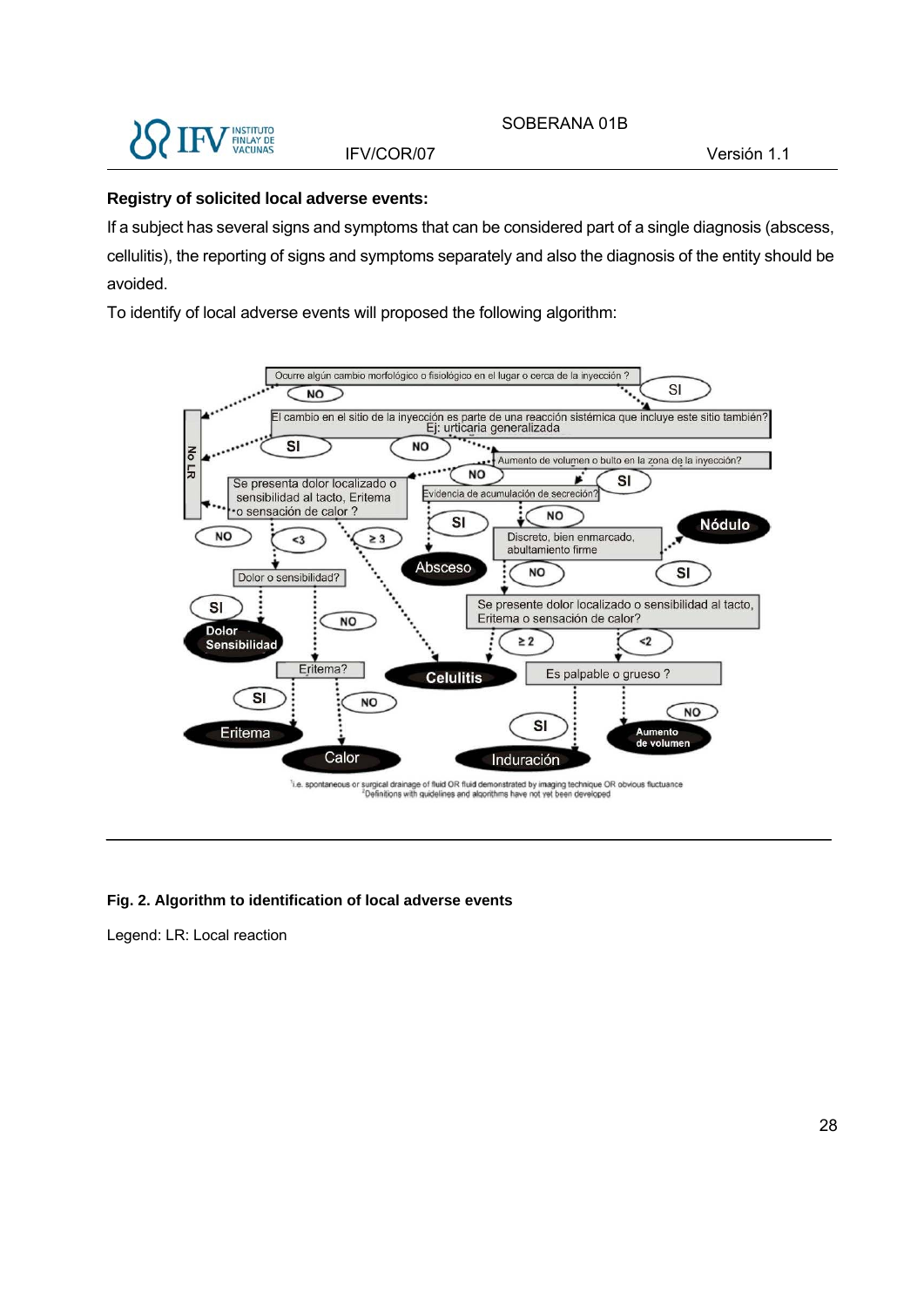

### **Systemic adverse events**

They will be recorded on CRF during 7 days post vaccination.

#### **Table 3. Solicited systemic adverse events. Case definition and intensity**

| <b>Adverse Events</b> | <b>Case definition</b>                                                                                          |                                                     | <b>Intensity</b>                                             |                                                                     |
|-----------------------|-----------------------------------------------------------------------------------------------------------------|-----------------------------------------------------|--------------------------------------------------------------|---------------------------------------------------------------------|
|                       |                                                                                                                 | <b>Mild</b>                                         | <b>Moderate</b>                                              | <b>Severe</b>                                                       |
| Fever* (axillar)      | An endogenous increase in body temperature equal or greater<br>than 38°C, observed in at least one measurement. | $\geq$ 38.0°C to ≤39.0°C                            | $>39.0^{\circ}$ C to 40.0°C                                  | $>40^{\circ}$ C                                                     |
| General Malaise       | Malaise that is not very intense, characterized by irritability or<br>indisposition.                            | No interference<br>with daily routines              | Some interference<br>with daily activities                   | Significant malaise<br>that hinder daily<br>activities              |
| Rash                  | A skin or mucosal rash following immunization that is<br>characterized by the presence of macules or papules    | Macules or papules<br>in less of 10% of<br>the skin | Macules or<br>papules between<br>10% and 30 % of<br>the skin | Macules or<br>papules that cover<br>more than 30 $%$ of<br>the skin |

\* *Note : The temperature from 37 to 37.9ºC (low-grade fever) will be recorded in the clinical formulation, but will not be recorded in CRF*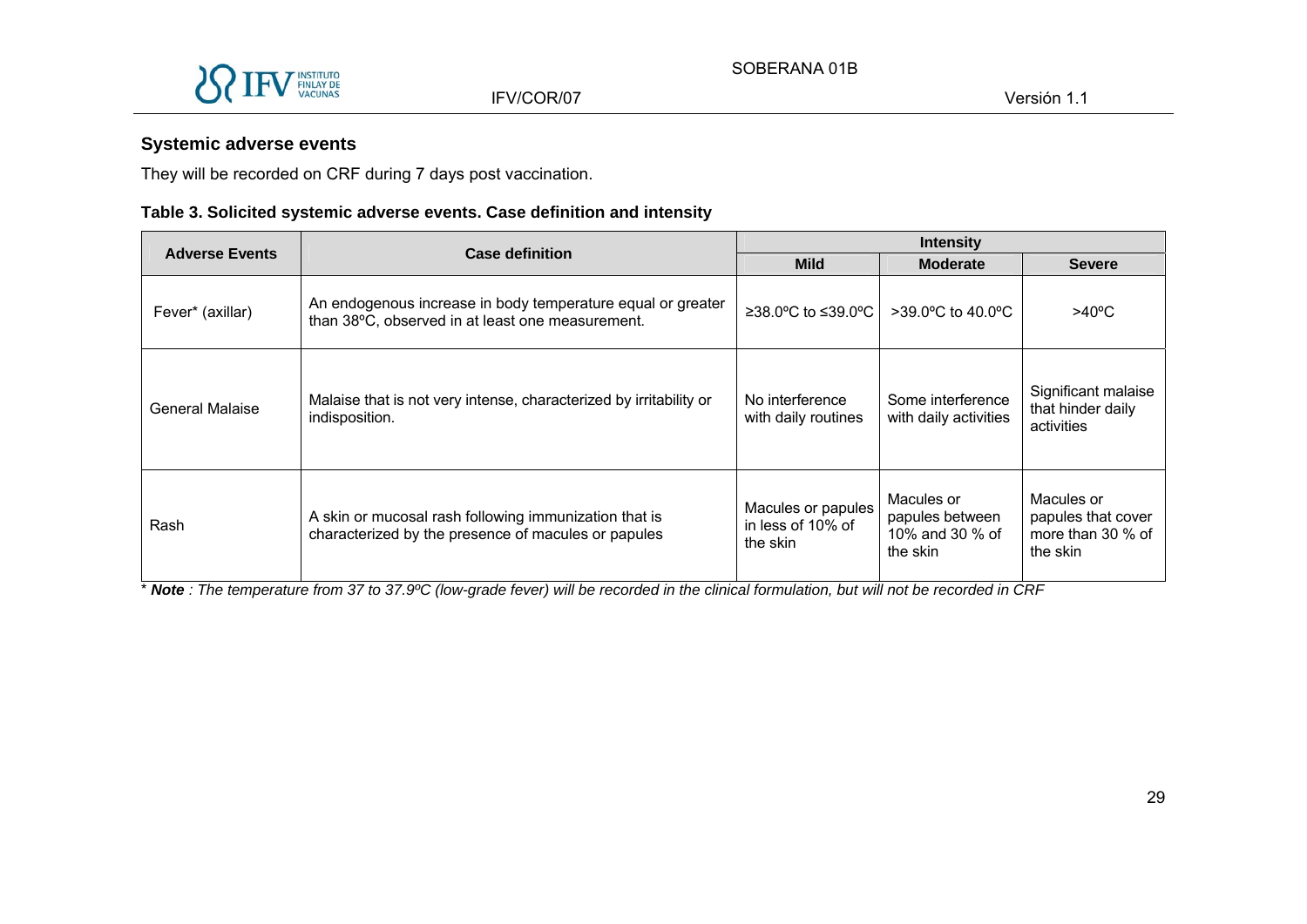

#### **Evaluation of unsolicited adverse events.**

All adverse events that may appear 28 days after immunization will be recorded in The Diary of Adverse Events by the subjects or other family members. The investigator will be responsible for filling the medical record and the CRF.

The unsolicited adverse events will be classified according to intensity:

Grade 1: MILD: Adverse event that is well tolerated with minimal discomfort and that no interfere with daily activities.

Grade 2: MODERATE: Adverse event that is able to interfere with normal daily activities.

Grade 3: SEVERE: Adverse event that prevents daily activities.

The categories of adverse events will be classified according to Brighton Collaboration and Common Terminology Criteria for Adverse Events (CTCAE) version 5.0,

#### **Frequency and method of measuring adverse events.**

- The follow up of all AEs will occur during the period from study product administration on day 0 through 28 days after vaccination.
- The vaccination day the participants will be subjected to a strict medical surveillance during 3 hour after the administration of vaccine candidate.
- After 3 hours of observation, the subjects will start an outpatient rules. The Diary of Adverse Events (APPENDIX I) will be distributed to record and follow-up all adverse events that may appear after immunization. It must be taken in all face-to-face evaluations. Observations will be collected in medical forms. Data will be added on CRF when the evaluation of the adverse event has been concluded and closed.
- Medical follow up of subjects during 7 days after vaccination (Fig. 3)



**Fig. 2. Medical follow during 7 days after the administration of dose**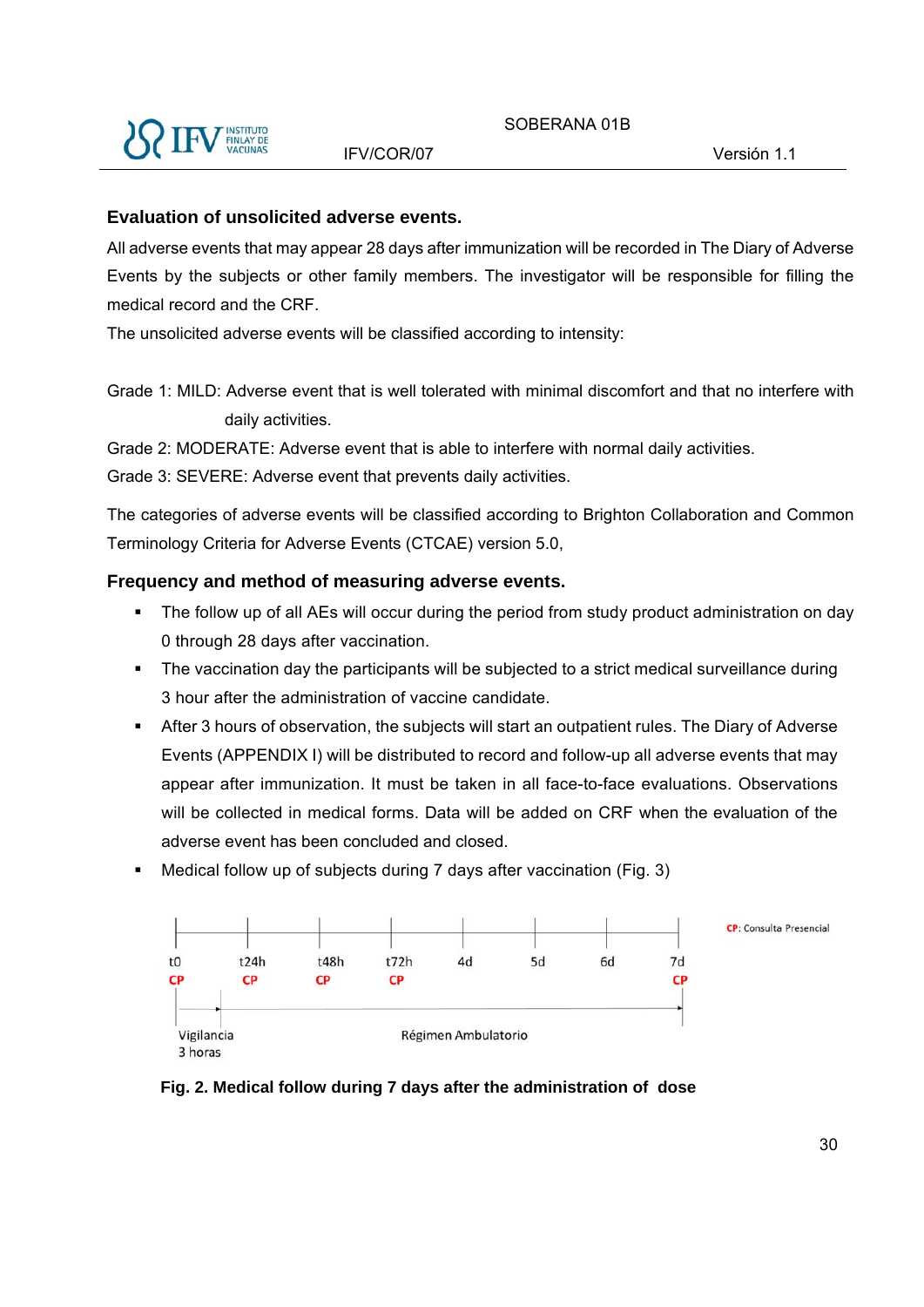#### SOBERANA 01B

#### IFV/COR/07 Versión 1.1

Subjects with a persistent AEs after 72 hours will be evaluated in the following days until the conclusion of the event. The surveillance during the rest of the study will take into account a face-toface consultation on the 14th and 28th under an outpatient regime.

#### **Follow up and management of adverse events.**

The Principal Investigator will guarantee all the necessary resources to treat any adverse event that may occur in the first 3 hours post-vaccination, including serious adverse events. Resuscitation equipment, specialized staff and transport will be guaranteed.

The patients will be transferred to the intensive care unit or corresponding service of the IHI. The Medical Emergency Service (SIUM) or other appropriate transport will be used if necessary.

Clinical and immunological studies will be performed to complete the causal investigation of the adverse event.

The algorithm for the treatment of adverse events will correspond to the updated medical emergency treatment protocols. In addition, telephone communication will be guaranteed for consultation and assistance from emergency services if necessary.

Clinical Investigators will inform:

- The subject must contact the investigating physician if any adverse event or concern occurs during the outpatient period.
- The subject must identify himself with the "Subject Identification Card in Clinical Trial" (APPENDIX V) at any health care center.
- The subject must complete the Adverse Events Diary during the outpatient period and take it to the consultations

All safety evaluations of the subjects will be under active and passive medical vigilance described in the Fig. 1 and Fig.3

The information will be recorded in the medical formulation and in the corresponding registry of the CRF.

#### **Assessed of any adverse event.**

All adverse events detected during the study will be recorded as a symptom or disease.

During consultation the investigator will ask to subject if an event have occurred since the last visit and will review the Diary of Adverse Events. The information will be recorded in the medical formulation and in the corresponding registry of the CRF.

Information to be collected for AE includes:

Medical diagnosis or signs or symptoms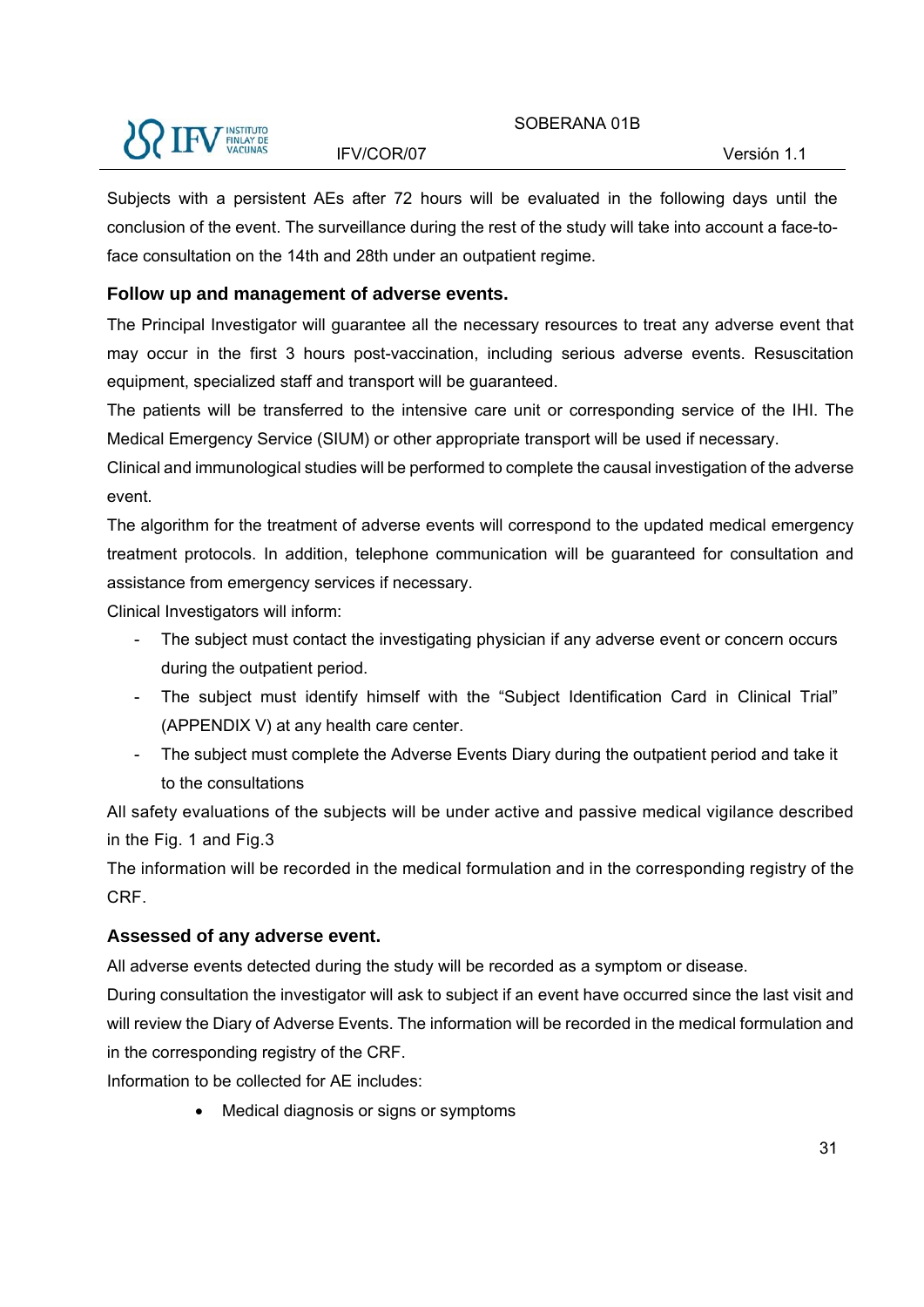

- Date/hour of onset
- **Treatment**
- Intensity
- Severity
- Resolution or stabilization
- Date/hour of end
- Causality Relationship with the administration of vaccine

Adverse events will be classified According to Brighton Collaboration and Common Terminology Criteria for Adverse Events (CTCAE) version 5.0.

#### **Causality assessment.**

The quality of the causality assessment depends on various factors that must be ensured by the Sponsor and the participating health institutions.

- Knowledge of the research product.
- Appropriate selection of researchers and training.
- Availability of the necessary resources to carry out the investigation and follow-up of the cases.
- Access to appropriate scientific and technical information, as well as trained and updated staff.

For the evaluation of causality, it will be necessary to collect all information (questioning, concomitant diseases, physical examination, clinical and microbiological laboratory results, Rx, use of medications, start date and time, duration, personal and family history, etc.) in order to reach a diagnosis whenever possible.

The causality analysis will be carried out when all data are available and it must be analyzed by a commission, which will be made up by the Principal Investigator, Clinical Investigator,

Epidemiologist, Co-investigators and the Sponsor, using the 2013 WHO algorithm (APPENDIX VI) The causality relationship will be reported in the following terms:

**A:** Consistent causal association to immunization

- **B.** Indeterminate
- **C.** Inconsistent causal association to immunization
- **D.** Unclassifiable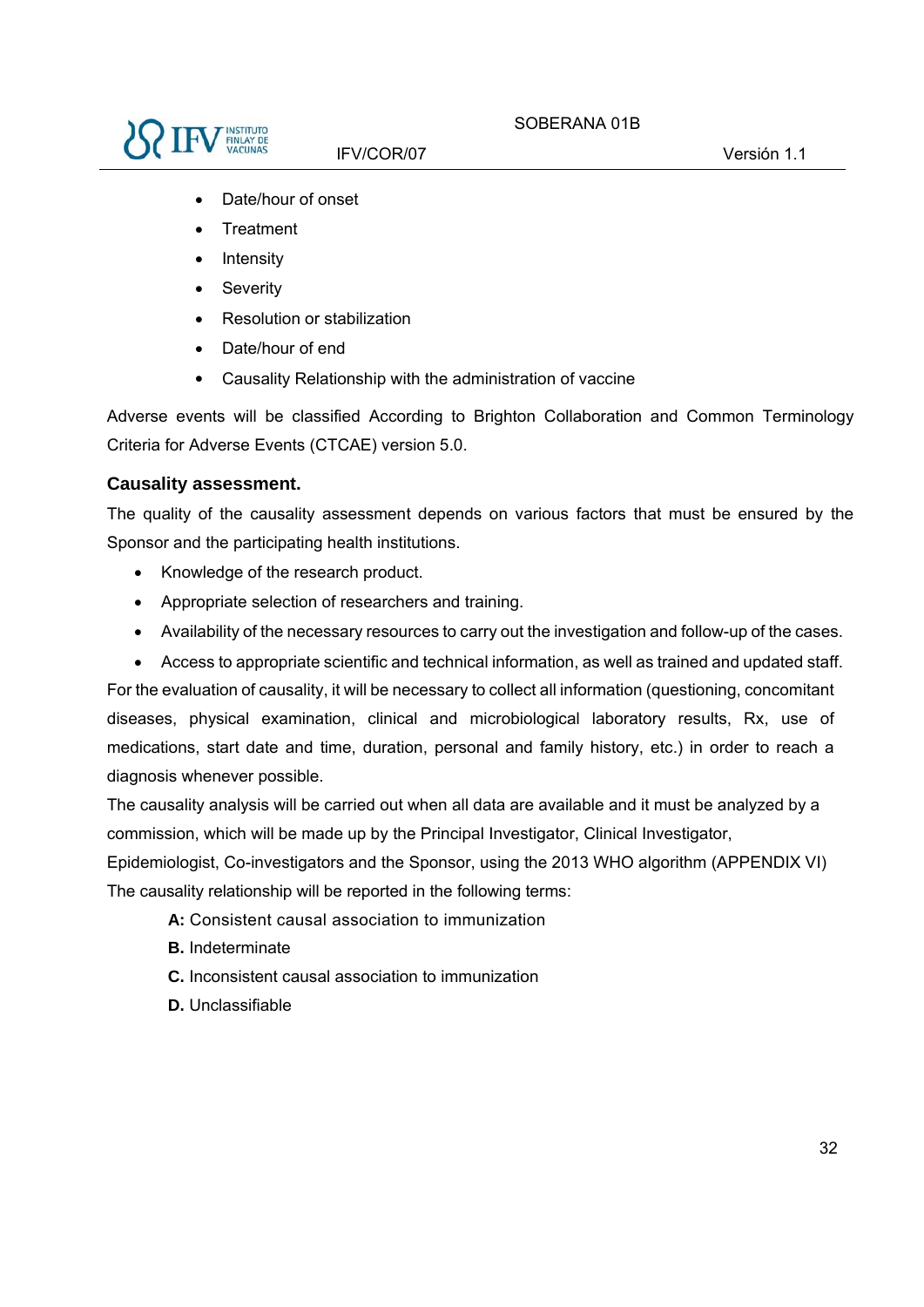

#### **Serious unexpected adverse event reporting.**

The Principal Investigator will be responsible for immediately notifying all SAE within 24 hours of the occurrence. The notification will be made to the Sponsor, the IEC and the IDMC. The SAEs will be collected in the subject's Clinical Formulation and the corresponding CRF.

The sponsor will notify to CECMED all SAE, whether or not they have a causal relationship with the vaccine candidate. This notification will be made by telephone, e-mail, fax, personal or others, in the first 72 hours.

In the event of an unexpected serious adverse event with a causal relationship to the vaccine candidate, the Principal Investigator will report to the Sponsor, which will report to CECMED as soon as possible and never after 7 days if it is fatal or threatens the life of the subject. Otherwise, the reporting time will be 15 days. The principal investigator is responsible for elaborating the report of unsolicited serious adverse events. CECMED regulation 45/2007 will be used.

For the discussion of the unexpected serious adverse events, a Commission of Evaluation of Adverse Events will be established, which will be compose by Principal Investigator, Clinical Investigator, Epidemiologist, co-Investigators, Sponsor, members of IDMC and other specialists if necessary.

Once conclusions are reached, the report will be completed and will be sent to the Sponsor for later presentation to CECMED.

#### **Information on code opening.**

The code assigned to volunteers is to keep their identity confidential, including the processing of samples. However, the study is open-label, with only one treatment group; Therefore, there is no procedure for the premature opening of codes.

#### **X. EVALUATION OF IMMUNE RESPONSE**

#### **Variables:**

#### **A. Evaluation of reactogenicity**

- **Independent variables**: Age, sex, skin color and assignment treatment.
- **Dependent variables:** Each of the adverse events that may occur in the study. It will be defined for each event presented: time of appearance, duration, intensity, severity and outcome (Table 4).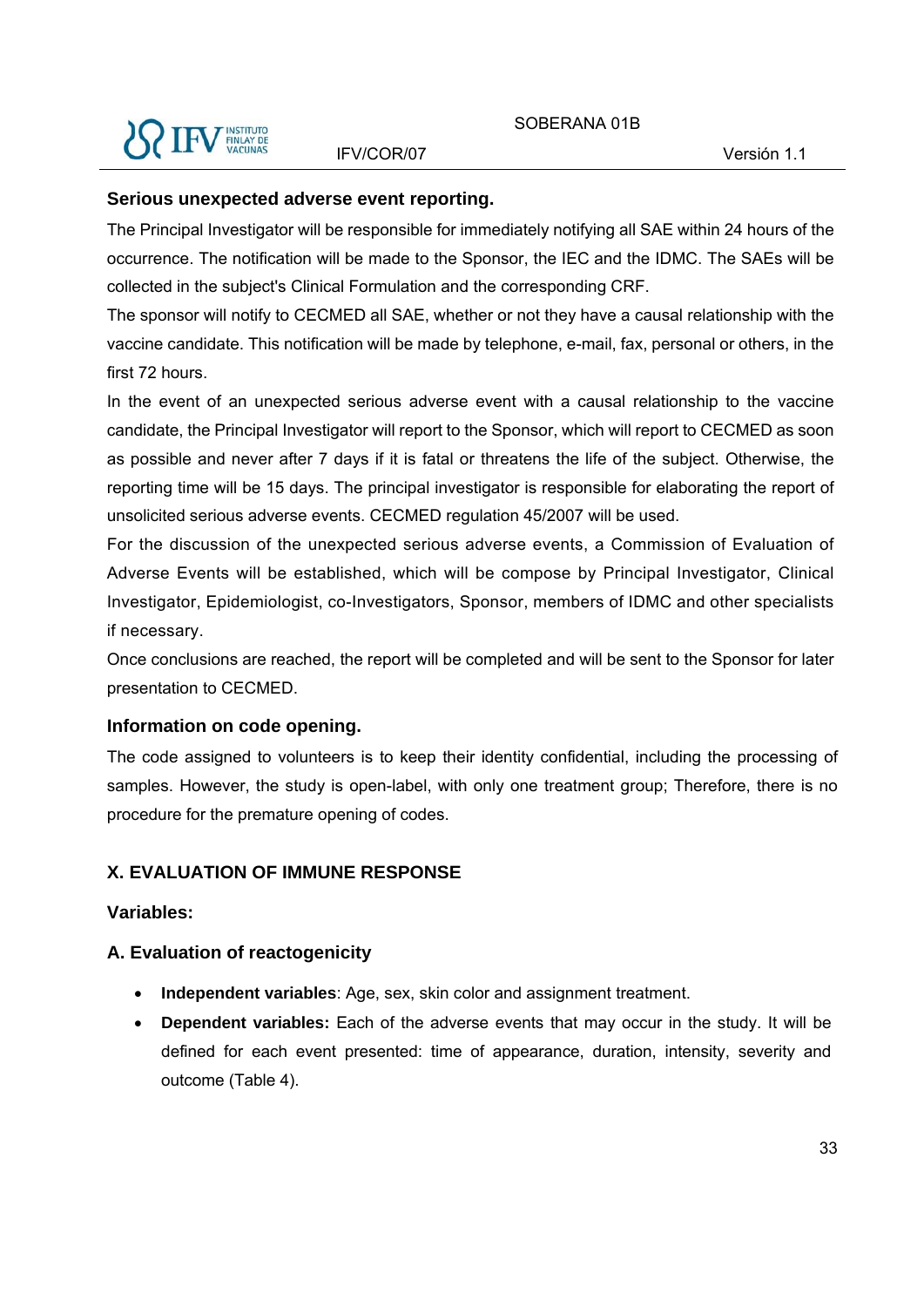

### SOBERANA 01B

IFV/COR/07 Versión 1.1

### **Table 4. Description of safety variables**

| Variable                  | <b>Type</b> | <b>Criteria</b>                                                                                                                                                        | <b>Evaluation</b>     |
|---------------------------|-------------|------------------------------------------------------------------------------------------------------------------------------------------------------------------------|-----------------------|
| Solicited AE              | Nominal     | Any solicited sign or symptom starting after<br>vaccination and before 7 days                                                                                          | Number,<br>Percentage |
| <b>Unsolicited AE</b>     | Nominal     | Any unsolicited sign or symptom starting after<br>vaccination and before 28 days                                                                                       | Number,<br>Percentage |
| Duration of AE            | Ordinal     | ≤24 hours<br>>24-<48 hours<br>>48-≤72 hours<br>>72 hours                                                                                                               | Number,<br>Percentage |
| Beginning of AE           | Ordinal     | <60 minutes<br>>60-≤24 hours<br>$\bullet$<br>>24-≤48 hours<br>$\bullet$<br>>48-≤72 hours<br>$\bullet$<br>>72 hours                                                     | Number,<br>Percentage |
| Intensity of AE           | Ordinal     | Grade 1 or Mild<br>$\bullet$<br>Grade 2 or Moderate<br>$\bullet$<br>Grade 3 or Severe<br>$\bullet$                                                                     | Number,<br>Percentage |
| Seriousness               | Nominal     | Serious<br>$\bullet$<br>No Serious<br>$\bullet$                                                                                                                        | Number,<br>Percentage |
| <b>Results</b>            | Nominal     | Recovered<br>$\bullet$<br>Recovered with sequelae<br>$\bullet$<br>Persistent<br>$\bullet$<br>Death<br>$\bullet$<br>Unknown                                             | Number,<br>Percentage |
| Causality<br>relationship | Nominal     | Consistent causal association to<br>$\bullet$<br>vaccination<br>Indeterminate<br>٠<br>Inconsistent causal association to<br>$\bullet$<br>vaccination<br>unclassifiable | Number,<br>Percentage |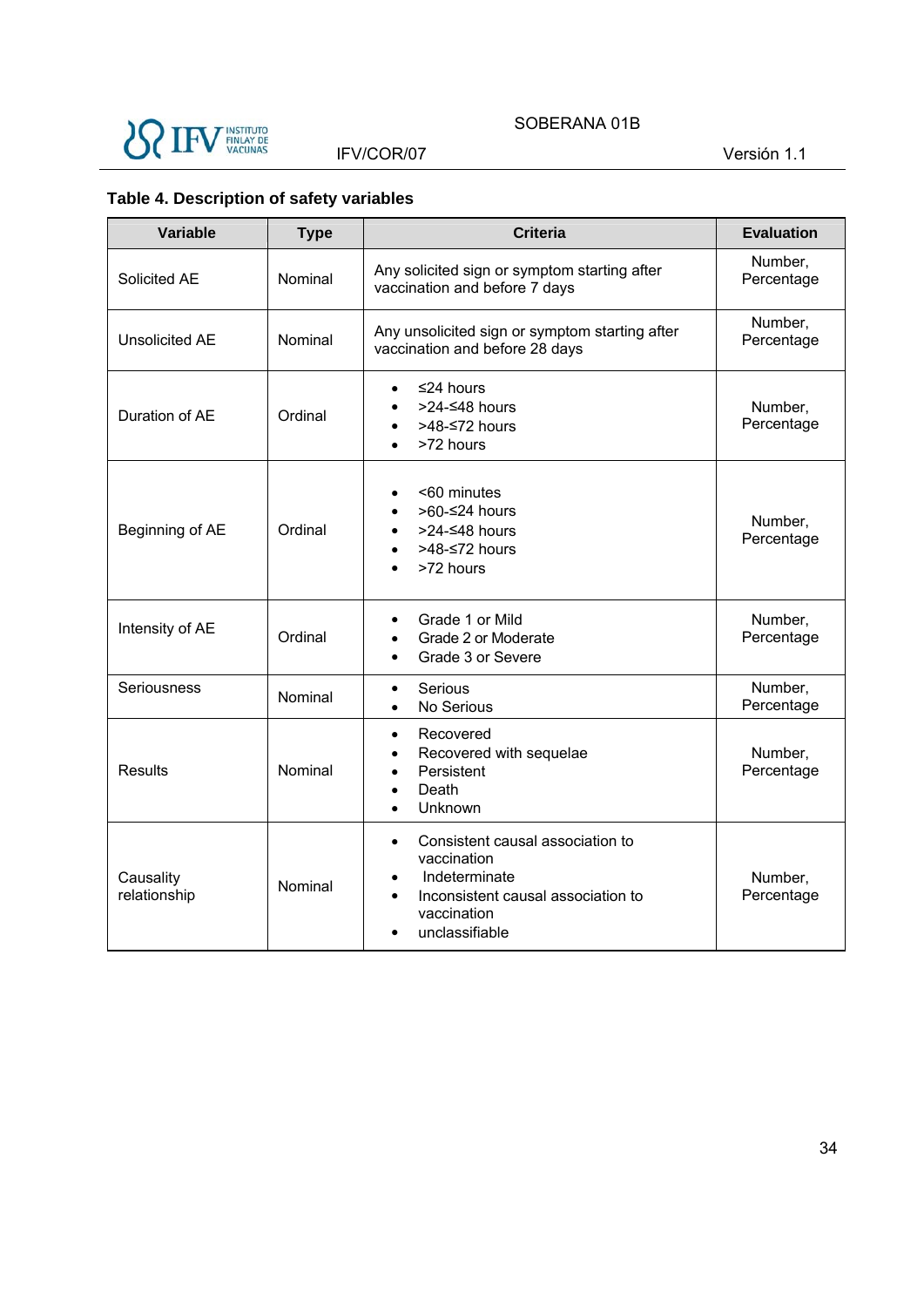

#### **B. Evaluation of immunogenicity:**

- **Independent variables:**  Age, Sex, Race, Group
- **Dependent variables:**

There is no protection surrogate for the evaluation of vaccine candidates against COVID-19. Therefore, the immunological variables are being defined based on the experience of other vaccine candidates in clinical trials. If information appears from external studies (intercurrent event), where a criterion is established on the neutralizing antibody threshold, the addition of other evaluation criteria would be valued.

| <b>Variable</b>                 | <b>Type</b>                | <b>Criteria</b>                                                                                              | <b>Evaluation</b>                                                                             |
|---------------------------------|----------------------------|--------------------------------------------------------------------------------------------------------------|-----------------------------------------------------------------------------------------------|
| Levels of IgG<br>anti-RBD       | Quantitative<br>Continuous | Levels of IgG anti-RBD.                                                                                      | Geometric mean and 95%CI                                                                      |
|                                 |                            |                                                                                                              | Correlation between IgG anti-<br>RBD, RBD:ACE2 inhibition and<br>neutralizing antibody titers |
|                                 |                            | Seroconversion is defined as ≥4-fold<br>increase in antibody concentration<br>over pre-immunization levels). | Number, Percentage, 95%Cl                                                                     |
| Neutralizing<br>antibody titers | Quantitative<br>Continuous | Titer of neutralizing antibody (nAb)<br>determined as measured by<br>neutralizing assay.                     | Geometric mean titer (GMT)<br>95%CI                                                           |
|                                 |                            |                                                                                                              | Correlation with IgG anti-RBD<br>and RBD:ACE2 inhibition                                      |
| RBD:ACE2<br>Inhibition %        | Quantitative<br>Continuous | % inhibition of RBD:hACE2 interaction<br>at a serum dilution range from 1/100.                               | Median, 95%CI, Number,<br>Percentage                                                          |
|                                 |                            | Proportion of subjects with IgG<br>inhibitory antibodies greater than 70%<br>of RBD:ACE2 interaction.        | Correlation with IgG anti-RBD<br>and neutralizing antibody titers                             |

#### **Table 5. Description of immunogenicity variables**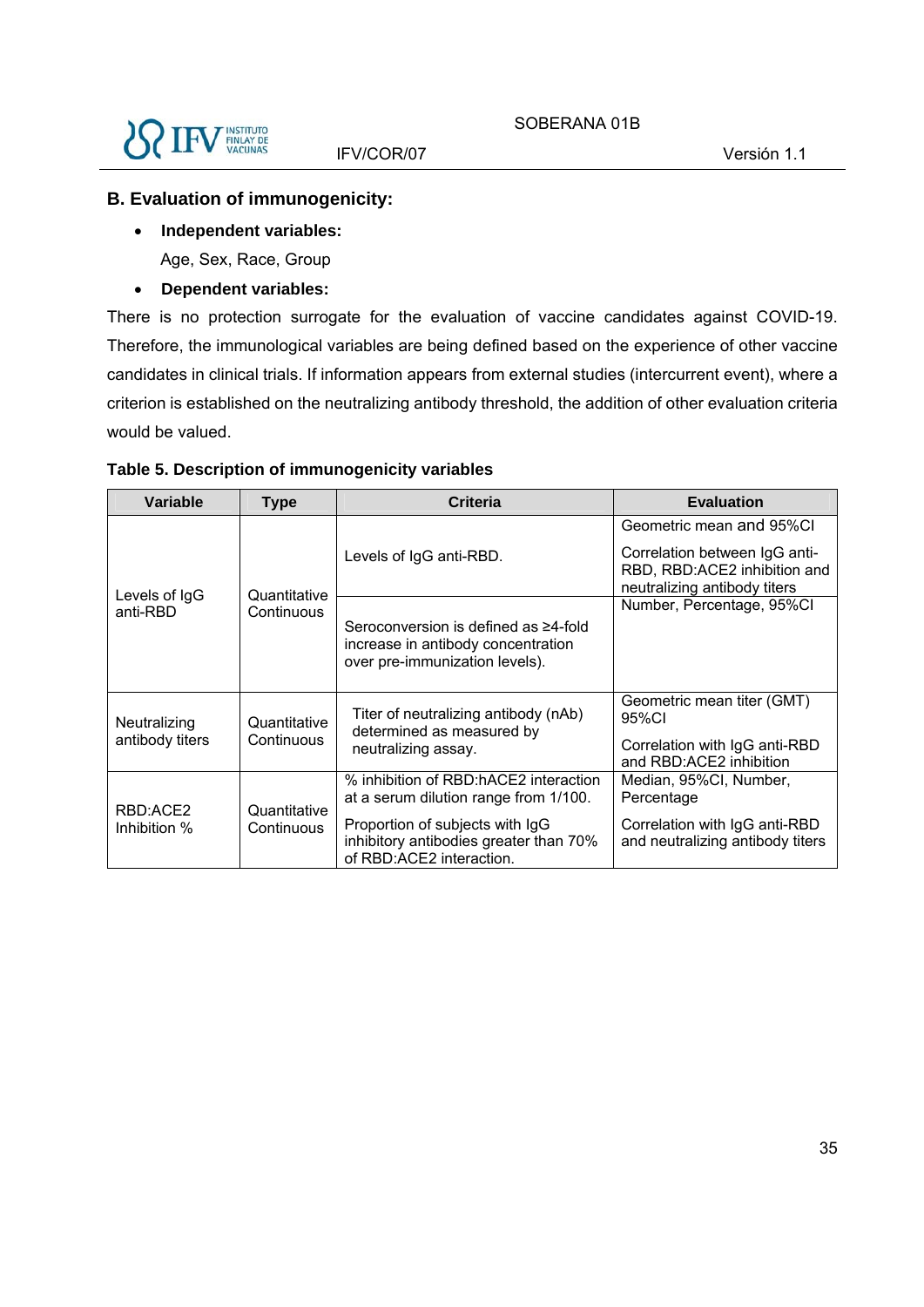

#### **Medical exams and evaluations**

#### **1. Previous stage: Recruitment, clinical and laboratory evaluation and subject inclusion.**

#### - **Recruitment:**

During Recruitment, volunteers will receive oral and written information about the study objective and design, the investigational product, and the benefits and risks of participating in the study. Volunteers will receive the Informed Consent Form, and will have enough time for a better analysis of the information. Subjects who consent to participate in the study will sign two copies of the Informed Consent Form, one will remain in their possession and the other in the Principal Investigator's Folder.

The meetings with the volunteers will be held ensuring compliance with the measures established by the Ministry of Public Health in relation to the SARS-CoV-2 epidemic.

#### - **Screening:**

Once the Informed Consent Form has been signed, the measurements, pregnancy test (when applicable), full clinical evaluation, as well as clinical laboratory tests, and microbiological and immunological laboratory tests will be carried out, to define the possible inclusion of the subjects.

#### - **Subject inclusion and vaccination:**

The inclusion of the subject and the application of the vaccine candidate, occur on the same day in the order of: inclusion and vaccination.

The investigation team will carry out a detailed physical exam and will review the selection criteria before vaccination and will determine if the subject may be included in the study. Once the subject has been included, the application of the vaccine candidate is indicated.

#### **2. Evaluation during treatment** (**to 28 days after vaccination)**

All information related to the initial evaluation and follow-up of the subjects will be collected in the Formulation Medical Record and CRF. Scheduled consultations will be conducted by properly trained physicians. In the event that a subject does not attend the planned consultation, they will be contacted by phone or other means.

Through anamnesis, full physical examination and review of the Diary of Adverse Events in each consultation, data regarding the appearance and follow-up of adverse events will be collected. The use of concomitant treatment and verification of the inclusion/exclusion or interruption criteria will also be recorded.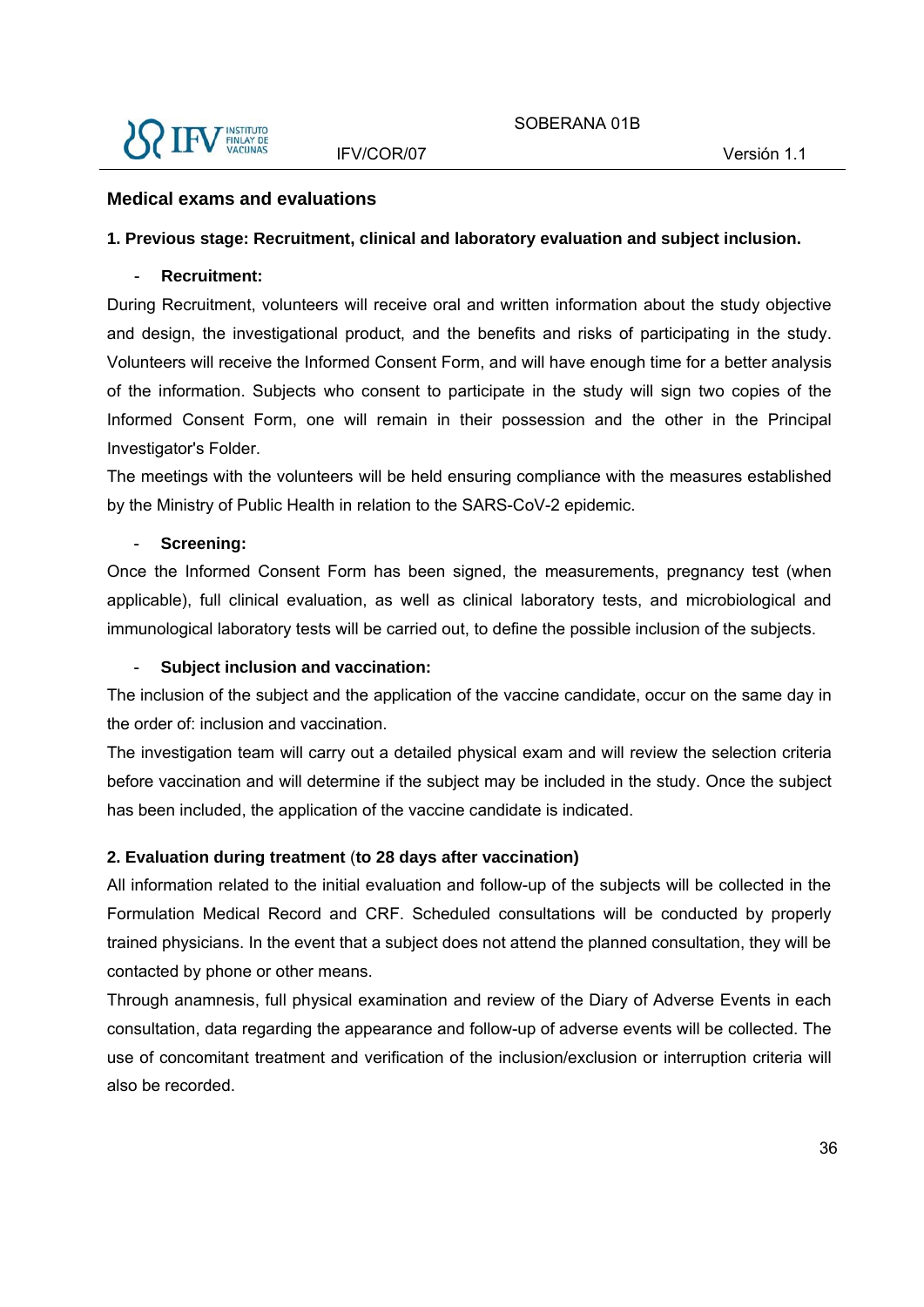

| <b>Test</b>                  | <b>Evaluation times</b> |    |                          |            |
|------------------------------|-------------------------|----|--------------------------|------------|
|                              | <b>Recruitment</b>      | Τ7 | T14                      | <b>T28</b> |
| PCR SARS-CoV-2               | X                       |    |                          |            |
| Hemogram with differential   | X                       | Χ  |                          | X          |
| Glucose                      | X                       | X  |                          | X          |
| Creatinine                   | X                       | X  | -                        | X          |
| <b>ALAT</b>                  | X                       | X  | $\overline{\phantom{0}}$ | X          |
| <b>ASAT</b>                  | X                       | X  |                          | X          |
| Blood group and factor       | Χ                       |    |                          |            |
| HIV 1 and 2 antibodies       | X                       |    |                          |            |
| HBsAg                        | X                       |    | -                        |            |
| Hepatitis C virus antibodies | X                       |    | -                        |            |
| <b>VDRL</b>                  | X                       |    |                          |            |
| Pregnancy test               | X                       |    | -                        |            |
| IgG Anti-RBD                 | X                       | X  | X                        | x          |
| neutralizing antibody titers | X                       |    | X                        |            |
| % inhibition of RBD:ACE2     | X                       | X  | X                        | x          |

#### **Table 6. Distribution of screening laboratory tests.**

### **Criteria to evaluate immunogenicity**

The main variable of immunogenicity is the presence of specific antibody to RBD (anti-RBD.

There is no protection surrogate for the evaluation of vaccine candidates against COVID-19. Therefore, the immunological variables are being defined based on the experience of the other vaccine candidates in clinical trials. If information appears from external studies (intercurrent event), where a criterion is established on the neutralizing antibody threshold, the main immunogenicity variable would be changed.

### **Serological immunogenicity assays (Appendix VII)**

- In-house quantitative IgG ELISA to detect antibodies against d-RBD.
- Molecular virus neutralization ELISA, based on antibody-mediated blockage of RBD:hACE2 interaction.
- Conventional virus neutralization test.

### **Handling and conservation of samples:**

- Blood extractions will be carried out by a well-trained staff.
- The conservation of laboratory samples and shipping will be properly recorded
- The instructions "Masking biological samples for immunological determinations" of the Finlay Vaccine Institute will be used.
- The laboratory will evaluate the sample taken before and after vaccination on the same plate.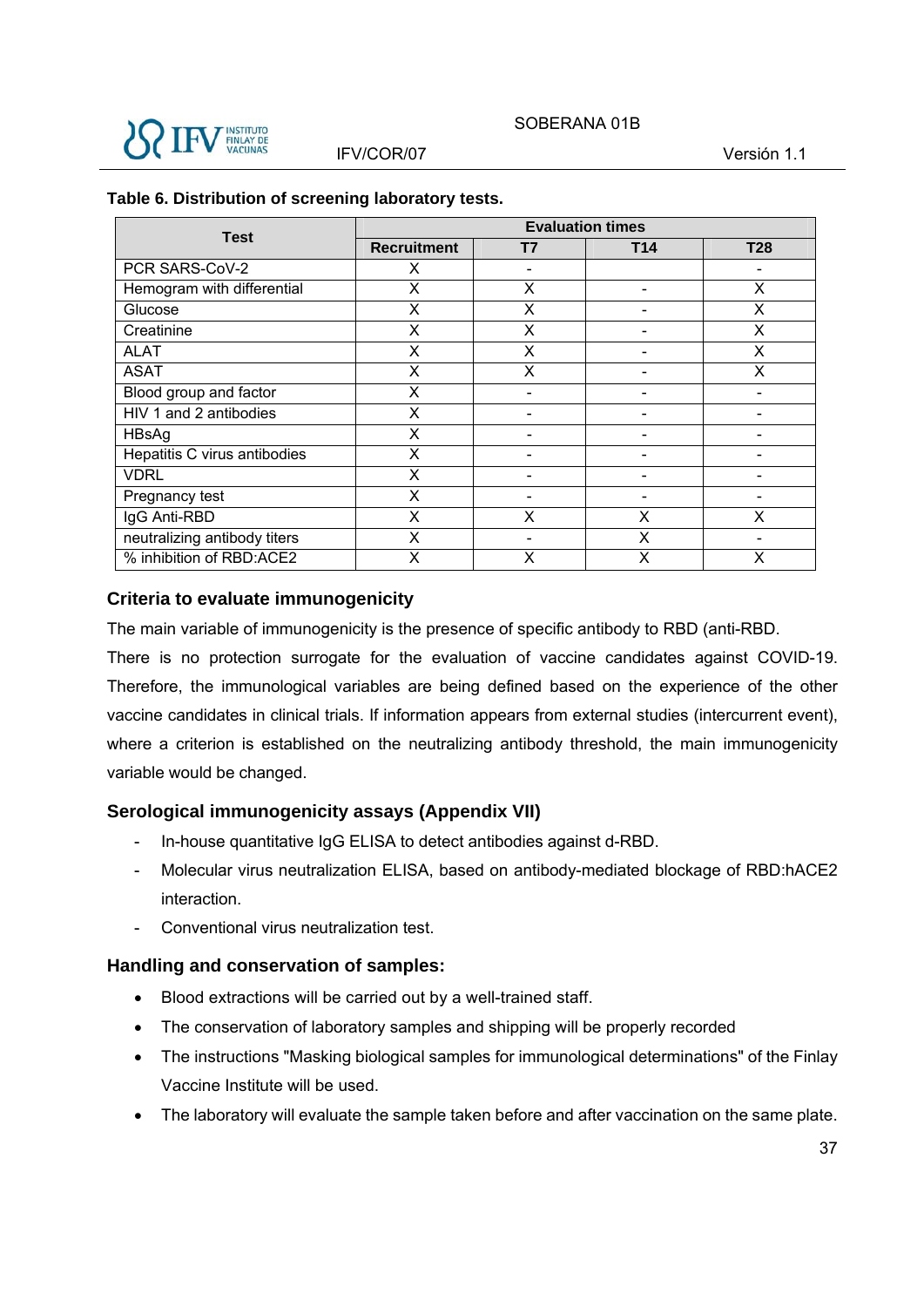

## **XI. DATA COLLECTION AND MANAGEMENT.**

The information of the study will be collected in Registry and forms designed for the study.

### **Data management and procedures to preserve information**

Each CRF will have a duplicate. One of the copies will be filed by the Responsible Investigator in the Investigator's Folder set up in the clinical site and the other will be collected during the Quality Control visits or for scanner its subsequent introduction into the Clinical Trials Data Management System. The Management System for clinical studies "OpenClinica" in its Community version will be used. The activities for data management are established in work procedures.

# **XII.STATISTICAL ANALYSES**

### **Calculation of the sample size. Justification of the sample size**

To satisfy the safety hypothesis of estimating a serious toxicity consistent with vaccination <5%, the number of subjects is calculated by estimating a 95% confidence interval for a proportion, with a precision of 0.19 (width of the confidence interval).

**Confidence Intervals for One Proportion Numeric Results for Two-Sided Confidence Intervals for One Proportion Confidence Interval Formula: Exact (Clopper-Pearson)** 

| <b>Confidence</b> | <b>Sample</b> | <b>Target</b> | <b>Actual</b> | <b>Proportion</b> | Lower | <b>Upper</b> | <b>Width if</b> |
|-------------------|---------------|---------------|---------------|-------------------|-------|--------------|-----------------|
| Level             | Size (N)      | Width         | Width         | (P)               | Limit | Limit        | $P = 0.5$       |
| 0.950             | 30            | 0.194         | 0.193         | 0.05              | 0.004 | 0.197        |                 |

The inclusion of 30 subjects is proposed (regardless of the stratum defined according to clinical history); the admitted proportion can be estimated with a confidence interval of 0.19. The addition of losses is not foreseen, considering that the safety population to respond to the main objective of the study will be constituted by all the subjects who are administered the planned dose. Probabilistic analyzes will be performed to evaluate the stop criterion due to unacceptable toxicity, if the probability that the proportion of individuals with serious adverse events with a causal relationship is greater than  $5\%$  (≥0.90). If the stop criterion is satisfied, no new subjects will be included.

## **Statistical Analysis Plan.**

Three populations will be distinguished: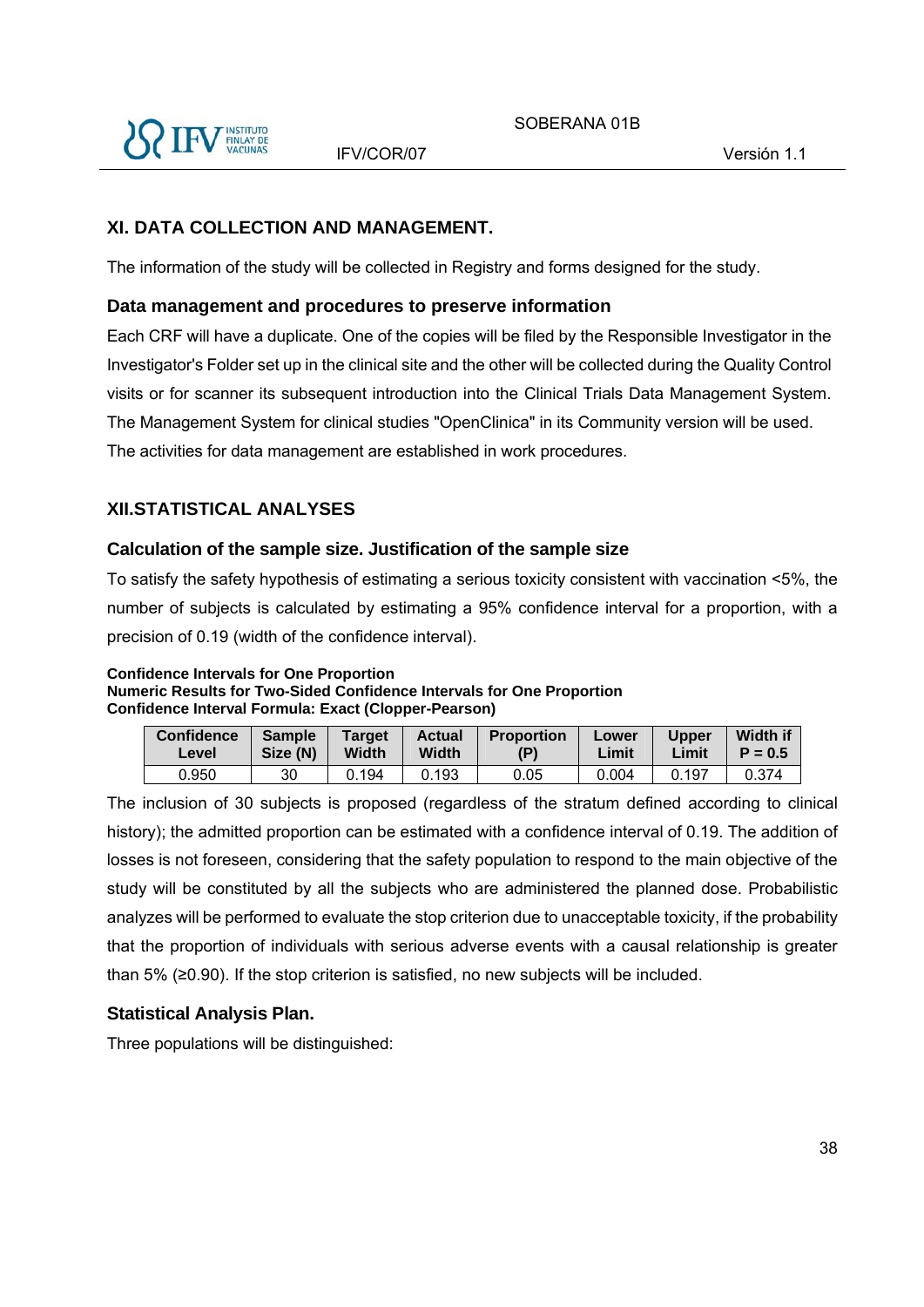

- $\triangleright$  "Per protocol" (PP): defined as the individuals who have been included, who meet all the inclusion criteria and none of the exclusion criteria, who have received the planned doses, with results of the variables and who have not suffered any major deviation from the protocol. As major deviations will be considered:
	- 1. Subjects who do not meet the selection criteria (inclusion / exclusion) established in the protocol.
	- 2. Subjects who present any criteria to stop the volunteer's participation.
	- 3. Subjects who interrupt treatment in the absence of any cause defined in the protocol.
	- 4. Use of concomitant therapy not established.
	- 5. Failure to obtain informed consent, for example, no documentation, consent obtained after the start of the study.
- $\triangleright$  "Intent to treat" (ITT): All individuals who have been included and who have been vaccinated will be considered, regardless of:
	- ‐ adherence or not to the entry criteria,
	- ‐ discontinuation of treatment,
	- ‐ deviations from the protocol .

In this population, the safety variables, and the immunological evaluations will be studied (specific antibodies, % inhibition RBD: ACE2, neutralizing antibodies and activation of T lymphocytes).

 $\triangleright$  "Safety Population" will include all vaccinated subjects.

## **A) Exploratory analyses**

Compliance with the inclusion and exclusion criteria will be verified.

All the control, main and secondary variables will be studied in each subgroup:

- ‐ quantitative variables, measures of central tendency and dispersion: number of available observations, mean, median, standard deviation, minimum, maximum, interquartile range, 25th and 75th percentiles.
- qualitative variables, the frequency distributions.

The interruptions will be analyzed through the frequency distributions and will be listed by causes.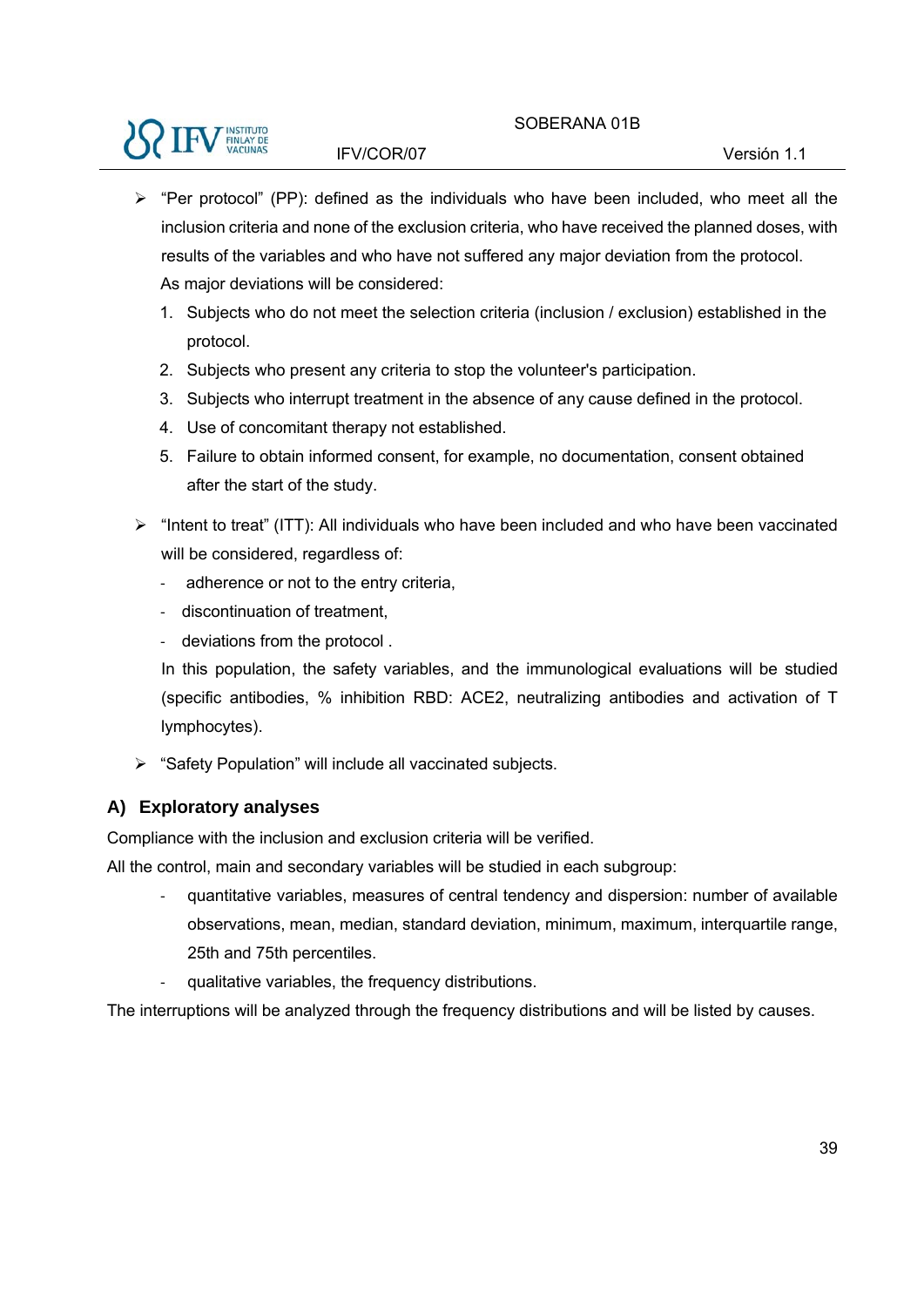

### **B) Confirmatory Analyses.**

### **Principal Variable. Phase I:**

### **Adverse events. Safety profile and reactogenicity.**

Adverse events:

- $\checkmark$  The frequency of individuals with serious adverse events related to the administration of the vaccine will be estimated and the corresponding 95% CI will be calculated. If frequency is very low or very high, the CI will be estimated using the Bayesian approach.
- $\checkmark$  The frequency of individuals with each adverse event will be estimated.
- $\checkmark$  The frequency distributions of each adverse event will be shown (if necessary, common clinical picture will be recoded). Similar analysis will be made with the intensity, duration, seriousness, result and causality relationship.
- $\checkmark$  The stop criteria for unacceptable toxicity (greater than 5% with high probability) will be evaluated iteratively, following the next procedure:
	- a) To assume non-informative B a priori density function (1,1):

*beta*(*u*; *a*,*b*) =  $\frac{u^{a-1}(1-u)^{b-1}}{B(a,b)}$ , 0 < *u* < 1, *B*(*a*,*b*) : *función beta* 

b) To estimate the probability of toxicity and early effect according to Bayes' theorem:

 $P[toxicidad] = Beta(a + EAg_{im}; b + m - EAg_{im})$ ,

where:

EAgim: # of subjects with a serious adverse event and consistent causal association with vaccination:

c) To calculate the probability of unacceptable toxicity:

 $\left[Tox_{inadmisbl}\right]_e = P\left[toxicidad_{j} > 0.05 / X_{j,m}\right] = 1 - \int_{0.05}^{0.05}beta(u; a + EAg_{j,m}, b + m P\left[Tox_{\text{inadmissible}}\right] = P\left[\text{toxicidad}\right] = 0.05 / X_{j,m} = 1 - \int_{0}^{0.05} \text{beta}(u; a + EAg_{j,m}, b + m - EAg_{j,m}) du$ 

d) To evaluate the decision criterion

If  $\left| \tilde{P} \right|$  *P* $\left| \tilde{P} \right|$   $\sim$  *P<sub>madmisib*</sub> $\vert$  > 0,90, The inclusion is stopped.

Laboratory tests:

Paired analysis, start-end, per group (Student's t test for dependent samples or Wilcoxon test, depending on the assumption of approximation of the data to a normal distribution).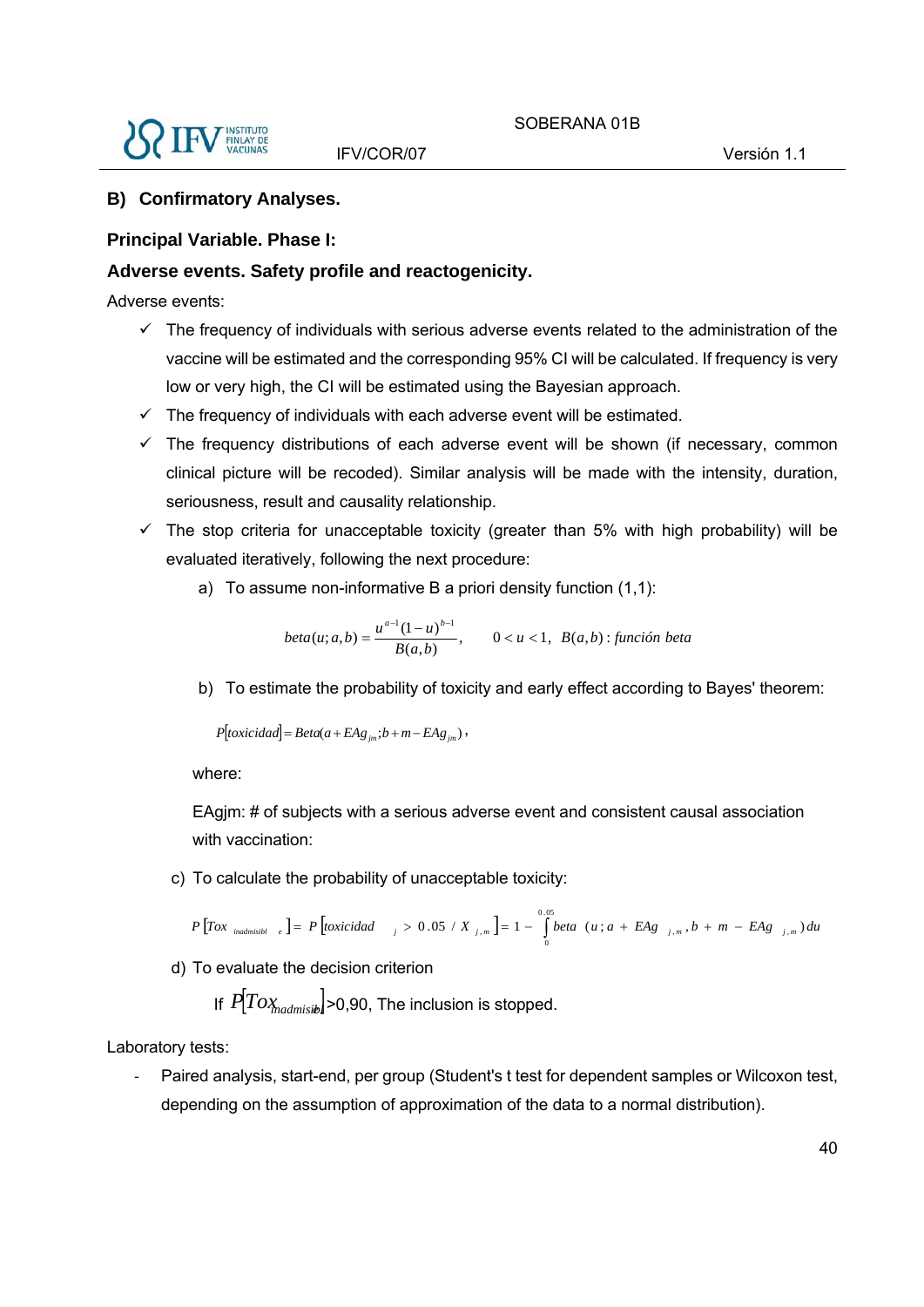

The evolution of the central tendency and dispersion values will be summarized graphically.

#### **Immunological evaluation.**

**In each subgroup assess the immune response:** Seroconversion, according to the level of anti-RBD IgG antibodies at 7, 14 and 28 days after the dose used. Proportion of subjects with IgG antibody levels that inhibit RBD binding to ACE2 by more than 70%:

- Estimate the 95%CI for the proportion of subjects with an immune response.
- Calculate the probability that the immune response is less than 30%
	- a) To assume non-informative B a priori density function (1,1):

$$
beta(u;a,b) = \frac{u^{a-1}(1-u)^{b-1}}{B(a,b)}, \qquad 0 < u < 1, \ B(a,b) : function \ beta
$$

b) To estimate the probability of satisfactory immune response (RIS) according to Bayes' theorem to both variables:

```
P(RIS) = Beta(a + RIS_{im}; b + m - RIS_{im})
```
 $P(RII) = Beta(a + RII_{im}; b + m - RII_{im})$ 

where:

 $RIS_{i,m}$ : # of patients with or  $\geq 4$ -fold increase in titer of antibody over pre-immunization titers (seroconversion).

 $\text{RII}_{\text{im}}$ : # of patients with >70% inhibitory IgG antibodies inhibition of RBD:ACE2 interaction.

c) To calculate the probability of poor immune response (less than 30%: lower limit of the confidence interval accepted by the FDA as evidence of immunological effect):

 $P[RI_{j} < 0.30 / X_{j,m}] = \int_{0.30}^{0.30} beta(u; a + RI_{j,m}, b + m - RI_{j,m}) du$ 

 $\mathbf 0$ 

d) To calculate the probability of RIS (greater than 50%: effect size accepted by the FDA as evidence of immunological effect):

 $\left[RI_j > 0.50 / X_{j,m}\right] = 1 - \int_{0.50}^{0.50} beta(u; a + RI_{j,m}, b + m P[RI_j > 0.50 / X_{j,m}] = 1 - \int_0^{\infty} beta(u; a + RI_{j,m}, b + m - RI_{j,m}) du$ 

e) If at 7 or 14 days the probability of RIS is high (> 0.90), notification will be issued to the regulatory authority to support continuity of the vaccine candidate to other phases of development.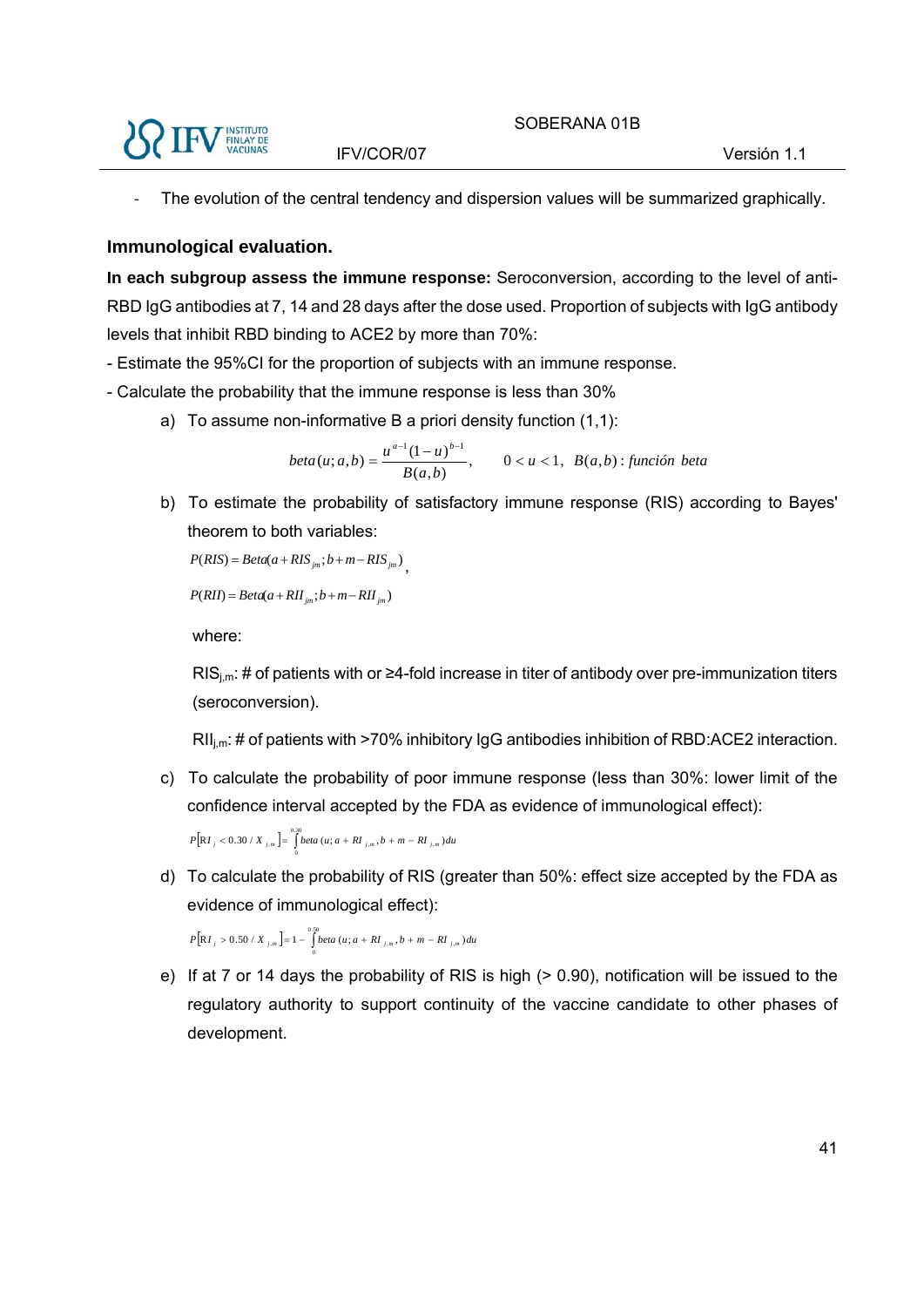#### **Levels of IgG anti-RBD antibodies. Neutralizing antibody titers:**

- ‐ To evaluate the kinetics of antibodies with the geometric mean of the IgG antibody levels at each time and the 95% CI.
- ‐ To estimate the correlation between the neutralizing antibody titers and the levels of IgG anti-RBD antibodies with the Pearson correlation coefficient or the Spearman correlation coefficient (in case of non-approximation of the data to a normal distribution).

### **% inhibition of RBD:ACE2 interaction at a serum dilution of 1/100:**

- ‐ To estimate the measures of central tendency and 95%CI in each group.
- ‐ To estimate the correlation between the % inhibition and the neutralizing antibody titers and the levels of IgG anti-RBD antibodies, using Pearson's correlation coefficient or Spearman's correlation coefficient (in case the data does not approximate a normal distribution).
- ‐ To evaluate the discrimination capacity respect to seroconversion and neutralization, through a ROC curve (Receiver operating characteristic). In case of significant discrimination capacity, identify the cut-off point that best discriminates the subjects (with the highest sensitivity and specificity).
- ‐ Classify the subjects according to the selected cut-off point for each variable and evaluate as the corresponding diagnostic measures (sensitivity, specificity, and positive and negative predictive values).

### **Procedures of diagnosis and explain missing or outliers' data.**

For the diagnosis of aberrant or extreme data, descriptive techniques (interquartile range) and graphs (boxplot and residual plots) will be used in the main response variables (Immunogenicity). The cases that are visually out of range will be analyzed with the Principal Investigator and subsequently evaluated for possible influence on the results and conclusions. They will be evalulated comparing the results of the analyzes with and without the detected value. If discrepancies are detected, they will be reported and discussed in the statistical report and final report.

Missing data will be handled as follows:

- 1. The proportion of volunteers who drop out the study will be compared.
- 2. Whenever the data allow it, Kaplan Meier type graphs will be made to evaluate the dropout pattern.
- 3. The reasons for abandonment will be described.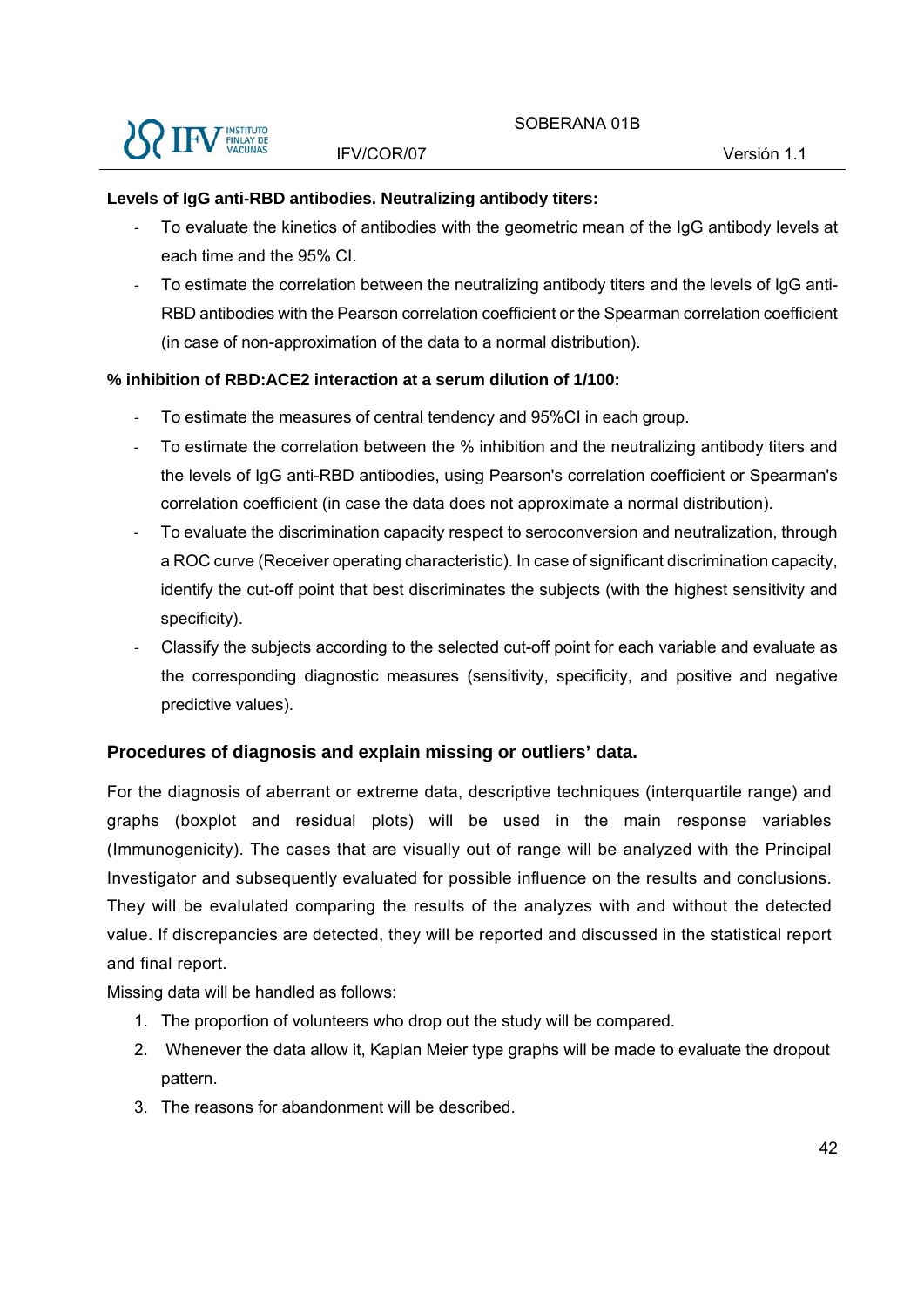

Missing values in the main variables of safety or immunogenicity will be considered "*missing at random* (MAR)" and therefore will be ignored in the primary analysis. However, if more than 5% of all primary responses for all variables included in the main analysis are reported as missing data, a sensitivity analysis will be carried out in addition to the primary MAR analysis. This sensitivity analysis will include an evaluation of the results under the following assumptions:

- 1. Dragging the last observation (whenever possible).
- 2. Imputation for the worst case.
- 3. In the event that the date of start or end of any adverse event is incomplete, it will be attributed to the worst possible case.

### **Risk/Benefit Analysis**

As a measure of the Benefit-Risk Balance, the Bayes Factor (FB) will be estimated in each subgroup:

 $\frac{\pi(beneficio \mid x)}{\pi(riesgo \mid x)}$  *p*(*beneficio*)<br> $\frac{\pi(riesgo \mid x)}{p(riesgo)}$ 

Three benefit scenarios and two risk scenarios will be considered:

Benefit<sub>1</sub> = Proportion of individuals with seroconversion ( $\log$  anti-RBD antibody levels greater than or equal to four times the baseline determination).

Benefit<sub>2</sub> = Proportion of individuals with neutralizing antibodies above the selected threshold (end/start ratio or according to the state of the art from the literature).

Benefit<sub>3</sub> = Proportion of individuals with inhibitory IgG antibodies  $>$  70% of RBD binding to ACE2.  $Risk<sub>1</sub>$  = Serious adverse events related to treatment.

 $Risk<sub>2</sub>$  = Severe adverse events related to treatment.

Decisions according to the following criteria:

| If FB $\geq$ 1:                      | Evidence in favor of the benefit.     |
|--------------------------------------|---------------------------------------|
| If $1 > FB \ge 10^{-1/2}$ :          | Minimal evidence against benefit.     |
| If $10^{-1/2}$ > FB $\geq 10^{-1}$ : | Substantial evidence against benefit. |
| If $10^{-1}$ > FB $\geq 10^{-2}$ :   | Strong evidence against benefit.      |
| If $10^{-2}$ > FB:                   | Decisive evidence against benefit.    |

The benefit-risk information in each stratum will be used in the projections of later stages of development.

The following systems will be used for statistical analysis: SPSS version 25.0, STATISTICA version 12.0, R version 3.2.4, EPIDAT version 3.1 and WinBugs version 1.4.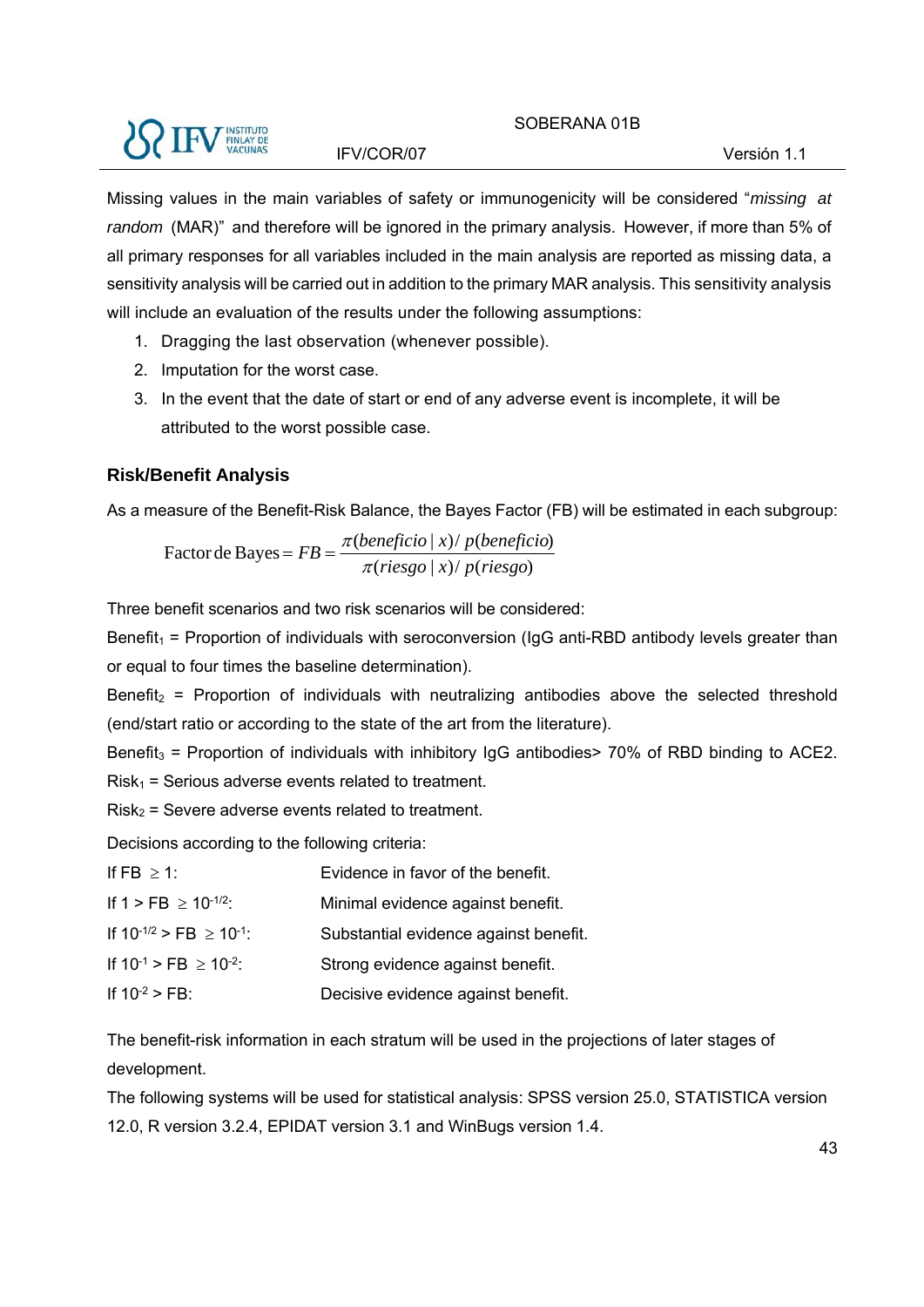

#### **XIII: PRACTICAL CONSIDERATIONS.**

#### Schedule of the study



#### **Activities D -7 Initial Eval. 0 D 3 h 1 D 2 D 3 D 7 D 14 D 28 D**  Face to face consultation X X X X X X X X X X X X Informed Consent X X X Height and Weight (for Body Mass Index [BMI]) <sup>X</sup> Medical History X X X X X X X X X Physical Exam X X X X X X X X Blood sample X X X X X Clínical Laboratory X X Immunological Laboratory X X X X Microbiology Laboratory PCR sample<br>Pregnancy Test X Pregnancy Test Selection Criteria X X X Vaccination X<br>Solicited AEs X Solicited AEs X X X X X X X X X X X X

Unsolicited AEs X X X X X X X X X X X X Causality analysis X X X X X X X X CRF | | X | X | X | X | X | X | X | X Cinical form  $\begin{array}{|c|c|c|c|c|c|}\hline \text{Cinical form} & \hspace{1.6cm} & \hspace{1.6cm} & \hspace{1.6cm} & \hspace{1.6cm} & \hspace{1.6cm} & \hspace{1.6cm} & \hspace{1.6cm} & \hspace{1.6cm} & \hspace{1.6cm} & \hspace{1.6cm} & \hspace{1.6cm} & \hspace{1.6cm} & \hspace{1.6cm} & \hspace{1.6cm} & \hspace{1.6cm} & \hspace{1.6cm} & \hspace{1.6cm} & \hspace{1.6$ 

#### **Schedule of Activities.**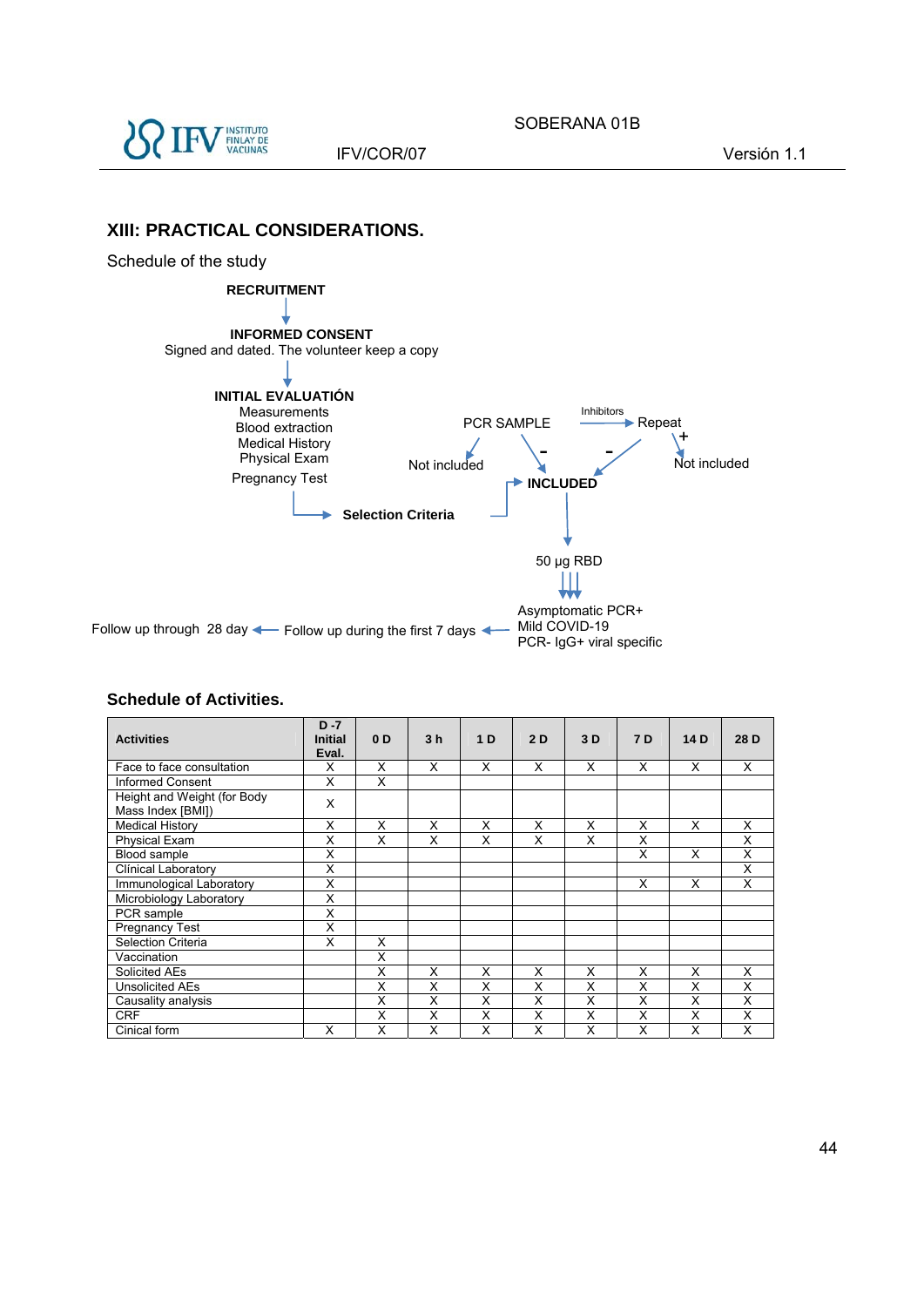

### **Medical indications during outpatient surveillance time.**

- $\checkmark$  Fulfillment of the Public Health rules:
	- Wash your hands frequently
	- Mandatory use of the protective face mask
	- Avoid touching your nose, eyes and mouth
	- Avoid going to places where there is an agglomeration of people,
	- Maintain physical distancing.
- $\checkmark$  Avoid traveling to other provinces. In case of extreme need, you should contact with the Principal Investigator by phones: 7830-5553; 7846-1146.
- $\checkmark$  Record any event related to your health and any treatment received in the Adverse Event diary.
- $\checkmark$  Avoid pregnancy during the study
- $\checkmark$  In case of visiting a health institution due to adverse events, you must present the Identification Card and contact with the Principal Investigators by phones: 7830-5553; 7846-1146.

#### **Specifications in case of minor protocol deviations**

In case of the occurrence of any protocol deviation during the execution of the study, it will be analyzed by the Sponsor, the Principal Investigator and co-Investigatores. The study team will determine the conduct to follow in each particular case.

Planned deviations and course of action:

| <b>Deviation</b>                                                                                                                          | <b>Corrective actions</b>                                                                |
|-------------------------------------------------------------------------------------------------------------------------------------------|------------------------------------------------------------------------------------------|
| Non-compliance with face-to-face post-                                                                                                    | The subject will be located by any means to recover the                                  |
| vaccination safety follow-up consultations,                                                                                               | information.                                                                             |
| without the cause being an interruption                                                                                                   | A period of up to 72 hours will be accepted to recover the                               |
| criterion.                                                                                                                                | medical consultation.                                                                    |
| Failure to attend the day of the blood                                                                                                    | Day 7 and 14: a period of up to 7 days will be accepted.                                 |
| sampling, without interruption criterion.                                                                                                 | Day 28: a period of up to 14 days will be accepted.                                      |
| Administration of immune-modulating<br>agents, blood transfusion and products<br>derived from blood, within 28 days after<br>vaccination. | Data will recorded and evaluated until the moment of the<br>occurrence of this incident. |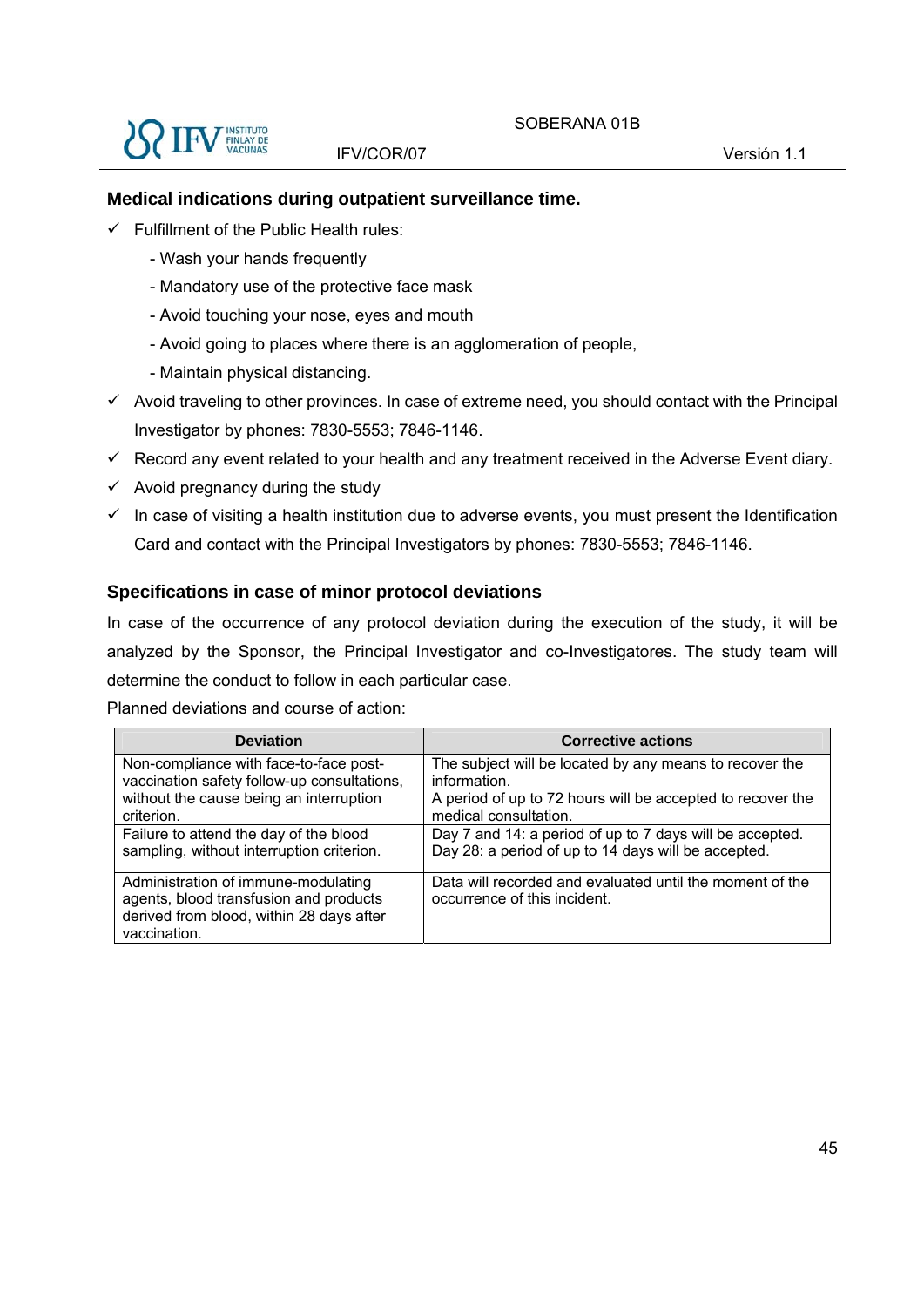

### **Duties and responsibilities of the parties**

### **A. Sponsor**:

- **Quality Control** 
	- $\checkmark$  To establish collaboration agreements between the sponsor and the institution/researcher and other parties involved in the clinical trial.
	- $\checkmark$  To establish an agreement between the parties involved to ensure access to all premises, original documents/data and reports for monitors and auditors, as well as for inspections by regulatory agencies.
	- $\checkmark$  To establish and maintain quality assurance and control systems, with written Standard Operating Procedures (SOPs) in order to ensure that the test and data are generated, documented (recorded) and communicated in accordance with the protocol, the GCP and the current regulatory requirements.
	- $\checkmark$  To comply with the standards established in the Quality Assurance Program for the Clinical Trial, for which monitoring evaluation visits and audits will be carried out..
	- $\checkmark$  Appointment of Monitors who will control the progress of the study and will contribute to guaranteeing the quality of the study.
	- $\checkmark$  The sponsor must keep all specific essential documents in accordance with current regulatory requirements.
	- $\checkmark$  To keep the primary information, including the reports generated in the study, for at least 15 years, after the trial has been concluded and the corresponding publication has been made..

## **Study Design:**

- $\checkmark$  Design and implementation of the protocol and request for approvals from the IEC and CECMED.
- $\checkmark$  Supply the CRF and its instructions.

## **Investigator selection and agreements:**

- $\checkmark$  The Sponsor is responsible for the selection of the Investigator/Institution. Each investigator must be qualified by training and experience, as well as having adequate results to properly conduct the trial for which he was selected. The selection of coordinating researchers as well as their organization are responsibility of the sponsor.
- $\checkmark$  Before reaching an agreement with the Investigator/Institution to carry out the trial, the Sponsor must provide the protocol and an updated Investigator's Brochure and must give them sufficient time to review the protocol and the information provided.
- To establish with the Principal Investigators the distribution of responsibilities.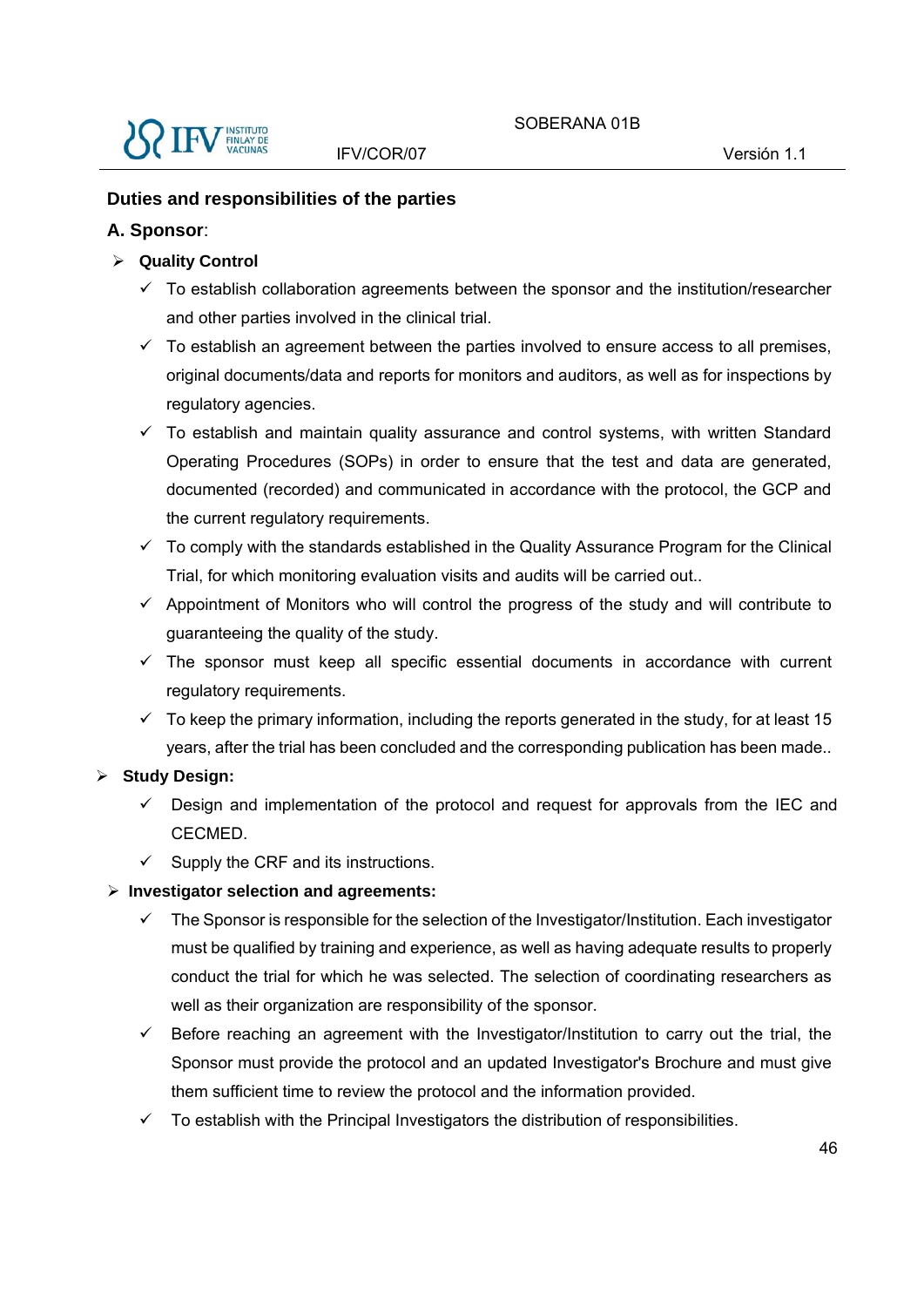

### **Confirmation of Review by the IEC:**

The sponsor must obtain from the researcher/institution.

- $\checkmark$  The name and address of the members of the ICE.
- $\checkmark$  A statement from the IEC confirming that it is organized and operates in accordance with the GCP and current laws and regulations.
- $\checkmark$  To obtain a favorable opinion/approval of the IEC and, if required by the Sponsor, an updated copy of the protocol, informed consent form, any other written information provided to subjects, subject recruitment procedures, and documents related to the care of subjects and any other document that the ICE may have requested.
- $\checkmark$  If approval is conditional on making changes in any aspect of the trial, such as modification of the protocol, informed consent form or any other written information provided to the subjects or other procedures, the Sponsor must obtain from the researcher/institution a copy of the modifications made and the date on which the IEC gave its approval.
- $\checkmark$  The sponsor must obtain from the researcher/institution the documentation and the dates of the new approvals/new evaluations with a favorable opinion from the IEC and of any suspension or withdrawal of favorable approval.

#### **Product Management in Research:**

- $\checkmark$  The Sponsor is responsible for supplying the product under investigation to the researcher/institution with. He should not deliver them until the required approvals are obtained (favorable opinion/approval from the IEC and approval from the regulatory authority).
- $\checkmark$  The Sponsor must ensure that the written procedures include the instructions that the investigator/institution must follow for the handling and storage of the investigational product and related documentation.
- $\checkmark$  The procedures should give the rules for an adequate and safe reception, and for the handling, storage, dispensing, recovery of the product not used by the subjects and return to the promoter of the unused investigational product (or alternative provision if It is authorized and it is in accordance with current regulatory requirements).
- $\checkmark$  The Sponsor must ensure that the investigator receives the investigational product on time.
- $\checkmark$  The Sponsor must maintain records of the documents about shipment, reception, disposal, return and destruction of the products under investigation.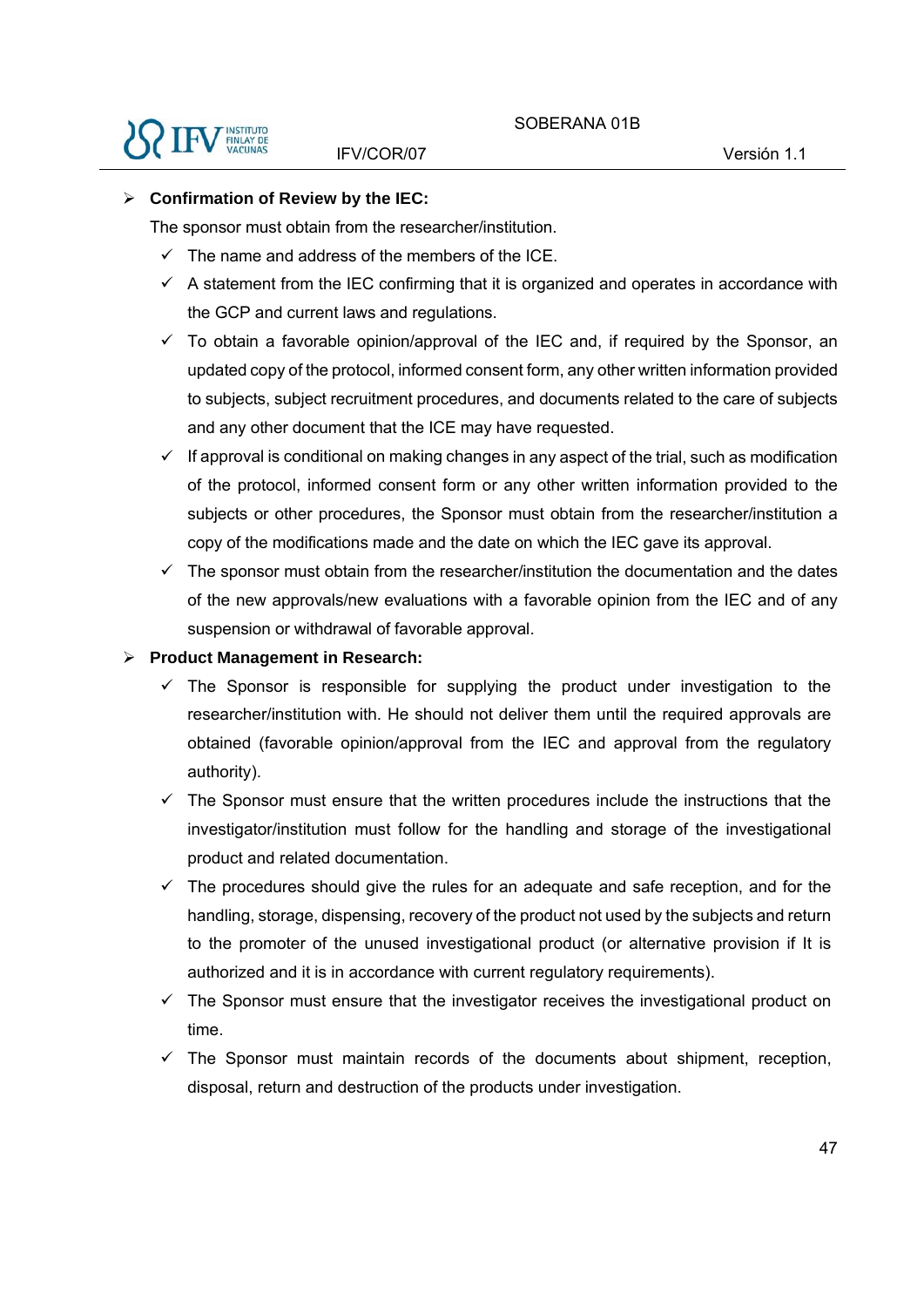

- $\checkmark$  To maintain a system to retrieve investigational products and to document these recoveries (eg recall of deficient products, claims after trial completion, expired product claims).
- $\checkmark$  To take measures to ensure that the investigational product is stable during the period of use.
- $\checkmark$  The Sponsor must maintain sufficient quantities of the investigational product to reconfirm specifications if necessary, and maintain records of batch samples, analyses, and their characteristics. If stability allows, samples should be stored until analysis of data is completed or as per current regulatory requirements.

### **Safety information:**

- $\checkmark$  The Sponsor is responsible for evaluating the safety of the investigational product.
- $\checkmark$  It should promptly notify the investigator/institution and the regulatory authorities, the findings that could negatively affect the safety of the subjects, or the performance of the trial or could alter the favorable opinion/approval of the IEC to continue the trial.
- $\checkmark$  It must evaluate, together with the researchers, of any SEA that is presented in order to take the necessary measures, and information to CECMED.

### **Organization and financial aspects of the trial:**

- $\checkmark$  To organize the start of the execution and ensure the economic and/or material resources necessary for the development of the research.
- $\checkmark$  The financial aspects of the trial must be documented in a contract between the Sponsor and the researcher/institution.

## **Handling of laboratory samples:**

- $\checkmark$  The Sponsor must protect, preserve and manipulate the samples for immunological and microbiological tests.
- $\checkmark$  To guarantee the quality of the immunological results.
- $\checkmark$  To preserve primary records.

## **Training of Human Resources:**

- $\checkmark$  The Sponsor will guarantee the training of the research team in the trial sites:
	- Research Ethic and Good Clinical Practices.
	- Roles and Responsibilities of all staff, including researchers, managers and the IDMC.
	- Management of the investigational product and control to the logistic assurance team and vaccinating nurses.
	- Training of laboratory team in the taking, handling and transport of samples.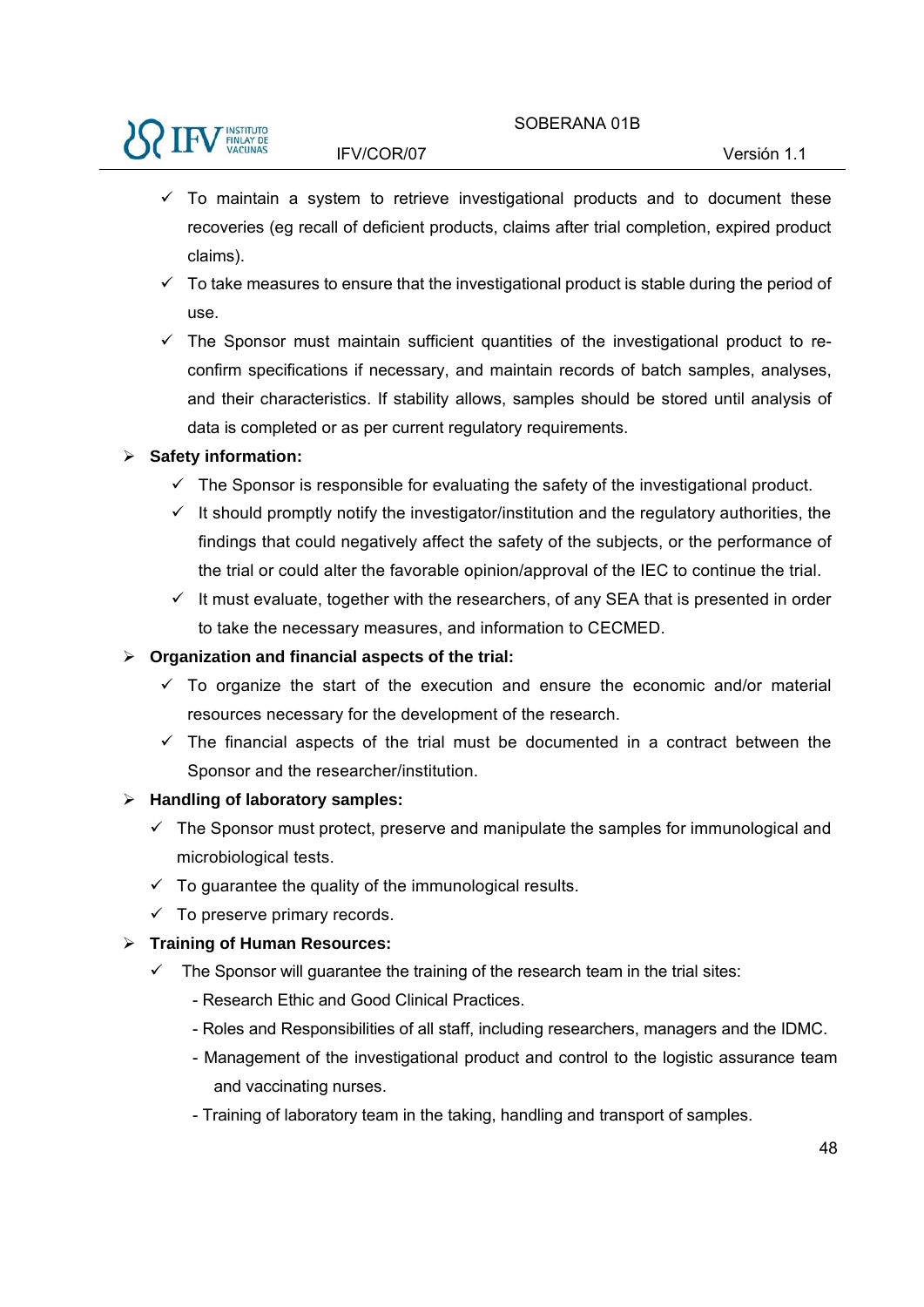- Management, Notification and Reporting of Adverse Events including SAEs to clinical investigators.
- $\checkmark$  The Sponsor through the Human Resources department of the Finlay Vaccine Institute, will guarantee the accreditation of the planned training courses and will give a certificate that endorses the training of the participants.

### **B. Responsibilities of CENCEC:**

- $\checkmark$  To designate project manager (s) and clinical research assistants, who will be responsible for monitoring the entire trial.
- $\checkmark$  Quality assurance and Quality control.
- $\checkmark$  To promote the clinical trial among qualified researchers and institutions of interest.
- $\checkmark$  To evaluate the suitability of the research sites and the research team proposed by the Sponsor.
- $\checkmark$  To ensure adherence of the protocol to the International Conference on Harmonization (ICH) and Good Clinical Practice (GCP) guidelines and to the regulatory requirements by the personnel involved in the trial.
- $\checkmark$  To prepare and guarantee the official documentation that is needed for the beginning of the execution of the study.
- $\checkmark$  To organize, together with the Sponsor, the start of the trial and the assurance of the material.
- $\checkmark$  To obtain the approval of the Institutional IEC through the Principal Investigator/Responsible Investigator.
- $\checkmark$  To carry out all necessary regulatory procedures during the execution of the trial.
- $\checkmark$  Monitoring of trial data and activities.
- $\checkmark$  Monitoring of adverse events during the trial.
- $\checkmark$  Quickly consider, with the investigators and the Sponsor, any important situation regarding the investigation for timely decision making.
- $\checkmark$  To promote and participate in meetings destined to solve important eventualities, with the aim of avoiding delays or major difficulties in the study that could have a negative influence on the results.
- $\checkmark$  To prepare, at the request of the Sponsor, modifications to the protocol if necessary.
- $\checkmark$  To request to the Principal Investigator/Responsible Investigator the presentation/approval of the modifications by the IEC.
- $\checkmark$  To keep study information up-to-date.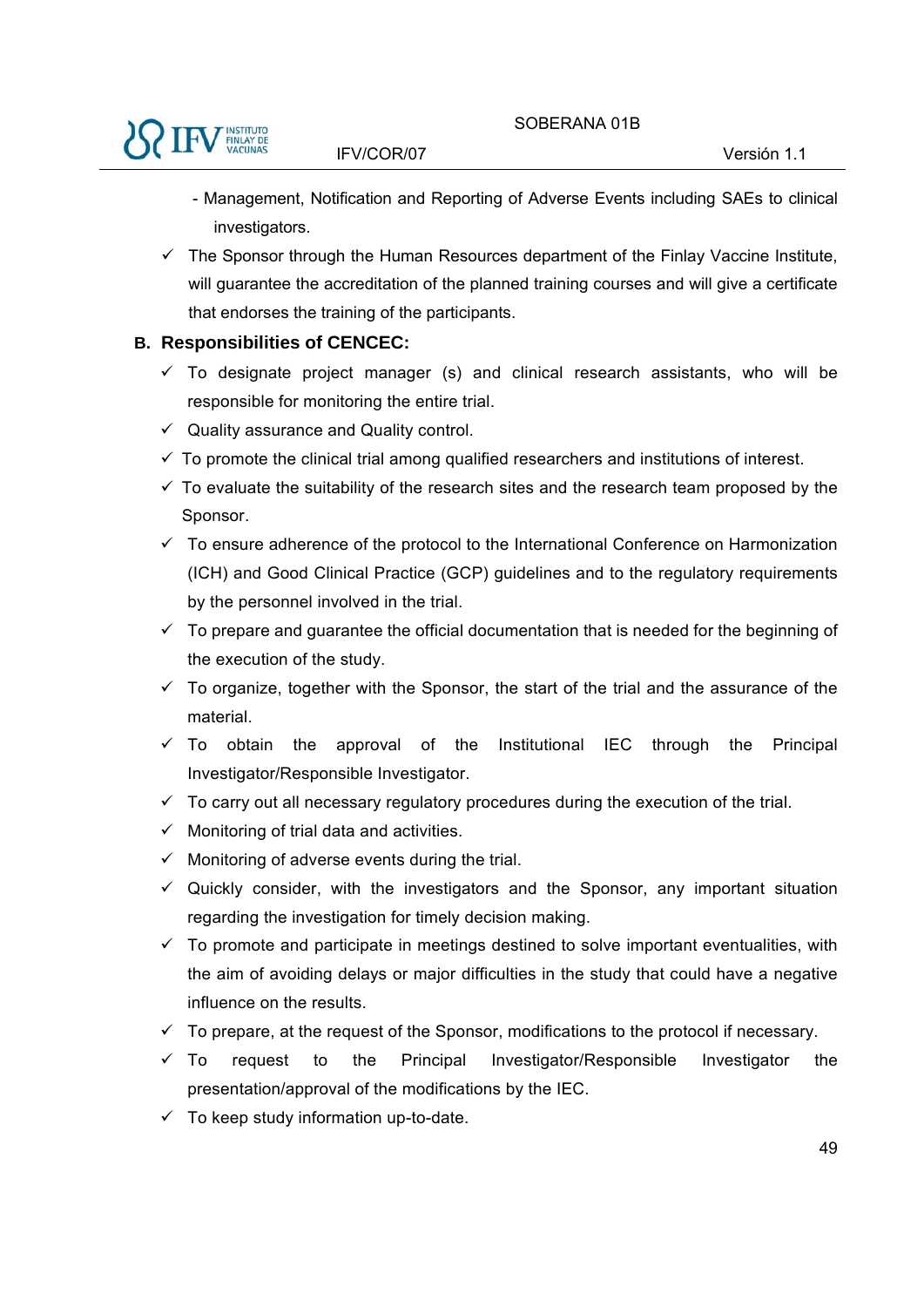

- $\checkmark$  To maintain the confidentiality of the subiects included in the trial.
- $\checkmark$  To carry out their activity as agreed in the employment contract with the Promoter.
- $\checkmark$  To review all the records at the end of the study and make the stocktaking of drugs and other supplies with respect to the initial inventory.
- $\checkmark$  To provide information on the destruction or return of unused resources to the Sponsor.

## **Monitoring plan and reports:**

- $\checkmark$  The monitor must develop a monitoring plan based on the main objectives of each visit, which will be presented to the Sponsor for review, approval and checking.
- $\checkmark$  The monitor must submit a written report to the Sponsor after each visit to the trial site or after each communication related to the trial.
- $\checkmark$  Reports should include the date, location, name of the monitor, and the name of the investigator or other individual contacted.
- $\checkmark$  The reports must include a summary of findings, significant events, deviations or deficiencies, conclusions, actions taken or to be taken and/or recommended actions to ensure compliance.
- $\checkmark$  The monitor must communicate to the researcher the deviations from the protocol, SOPs, GCP and current regulatory requirements and take appropriate actions to prevent the reappearance of the detected deviations.
- $\checkmark$  The subsequent monitoring visit should begin by reviewing the deficiencies, deviations, recommendations, etc. from the previous visit.
- $\checkmark$  The review and follow-up of the monitoring report by the Sponsor must be documented in his folder.

## **C. Principal Investigator:**

He (she) should guarantee:

## **Qualification of researchers:**

- $\checkmark$  That the researchers are qualified by their studies, training and experience to assume responsibility for the correct development of the trial and that they will provide the CENCEC monitors with an updated curriculum vitae and all relevant documentation that is requested by the IEC and CECMED.
- $\checkmark$  That researchers know and comply with the GCP and current regulatory requirements.
- $\checkmark$  That researchers/Institution allow the monitoring and inspection of the CENCEC and be audited by the Sponsor.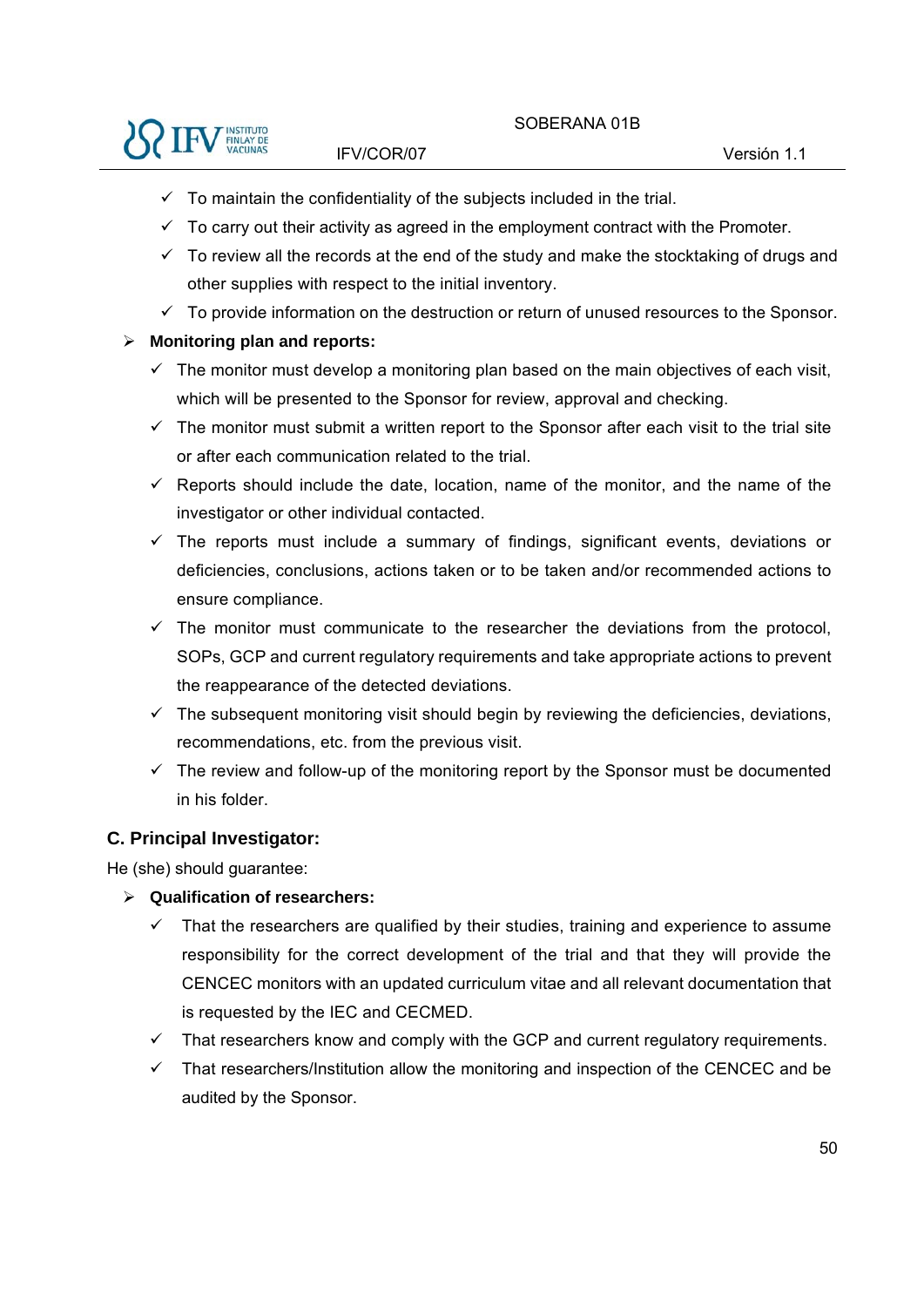

 That the Principal Investigator (PI) has a document with a list of delegated functions to qualified specialists.

### **Resources:**

- $\checkmark$  The PI must have the time and resources to recruit the necessary number of volunteers to participate in the trial, with an adequate selection process in accordance with the requirements of the protocol.
- $\checkmark$  The PI should have enough time to carry out the trial and complete it in the agreed period.
- $\checkmark$  The investigator/institution must have the necessary qualified personnel and adequate facilities available to conduct the trial, safely and in the scheduled time.
- $\checkmark$  The investigator will ensure that all staff are adequately informed about the protocol, the investigational product to be evaluated, and their duties and functions related to the trial.

### **Volunteer medical assistant:**

- $\checkmark$  The PI or medical staff will be responsible for all medical decisions related to the trial.
- $\checkmark$  The investigator/institution must ensure that volunteers with any AE can receive adequate medical assistance.
- $\checkmark$  The investigaror must promptly inform the volunteers, in case they need medical assistance for intercurrent illnesses that appear during the clinical trial.
- $\checkmark$  Although the volunteer is not obliged to give reasons for leaving the trial prematurely, the Investigator will make a reasonable effort to find out those reasons, while respecting their rights.

### **Nursing care for volunteers:**

- $\checkmark$  The PI will ensure that the nursing care for the volunteers participating in the clinical trial is carried out by trained and graduated nurses.
- $\checkmark$  The PI/Institution will ensure that adequate nursing care is provided during the clinical trial, with observance of GCP during nursing procedures and in the event of an AE.

## **Communication with the Ethic Committee:**

- $\checkmark$  Before starting the clinical trial, the investigator/institution must request and have the written and dated approval of the Ethics Committees, regarding the trial protocol, the informed consent form and its updates, the recruitment procedures and any other written information that be supplied to volunteers.
- $\checkmark$  The investigator/institution must provide the Ethics Committees with all documents under review.
- **Compliance with the protocol:**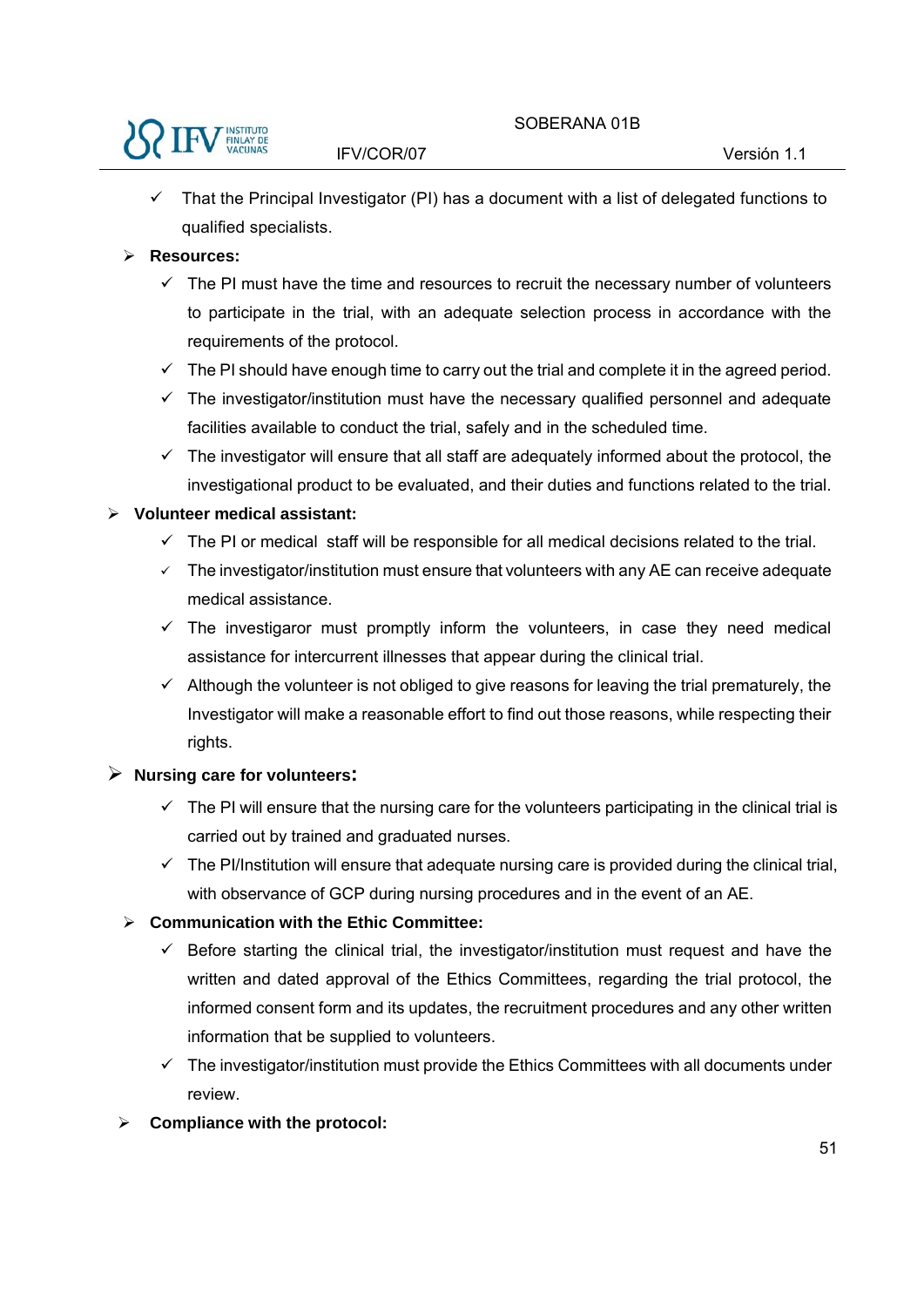- $\checkmark$  The PI must work on the review of the protocol together with the Sponsor and the monitor, providing all updated clinical-scientific information.
- $\checkmark$  The investigator/institution will carry out the clinical trial according to the protocol agreed with the Sponsor, and according to the recommendations made by the Ethics Committee and the CECMED.
- $\checkmark$  The PI/Institution will sign the study protocol and a letter of understanding.
- $\checkmark$  The PI will not make amendments or modifications to the protocol without the knowledge of the Sponsor and without the review of the Ethics Committee, except when it is necessary to avoid immediate risks to the volunteers or when the change only involves logistical or administrative matters.
- $\checkmark$  The PI or a designated person, will document and explain any deviation from the approved protocol.
- $\checkmark$  When there is a change or a deviation from the protocol, the PI must immediately inform the Ethics Committee, and the Sponsor. The Sponsor will inform to CECMED if their approval is necessary.

### **Investigational Product:**

- $\checkmark$  The investigator/institution are responsible for the investigational product at the trial site.
- $\checkmark$  The investigador/institution must assign some responsibilities regarding the investigational product to a pharmacist or other appropriate individual under his or her supervision at the trial site.
- $\checkmark$  The investigator/institution and/or the pharmacist or appropriate designated individual should record the shipment of the investigational product to the trial site, the inventory at the trial site, the use of products, and the return to the Sponsor of unused products. These records should include date, quantities, code numbers assigned to the investigational product and the trial subjects. Investigators must have records that adequately document that the subjects received the specified products in the protocol and that all products are reconciled with the Sponsor.
- $\checkmark$  The product must be stored as specified by the Sponsor and in accordance with the current drug handling requirements
- $\checkmark$  The investigator must ensure that the investigational product is used only in accordance with the approved protocol.
- **Laboratory studies and sample handling:**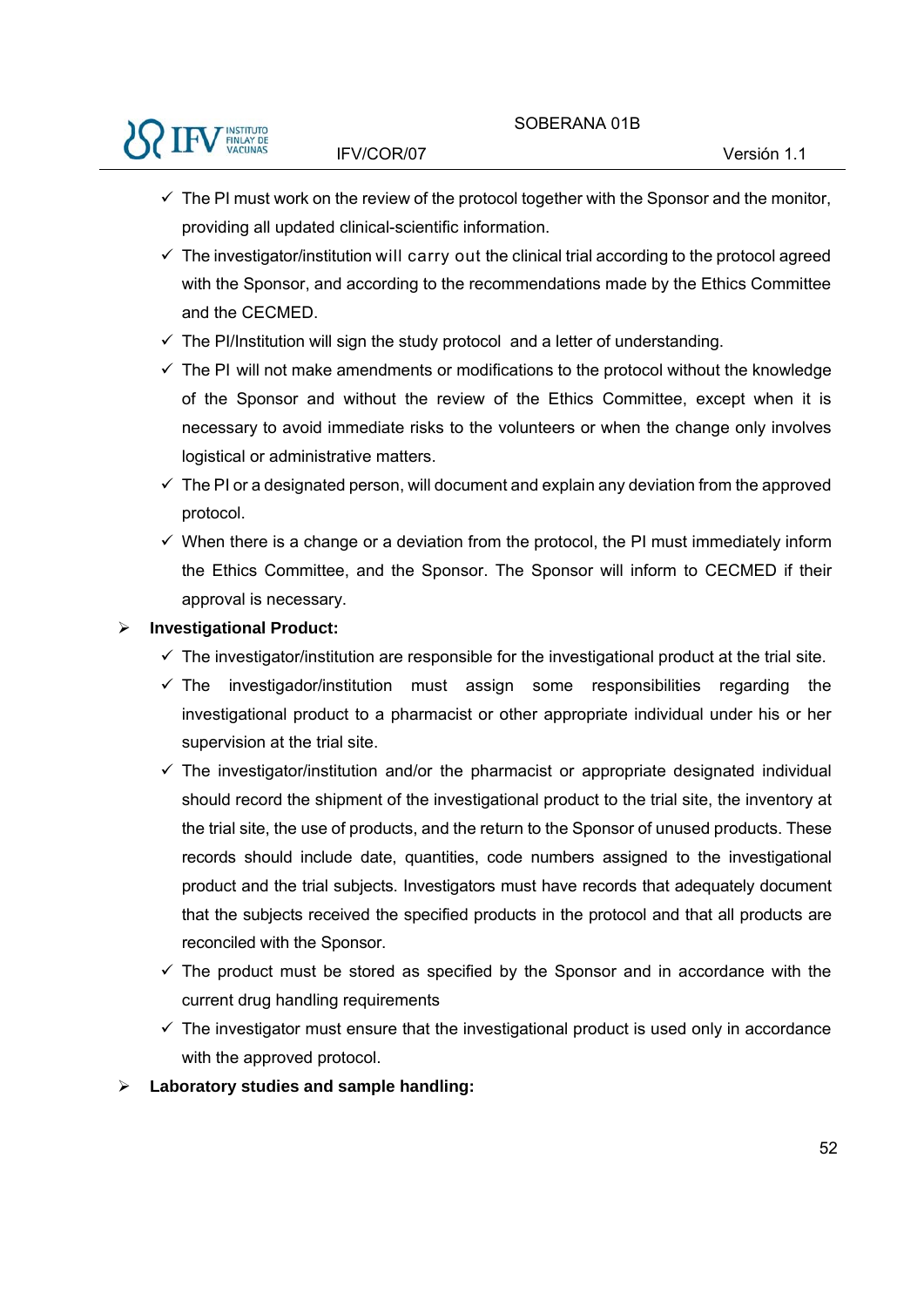

- $\checkmark$  Clinical samples (including serum samples) can not be retained without the approval of the Sponsor and the consent of the subjects.
- $\checkmark$  No biological assays other than those described in the protocol or its amendments should be performed.
- $\checkmark$  The samples must be properly labeled and coded as indicated in the protocol..
- **Informed consent of volunteers and their contacts:** 
	- $\checkmark$  The investigator must obtain the informed consent of volunteers according to GCP.
	- $\checkmark$  The investigator must provide the volunteer with a signed and dated copy of the informed consent.
- **Records and reports:** 
	- $\checkmark$  The investigator must ensure the accuracy, integrity, and legibility of the CRF data transmitted to the Sponsor from the clinical records and primary laboratory records.
	- $\checkmark$  The investigator must provide the sponsor with the filled CRF after the study has concluded.
	- $\checkmark$  Individual data including in CRF, clinical form, study-related records (primary record), laboratory results and other documentation should be consistent. Discrepances must be explained.
	- $\checkmark$  The changes or corrections made in the CRF must berecorded in accordance with the GCP.
	- $\checkmark$  The investigator/institution must keep the trial documents for a period of no less than 15 years, and take measures to prevent their accidental or premature destruction.
	- $\checkmark$  The PI must have all records related to the clinical trial available if requested by the monitors, the auditor, the Ethics Committee, the IDMC or the CECMED.
	- $\checkmark$  The PI must Inform any serious adverse event within the first 24 hours.
- **Stop, premature termination or suspension of the trial:** 
	- $\checkmark$  If the trial ends prematurely or it is suspended for any reason, the investigaror/institution will promptly inform the volunteers involved and provide them with appropriate treatment and follow-up.
	- $\checkmark$  If the investigator stops or suspends the trial without prior agreement with the Sponsor, the investigator must promptly inform the Sponsor with a detailed written explanation of the reasons.

The coordinating investigators will have same duties and functions related to the trial that the PI, besides they will be responsible for coordinating the activities at the clinical site and the health areas.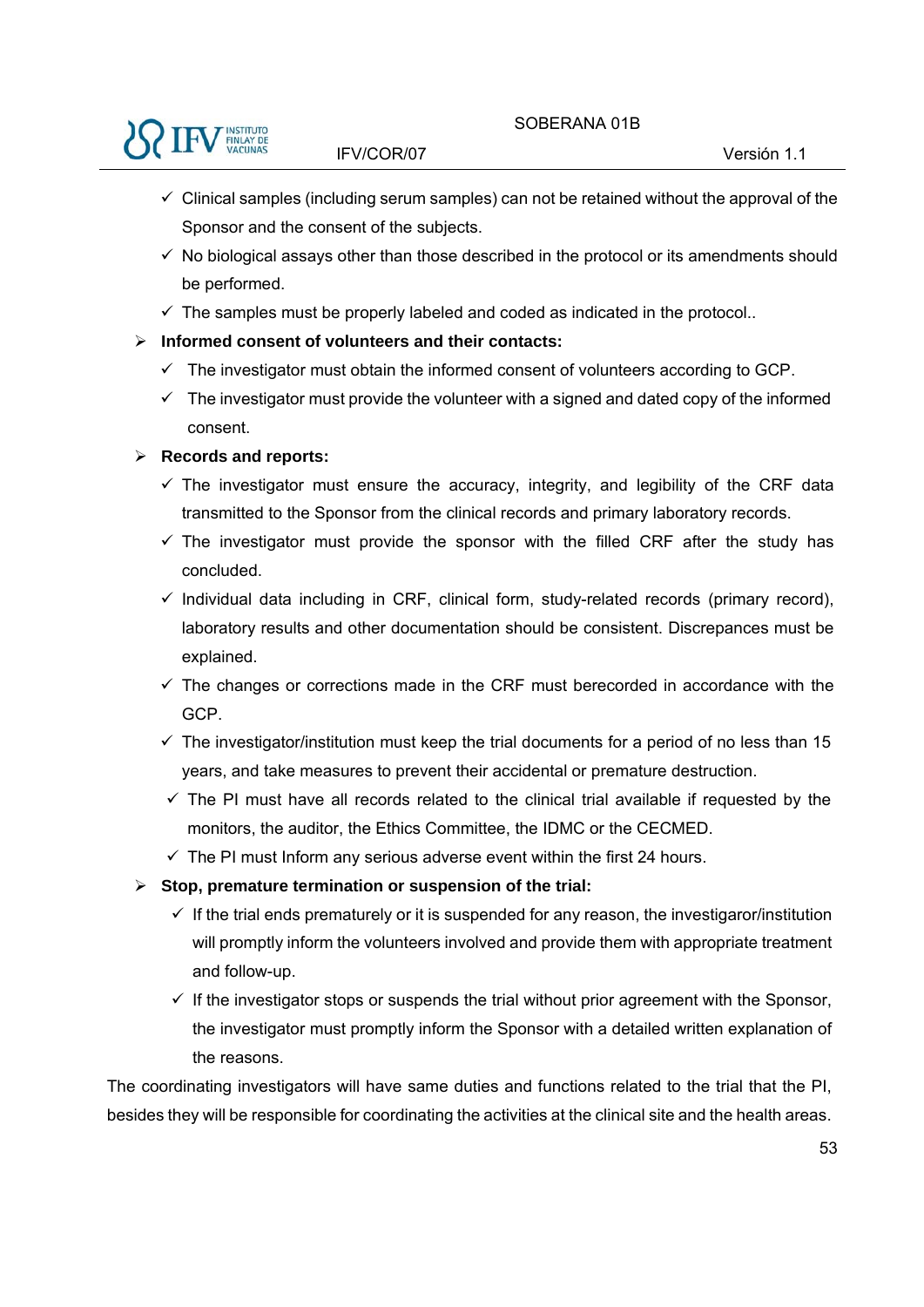

### **D. Co-investigators**

- They must ensure that they have the time necessary to carry out the tasks of the investigation.
- $\checkmark$  They must submit their Curriculum Vitae at the initial evaluation visit.
- $\checkmark$  They should study the Investigator's Brochure with clinical and pre-clinical information of the investigational product: dose, adverse events, etc.
- $\checkmark$  They must ensure compliance with the protocol, ethical principles and GCP.
- $\checkmark$  They should participate with the PI in the inclusion of the subjects that meet the selection criteria.
- $\checkmark$  They must inform the monitors of any serious adverse event within the first 24 hours.
- $\checkmark$  They must maintain the confidentiality of the information generated during the execution of the trial. In the event that it is intended to disclose the results with prior agreement with the principal investigator, whether preliminary, partial or total, the authorization of the Sponsor must be consulted. They must approve and sign the confidentiality agreement.
- $\checkmark$  They must quarantee the filling and conservation of the primary records, as specified in the protocol, to guarantee the traceability of data.
- $\checkmark$  Co-investigators must guarantee the availability of the primary records in the monitoring, audits and inspections planned throughout the study.

### **E. Nursing staff:**

- $\checkmark$  They must know the content of the protocol.
- $\checkmark$  To participate in all scheduled training and capacitation activities.
- $\checkmark$  To provide quality nursing care during the clinical trial, and in compliance with good practices and biosafety standards.
- $\checkmark$  To Participate in blood collection, rapid pregnancy test, and sample collection for realtime PCR.
- $\checkmark$  To use properly the means of personal protection in correspondence with the risk exposure.
- $\checkmark$  To participate in the criteria unification workshop.
- $\checkmark$  To participate in the final report workshop

#### **Vaccination Nurses**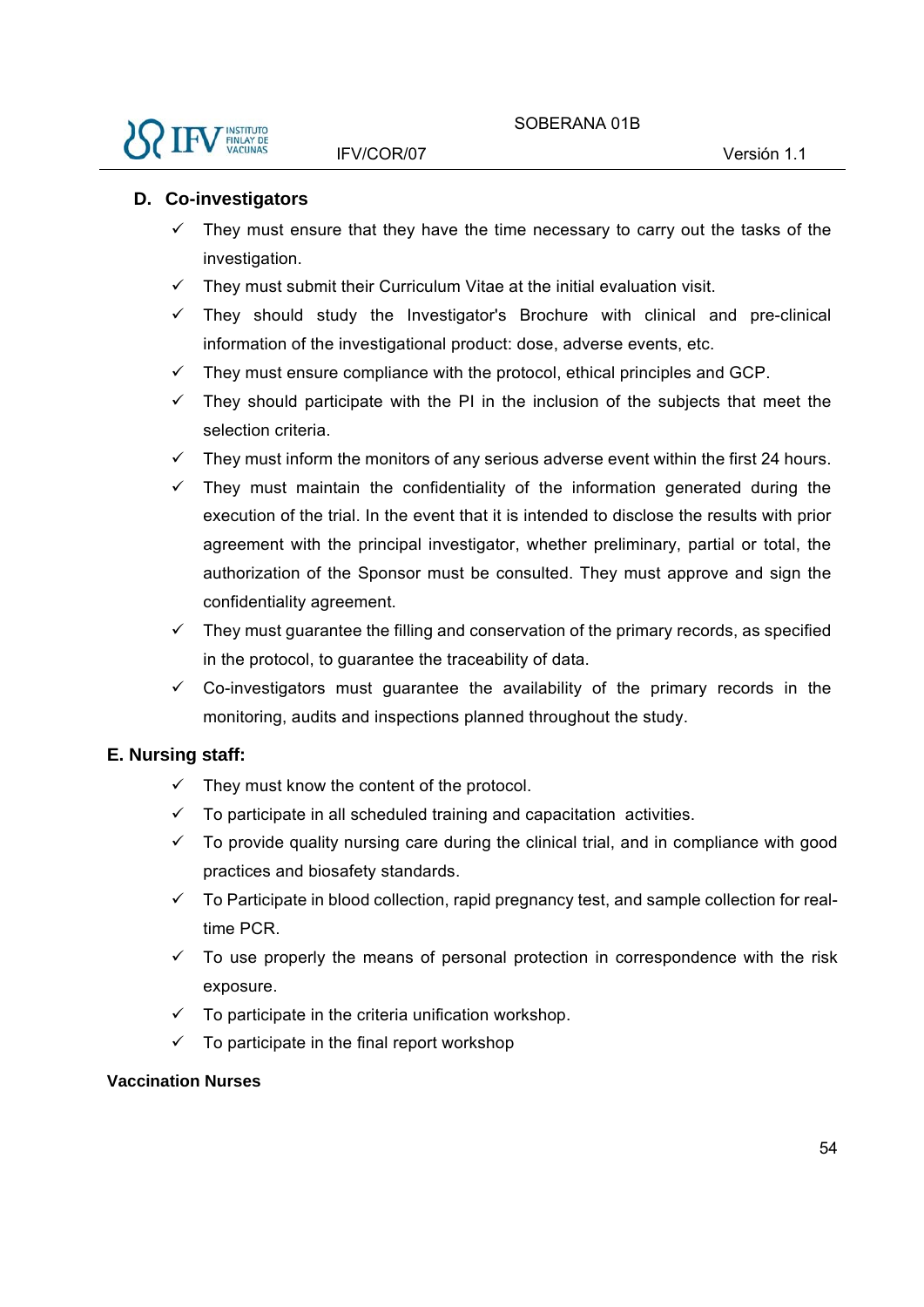

- $\checkmark$  They must carry out the study according to the protocol discussed with the Sponsor and approved by the IEC and the Regulatory Agency
- $\checkmark$  To know and comply with the GCP and current regulatory requirements.
- $\checkmark$  To provide the promoter with an updated curriculum vitae.
- $\checkmark$  To ensure compliance with the ethical principles established in the protocol.
- $\checkmark$  To know the procedures related to intramuscular vaccination to guarantee the correct application of the investigational product to the subjects included in the study.
- $\checkmark$  They must be familiar with the protocol, with the properties and correct handling of the product under investigation.
- $\checkmark$  To participate in all training activities.
- $\checkmark$  To participate in the criteria unification workshop.
- $\checkmark$  To participate in the Final Report workshop

# **F. Personnel of Clinical and microbiological laboratory:**

- $\checkmark$  They must be familiar with the protocol.
- $\checkmark$  To quarantee the biosafety standards in the extraction/sampling area. They will provide the sponsor with an updated curriculum vitae.
- $\checkmark$  To use protective equipments and disposable materials.
- $\checkmark$  To guarantee a correct technique for blood collection/nasopharyngeal sample. To guarantee the correct handling, transfer/shipment and conservation of the samples.
- $\checkmark$  To know and comply with the GCP and current regulatory requirements.
- $\checkmark$  To ensure compliance with the ethical principles established in the protocol. To Participate in all training activities.
- $\checkmark$  ToParticipate in the criteria unification workshop and the final report workshop

## **G. Data Operators:**

- $\checkmark$  They must be familiar with the protocol.
- $\checkmark$  To guarantee a correct file of the documentation while it remains in the study sites.
- $\checkmark$  To know and comply with the GCP and current regulatory requirements.
- $\checkmark$  To ensure compliance with the ethical principles established in the protocol.
- $\checkmark$  To ensure quality and timely entry of the data from the CRF.
- $\checkmark$  To participate in all training activities and the criteria unification workshop.
- $\checkmark$  To participate in the final report workshop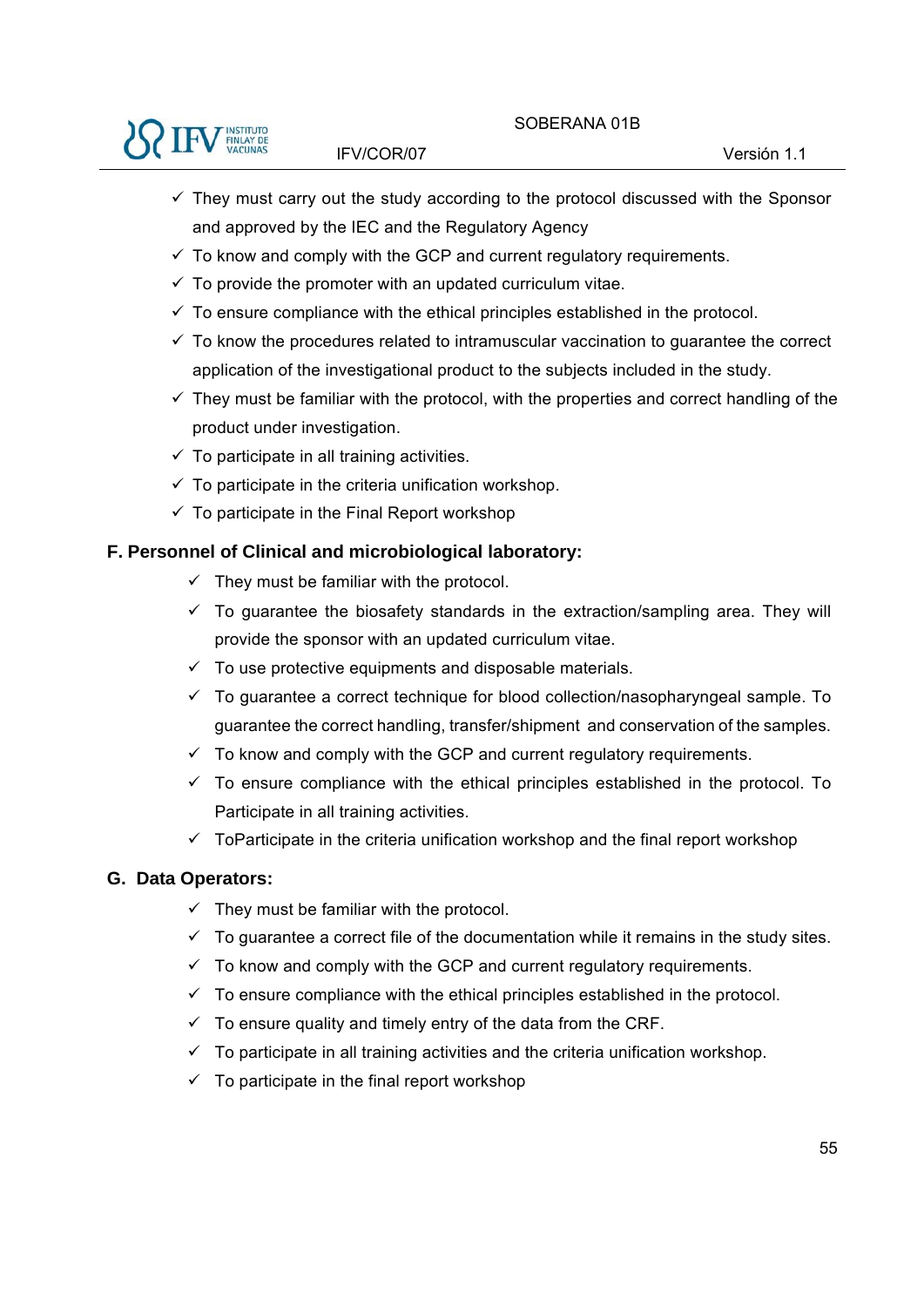

#### **Confidentiality issues**

All trial information is confidential. In order for monitors, auditors, members of the IEC, IDMC or the Regulatory Authority have direct access to the original medical records of each subject for their review during the monitoring evaluation visits, audits and inspections related to the study, the volunteer must have previously given a written consent.

It will be verified that:

- $\checkmark$  The investigator/institution guarantees that the trial information is not disclosed, in any way to third parties, without the written consent of the volunteers.
- $\checkmark$  The rights and welfare of human subjects are protected. They will know that both the results of the laboratory studies and the samples of the body fluids will be duly protected and will be kept only as long as they are necessary for the purposes that justified their collection and not for other purposes not declared in the study protocol, except that the research subject has given their explicit consent for other subsequent uses if necessary.
- $\checkmark$  The data reported in the trial will be accurate, complete and verifiable from the original sources.
- $\checkmark$  The results of the study will be presented in a final report structured according to Appendix 5, regulation 21-2008 of the Cuban National Regulatory Authority, CECMED. The report will be sent to CECMED and the IEC.
- $\checkmark$  The investigator will have the right to publish or allow the publication of any information or material related to the work, prior consideration of the Sponsor, who may request its postponement if it is necessary to protect any intellectual property right of the product or other aspect.
- $\checkmark$  Any proposal for presentation (manuscript, abstract or poster) to be sent to a journal or scientific event, must be sent beforehand to the Sponsor, together with the confirmation that the other authors have reviewed and agree with the proposed publication or presentation.
- $\checkmark$  The Sponsor agrees to comment on such documents within a period of 10 days.
- $\checkmark$  All rights and interests in any invention, know-how or other intellectual or industrial property rights that are generated during the development of the clinical study that is the subject of this protocol, will be assigned and will remain under the property of the Sponsor
- $\checkmark$  The individual results of the research will be reported to each study subject after the opening of the codes and the closing of the database. The global results of the research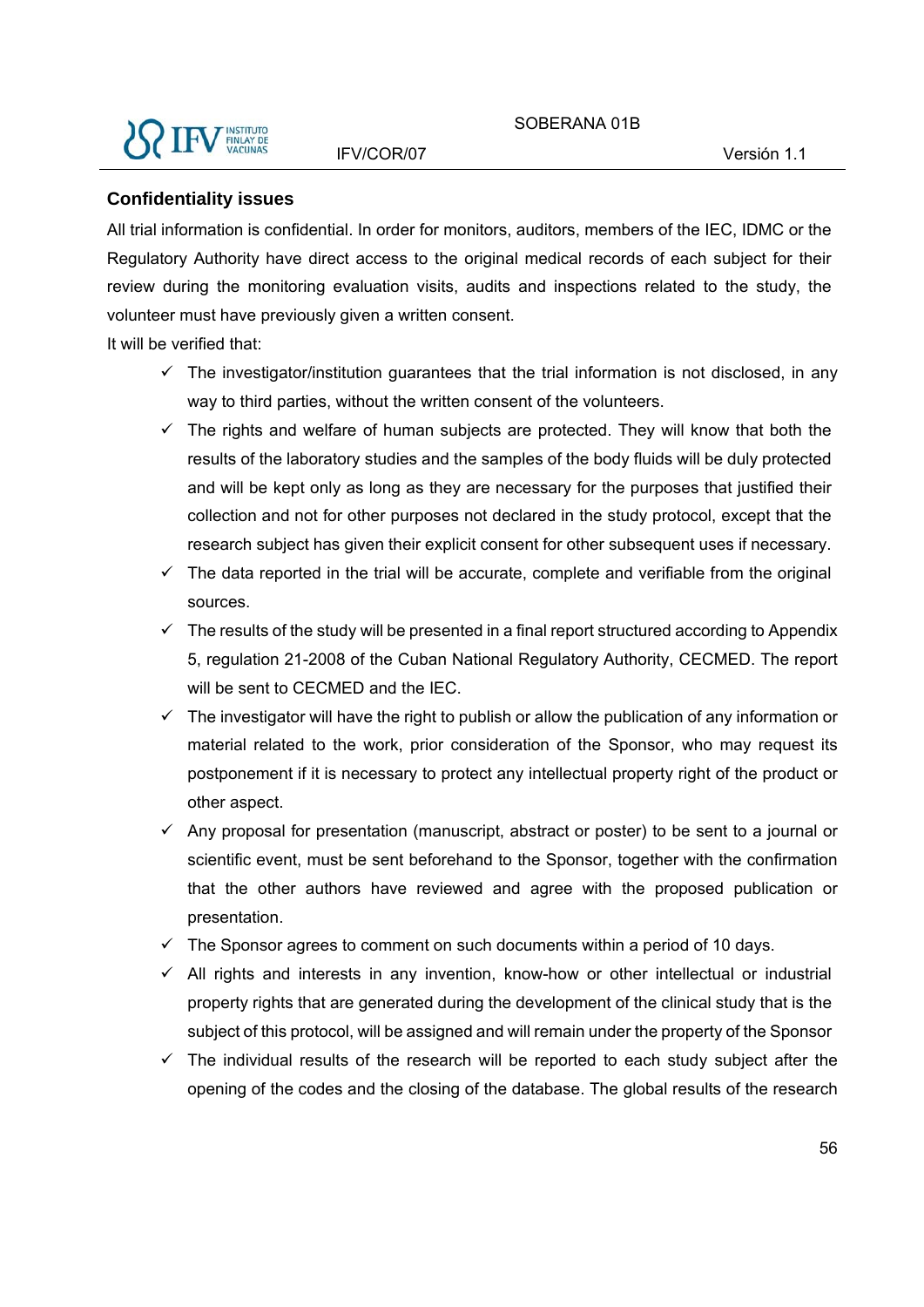

will be reported to the health managers of the communities, in both cases through the researcher of the clinical sites.

# **XIV: QUALITY ASSURANCE PLAN.**

# **Monitoring and Audit Program for the Trial Sites.**

The monitoring and audit plan of the clinical trial sites will be executed by monitors of CENCEC, and auditors of CENCEC and the Quality Assurance Direction of the IFV.

# **Quality Control Visits Program.**

Quality control visits will be carried out according to the monitoring plan, taking into account the critical points identified.

In these visits, the correct execution of the research will be verified through adherence to the protocol, the GCP and the standard work procedures, the result of the informed consent process and the filling in of the records of the investigator's portfolio. In adition, the correct filling in of the CRFs and their concordance with the primary information contained in the medical records will be verified. The informed consents will be also reviewed, among other aspects related to the investigation. The inventory of the product will be carried out and all documentation corresponding to the clinical site and sampling locations will be reviewed.

The date of each visit will be agreed in advance by the monitor and the clinical investigators.

# **XV: ASSURANCE AND LEGAL ASPECTS**

The corresponding authorities will be informed about the clinical trial. The agreements or contracts will be signed between the participating institutions before the start of the study.

A meeting will be organized with all the members of the research to discuss the protocol and unification of criteria.

# **Assurance of indispensable resources**

The products under investigation will be supplied by the Sponsor. Other resources necessary for the trial (sterile disposable syringes, disposable gloves, and other laboratory supplies) will be guaranteed by Sponsor (IFV) and MINSAP. Similarly, the office supplies necessary for the good performance of the study will be guaranteed. The human resources necessary for the study will be provided by Instituttions of the National Health System involved, prior coordination with the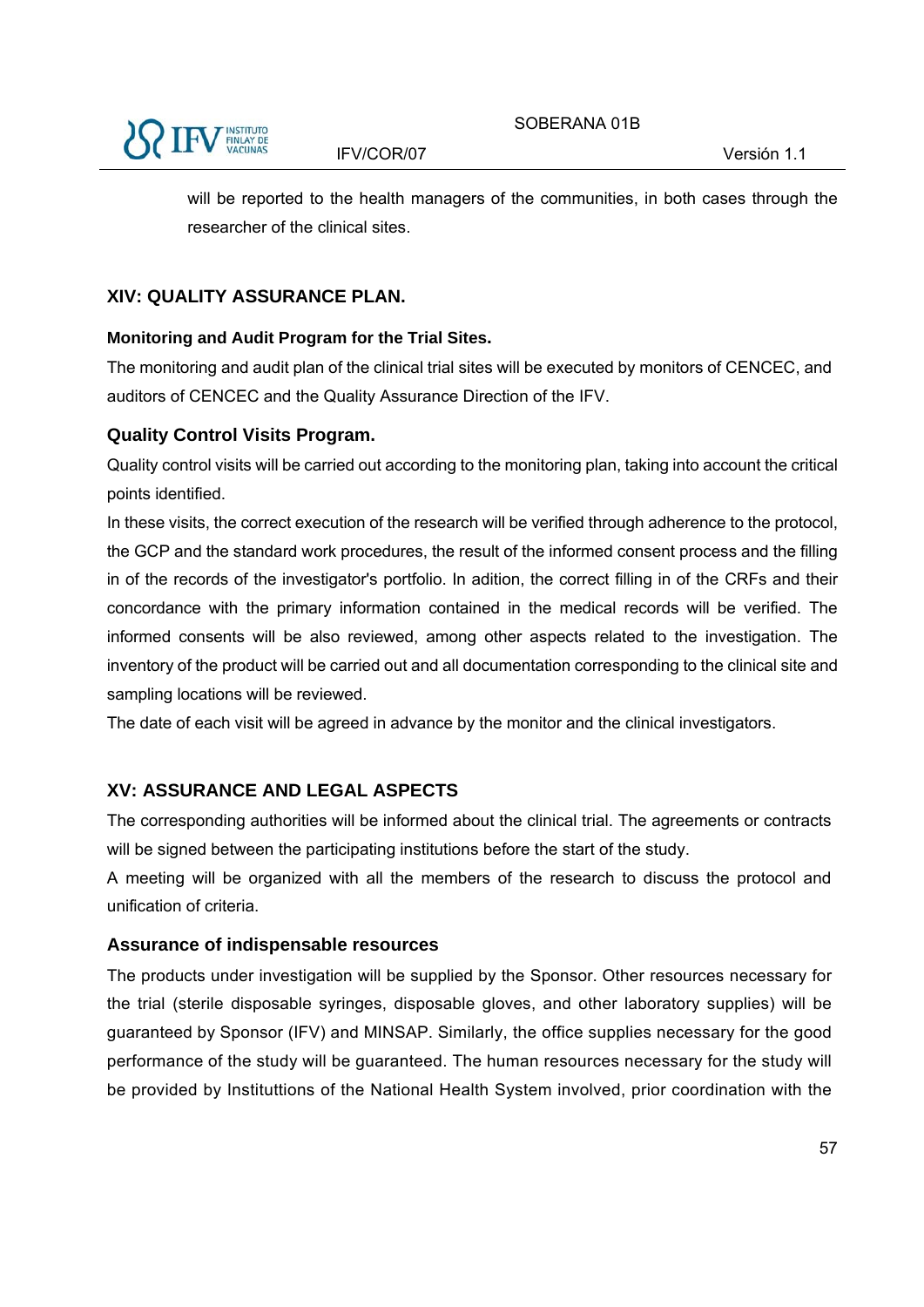institutions management. The researchers will be properly trained by the Sponsor and the Principal Investigator.

## **Activities prior to the start of the trial:**

- $\checkmark$  A meeting will be held with the institutions managements involved in the study, to informe them about the vaccination strategy and the material and human resource needs.
- $\checkmark$  The research teams will be selected. The curriculum vitae of each member will be analyzed to define duties. Training workshops will be taught by selected researchers.

## **Authorizations and approvals.**

The protocol will be presented to the IEC from IHI for its review and approval. This committee will rule on compliance with ethical principles in research through IEC approval letter. In addition, the IEC will be permanently informed about the progress of the study and may participate as an observer in any of its phases. The opinion given by the IEC, together with the Study Protocol and the Investigator's Brochure, will be delivered to the Center for State Control of the Quality of Medicines, Medical Equipment and Devices (CECMED) for its review and request for authorization to initiate. execution of the study.

In the event of modifications to the Protocol, they will be submitted to the IEC for approval and notified or submitted to CECMED for approval, prior to their implementation. If the modification implies the inclusion of new sites, the corresponding authorization from MINSAP and the IEC will be requested.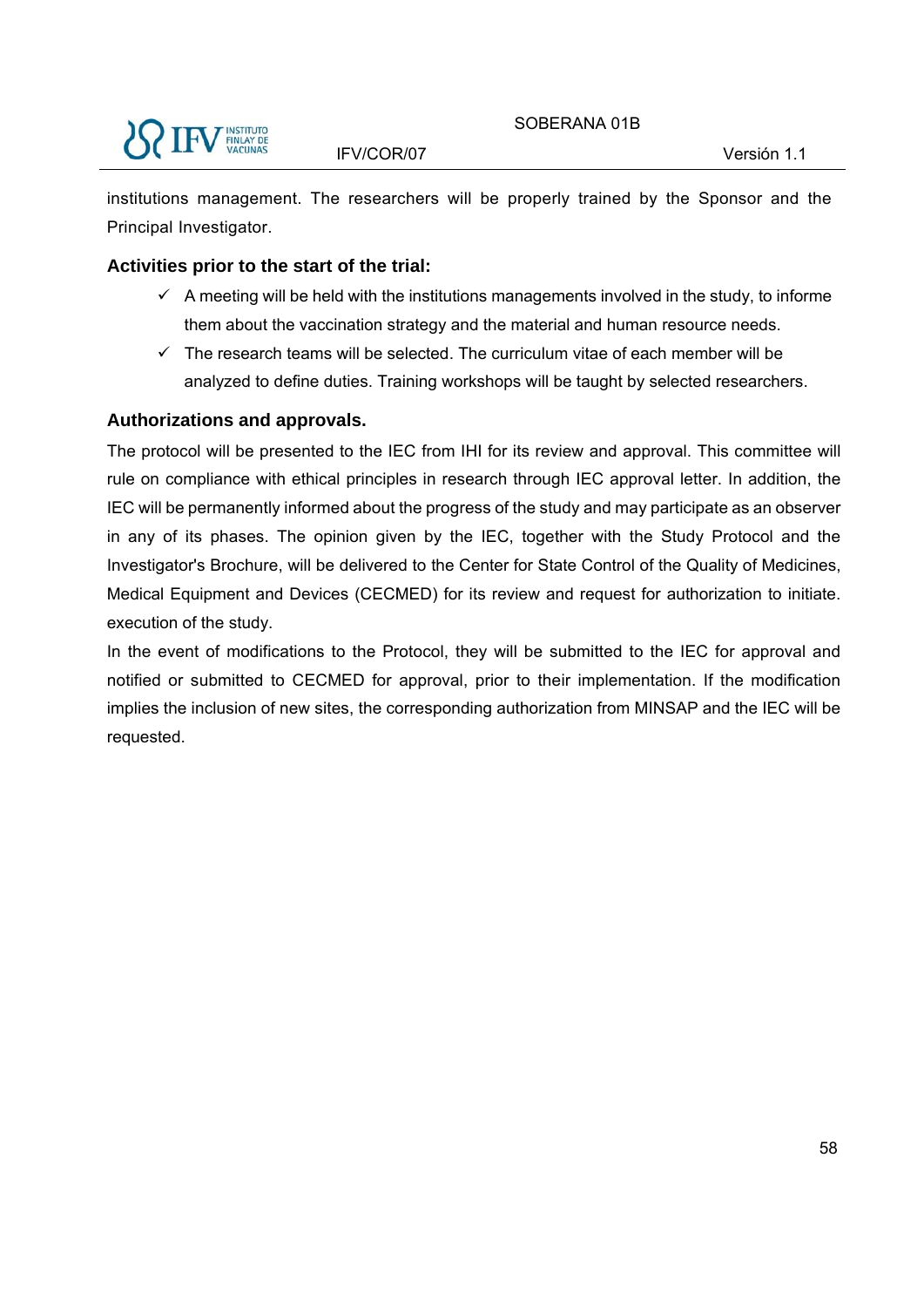

SOBERANA 01B

IFV/COR/07 Versión 1.1

# **XVI: GENERAL SCHEDULE**

| <b>No</b> | <b>Stage / Activity</b>                                                                               | <b>Start Date</b> |
|-----------|-------------------------------------------------------------------------------------------------------|-------------------|
| 1         | Written and planification of protocol                                                                 | Oct-Nov/2020      |
| 2         | Planification and Execution of protocol                                                               | Nov/2020          |
| 3         | Protocol delivery to IEC of clinical site                                                             | Nov 24/2020       |
| 4         | Report of IEC                                                                                         | Nov 26/2020       |
| 5         | Protocol Delivery to CECMED                                                                           | Nov 27/2020       |
| 6         | Aproval of CECMED to start the clinical trial                                                         | Dec 1/2020        |
| 7         | Initial meeting of clinical trial                                                                     | Jan 4/2021        |
| 8         | Recruitment, informed consent, clinical and laboratory evaluation                                     | Jan 8-16/2021     |
| 9         | Vaccination                                                                                           | Jan 16/2021       |
| 10        | Laboratory evaluation<br>Data management<br>Statistical processing<br>Preparation of the final report | Jan-March/2021    |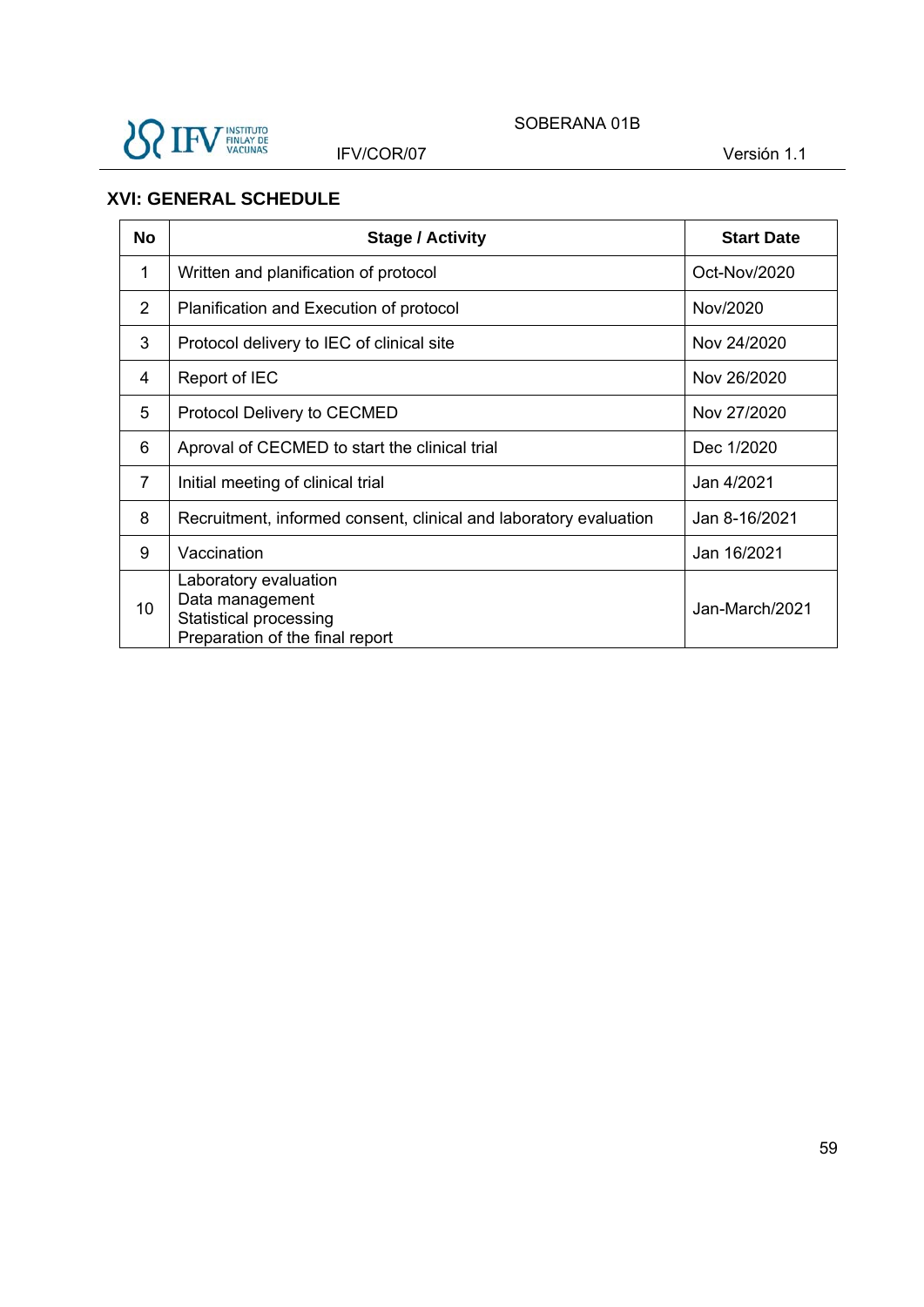#### **XVII: REFERENCES**

- 1. Shi-Lee W, Wheatley AK, Kent SJ, DeKosky BJ. Antibody-dependent enhancement and SARS-CoV-2 vaccines and therapies. Nature Microbiology. 2020;5:1185-91.
- 2. Arvin AM, Fink K, Schmid MA, Cathcart A, Spreafico R, Havenar-Daughton C, et al. A perspective on potential antibody-dependent enhancement of SARS-CoV-2. Nature. 2020;584:353-63
- 3. Lópea-Pérez GT, Ramírez-Sandoval MLP, Torres-Altamirano MS. Participantes de la respuesta inmunológica ante la infección por SARS-CoV-2. Alergia, Asma e Inmunología Pediátricas. 2020;29(1):5- 15. Doi: 10.35366/93321.
- 4. Jeyanathan M, Afkhami S, Smaill F, Miller MS, Lichty BD, Xing Zh. Immunological considerations for COVID-19 vaccine strategies. Nature Reviews Immunology. 2020. Disponible en: https://doi.org/10.1038/S41577-020-00434-6
- 5. Wu SL, Mertens AN, Crider YS, Nguyen A, Pokpongkiat NN, Djajadi S*, et al.* Substantial underestimation of SARS-CoV-2 infection in the United States. Natute Communications. 2020;11:4507. Disponible en: https://doi.org/10.1038/s41467-020-18272-4
- 6. Ministerio de Salud Pública. Protocolo de actuación nacional para la COVID-19. Versión 1.5. La Habana; MINSAP: 2020.
- 7. International Society for Infectious Diseases. Estimation of the asymptomatic ratio of novel coronavirus infections (COVID-19). International Journal of Infectious Diseases. 2020;94:154-55.
- 8. Salazar E, Kuchipudi SV, Christensen PA, Eagar TN, Yi X, Zhao P, et al. Relationship between anti-spike protein antibody titers and SARS-CoV-2 in vitro virus neutralization in convalescent plasma. bioRxiv preprint. 2020: doi: 10.1101/2020.06.08.138990.
- 9. Brouwer PhJM, Caniels TG, van der Straten K, Snitselaar JL, Aldon Y, Bangaru S, et al. Potent neutralizing antibodies from COVID-19 patients define multiple targets of vulnerability. Science. 2020;369:643-50.
- 10. Hotez PJ, Corry DB, Strych U, Bottazzi ME. COVID-19 vaccines: neutralizing antibodies and the alum advantage. Nature Reviews Immunology. 2020. Disponible en: https://doi.org/10.1038/S41577-020-0358- 6.
- 11. Shen Ch, Wang Zh, Zhao F, Yang Y, Li J, Yuan J, et al. Treatment of 5 critically ill patients with COVID-19 with convalescent plasma. JAMA. 2020;27: doi:10.100/jama.2020.4783
- 12. Yang J, Wang W, Chen Z, Lu S, Yang F, Bi Z, et al. A vaccine targeting the RBD of the S protein of SARS-CoV-2 induces protective immunity. Nature. 2020;29. doi: 10.1038/s41586-020-2599-8.
- 13. Alturki SO, Alturki-Sawsan O, Connors J, Cusimano G, Kutzler MA, Izmirly AM, Haddad EK. The 2020 Pandemic: Current SARS-CoV-2 Vaccine Development. Frontiers in Immunology. 2020;11: doi:10.3389/fimmu.2020.01880.
- 14. U.S. Food and Drug Administration. Center for Drug Evaluation and Research, Center for Biologics Evaluation and Research. Guidance for industry. Development and Licensure of Vaccines to Prevent COVID-19. White Oak, Maryland, USA: FDA; June 2020.
- 15. U.S. Food and Drug Administration, Center for Drug Evaluation and Research, Center for Biologics Evaluation and Research. Guidance for industry: Adaptive design for clinical trials of drugs and biologics. White Oak, Maryland, USA: FDA; 2019.
- 16. U.S. Food and Drug Administration, Center for Drug Evaluation and Research, Center for Biologics Evaluation and Research. Guidance for industry. COVID-19: Developing Drugs and Biological Products for Treatment or Prevention. White Oak, Maryland, USA: FDA; May 2020.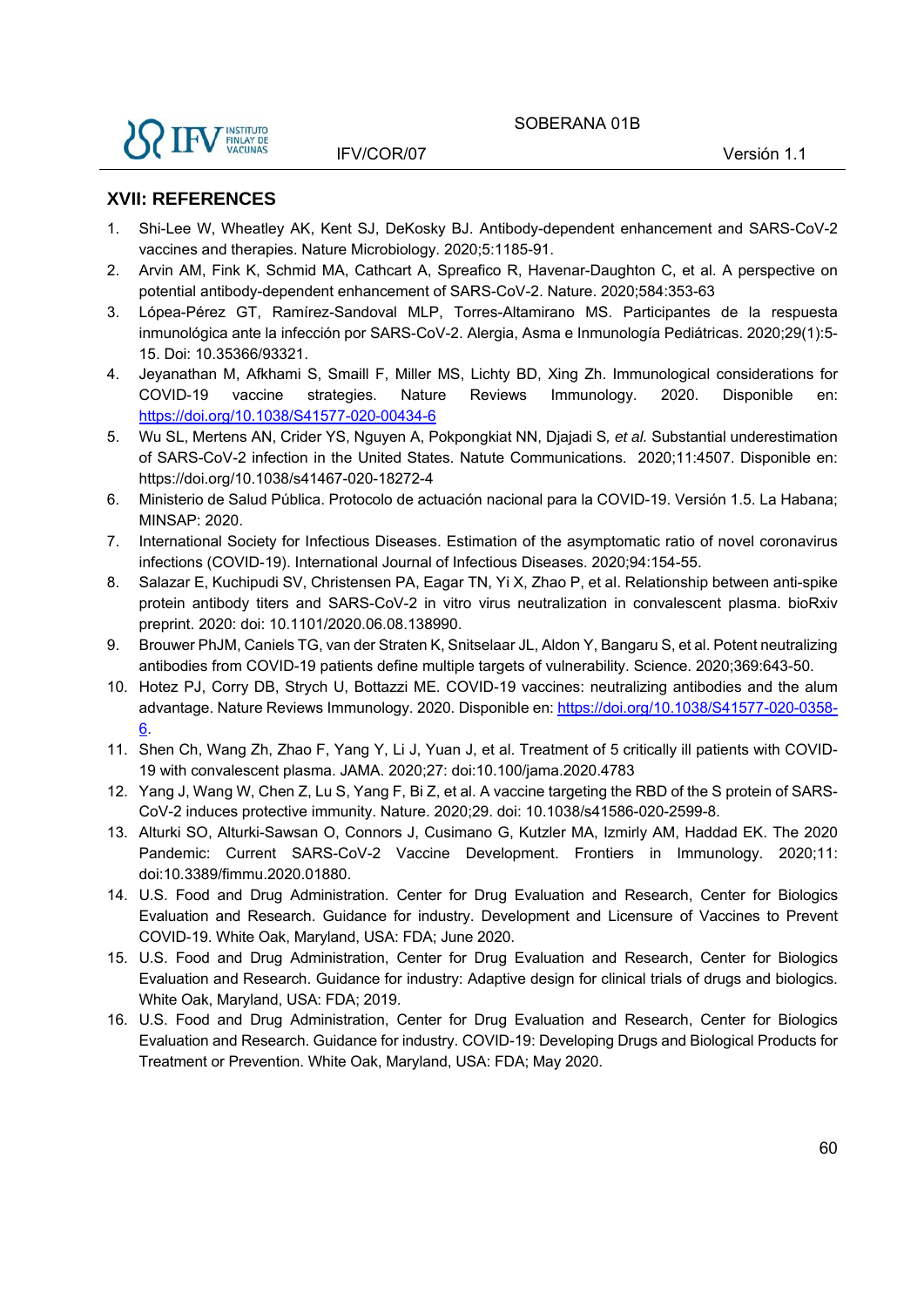

SOBERANA 01B

IFV/COR/07 Versión 1.1

# **XVIII: APPROVALS**

| Prepared: Dr. Rolando Ochoa Azze          | Sign: |
|-------------------------------------------|-------|
| Sponsor Investigator, IFV                 | Date: |
| Reviewed: Dra. Dagmar García Rivera       | Sign: |
| Research Director, IFV                    | Date: |
| Reviewed: Lic. Yury Valdés Balbín         | Sign: |
| <b>Assistant Director, IFV</b>            | Date: |
| Approvals: M.Sc. Janet Lora García        | Sign: |
| Head of Quality Assurance Department, IFV | Date: |
| Approvals: Dr. Vicente Verez Bencomo      | Sign: |
| General Director, IFV                     | Date: |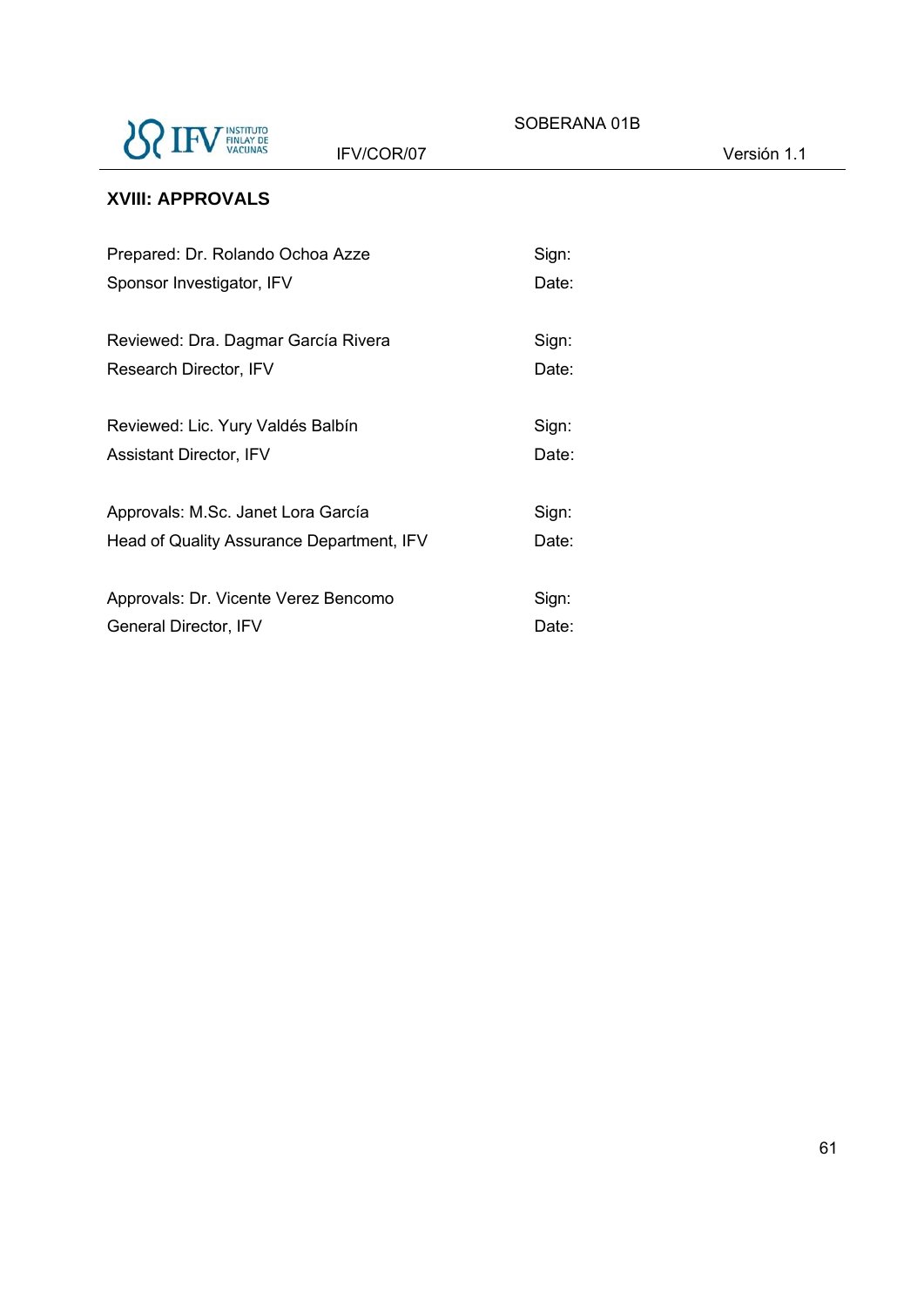

### **XIX: APPENDIX SECTION**

**Appendix I:** Investigators from the participating centers.

**Appendix II:** Information sheet for the subject and Informed Consent Form.

**Appendix III:** Case Report Form.

**Appendix IV:** Diary of Adverse Events.

**Appendix V:** Clinical trial subject identification card.

**Appendix VI:** Causality assessment algorithm.

**Appendix VII:** Immunological techniques.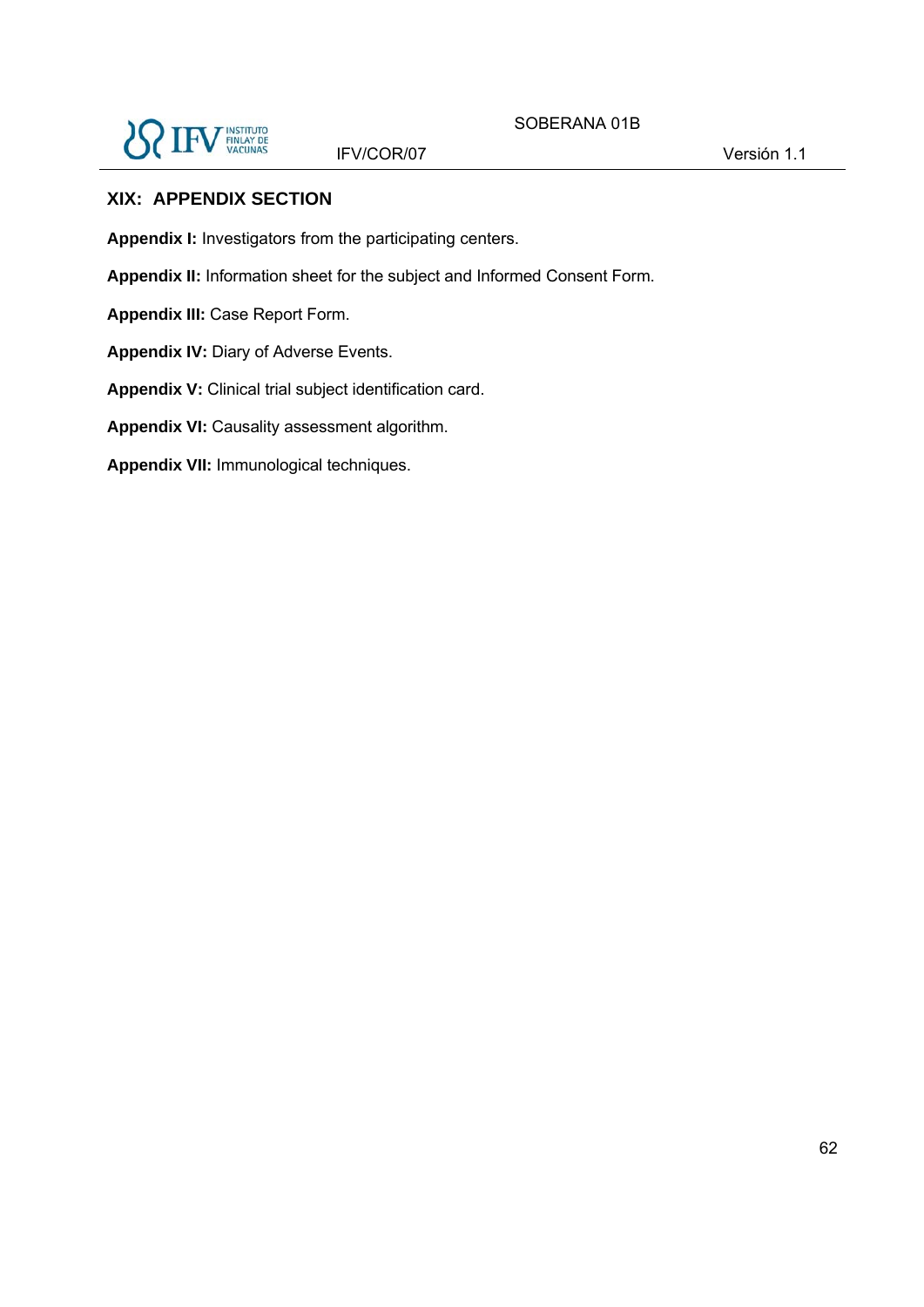

## **APPENDIX I: INVESTIGATORS FROM THE PARTICIPATING CENTERS.**

#### **FINLAY VACCINE INSTITUTE**

| <b>Names and surnames</b>          | <b>Profession</b>                        | <b>Responsibility</b>               |
|------------------------------------|------------------------------------------|-------------------------------------|
| Dr. Vicente Verez Bencomo          | PhD in Chemistry                         | Head of COVID-19 vaccine project    |
| BSc. Yury Valdés Balbín            | <b>BSc in Chemistry Química</b>          | Head of COVID-19 vaccine project    |
| Dr. Dagmar García Rivera           | <b>PhD</b> in Pharmaceutical<br>Sciences | Head of COVID-19 vaccine project    |
| Dr. Rolando F. Ochoa Azze          | MD and PhD in Medical<br>Sciences        | Sponsor Investigator                |
| <b>BSc. Beatriz Paredes Moreno</b> | <b>BSc in Pharmacy</b>                   | Study control                       |
| Dr. Meiby Rodríguez González       | <b>MD</b> in General Medicine            | Study control                       |
| BSc. Raúl González-Mugica          | <b>BSc in Biochemistry</b>               | Data management                     |
| MSc. Isabel P. Luis Gonzálvez      | MSc in Hygiene and<br>Epidemiology       | Study control                       |
| T. Maite Medina                    | T. in computing                          | Data operator                       |
| <b>BSc. Marcos A. Fontaines</b>    | <b>BSc in Pharmacy</b>                   | Data operator                       |
| <b>BSc. Marisel Martínez Pérez</b> | <b>BSc in Pharmacy</b>                   | Handling of investigational product |
| BSc. Laura M. Rodríguez Noda       | <b>BSc in Microbiology</b>               | Head of Immunological evaluations   |
| <b>BSc. Yanet Climent Ruiz</b>     | PhD in Biology                           | Manager of vaccine project          |
| <b>BSc. Rocmira Perez Nicado</b>   | <b>BSc in Biology</b>                    | Immunological evaluations           |
| <b>BSc. Ismavy Castillo</b>        | <b>BSc in Biology</b>                    | Immunological evaluations           |
| <b>BSc. Roberto Arias</b>          | <b>BSc in Mathematics</b>                | head of logistics and planning      |
| <b>BSc. Anais Linen García</b>     | <b>BSc in computing</b>                  | Logistics and planning              |
| Eng. Bertha Guillén Obregón        | MSc in Chemistry                         | Quality assurance                   |
| <b>BSc. Janet Lora García</b>      | <b>BSc in Pnarmacy</b>                   | Quality assurance                   |
| Dr. Rodrigo F Valera Fernández     | MD in Microbiology                       | Sample handling                     |
| BSc. Aniurka Garcés Hechavarría    | <b>BSc in Health Technology</b>          | Immunological tests                 |
| T. Aylín Amador Gómez              | T. in Agronomy                           | Immunological tests                 |
| T. Yanet Rodríguez Estrada         | T. in Pharmacy                           | Immunological tests                 |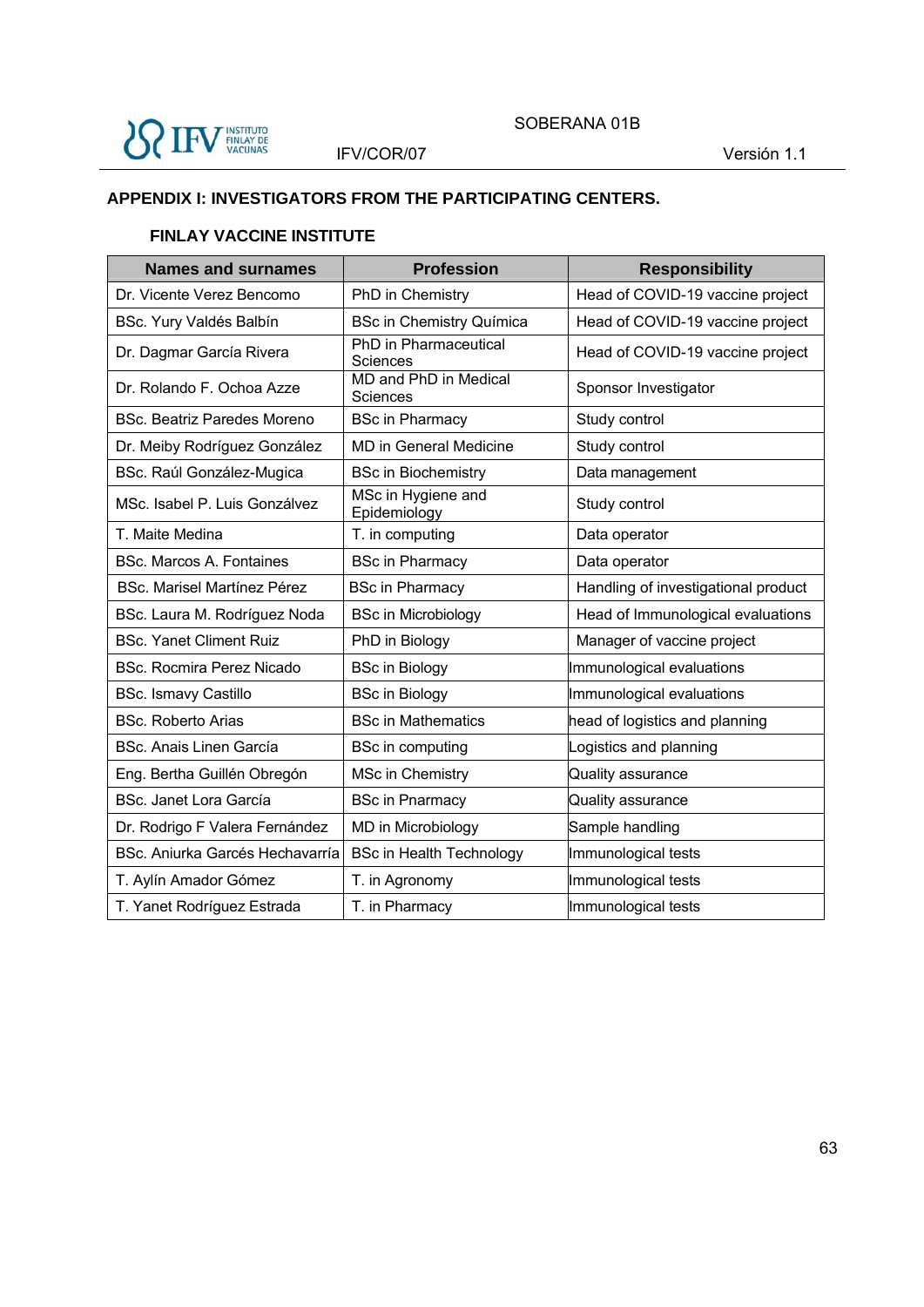

### **CENTER OF MOLECULAR IMMUNOLOGY**

| <b>Names and surnames</b>          | <b>Profession</b>                                 | <b>Responsibility</b>                         |
|------------------------------------|---------------------------------------------------|-----------------------------------------------|
| MSc. Carmen M. Valenzuela<br>Silva | <b>MSc in Mathematics</b>                         | Data processing and Statistical<br>analysis   |
| Dr. Belinda Sánchez Ramírez        | PhD in Biology                                    | Immunogen preparation.<br>Immunological tests |
| Dr. Tays Hernández García          | PhD in Biology                                    | Immunological tests                           |
| BSc. Ivette Orosa Vázquez          | <b>BSc in Biochemistry</b><br>and Mocular Biology | Immunological tests                           |
| BSc. Marianniz Díaz Hernández      | <b>BSc in Chemistry</b>                           | Immunological tests                           |
| Dr. Tania Crombet Ramos            | PhD in Medical<br>Sciences                        | Scientific adviser                            |

# **NATIONAL INSTITUTE OF HEMATOLOGY AND IMMUNOLOGY (IHI)**

| <b>Names and surnames</b>                    | <b>Profession</b>                                      | <b>Responsibility</b>                  |
|----------------------------------------------|--------------------------------------------------------|----------------------------------------|
| Dr. Consuelo Macías Abraham                  | MD in Immunology and PhD in<br><b>Medical Sciences</b> | <b>Clinical Investigator</b>           |
| Dr. María de los A. García García            | MD in Immunology                                       | Clinical Investigator                  |
| Dr. Yanet Jerez Barceló                      | MD in Immunology                                       | Clinical Investigator                  |
| Dr. Yenisey Triana Marrero                   | MD in Immunology                                       | Clinical Investigator                  |
| BSc. Aymara Leyva Rodriguez                  | <b>BSc in Biology</b>                                  | Microbiology tests, Blood<br>chemistry |
| BSc. Julio C. Merlín Linares                 | <b>BSc in Biochemistry</b>                             | Microbiology tests, Blood<br>chemistry |
| BSc. Ana M. Simón Pita.                      | <b>BSc in Health Technology</b>                        | Hematology tests                       |
| BSc. Yaquima de los M. Hernández<br>Rego     | <b>BSc in Health Technology</b>                        | Hematology tests                       |
| BSc. Yaneth Zamora González                  | <b>BSc in Health Technology</b>                        | Hematology tests                       |
| BSc. Maydelín Miguel Morales                 | <b>BSc in Biochemistry</b>                             | <b>Blood chemistry</b>                 |
| <b>BSc. Laura Ruiz Villegas</b>              | <b>BSc in Biology</b>                                  | <b>Clinical Trial coordinator</b>      |
| Dr. Luis D. Rodríguez Prieto                 | MD in Intensive Medicines and<br>Emergences            | <b>Clinical Investigator</b>           |
| BSc. Suharmi Aquinos Rojas                   | <b>BSc in Health Technology</b>                        | Hematology tests                       |
| BSc. Anaisy Hernández Borges                 | <b>BSc in Pharmacy</b>                                 | Pharmacist                             |
| Dr. Maylín Rodríguez Pérez                   | MD in Microbiology                                     | PCR SARS-CoV-2                         |
| BSc. Lázara M. Tam Rey                       | <b>BSc in Health Technology</b>                        | Hematology tests                       |
| BSc. Osalvis E. Nápoles Jiménez de<br>Castro | <b>BSc in Nursing</b>                                  | Immunization surveillance              |
| BSc. Aymara Piloto Martínez                  | <b>BSc and MSc in Nursing</b>                          | Immunization surveillance              |
| BSc. Ernesto Núñez Miranda                   | <b>BSc in Nursing</b>                                  | Immunization surveillance              |
| BSc. Haichel Cardoso Zamora                  | <b>BSc in Nursing</b>                                  | Immunization surveillance              |
| T. Sonia Cires Reyes                         | T. in Health Statistics                                | Medical records                        |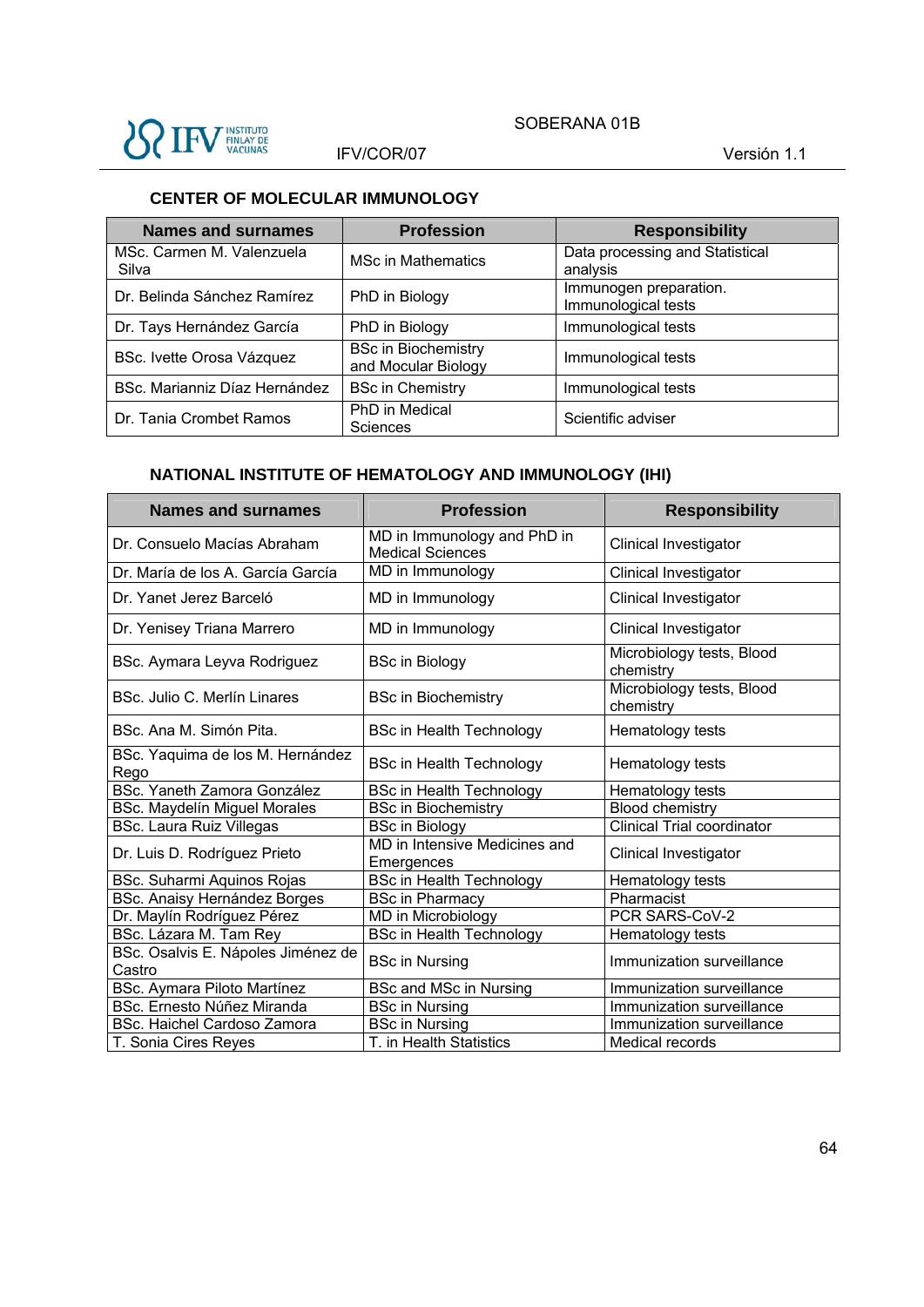

# **NATIONAL CENTER OF MEDICAL GENETIC (CNGM)**

| Names and surnames             | <b>Profession</b>                              | <b>Responsibility</b>                   |
|--------------------------------|------------------------------------------------|-----------------------------------------|
| Dr. C. Beatriz Marcheco Teruel | MD and PhD in Medical Sciences                 | Identification of volunteers            |
| Dr. Yaíma Zúñiga Rosales       | MD in Immunology                               | Identification of volunteers<br>and PCR |
| Dra. Hilda Roblejo Balbuena    | MD in Clinical Genetic. MSc                    | Identification of volunteers<br>and PCR |
| BSc. Tatiana Acosta Sánchez    | BSc and MSc in Biochemistry                    | <b>PCR</b>                              |
| Dr. Ismel Pérez Peña           | MD in Epidemiology. MSc in Biosafety           | <b>Biosafety control</b>                |
| BSc. Teresa Collazo Mesa       | BSc in Biochemistry. PhD in Health<br>Sciences | <b>PCR</b>                              |
| T. Marisleyvis García Heredia  | Laboratory technician                          | <b>PCR</b>                              |
| T. Lisette Glez Castillo       | Laboratory technician                          | <b>PCR</b>                              |
| T. Nayvi García Hernández      | Laboratory technician                          | <b>PCR</b>                              |
| BSc. Yadira Hernández Pérez    | <b>BSc in Biochemistry</b>                     | <b>PCR</b>                              |

## **RESEARCH CENTER OF CIVIL DEFENSE**

| Names and surnames              | <b>Profession</b>                                                         | <b>Responsibility</b> |
|---------------------------------|---------------------------------------------------------------------------|-----------------------|
| Dr. Mireida Rodríguez Acosta    | MD, MSc, and PhD in Medical Sciences                                      | Immunological tests   |
| BSc. Enrique Noa Romero         | MSc in Microbiology, PhD in Health<br>Sciences                            | Immunological tests   |
| BSc. Juliet M. Enríquez Puertas | BSc and MSc in Health Technology                                          | Immunological tests   |
| BSc. Yenicet Infante Hernández  | <b>BSc in Health Technology</b>                                           | Immunological tests   |
| BSc. Anamary Suárez Batista     | BSc in Biology and MSc in Virology                                        | Immunological tests   |
| B.S.c. Marielis Cabrera Garrido | BSc in Biochemistry and Molecular Biology                                 | Immunological tests   |
| BSc. Nibaldo L. González Sosa   | BSc and MSc in Microbiology                                               | Immunological tests   |
| BSc. Marta Dubed Echevarría     | BSc in Biology and MSc in Virology                                        | Immunological tests   |
| BSc. María T. Pérez Guevara     | BSc and MSc in Biochemistry                                               | Immunological tests   |
| Dr. Carmen L. Perera González   | PhD in Veterinary Sciences                                                | Immunological tests   |
| BSc. Otto Cruz Sui              | BSc in Biology, MSc in Biochemistry and<br><b>PhD in Health Sciences</b>  | Immunological tests   |
| BSc. Dayamí Martín Alfonso      | BSc in Pharmacy, MSc in Microbiology and<br><b>PhD</b> in Health Sciences | Immunological tests   |
| BSc. Kenia Romero Martínez      | BSc and MSc in Biochemistry                                               | Immunological tests   |
| T. Esperanza Sánchez Diéguez    | T. in Veterinary Medicine                                                 | Immunological tests   |
| T. Yuliet Sotes Sarguero        | T. in Veterinary Medicine                                                 | Immunological tests   |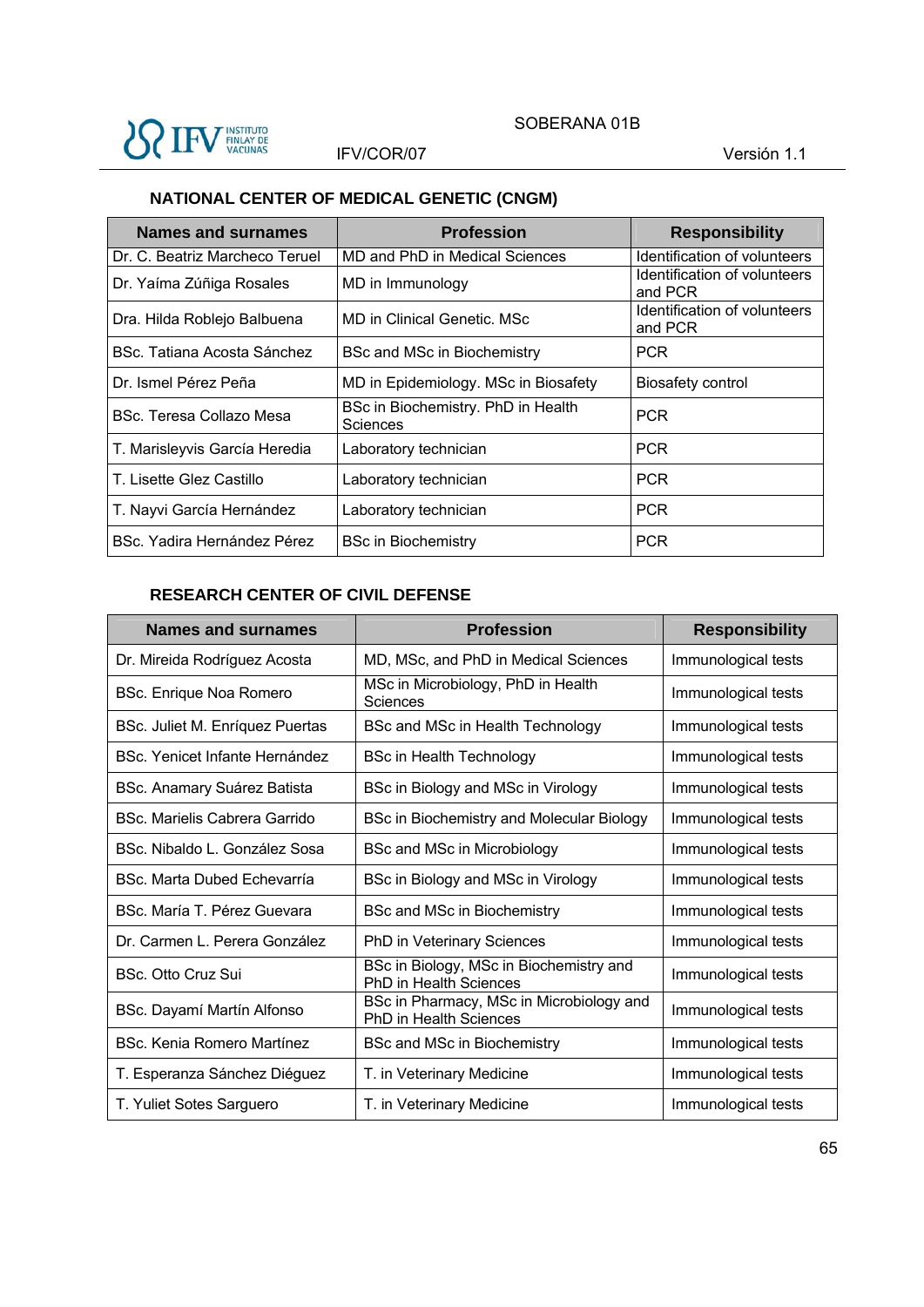

# **NATIONAL CENTER OF SEXUAL EDUCATION (CENESEX)**

| <b>Names and surnames</b>   | <b>Profession</b>                     | <b>Responsibility</b> |
|-----------------------------|---------------------------------------|-----------------------|
| Dr. Mariela Castro Espín    | BSc in Psicology and PhD in Sociology | Logistic support      |
| MSc. Manuel Vázquez Seijido | <b>BSc and MSc in Law</b>             | Logistic support      |
| BSc. Ileana Coves Cordero   | <b>BSc in Nursing</b>                 | Logistic support      |

#### **NATIONAL COORDINATING CENTER OF CLINICAL TRIALS (CENCEC)**

| <b>Names and surnames</b>        | <b>Profession</b>                     | <b>Responsibility</b> |
|----------------------------------|---------------------------------------|-----------------------|
| MSc. Pedro Pablo Guerra Chaviano | <b>MSc in Clinical Trials</b>         | Monitor               |
| BSc. Claudia Rodríguez Zamora    | <b>BSc in Pharmaceutical Sciences</b> | Monitor               |
| BSc. Analeys R. Maceo Sinabele   | <b>BSc in Pharmaceutical Sciences</b> | Monitor               |
| BSc. Anabel Amador González      | <b>BSc in Pharmaceutical Sciences</b> | Monitor               |
| MSc. Julián Rodríguez Álvarez    | <b>MSc in Clinical Trials</b>         | Reviewer of documents |

#### **"HERMANOS AMEJEIRAS" HOSPITAL**

| Names and surnames          | <b>Profession</b>              | <b>Responsibility</b> |
|-----------------------------|--------------------------------|-----------------------|
| Dr. Emilio F. Buchaca Faxas | MD and PhD in Medical Sciences | Clinical Investigator |

#### **NATIONAL BLOOD PROGRAM. MINISTRY OF PUBLIC HEALTH**

| <b>Names and surnames</b>                  | <b>Profession</b>                                    | <b>Responsibility</b>        |
|--------------------------------------------|------------------------------------------------------|------------------------------|
| Dr. Delia E. Porto González                | MD in Hematology                                     | Identification of volunteers |
| Dr. Damisela Cordoví Rodríguez             | MD in Integral General Medicine                      | Identification of volunteers |
| BSc. Ariel Legrá Ayala                     | <b>BSC in Transfusion Medicine</b><br>Transfusional  | Identification of volunteers |
| Dr. Kalina García Domínguez                | MD in Integral General Medicine                      | Identification of volunteers |
| BSc. Sunilda Frómeta Tolón                 | <b>BSC in Clinical Lab</b>                           | Identification of volunteers |
| <b>BSc. Milaidy Rodríguez</b><br>Hernández | BSc in Nursing. MSc in Infectious<br><b>Diseases</b> | Identification of volunteers |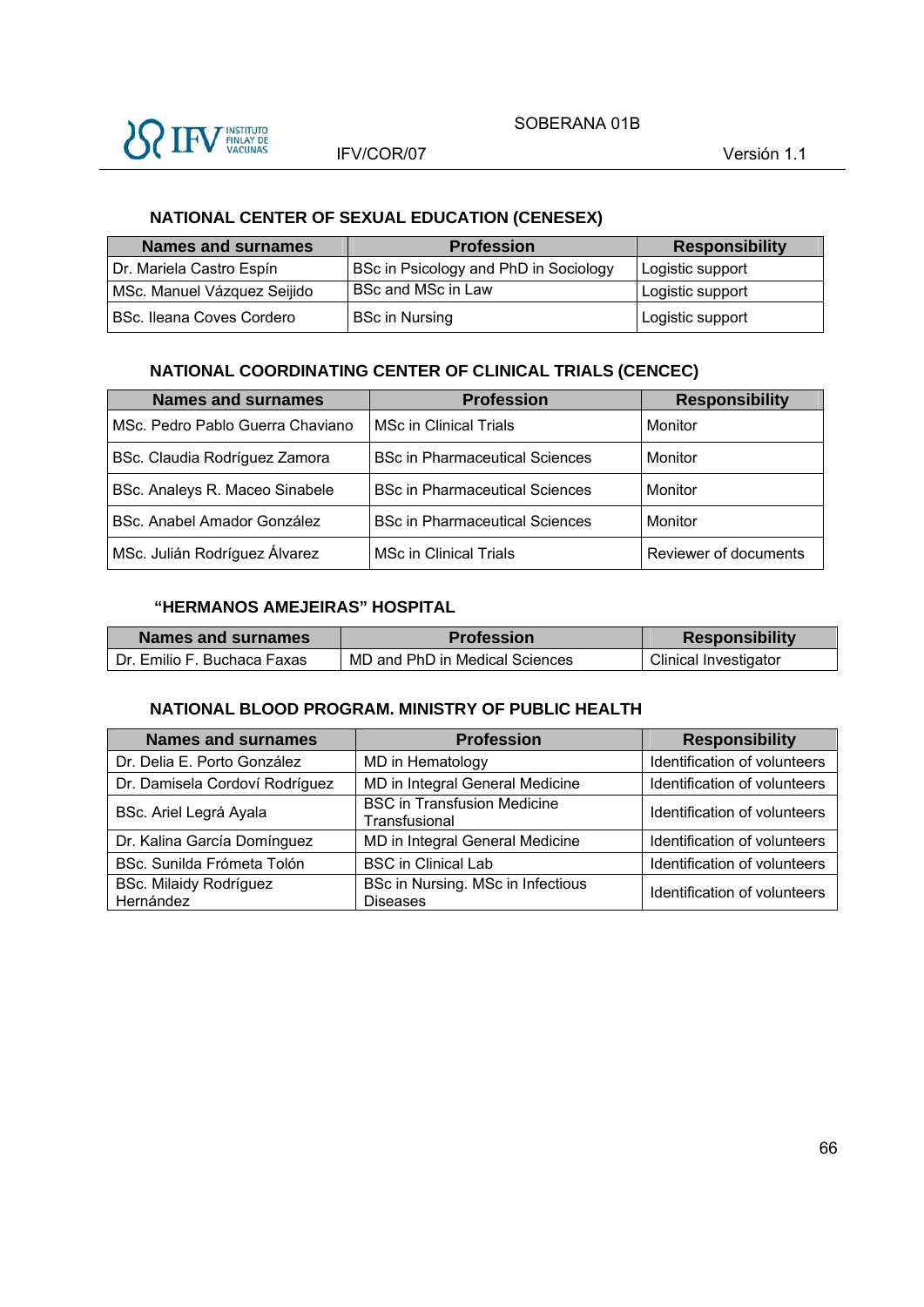

# **SCIENCE AND TECHNIQUE DIVISION. GEOCUBA**

| <b>Names and surnames</b>           | <b>Profession</b>       | <b>Responsibility</b>     |
|-------------------------------------|-------------------------|---------------------------|
| BSc. Pablo Velazco Villarez         | MSc in Computing        | <b>Head of Project</b>    |
| <b>BSc.José David Farré Rosales</b> | MSc in Computing        | <b>Head of Department</b> |
| Eng. Juan Pablo Bacallao Castillo   | Eng. in Computing       | Software developer        |
| <b>BSc. Wendy Torres Romero</b>     | <b>BSc in Computing</b> | Systems analyst           |
| Eng. Jonathan Vega González         | Eng. in Computing       | Software developer        |
| Eng. Alejandro de Céspedes Mesa     | Eng. in Computing       | Software developer r      |
| BSc. Rafael Marrero Herrera         | <b>BSc in Computing</b> | Software developer        |

#### **LA LISA CLINIC**

| <b>Names and surnames</b>         | <b>Profession</b>     | <b>Responsibility</b> |
|-----------------------------------|-----------------------|-----------------------|
| BSc. Kenia Carredano Llerandi     | <b>BSc in Nursing</b> | Vaccination           |
| BSc. Caridad M. Cantillo Quintana | <b>BSc in Nursing</b> | Vaccination           |
| BSc. Ana C. Pacheco Borrero       | <b>BSc in Nursing</b> | Vaccination           |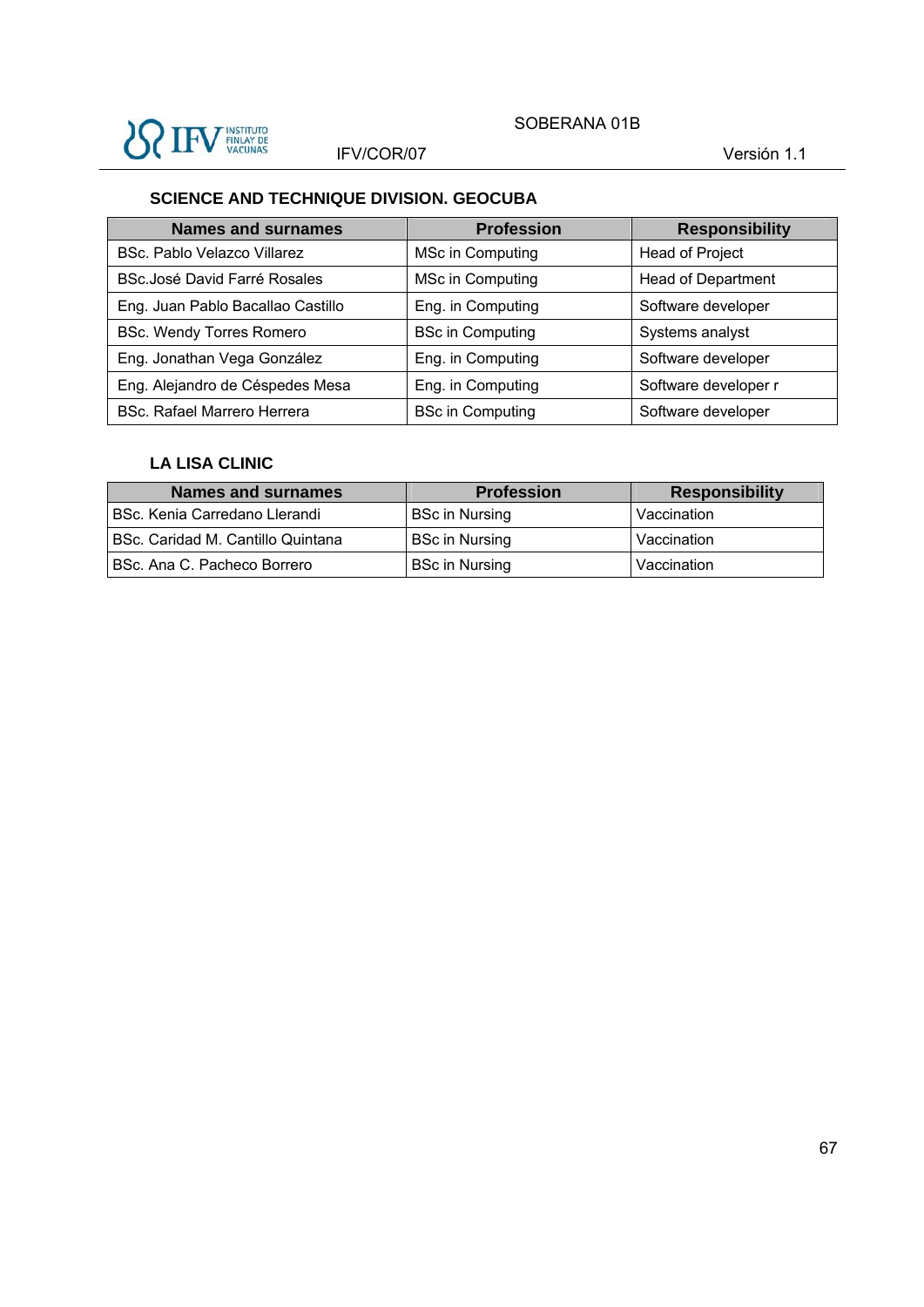

### **APPENDIX II. INFORMATION SHEET FOR THE SUBJECT AND INFORMED CONSENT FORM**

#### **Information sheet for the subject in the clinical trial**

#### **Version 1.1**

# **This document provides you with information about the objectives of this study and about the benefits and risks of participating.**

#### **We invite you to participate in this clinical study.**

Specialist doctors consider that you are eligible to be included in this study; however, your participation is voluntary. The investigators will explain the objectives, benefits, and risks of this research to you, both orally and in writing. You need to know all the information before making the decision. You can take enough time to decide, even consult with your family or another doctor.

#### **Questions and Answers about this study**

#### **Which is the title of the study?**

"Phase I study, open, adaptive and monocentric, to evaluate the safety, reactogenicity and explore the immunogenicity of the prophylactic vaccine candidate FINLAY-FR-1A against SARS-CoV-2, in convalescents of COVID-19"

#### **Why is performance the study?**

The worldwide epidemiological situation caused by COVID-19 and its high transmissibility, impose the need to develop vaccines that prevent SARS-CoV-2 infection.

At the end of October 27, 2020, a total of 6,727 positive cases for COVID-19 and a cumulative of 128 deaths have been reported in Cuba, with a great impact on the National Health System and the country's economy. On the other hand, convalescents from the disease can be reinfected, especially those with low levels of antibodies.

The Finlay Vaccine Institute has rapidly developed a molecular vaccine candidate that aims to prevent disease, including convalescents who are not protected. This study has been designed based on an extensive review of more than 30 clinical trial designs for specific vaccines against SARS-CoV-2 that are being developed around the world.

#### **Is the clinical trial a research study**?

Yes. A clinical trial is a kind of research that is conducted in human subjects to evaluate new treatments (including vaccines).

#### **Who will participate in this study?**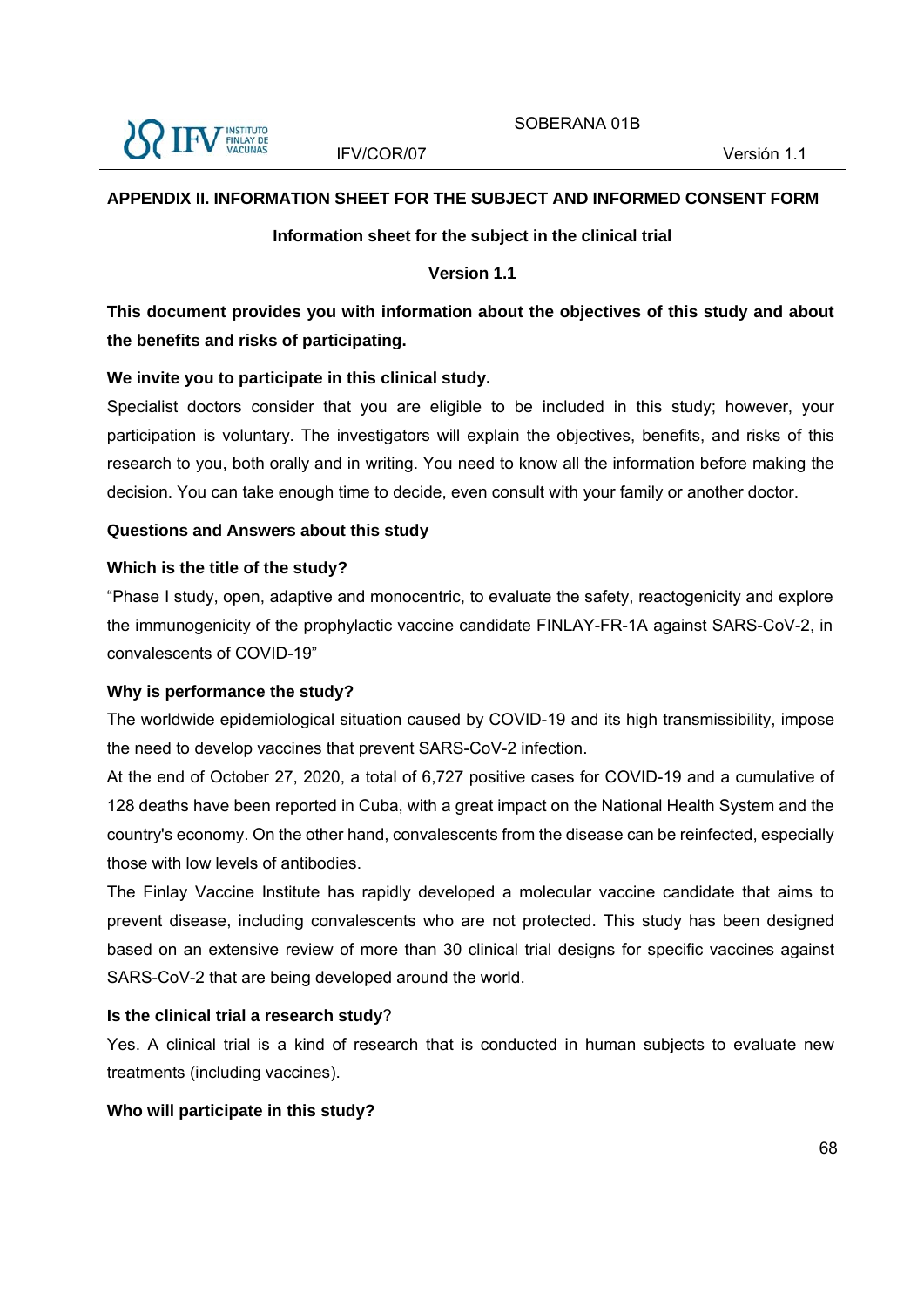Adults, Cuban citizens, of both sexes, between the ages of 19-59 years, who are convalescents of COVID-19, may participate.

### **Who will be not include in this study?**

You will not be included if you have any medical condition in a state of decompensation, among other causes, which will be analyzed and reported by the doctor who will evaluate you. The specialist doctor will inform you whether or not you meet the requirements to receive the investigational product. On the other hand, even if you meet all the requirements to participate in the study, if the number of subjects is greater than that necessary for the clinical trial, the selection to be included would be carried out by a random procedure.

### **What is the vaccine candidate on research?**

The vaccine candidate against SARS-CoV-2 has a viral protein fragment. Unlike other vaccine candidates that are being evaluated around the world, our vaccine candidate does not contain the inactivated virus or its genetic material, therefore, there is no risk of acquiring the disease.

### **Which is the objective and the characteristics of this study?**

The objective of this study is to demonstrate the safety and the immune response induced by the vaccine candidate, in people between 19 and 59 years old, convalescents of COVID-19. The study will include a total of 30 volunteers, distributed in three subgroups, according to clinical history: 1) individuals with a history of COVID-19, 2) asymptomatic individuals with positive PCR, 3) asymptomatic individuals detected by positive IgG serological tests but negative PCR. You will be assigned to the corresponding clinical subgroup, and you will receive a dose of the anti-SARS-CoV-2 vaccine candidate.

At the end of the study you will be informed of the results.

### **How will the study be carried out?**

- $\checkmark$  A clinical investigator will explain the characteristics of the study, including the benefits and risks. You must offer your consent in writing to participate.
- $\checkmark$  You will be evaluated by doctors through a full physical examination, laboratory tests and PCR test, as selection criteria to decide whether or not to be included in the study.
- $\checkmark$  You receive one single IM dose of vaccine candidate (0.5 mL) in the deltoid muscle of limb.
- $\checkmark$  Once vaccinated you will be observed in the clinic site for 3 hours, then you can go home and continue the outpatient follow-up.
- $\checkmark$  You will receive a Diary of Adverse Events, where you should collect all information solicited during the study.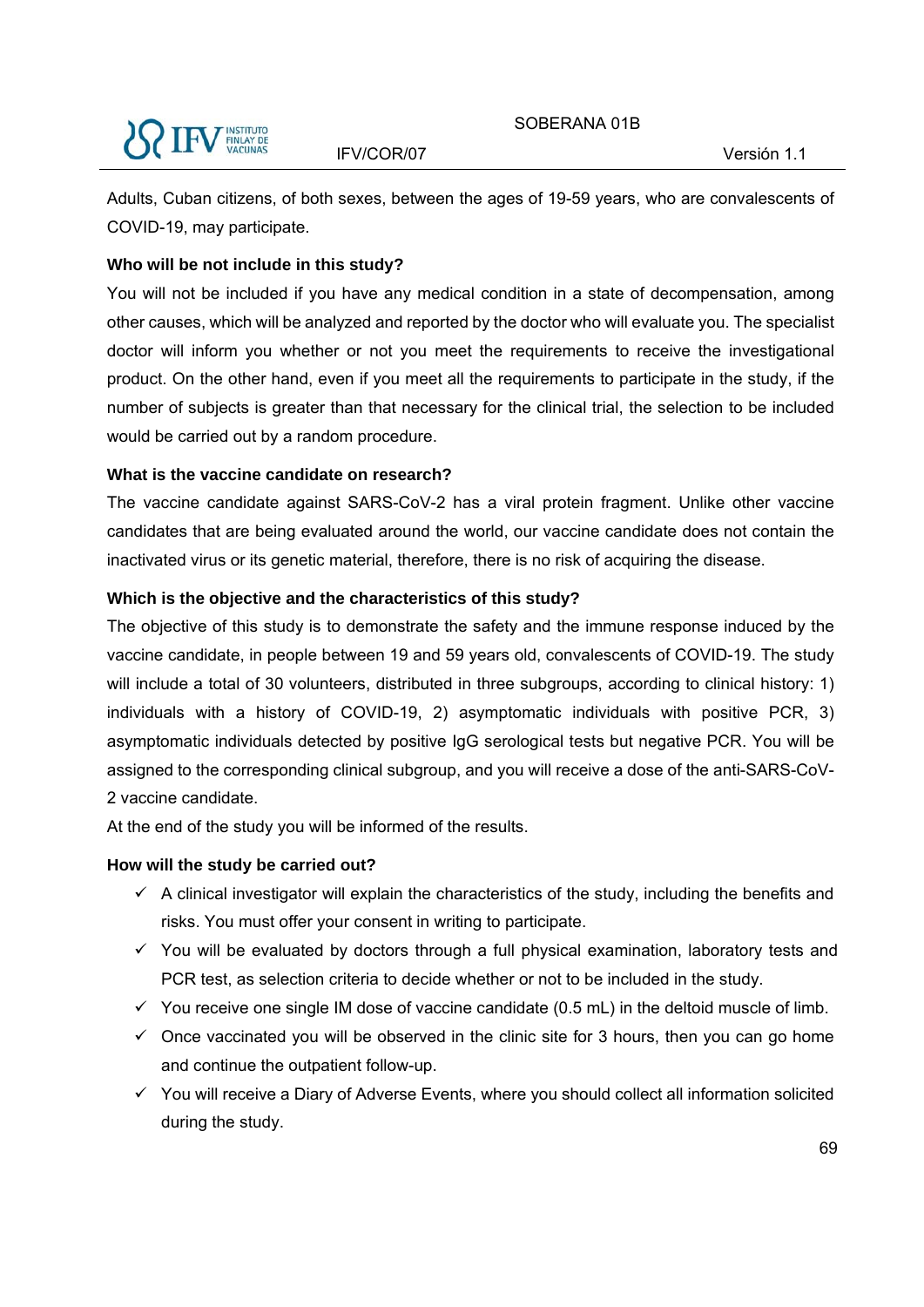

 $\checkmark$  During the month that the study lasts, you will have 8 consultations: The doctor will inform you the post-vaccination schedule.

In order to evaluate the clinical laboratory tests and the immune response induced by the vaccination, four blood samples will be drawn: two of 20 mL (initial evaluation and 28 days post-vaccination) and two of 5 mL (at 7 and 14 days after vaccination).

### **What benefits will offer to me the participation in the study?**

The immunity acquired by the disease is not known exactly. Convalescents with low levels of neutralizing antibodies, such as those included in the present study, can be reinfected; so once vaccinated, you may be protected against SARS-CoV-2.

### **What benefits could the study provide for public health?**

If the vaccine candidate is safe and it is able to protect against the SARS-CoV-2, the formulation will advance to the next phase of the development clinical.

### **Which are the inconveniences and discomforts of the study?**

You may experience mild or moderate local and general discomfort after vaccination, similar to the effects caused by other vaccines. You may also have slight pain at the site of blood draws and slight discomfort from taking the sample for PCR. The follow-up that has been planned in the study implies their transfer on several occasions to the places provided for consultations and laboratory tests.

## **Which are the risk to participate the study?**

Some mild events, such as pain, redness, induration of the area where the vaccine was applied, as well as fever and general malaise may appear. Very rarely serious adverse reactions, such as anaphylaxis (type of allergic reaction) or other, may occur. Specialized and immediate medical attention will be guaranteed.

Several blood samples will be taken, given the need to know the level of antibodies. Blood will be drawn from an easily accessible vein. This procedure will be carried out by experienced laboratory personnel and complying with all established standards. The collection of blood is safe.

## **In case of an adverse event, how will it be treated?**

If any adverse event is detected during the observation period at the clinical site, the doctor will adopt the appropriate measures in the shortest possible time. In the case of serious adverse events, the established medical emergency treatment protocols will be applied. At the end of the postvaccination observation time, the doctor will give you a card that will identify you as a participant in the study, and if necessary, in the event of any event, you can show it at the health institution.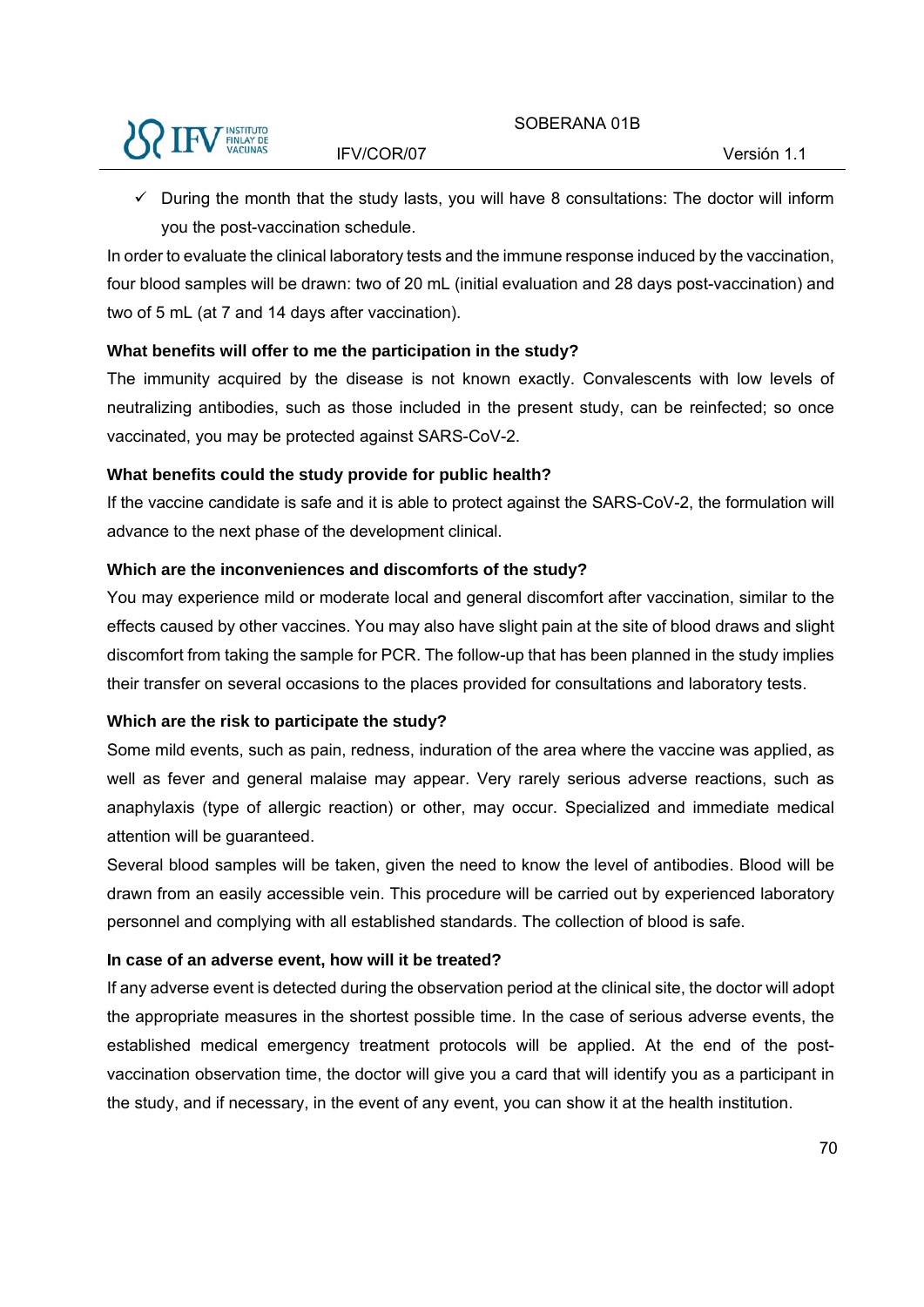

#### **What happens if I suffer damage in the study?**

In the exceptional case that you suffer any damage as a direct result of the study, the National Health System will guarantee all the necessary medical attention. It is agreed with the Insurance Company (ESEN), the treatment conceived in these cases, through an insurance policy for possible damages as a result of your participation in the study.

#### **Once inside the study, will it have any repercussions if I decide to leave it?**

Your participation is voluntary. You can withdraw from the study at any time.

#### **How long will the study take?**

You will be involved in this study for about a month. However, you will be followed by the national health system, according to the program established for convalescent care.

#### **Are there medications or treament that may influence the results of the study?**

During the 30 days before and after vaccination, you should avoid receiving treatments with gamma globulin, steroids, or other medications that affect the immune response to the vaccine, of which you will be informed. Although the application of these drugs does not presuppose an additional risk, they must be reported so that the investigator can take them into account when evaluating the results of the study. In any health situation that requires any specific medication, the study team should be informed.

### **Which is my responsibility during the study?**

You must comply with the vaccination schedule and all scheduled consultations. You will bring the Card that identifies you as a participant in the study. You must complete the Adverse Events Diary, and you will inform the researcher about illnesses or medical events that occur after being included in this study, as well as any medication that is indicated.

#### **During the study and publication of the results, will my data be known?**

Your identity will be confidential, your data will be identified with a code and not by name.

**Are there reasons for the investigator to decide to discontinue my participation in the study?**  Researchers may withdraw you from the study for reasons such as: the occurrence of a serious adverse event related to the vaccine, if your health condition becomes unbalanced, or be positive to SARS-CoV-2.

#### **Who to contact if you need information or report an event related to the study?**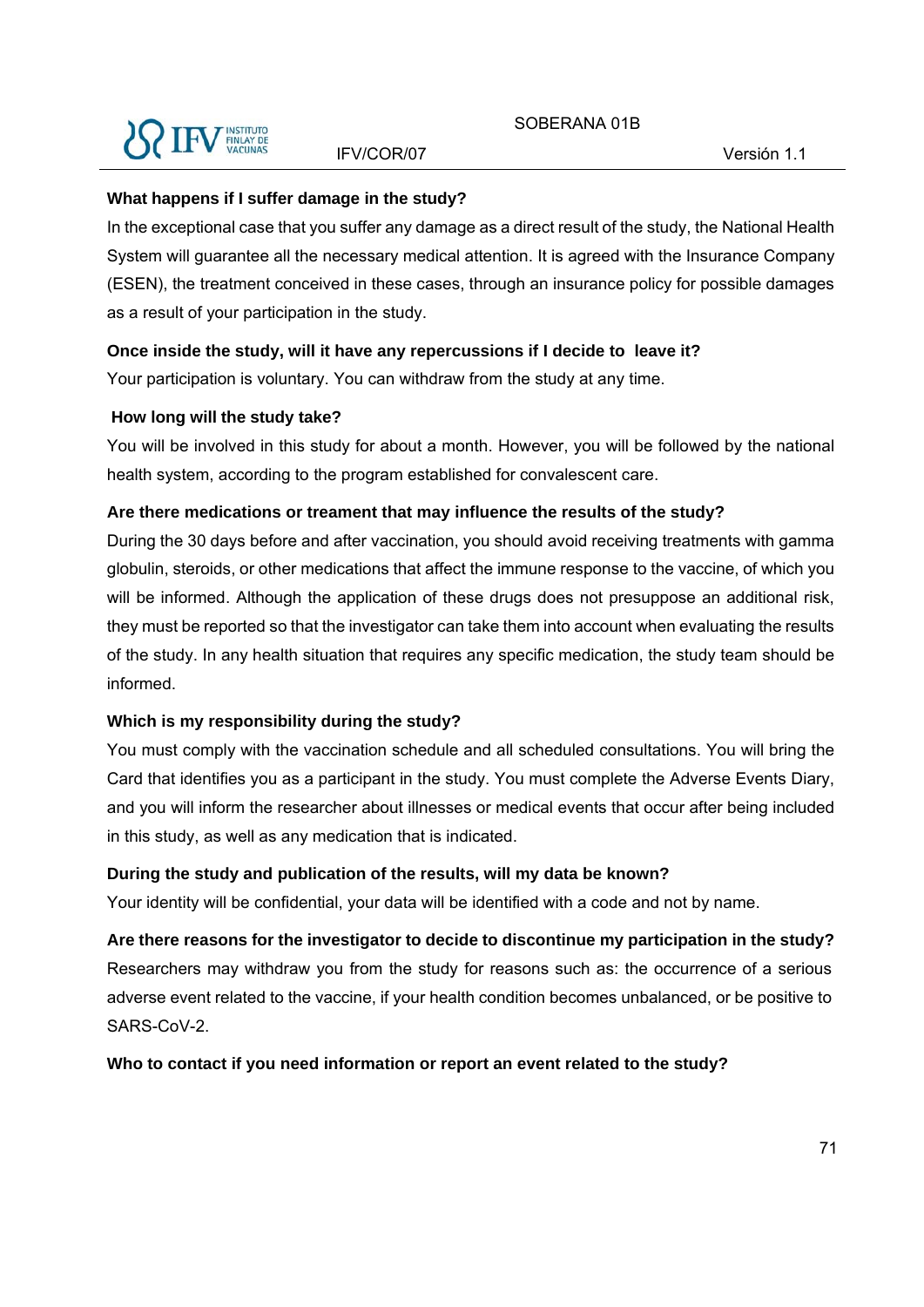

SOBERANA 01B

The doctor, whose name is indicated below, will be in charge of informing you of any event related to this study. If you have any concerns or questions, don't hesitate to contact him. The contact details are as follows:

Dr. Arturo Chang Monteagudo

(Principal Investigator)

National Institute of Hematology and Immunology Phones 24h: 7830-5553 / 7846-1146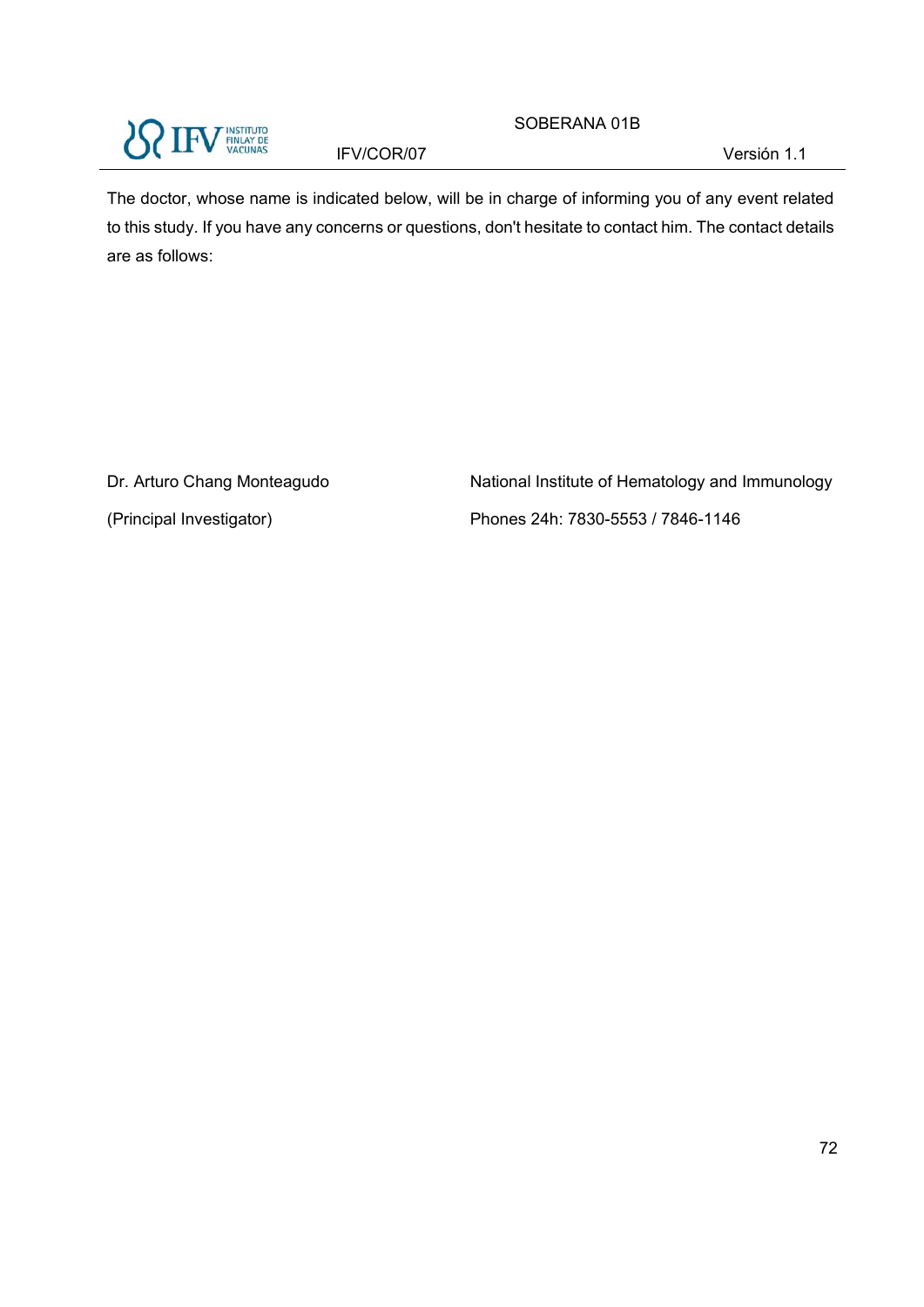

#### **APPENDIX II. INFORMED CONSENT FORM**

The doctor Dr. / Dra. **Example 20** and the doctor Dr. / Dra. **and the set of the set of the set of the set of the set of the set of the set of the set of the set of the set of the set of the set of the set of the set of th** and through a written document about the study in which I will participate. He has given me the opportunity to reflect on my decision and I understand the information that has been provided to me. I voluntarily give my consent to participate in the study entitled:

"Phase I study, open, adaptive and monocentric, to evaluate the safety, reactogenicity and explore the immunogenicity of the prophylactic vaccine candidate FINLAY-FR-1A against SARS-CoV-2, in convalescents of COVID-19"

I confirm that:

- $\checkmark$  I understand the benefits and risks of the study.
- $\checkmark$  I will learn of any new information that may be of importance for my continuity in the study.
- $\checkmark$  I agree to comply with the vaccination and visit program, as well as follow the instructions of those responsible for the study.
- $\checkmark$  I will immediately report any alteration that occurs throughout the duration of the investigation.
- $\checkmark$  I agree that the blood draws, PCR sample collection and planned medical evaluations be performed.
- $\checkmark$  I know that I can withdraw my consent to participate in the study at any time and that the doctor can decide my exit depending on my health condition.
- $\checkmark$  I agree that the blood samples and data may be used in this study and subsequent studies that are necessary to complete the clinical development of the vaccine candidate.
- $\checkmark$  I gave my consent for the medical information to be recorded and reviewed by the study staff, maintaining the confidentiality of my data.
- $\checkmark$  By signing this document, I voluntarily give my consent to participate in the study and confirm that I have a copy of the "Informed Consent Form" in my possession.

Name and surname **Sign** Date /Hour

Name and surname of the doctor Sign Bate /Hour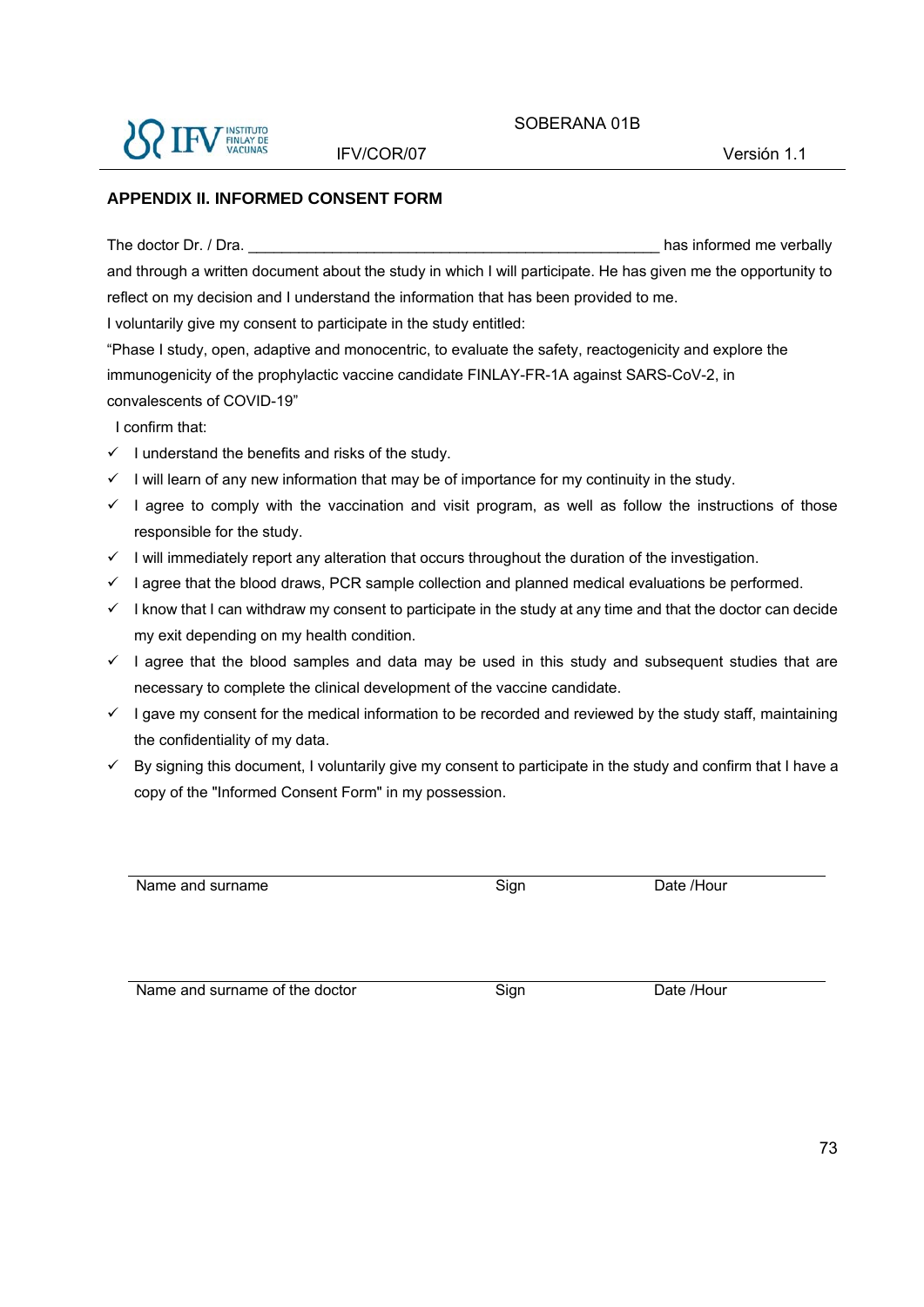

IFV/COR/07 Versión 1.1

SOBERANA 01B

**APPENDIX III:. CASE REPORT FORM**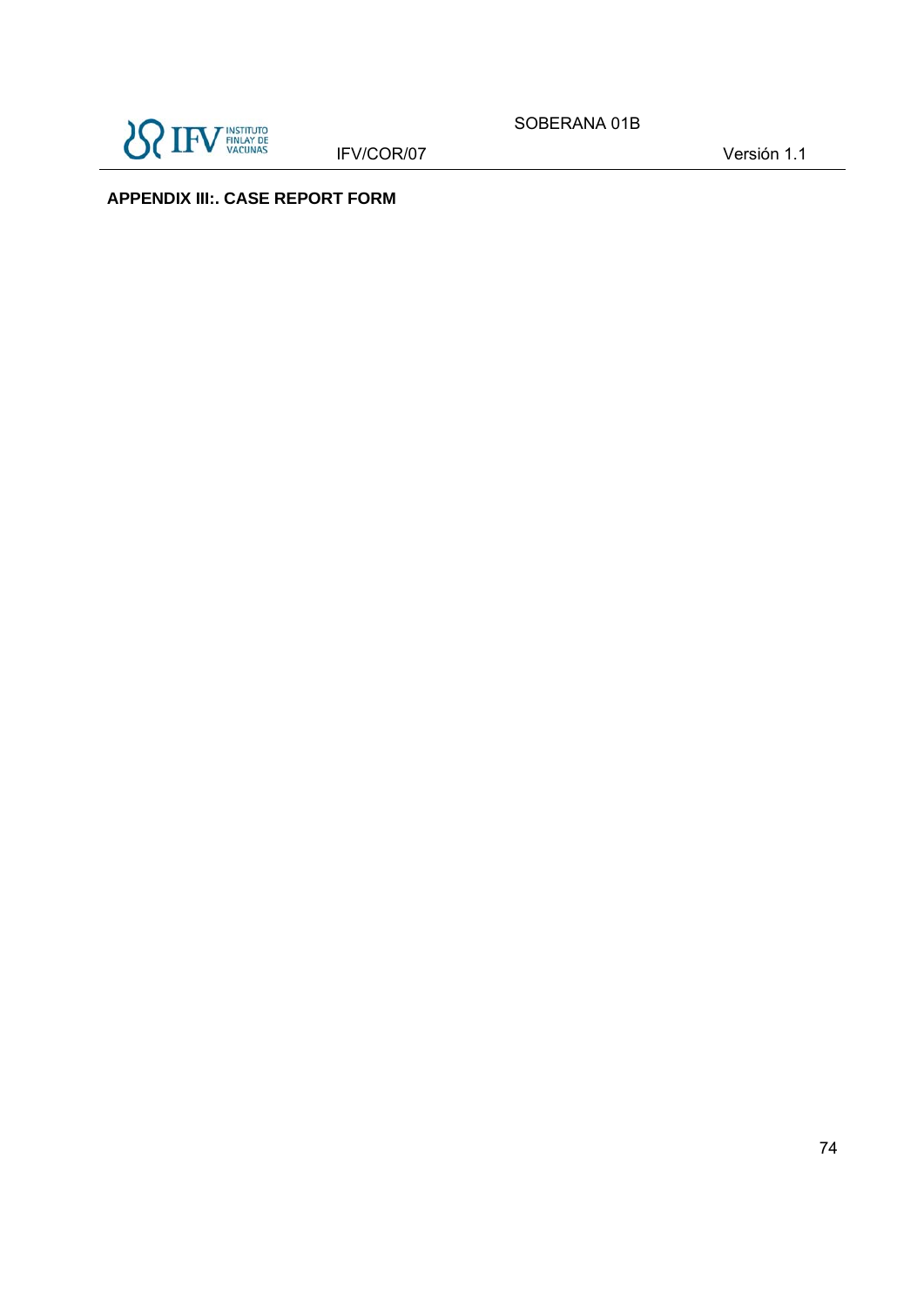

# **CASE REPORT FORM**

## **Clínical Trial**

**"Phase I study, open, adaptive and monocentric, to evaluate the safety, reactogenicity and explore the immunogenicity of the prophylactic vaccine candidate FINLAY-FR-1A against SARS-CoV-2, in convalescents of COVID-19."** 

**IFV/COR/07** 

**SOBERANA 01B** 



**November 2020**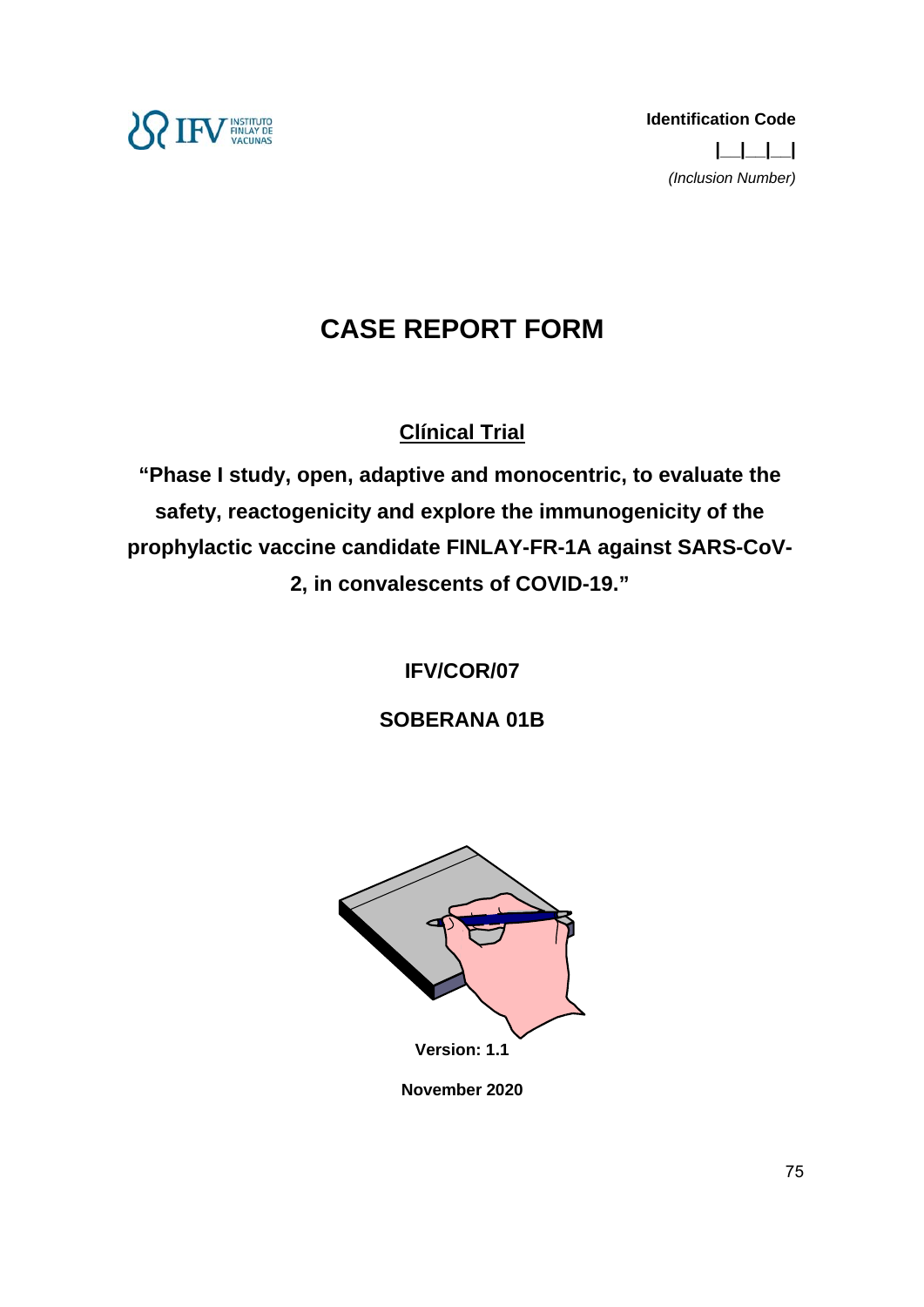

IFV/COR/07 Versión 1.1

**Clinical Site:| || || | Identification Code: | | | |** *(Inclusion Number)* 

#### **DEMOGRAPHIC CHARACTERISTICS OF SUBJECTS**

1. Date of consent:  $\frac{|1|}{|1|}$  || || || || (dd/mm/yy)

- **2. Subject Initials:**  $| \_ | \_ | \_ |$  (capitol leter)
- **3. Sex:** Female  $\Box_1$  Male  $\Box_2$
- **4.** Date of birth:  $\begin{array}{c|c|c|c|c} \hline \end{array}$   $\begin{array}{c|c|c} \hline \end{array}$   $\begin{array}{c|c|c} \hline \end{array}$   $\begin{array}{c|c|c} \hline \end{array}$  **4.** Date of birth:  $\begin{array}{c|c|c} \hline \end{array}$   $\begin{array}{c|c|c} \hline \end{array}$   $\begin{array}{c|c} \hline \end{array}$   $\begin{array}{c|c} \hline \end{array}$   $\begin{array}{$
- **6. Skin color:** White  $\Box_1$  Black  $\Box_2$  Mestice  $\Box_3$  Yellow  $\Box_4$
- **7. Weight:** | | | |,| | | *Kg* **8. Length:** | | | |,| | *cm* **9. BMI:** | | |,| | *Kg/m2*

|                              |                                       | . .       |
|------------------------------|---------------------------------------|-----------|
| Investigator Sign:           | I/I<br>  (dd/mm/vv)<br>Date: I        | 76 de 101 |
| Principal Investigator Sign: | $\langle dd/mm/yy \rangle$<br>Date: I |           |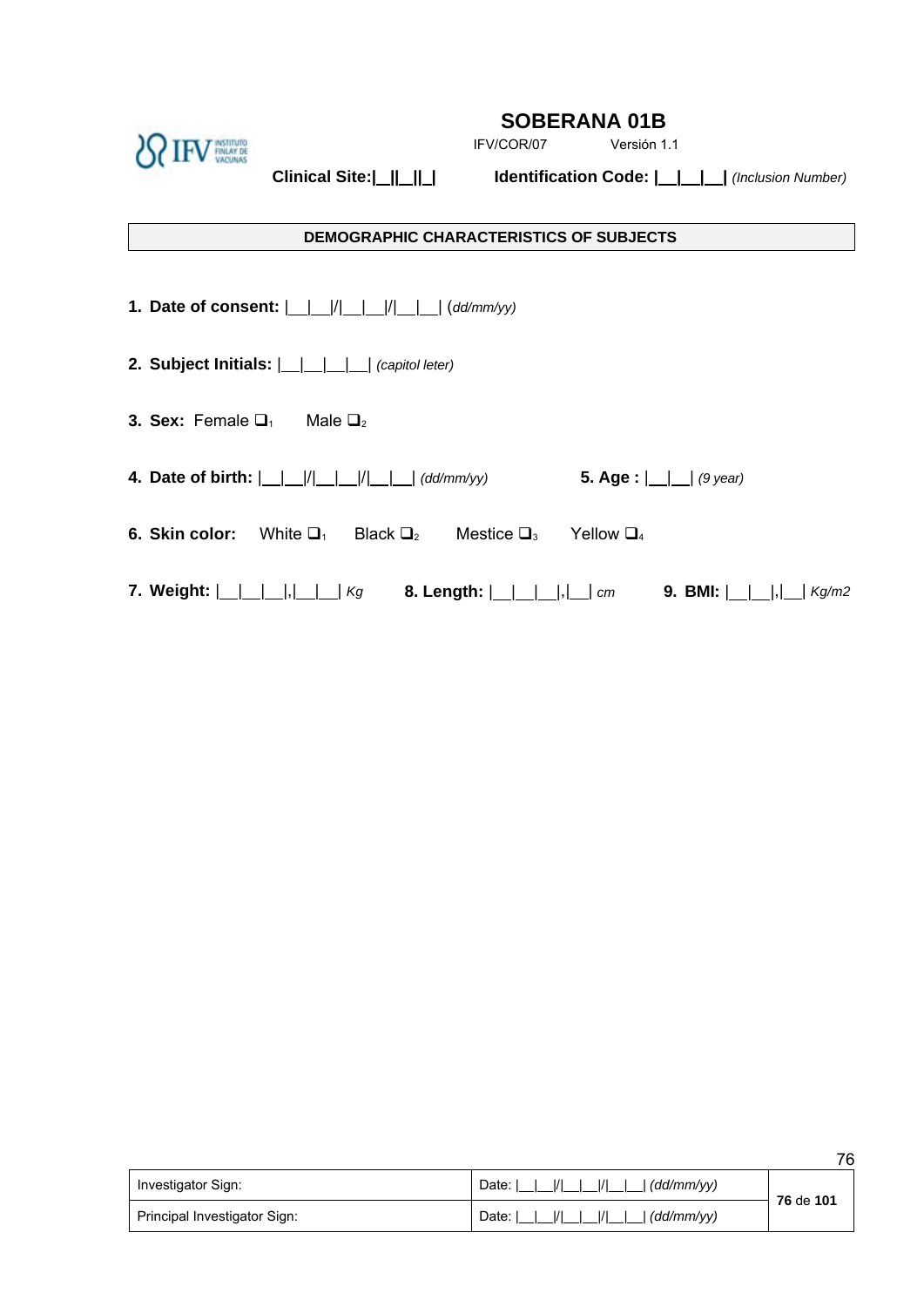

IFV/COR/07

Versión 1.1

**Clinical Site:| || || | Identification Code: | | | |** *(Inclusion Number)*

#### **CURRENT TREATMENT, PRIOR TO START THE ADMINISTRATION OF INVESTIGATIONAL PRODUCT**

**10. Does the subject receive any treatment?:** Yes $\Box_1$  No  $\Box_2$ 

| No.            | Trade name / Generic name                                 | <b>Indication</b> | <b>Frequency</b> | Unit/<br>dose | <b>Start date</b><br>(dd/mm/yy)  | <b>Time of indication</b>                                                                       |
|----------------|-----------------------------------------------------------|-------------------|------------------|---------------|----------------------------------|-------------------------------------------------------------------------------------------------|
| 1              |                                                           |                   |                  |               |                                  | $\Box$ days $\Box$ <sub>1</sub> months $\Box$ <sub>2</sub> years $\Box$ <sub>3</sub>            |
| $\overline{2}$ |                                                           |                   |                  |               | $\overline{u}$                   | $\Box$ days $\Box$ <sub>1</sub> months $\Box$ <sub>2</sub> years $\Box$ <sub>3</sub>            |
| 3              |                                                           |                   |                  |               |                                  | <b>Notable </b> 1 months $\Box$ <sub>2</sub> years $\Box$ <sub>3</sub>                          |
| 4              |                                                           |                   |                  |               |                                  | $\Box$ days $\Box$ <sub>1</sub> months $\Box$ <sub>2</sub> years $\Box$ <sub>3</sub>            |
| 5              |                                                           |                   |                  |               | $\overline{1}$<br>$\overline{1}$ | $\Box$ days $\Box$ <sub>1</sub> months $\Box$ <sub>2</sub> years $\Box$ <sub>3</sub>            |
| 6              |                                                           |                   |                  |               |                                  | $\Box$ days $\Box$ <sub>1</sub> months $\Box$ <sub>2</sub> years $\Box$ <sub>3</sub>            |
| $\overline{7}$ |                                                           |                   |                  |               |                                  | $\Box$ days $\Box$ <sub>1</sub> months $\Box$ <sub>2</sub> years $\Box$ <sub>3</sub>            |
| 8              |                                                           |                   |                  |               | $\overline{1}$<br> /             | $\Box$ days $\Box$ <sub>1</sub> months $\Box$ <sub>2</sub> years $\Box$ <sub>3</sub>            |
| 9              |                                                           |                   |                  |               |                                  | $\Box$ days $\Box$ <sub>1</sub> months $\Box$ <sub>2</sub> years $\Box$ <sub>3</sub>            |
| 10             |                                                           |                   |                  |               |                                  | <b>Notable 3</b> ldays $\Box$ <sub>1</sub> months $\Box$ <sub>2</sub> years $\Box$ <sub>3</sub> |
|                | Unit: 1. µg; 2. mg; 3. G; 4. MU; 5. UA; 6. mL; 7. Others: | $: 8.$ Others:    | $: 9.$ Others:   |               |                                  |                                                                                                 |

Frequency: 1. Diary; 2. Twice x week; 3. Three times x week; 4. each/2 hours; 5. each/3 hours; 6. each/4 hoours; 7. each/6 hours; 8. each/8 hours; 9. each/12 hours; 10. Others: \_\_\_\_\_\_\_\_\_\_; 11. Others: \_\_\_\_\_\_\_\_\_\_\_\_; 12. Others: \_\_\_\_\_\_\_\_\_\_\_\_\_\_\_\_\_\_

| Investigator Sign:           | I/I<br>Date:<br>. (dd/mm/vv)<br>$\frac{1}{1}$ | 77 de 101 |
|------------------------------|-----------------------------------------------|-----------|
| Principal Investigator Sign: | Date:<br>(dd/mm/vv)<br>$\frac{1}{1}$          |           |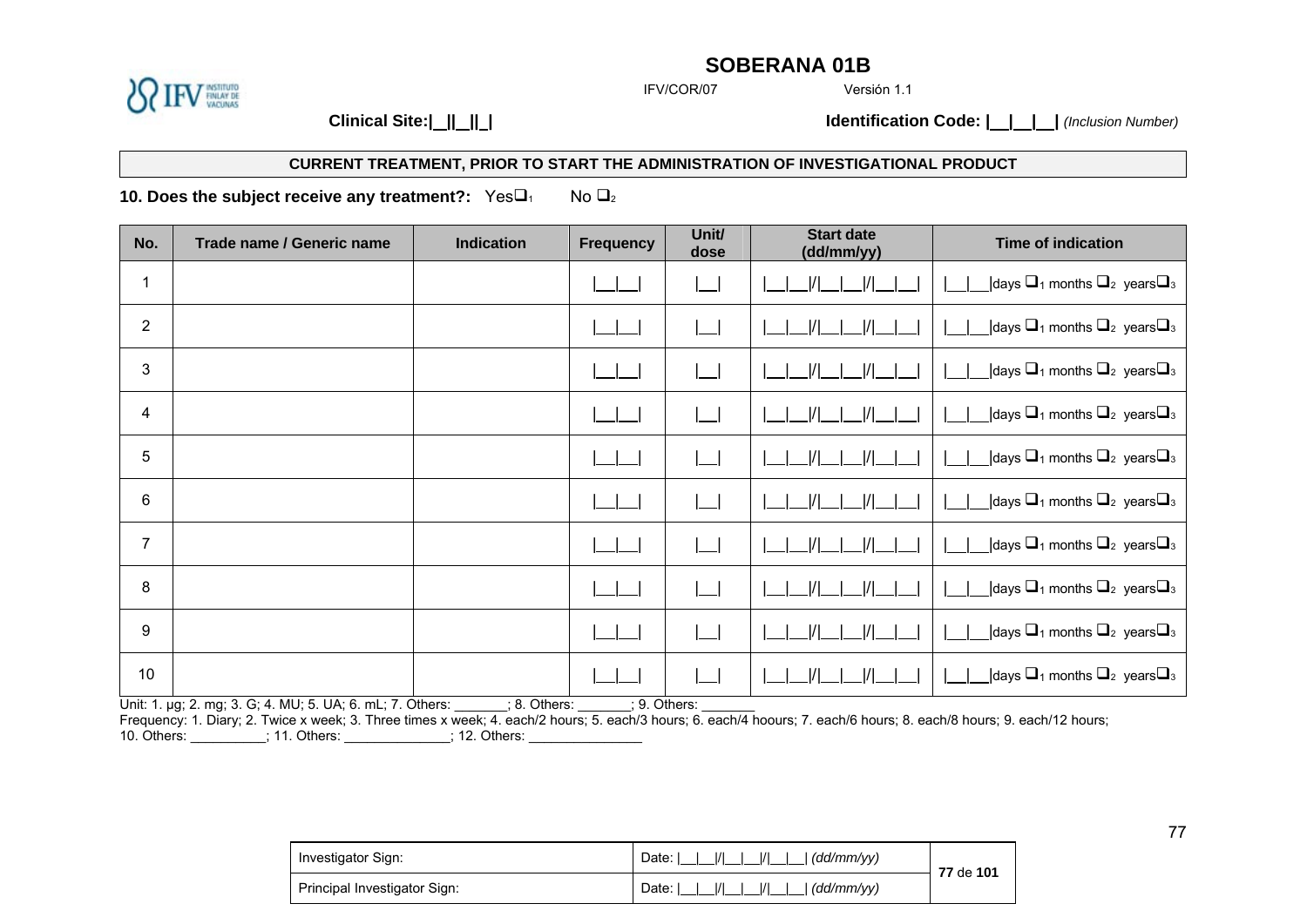IFV/COR/07

Versión 1.1

**Clinical Site:| || || | Identification Code: | | | |** *(Inclusion Number)*

**ENSTITUTO**<br>FINLAY DE<br>VACUNAS

|  |  |  | CURRENT TREATMENT. PRIOR TO START THE ADMINISTRATION OF INVESTIGATIONAL PRODUCT |  |
|--|--|--|---------------------------------------------------------------------------------|--|
|  |  |  |                                                                                 |  |

| No. | Trade name / Generic name                                 | <b>Indication</b> | <b>Frequency</b> | Unit/<br>dose | <b>Start date</b><br>(dd/mm/yy) | <b>Time of indications</b>                                                           |
|-----|-----------------------------------------------------------|-------------------|------------------|---------------|---------------------------------|--------------------------------------------------------------------------------------|
| 11  |                                                           |                   |                  |               |                                 | $\Box$ days $\Box$ <sub>1</sub> months $\Box$ <sub>2</sub> years $\Box$ <sub>3</sub> |
| 12  |                                                           |                   |                  |               |                                 | $\Box$ days $\Box$ <sub>1</sub> months $\Box$ <sub>2</sub> years $\Box$ <sub>3</sub> |
| 13  |                                                           |                   |                  |               |                                 | $\Box$ days $\Box$ 1 months $\Box$ <sub>2</sub> years $\Box$ <sub>3</sub>            |
| 14  |                                                           |                   |                  |               |                                 | $\Box$ days $\Box$ <sub>1</sub> months $\Box$ <sub>2</sub> years $\Box$ <sub>3</sub> |
| 15  |                                                           |                   |                  |               |                                 | $\Box$ days $\Box$ <sub>1</sub> months $\Box$ <sub>2</sub> years $\Box$ <sub>3</sub> |
| 16  |                                                           |                   |                  |               |                                 | <b>Notable 3</b> Months $\Box$ <sub>2</sub> years $\Box$ <sub>3</sub>                |
| 17  |                                                           |                   |                  |               |                                 | $\Box$ days $\Box$ <sub>1</sub> months $\Box$ <sub>2</sub> years $\Box$ <sub>3</sub> |
| 18  |                                                           |                   |                  |               |                                 | _ days $□_1$ months $□_2$ years $□_3$                                                |
| 19  |                                                           |                   |                  |               |                                 | $\Box$ days $\Box$ <sub>1</sub> months $\Box$ <sub>2</sub> years $\Box$ <sub>3</sub> |
| 20  |                                                           |                   |                  |               |                                 | $\Box$ days $\Box$ <sub>1</sub> months $\Box$ <sub>2</sub> years $\Box$ <sub>3</sub> |
|     | Unit: 1. µg; 2. mg; 3. G; 4. MU; 5. UA; 6. mL; 7. Others: | ; 8. Others:      | ; 9. Others:     |               |                                 |                                                                                      |

Frequency: 1. Diary; 2. Twice x week; 3. Three times x week; 4. each/2 hours; 5. each/3 hours; 6. each/4 hoours; 7. each/6 hours; 8. each/8 hours; 9. each/12 hours; 10. Others:  $\hspace{1.5cm}$  : 11. Others:  $\hspace{1.5cm}$  : 12. Others:  $\hspace{1.5cm}$ 

| Investigator Sign:           | $\frac{1}{1}$<br>Date:<br>. (dd/mm/vv)<br>$\frac{1}{1}$     | 78 de 101 |
|------------------------------|-------------------------------------------------------------|-----------|
| Principal Investigator Sign: | $\overline{11}$<br>Date: I<br>  (dd/mm/vv)<br>$\frac{1}{1}$ |           |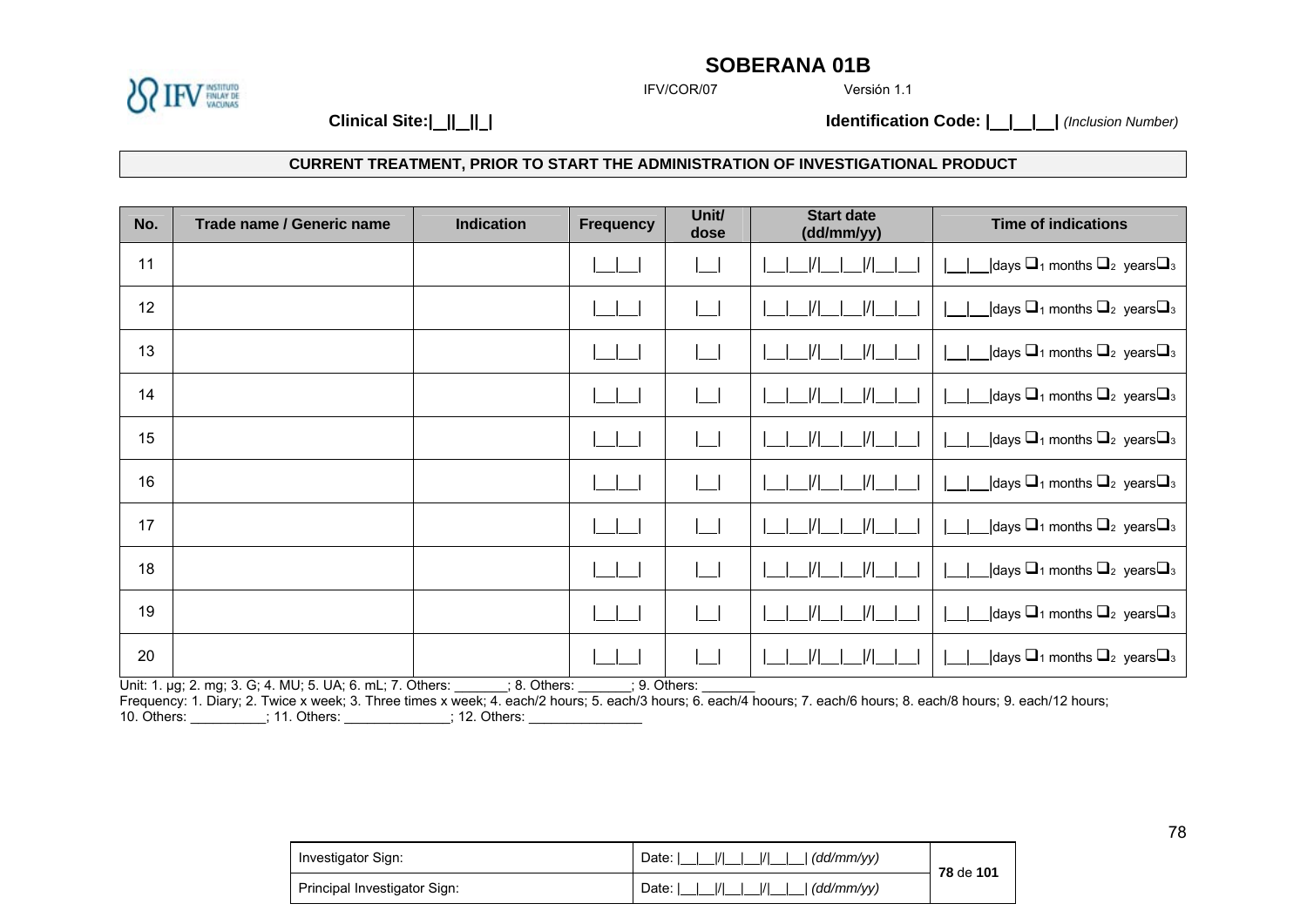**ENSTITUTO**<br>FINLAY DE<br>VACUNAS

IFV/COR/07

Versión 1.1

**Clinical Site:| || || | Identification Code: | | | |** *(Inclusion Number)*

#### **LABORATORY DETERMINATIONS, PRIOR TO START THE ADMINISTRATION OF INVESTIGATIONAL PRODUCT.**

**11. Was a sample taken for clinical and microbiology laboratory? Yes** 1 Date: | | |/| | |/| | | *(dd/mm/yy)* **No** <sup>2</sup>

**12. Was a sample taken for immunological laboratory?** Yes 1 Date:  $\frac{|1|}{|1|}$  ||  $\frac{|1|}{|1|}$  *(dd/mm/yy*) No  $\Box$ <sub>2</sub>

| <b>Test</b>              | <b>Results</b>      | <b>Test</b>                     | <b>Results</b>                         |
|--------------------------|---------------------|---------------------------------|----------------------------------------|
| Hemoglobin               | g/L                 | Blood glucose                   | µmol/L                                 |
| Hematocrit               | $\%$                | Creatinine                      | umol/L                                 |
| <b>Platelet Count</b>    | x10 <sup>9</sup> /L | <b>ASAT</b>                     | U/L                                    |
| <b>White Blood Cells</b> | x10 <sup>9</sup> /L | <b>ALAT</b>                     | U/L                                    |
| Neutrophils              | $\%$                | HIV types 1 and 2<br>antibodies | Neg<br>1 Posit <sub>2</sub>            |
| Lymphocytes              | $\%$                | Hepatitis B surface<br>antigen  | 1 Posit <sub>2</sub><br>Neg            |
| Monocytes                | $\%$                | Hepatitis C virus<br>antibodies | Neg<br>1 Posit <sub>2</sub>            |
| Eosinophils              | %                   | <b>VDRL</b>                     | 1 Posit <sub>2</sub><br>Neg            |
| <b>Basophils</b>         | $\%$                | PCR SARS-CoV-2                  | Neg<br>1 Posit <sub>2</sub>            |
| Blood group              |                     | Pregnancy test                  | 1 Posit <sub>2</sub><br>Neg<br>NP<br>3 |
| <b>Rh Factor</b>         |                     |                                 |                                        |

| <b>Test</b>       | <b>Results</b>        | <b>Test</b>                     | <b>Results</b>                                                          | <b>Immunological Tests</b>                |
|-------------------|-----------------------|---------------------------------|-------------------------------------------------------------------------|-------------------------------------------|
| Hemoglobin        | g/L                   | Blood glucose                   | umol/L                                                                  | Levels of IgG anti-RBD<br>antibodies      |
| Hematocrit        | $\%$                  | Creatinine                      | µmol/L                                                                  | % Inhibition RBD:ACE2                     |
| Platelet Count    | x10 <sup>9</sup> /L   | <b>ASAT</b>                     | U/L                                                                     | Titer of viral neutralizing<br>antibodies |
| White Blood Cells | $\vert x10^9/L \vert$ | <b>ALAT</b>                     | U/L                                                                     |                                           |
| Neutrophils       | $\frac{9}{6}$         | HIV types 1 and 2<br>antibodies | Neg $1$ Posit $2$                                                       |                                           |
| Lymphocytes       | $\frac{9}{6}$         | Hepatitis B surface<br>antigen  | Posit <sub>2</sub><br>Neg <sub>1</sub>                                  |                                           |
| Monocytes         | $\frac{9}{6}$         | Hepatitis C virus<br>antibodies | Posit <sub>2</sub><br>Neg<br>$\overline{1}$                             |                                           |
| Eosinophils       | $\frac{1}{6}$         | <b>VDRL</b>                     | Posit <sub>2</sub><br>Neg <sub>1</sub>                                  |                                           |
| Basophils         | $\frac{9}{6}$         | PCR SARS-CoV-2                  | Posit <sub>2</sub><br>Neg<br>$\overline{1}$                             |                                           |
| Blood group       |                       | Pregnancy test                  | Posit <sub>2</sub><br>Neg <sub>1</sub><br>NP<br>$\overline{\mathbf{3}}$ |                                           |
|                   |                       |                                 |                                                                         |                                           |

| S      | <b>Immunological Tests</b>                | <b>Results</b> |
|--------|-------------------------------------------|----------------|
| umol/L | Levels of IgG anti-RBD<br>antibodies      |                |
| umol/L | % Inhibition RBD: ACE2                    |                |
| U/L    | Titer of viral neutralizing<br>antibodies |                |

| Investigator Sign:           | $ I $ $ I $<br>$ I $   $  (dd/mm/yy)$<br>Date: I I | 79 de 101 |
|------------------------------|----------------------------------------------------|-----------|
| Principal Investigator Sign: | $ I $   $ I $   $ dd/mm/vv\rangle$<br>Date:        |           |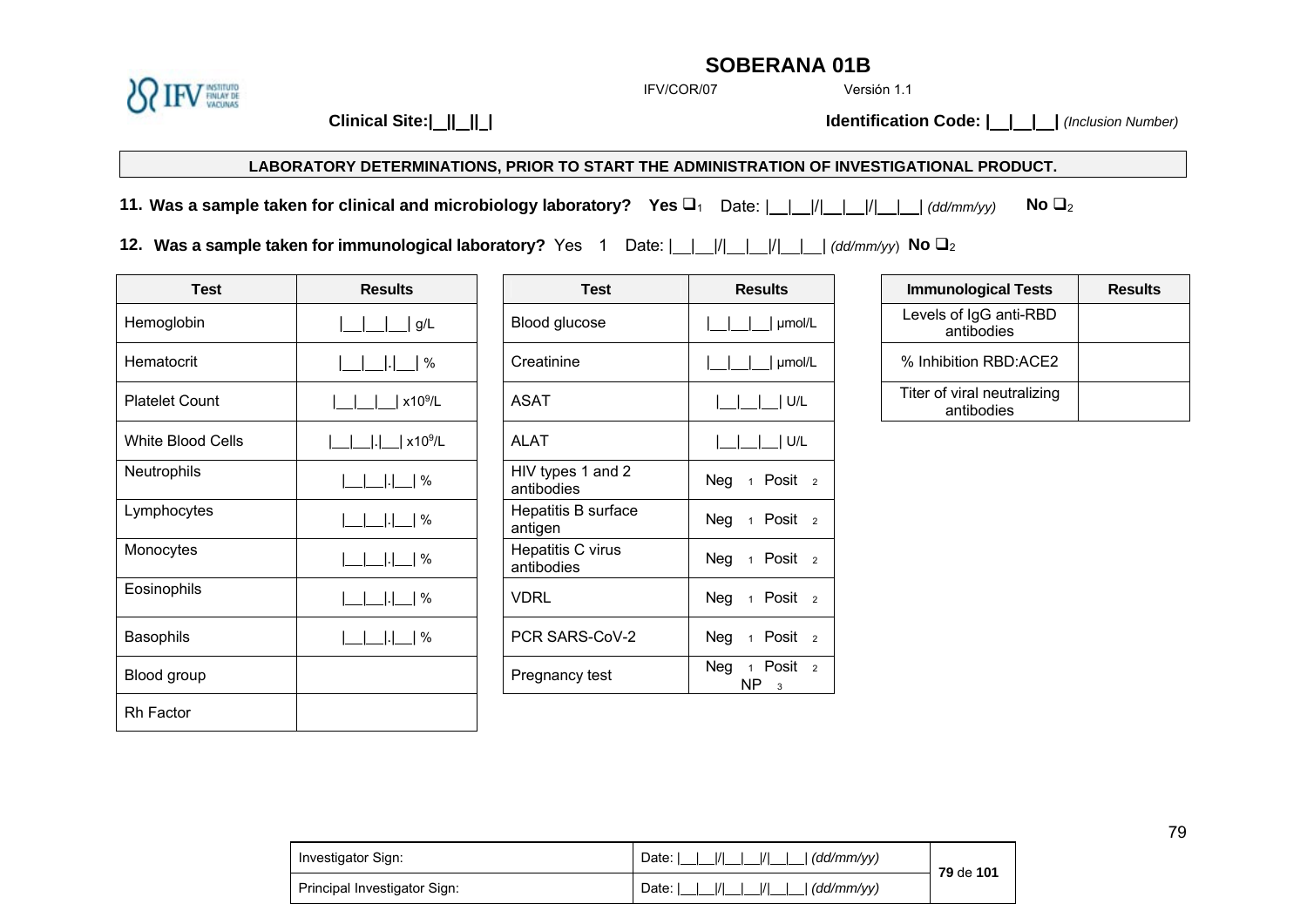|                                       |                                                                                                                          |                                                                      | OUDENAINA VID                                            |                                                                                                                                                                 |
|---------------------------------------|--------------------------------------------------------------------------------------------------------------------------|----------------------------------------------------------------------|----------------------------------------------------------|-----------------------------------------------------------------------------------------------------------------------------------------------------------------|
|                                       |                                                                                                                          |                                                                      | IFV/COR/07                                               | Versión 1.1                                                                                                                                                     |
|                                       | Clinical Site:                                                                                                           |                                                                      |                                                          | <b>Identification Code:               (Inclusion Number)</b>                                                                                                    |
|                                       |                                                                                                                          |                                                                      | <b>VERIFICATION OF SELECTION CRITERIA</b>                |                                                                                                                                                                 |
|                                       | 13. Is the application of the selection criteria and their analysis described in the Medical Record?                     |                                                                      |                                                          | Yes $\Box_1$<br>$\overline{N}$ $\overline{O}_2$ In case of negative                                                                                             |
|                                       | answer, do not accept the subject and explain in the medical record                                                      |                                                                      |                                                          |                                                                                                                                                                 |
|                                       | 14. The subject was enrolled into the study? Yes $\Box_1$ No $\Box_2$                                                    |                                                                      | 15. Date of Inclusion: $ $   $ $   $ $   $ $   $ $   $ $ | (dd/mm/vv)                                                                                                                                                      |
| 16. Inclusion number: $ $             |                                                                                                                          | 17. Phase of study: $\Box$                                           | $\mathsf{II} \ \mathsf{\square}_2$                       |                                                                                                                                                                 |
| 18. Age group: $19 - 59$ years $\Box$ |                                                                                                                          |                                                                      |                                                          |                                                                                                                                                                 |
|                                       |                                                                                                                          |                                                                      |                                                          |                                                                                                                                                                 |
|                                       |                                                                                                                          |                                                                      | <b>ADMINISTRATION OF THE VACCINE (SINGLE DOSE)</b>       |                                                                                                                                                                 |
|                                       | 19. The subject attended to the consultation?                                                                            | Yes $\Box_1$                                                         | 20. Date of consultation/visit:                          | $\frac{1}{1}$<br>(dd/mm/vv)                                                                                                                                     |
| 21. Was administered the vaccine?     |                                                                                                                          | <b>Yes</b> $\Box_1$ Hour: $\vert \ \vert \ \vert \ \vert \ \vert$    | No $\Box$ <sub>2</sub><br>(hh:mm)                        |                                                                                                                                                                 |
|                                       |                                                                                                                          |                                                                      |                                                          |                                                                                                                                                                 |
|                                       | Conclusion of immediately observation post - administration of PI (Phase I: 3h; Phase II: 1h)                            |                                                                      | <b>CONTROL OF VISITS: Day 0;</b>                         |                                                                                                                                                                 |
| 22. Were any adverse events reported? |                                                                                                                          | <b>Yes</b> $\Box$ <sub>1</sub> (Complete the form of Adverse Events) | No $\Box$ <sub>2</sub>                                   |                                                                                                                                                                 |
|                                       | 23. Has the use of new concomitant treatments been reported? Yes $\Box_1$ (Complete the format of concomitant treatment) |                                                                      |                                                          | No $\Box$ <sub>2</sub>                                                                                                                                          |
|                                       |                                                                                                                          |                                                                      |                                                          | 24. Does the subject meet any of the study discontinuation criteria? Yes $\Box_1$ (Complete the format of Interruption and Conclusion of the study) No $\Box_2$ |
|                                       |                                                                                                                          |                                                                      |                                                          |                                                                                                                                                                 |

| Investigator Sign:           | Date:<br>(dd/mm/vv)<br>$\overline{1}$                   | 80 de 101 |
|------------------------------|---------------------------------------------------------|-----------|
| Principal Investigator Sign: | $\overline{1}$<br>Date:<br>(dd/mm/vv)<br>$\overline{1}$ |           |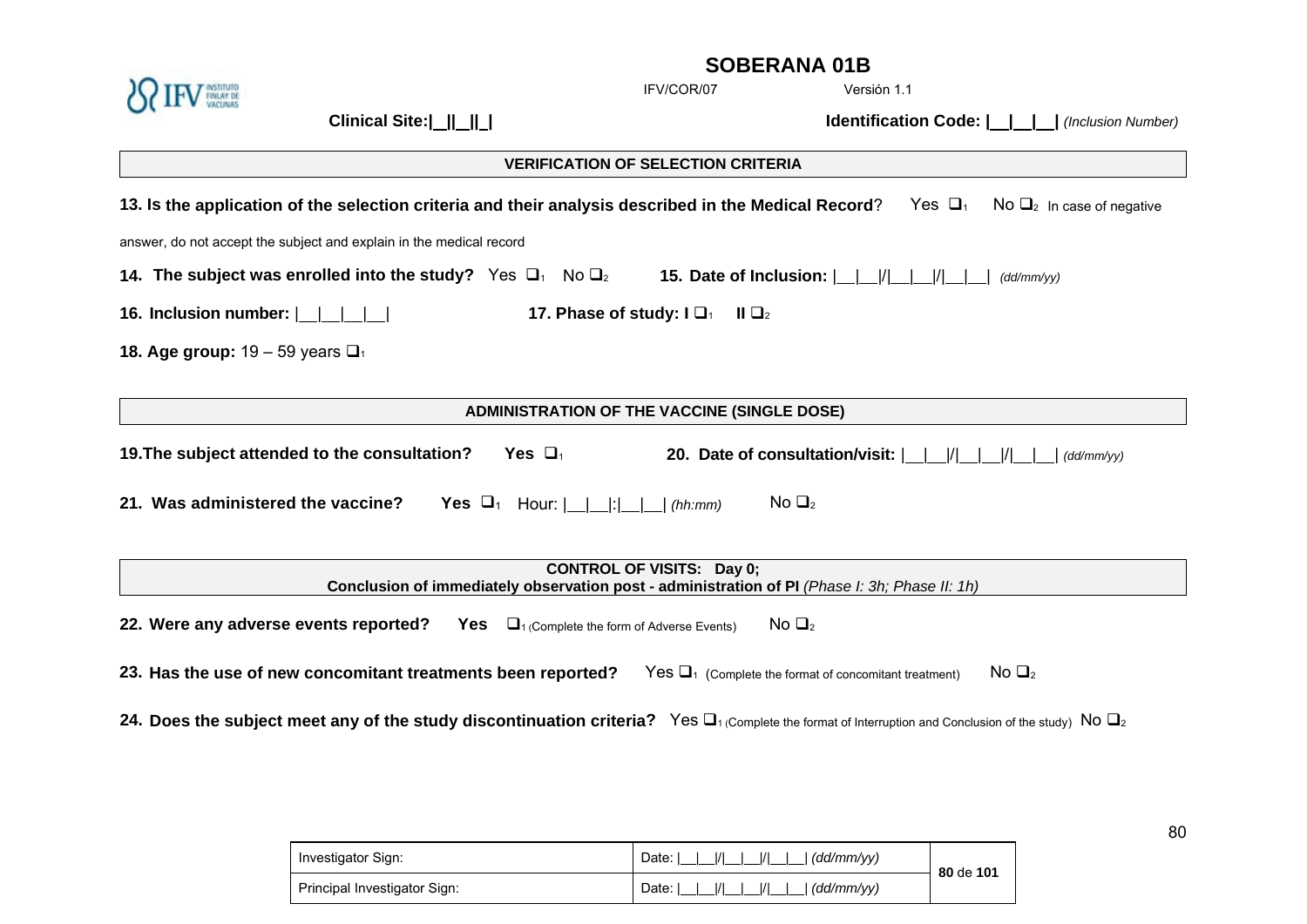

IFV/COR/07

Versión 1.1

**Clinical Site:| || || | Identification Code: | | | |** *(Inclusion Number)*

### **CONTROL OF MEDICAL CONSULTATIONS**

| <b>Consultations</b>                      | Was the medical<br>consultation carried out?<br>(If is positive answers complete<br>and If is negative not fill other<br>questions) |           | <b>Date of Consultation</b> | Was reported any<br>adverse event?<br>(If ithe answer is positive,<br>complete the Adverse Event Form) |           | concomitant treatment?<br>(If the answer is positive, complete<br>the concomitant treatment form ) | Was reported the use of | Are there any criteria<br>for stopping the study?<br>(If the answer is positive, complete<br>the Conclusion form) |           |
|-------------------------------------------|-------------------------------------------------------------------------------------------------------------------------------------|-----------|-----------------------------|--------------------------------------------------------------------------------------------------------|-----------|----------------------------------------------------------------------------------------------------|-------------------------|-------------------------------------------------------------------------------------------------------------------|-----------|
|                                           | <b>Yes</b>                                                                                                                          | <b>No</b> |                             | <b>Yes</b>                                                                                             | <b>No</b> | <b>Yes</b>                                                                                         | <b>No</b>               | <b>Yes</b>                                                                                                        | <b>No</b> |
| 1 <sup>st</sup> (Recruitment)             | $\Box$                                                                                                                              | $\Box$    | I/I<br>I/I                  | $\Box$                                                                                                 | $\Box$    | $\Box$                                                                                             | $\Box$                  | $\Box$                                                                                                            | □         |
| $2do$ (Inclusion)                         | $\Box$                                                                                                                              | $\Box$    | $\mathcal{U}$<br>I/I        | $\Box$                                                                                                 | $\Box$    | $\Box$                                                                                             | $\Box$                  | $\Box$                                                                                                            | $\Box$    |
| 1 <sup>er</sup> day (post<br>vaccination) | $\Box$                                                                                                                              | $\Box$    | I/I<br>I/I                  | $\Box$                                                                                                 | $\Box$    | $\Box$                                                                                             | $\Box$                  | ❏                                                                                                                 | $\Box$    |
| $2do$ day                                 | $\Box$                                                                                                                              | $\Box$    |                             | $\Box$                                                                                                 | $\Box$    | $\Box$                                                                                             | $\Box$                  | $\Box$                                                                                                            | $\Box$    |
| 3er day                                   | $\Box$                                                                                                                              | $\Box$    | $\overline{1}$<br> /        | $\Box$                                                                                                 | $\Box$    | $\Box$                                                                                             | $\Box$                  | $\Box$                                                                                                            | $\Box$    |
| $7th$ day                                 | ❏                                                                                                                                   | $\Box$    | $\mathcal{U}$<br>I/I        | $\Box$                                                                                                 | $\Box$    | $\Box$                                                                                             | ❏                       | $\Box$                                                                                                            | $\Box$    |
| $14th$ day                                | $\Box$                                                                                                                              | $\Box$    |                             | $\Box$                                                                                                 | $\Box$    | $\Box$                                                                                             | $\Box$                  | ❏                                                                                                                 | $\Box$    |
| $28th$ day                                | $\Box$                                                                                                                              | $\Box$    |                             | $\Box$                                                                                                 | $\Box$    | $\Box$                                                                                             | $\Box$                  | ❏                                                                                                                 | □         |

| Investigator Sign:           | $\frac{1}{1}$<br>$\frac{1}{1}$<br>Date: I<br>(dd/mm/vv)   | 81 de 101 |
|------------------------------|-----------------------------------------------------------|-----------|
| Principal Investigator Sign: | $\frac{1}{1}$<br>$\overline{11}$<br>Date: I<br>(dd/mm/vv) |           |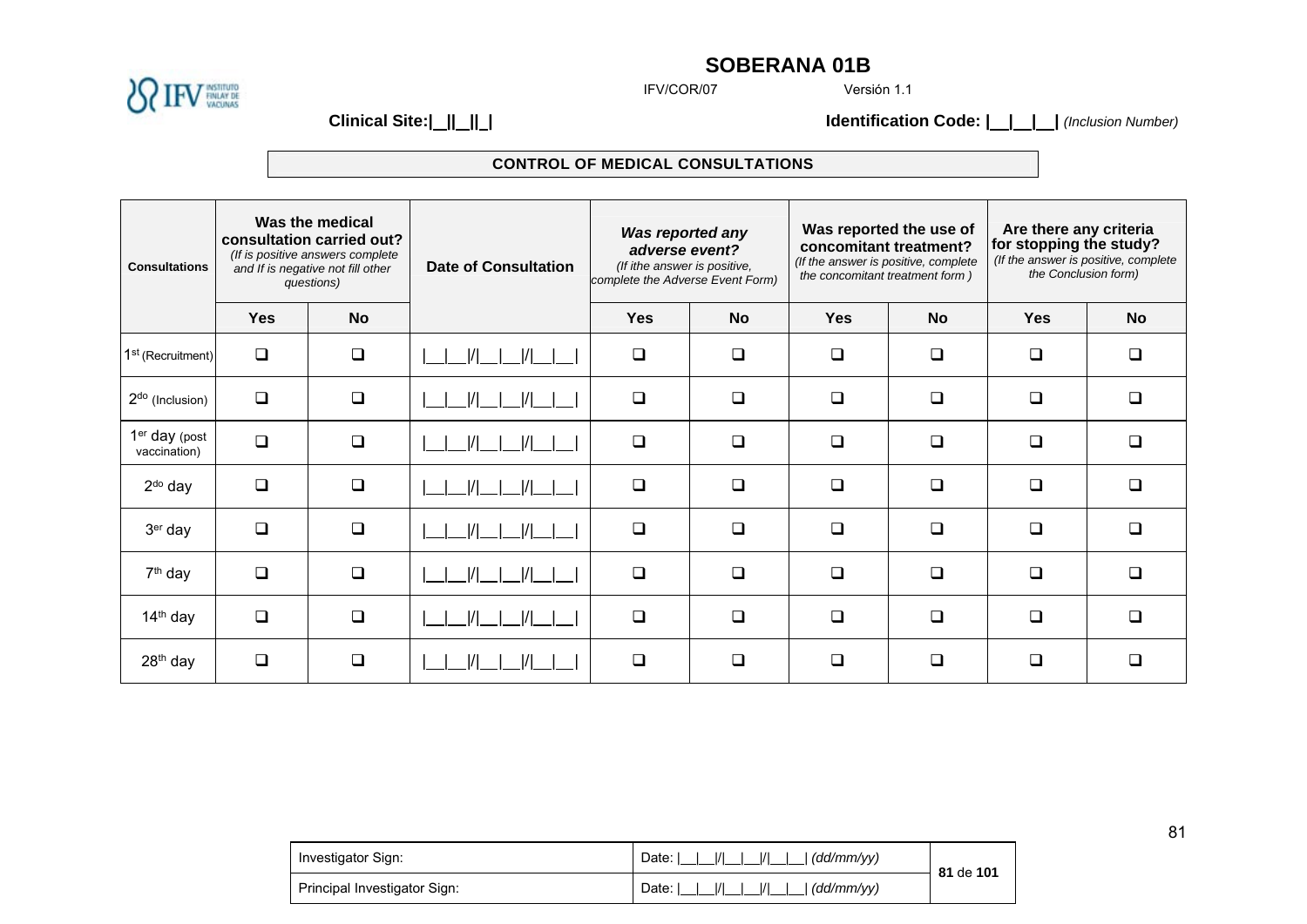

IFV/COR/07

Versión 1.1

**Clinical Site:| || || | Identification Code: | | | |** *(Inclusion Number)*

#### **SOLICITED LOCAL ADVERSE EVENTS**

## **25. Was any solicited local adverse event found during the first 7 days following vaccination?** Yes  $\Box_1$  No  $\Box_2$

*(If the answer is negative, mark "No" and continue to the next page. If is positive, complete the respective Adverse event, and for other events mark "No" in the column A1)* 

| A<br><b>Adverse Event</b>                                        | <b>A1</b><br>Did any AE<br>occur?                                                                         |                     | B<br><b>Start Date/hour</b><br>(dd/mm/yy) and (hh:mm)                                       | C<br><b>End Date/hour</b><br>(dd/mm/yy) and<br>(hh:mm)         | Е<br><b>Intensity</b>     | F<br><b>Serious Adverse</b><br>Event?<br>If negative answer,<br>column G is completed<br>with $\varnothing$ |                                                                 | G<br><b>Serious</b><br>Event by:                                                                       | н<br><b>Result</b> | <b>Causality</b> |
|------------------------------------------------------------------|-----------------------------------------------------------------------------------------------------------|---------------------|---------------------------------------------------------------------------------------------|----------------------------------------------------------------|---------------------------|-------------------------------------------------------------------------------------------------------------|-----------------------------------------------------------------|--------------------------------------------------------------------------------------------------------|--------------------|------------------|
|                                                                  | <b>Yes</b>                                                                                                | <b>No</b>           |                                                                                             |                                                                |                           | <b>Yes</b>                                                                                                  | <b>No</b>                                                       |                                                                                                        |                    |                  |
| 1. Pain                                                          | $\Box$ <sub>1</sub>                                                                                       | $\Box$ <sub>2</sub> |                                                                                             |                                                                |                           | $\Box_1$                                                                                                    | $\Box$ <sub>2</sub>                                             |                                                                                                        |                    |                  |
| 2. Erythema                                                      | $\Box_1$                                                                                                  | $\Box_2$            |                                                                                             |                                                                |                           | $\Box_1$                                                                                                    | $\Box_2$                                                        |                                                                                                        |                    |                  |
| 3. Swelling                                                      | $\Box_1$                                                                                                  | $\Box$ 2            |                                                                                             |                                                                |                           | $\Box_1$                                                                                                    | $\Box$ 2                                                        |                                                                                                        |                    |                  |
| 4. Induration                                                    | $\Box_1$                                                                                                  | $\Box_2$            |                                                                                             |                                                                |                           | $\Box_1$                                                                                                    | $\Box_2$                                                        |                                                                                                        |                    |                  |
| 5. Warm at site<br>pain                                          | $\Box$ <sub>1</sub>                                                                                       | $\Box$ 2            |                                                                                             |                                                                |                           | $\Box$ <sub>1</sub>                                                                                         | $\Box$ <sub>2</sub>                                             |                                                                                                        |                    |                  |
| Legend<br>E: Intensity<br>$1 -$ Mild<br>2- Moderate<br>3- Severe | G: AE is considered serious if:<br>1- Hospitalization is required<br>4- Cause life-threatening<br>5-Death |                     | 2- Prolongation of current hospitalization<br>3- Cause persistent or significant incapacity | H: Result<br>1-Recovered<br>3-Persists<br>4-Death<br>5-Unknown | 2-Recovered with sequelae |                                                                                                             | I: Causality<br><b>B</b> : Indeterminate<br>D: Unclassifiable ( | A: Consistent causal association to immunization<br>C: Inconsistent causal association to immunization |                    |                  |

| Investigator Sign:           | $\frac{1}{1}$<br>$\frac{1}{1}$<br>Date: I<br>(dd/mm/vv)       | 82 de 101 |
|------------------------------|---------------------------------------------------------------|-----------|
| Principal Investigator Sign: | $\overline{11}$<br>$\overline{11}$<br>Date: I<br>' (dd/mm/vv) |           |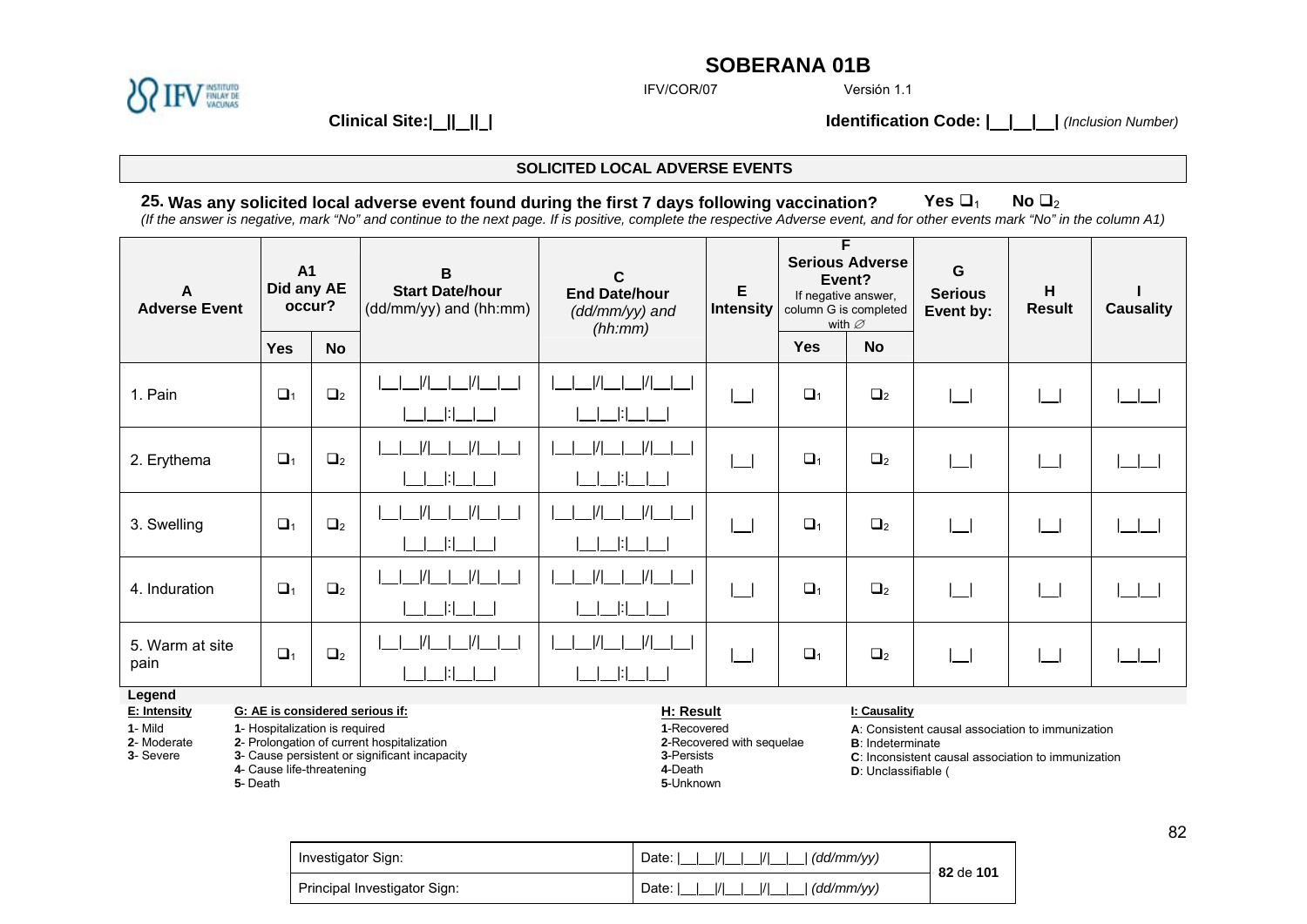

IFV/COR/07

Versión 1.1

**Clinical Site:| || || | Identification Code: | | | |** *(Inclusion Number)*

#### **SOLICITED SYSTEMIC ADVERSE EVENTS**

## **26. Was any solicited local adverse event found during the first 7 days following vaccination?** Yes  $\Box_1$  No  $\Box_2$

*(If the answer is negative, mark "No" and continue to the next page. If is positive, complete the respective Adverse event, and for other events mark "No" in the column A1)* 

| A<br><b>Adverse Event</b> | A <sub>1</sub><br>Did any AE                                       | occur?    | B<br><b>Start Date/hour</b><br>$\vert$ (dd/mm/yy) and (hh:mm) | C<br>E<br><b>End Date/hour</b><br>Intensity<br>$(dd/mm/yy)$ and |  | F<br><b>Serious Adverse</b><br>Event? |                     | G<br><b>Serious</b><br>Event by:                 | H<br><b>Result</b> | <b>Causality</b> |
|---------------------------|--------------------------------------------------------------------|-----------|---------------------------------------------------------------|-----------------------------------------------------------------|--|---------------------------------------|---------------------|--------------------------------------------------|--------------------|------------------|
|                           | <b>Yes</b>                                                         | <b>No</b> |                                                               | (hh:mm)                                                         |  | <b>Yes</b>                            | <b>No</b>           | If F negative, G<br>with $\varnothing$           |                    |                  |
| 6. Fever                  | $\Box_1$                                                           | $\Box_2$  |                                                               |                                                                 |  | $\Box_1$                              | $\Box$ <sub>2</sub> |                                                  |                    |                  |
| 7. General<br>malaise     | $\Box_1$                                                           | $\Box_2$  |                                                               |                                                                 |  | $\Box_1$                              | $\Box_2$            |                                                  |                    |                  |
| 8. Rash                   | $\Box$ 1                                                           | $\Box_2$  |                                                               |                                                                 |  | $\Box_1$                              | $\Box$ <sub>2</sub> |                                                  |                    |                  |
| Legend                    |                                                                    |           |                                                               |                                                                 |  |                                       |                     |                                                  |                    |                  |
| E: Intensity<br>1- Mild   | :G: AE is considered serious if:<br>1- Hospitalization is required |           | $\mathbf{r}$ and $\mathbf{r}$                                 | H: Result<br>1-Recovered                                        |  |                                       | I: Causality        | A: Consistent causal association to immunization |                    |                  |

**2**- Moderate **2**- Prolongation of current hospitalization

**3**- Severe **3**- Cause persistent or significant incapacity **4**- Cause life-threatening

**5**- Death

**2**-Recovered with sequelae **3**-Persists **4**-Death **5**-Unknown

**B**: Indeterminate

**C**: Inconsistent causal association to immunization **D**: Unclassifiable (

| Investigator Sign:           | .  /           (dd/mm/yy)<br>Date: I I | 83 de 101 |
|------------------------------|----------------------------------------|-----------|
| Principal Investigator Sign: | $\mid$ (dd/mm/vv)                      |           |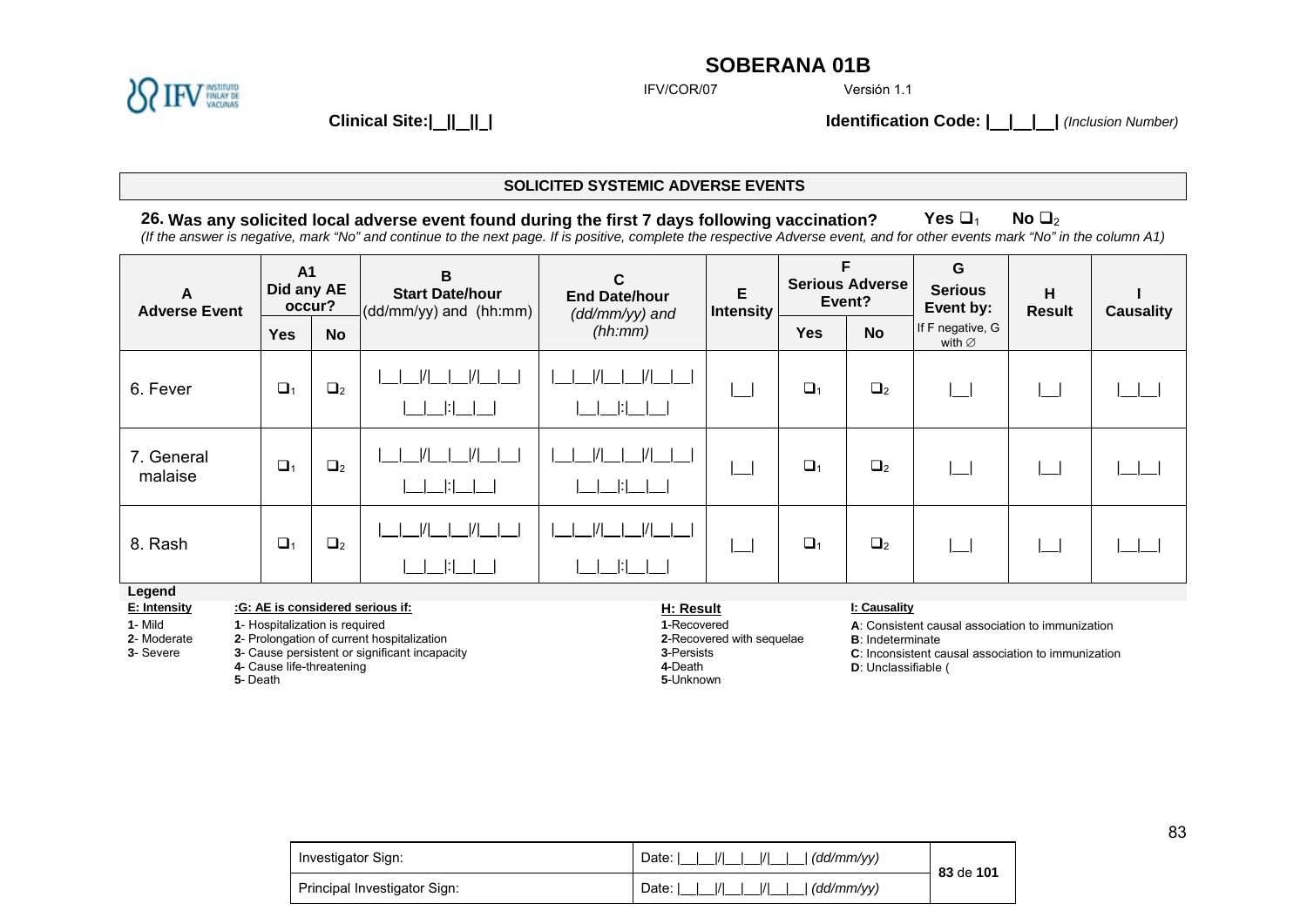

IFV/COR/07

Versión 1.1

**Clinical Site:| || || | Identification Code: | | | |** *(Inclusion Number)*

## **OTHER EVENTS**

## **27. Were other adverse events recorde during the 28 days following vaccination Yes**  $\Box_1$  **No**  $\Box_2$

*((If the anwer is negative, mark "No" and continue to the next section. If it is positive complete the respective row)* 

| A<br><b>Adverse Event</b>                                                                                                                                                                                                                                         |  | $\mathbf B$<br><b>Start Date/hour</b><br>(dd/mm/yy) and<br>(hh:mm) | C<br><b>End Date/hour</b><br>(dd/mm/yy) and<br>(hh:mm) | D<br><b>Solicited</b><br><b>Adverse</b><br>Event?   |                           | E | F<br><b>Serious Adverse</b><br>Event??<br>If negative answer,<br><b>Intensity</b> column G is completed<br>with $\varnothing$ |           | G<br><b>Serious</b><br>Event:                                                                          | н<br><b>Result</b> | <b>Causality</b> |
|-------------------------------------------------------------------------------------------------------------------------------------------------------------------------------------------------------------------------------------------------------------------|--|--------------------------------------------------------------------|--------------------------------------------------------|-----------------------------------------------------|---------------------------|---|-------------------------------------------------------------------------------------------------------------------------------|-----------|--------------------------------------------------------------------------------------------------------|--------------------|------------------|
|                                                                                                                                                                                                                                                                   |  |                                                                    |                                                        | <b>Yes</b>                                          | <b>No</b>                 |   | <b>Yes</b>                                                                                                                    | <b>No</b> |                                                                                                        |                    |                  |
| 9.                                                                                                                                                                                                                                                                |  |                                                                    |                                                        | $\Box_1$                                            | $\Box_2$                  |   | $\Box_1$                                                                                                                      | $\Box_2$  |                                                                                                        |                    |                  |
|                                                                                                                                                                                                                                                                   |  |                                                                    |                                                        |                                                     |                           |   |                                                                                                                               |           |                                                                                                        |                    |                  |
| 10.                                                                                                                                                                                                                                                               |  |                                                                    |                                                        | $\Box_1$                                            | $\Box_2$                  |   | $\Box_1$                                                                                                                      | $\Box_2$  |                                                                                                        |                    |                  |
|                                                                                                                                                                                                                                                                   |  |                                                                    |                                                        |                                                     |                           |   |                                                                                                                               |           |                                                                                                        |                    |                  |
| 11.                                                                                                                                                                                                                                                               |  |                                                                    |                                                        | $\Box$ <sub>1</sub>                                 | $\Box_2$                  |   | $\Box_1$                                                                                                                      | $\Box_2$  |                                                                                                        |                    |                  |
|                                                                                                                                                                                                                                                                   |  |                                                                    |                                                        |                                                     |                           |   |                                                                                                                               |           |                                                                                                        |                    |                  |
| 12.                                                                                                                                                                                                                                                               |  |                                                                    |                                                        | $\Box_1$                                            | $\Box_2$                  |   | $\Box_1$                                                                                                                      | $\Box_2$  |                                                                                                        |                    |                  |
|                                                                                                                                                                                                                                                                   |  |                                                                    |                                                        |                                                     |                           |   |                                                                                                                               |           |                                                                                                        |                    |                  |
| 13.                                                                                                                                                                                                                                                               |  |                                                                    |                                                        | $\Box_1$                                            | $\Box_2$                  |   | $\Box_1$                                                                                                                      | $\Box_2$  |                                                                                                        |                    |                  |
|                                                                                                                                                                                                                                                                   |  |                                                                    |                                                        |                                                     |                           |   |                                                                                                                               |           |                                                                                                        |                    |                  |
| Legend                                                                                                                                                                                                                                                            |  |                                                                    |                                                        |                                                     |                           |   |                                                                                                                               |           |                                                                                                        |                    |                  |
| :G: AE is considered serious if:<br>E: Intensity<br>1- Mild<br>1- Hospitalization is required<br>2- Prolongation of current hospitalization<br>2- Moderate<br>3- Severe<br>3- Cause persistent or significant incapacity<br>4- Cause life-threatening<br>5- Death |  |                                                                    | 4-Death                                                | H: Result<br>1-Recovered<br>3-Persists<br>5-Unknown | 2-Recovered with sequelae |   | I: Causality<br><b>B</b> : Indeterminate<br>D: Unclassifiable (                                                               |           | A: Consistent causal association to immunization<br>C: Inconsistent causal association to immunization |                    |                  |

| Investigator Sign:           | $\frac{1}{1}$<br>Date: I<br>. (dd/mm/vv)                     | 84 de 101 |
|------------------------------|--------------------------------------------------------------|-----------|
| Principal Investigator Sign: | $\overline{11}$<br>Date: I<br>. (dd/mm/vv)<br>$\overline{1}$ |           |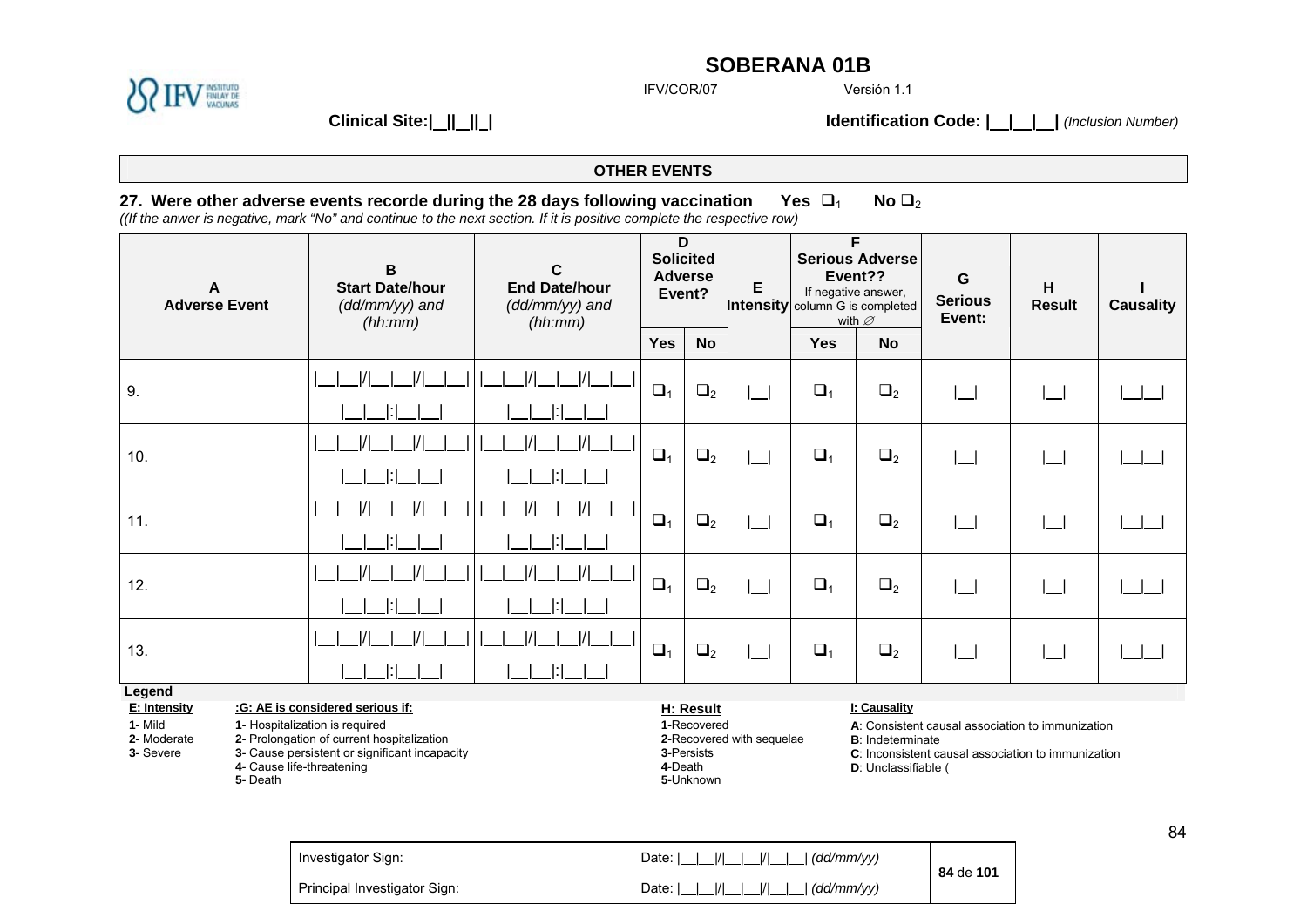

IFV/COR/07

Versión 1.1

**Clinical Site:| || || | Identification Code: | | | |** *(Inclusion Number)*

**4**- Cause life-threatening **5**- Death

**OTHER EVENTS** 

| A<br><b>Adverse Event</b>                                                                                                                            |  | B<br><b>Start Date/hour</b><br>(dd/mm/yy) and<br>(hh:mm) | C<br>Stop Date/hour<br>(dd/mm/yy) and (hh:mm) |            | D<br><b>Solicited</b><br><b>Adverse</b><br>Event? | Е                         | F<br><b>Serious Adverse</b><br>Event?<br>If negative answer,<br><b>Intensity</b> column G is completed<br>with $\varnothing$ |                          | G<br><b>Serious</b><br><b>Adverse</b><br>Event:    | Η<br><b>Result</b> | <b>Causality</b> |
|------------------------------------------------------------------------------------------------------------------------------------------------------|--|----------------------------------------------------------|-----------------------------------------------|------------|---------------------------------------------------|---------------------------|------------------------------------------------------------------------------------------------------------------------------|--------------------------|----------------------------------------------------|--------------------|------------------|
|                                                                                                                                                      |  |                                                          |                                               | <b>Yes</b> | <b>No</b>                                         |                           | <b>Yes</b>                                                                                                                   | <b>No</b>                |                                                    |                    |                  |
| 14.                                                                                                                                                  |  |                                                          |                                               | $\Box_1$   | $\Box_2$                                          |                           | $\Box_1$                                                                                                                     | $\Box_2$                 | $\Box$                                             |                    |                  |
|                                                                                                                                                      |  |                                                          |                                               |            |                                                   |                           |                                                                                                                              |                          |                                                    |                    |                  |
| 15.                                                                                                                                                  |  |                                                          | I/I                                           | $\Box_1$   | $\Box_2$                                          |                           | $\Box_1$                                                                                                                     | $\Box_2$                 | $\sim$                                             |                    |                  |
|                                                                                                                                                      |  |                                                          |                                               |            |                                                   |                           |                                                                                                                              |                          |                                                    |                    |                  |
| 16.                                                                                                                                                  |  |                                                          | I/I                                           | $\Box$     | $\Box_2$                                          |                           | $\Box_1$                                                                                                                     | $\Box_2$                 | $\overline{\phantom{0}}$                           |                    |                  |
|                                                                                                                                                      |  |                                                          |                                               |            |                                                   |                           |                                                                                                                              |                          |                                                    |                    |                  |
| 17.                                                                                                                                                  |  |                                                          | I/I                                           | $\Box_1$   | $\Box_2$                                          |                           | $\Box_1$                                                                                                                     | $\Box_2$                 | $\sim$                                             |                    |                  |
|                                                                                                                                                      |  |                                                          |                                               |            |                                                   |                           |                                                                                                                              |                          |                                                    |                    |                  |
| 18.                                                                                                                                                  |  |                                                          | I/I                                           | $\Box_1$   | $\Box_2$                                          |                           | $\Box_1$                                                                                                                     | $\Box_2$                 | $\mathcal{L}$                                      |                    |                  |
|                                                                                                                                                      |  |                                                          |                                               |            |                                                   |                           |                                                                                                                              |                          |                                                    |                    |                  |
| Legend                                                                                                                                               |  |                                                          |                                               |            |                                                   |                           |                                                                                                                              |                          |                                                    |                    |                  |
| E: Intensity                                                                                                                                         |  | :G: AE is considered serious if:                         |                                               |            | H: Result                                         |                           |                                                                                                                              | I: Causality             |                                                    |                    |                  |
| 1- Mild                                                                                                                                              |  | 1- Hospitalization is required                           |                                               |            | 1-Recovered                                       | 2-Recovered with sequelae |                                                                                                                              | <b>B</b> : Indeterminate | A: Consistent causal association to immunization   |                    |                  |
| 2- Moderate<br>2- Prolongation of current hospitalization<br>3- Cause persistent or significant incapacity<br>3- Severe<br>4- Cause life-threatening |  |                                                          |                                               |            | 3-Persists<br>4-Death                             |                           |                                                                                                                              | D: Unclassifiable (      | C: Inconsistent causal association to immunization |                    |                  |

**D**: Unclassifiable (

| Investigator Sign:           | $\mathcal{U}$ $\mathcal{V}$<br>$\mathcal{L} =  I $<br>Date: I<br>$\mid$ (dd/mm/yy)               | 85 de 101 |
|------------------------------|--------------------------------------------------------------------------------------------------|-----------|
| Principal Investigator Sign: | $\mathcal{U}$ $\mathcal{V}$<br>Date: I<br>$\vert$ / $\vert$ $\vert$ $\vert$<br>$\mid$ (dd/mm/yy) |           |

**5**-Unknown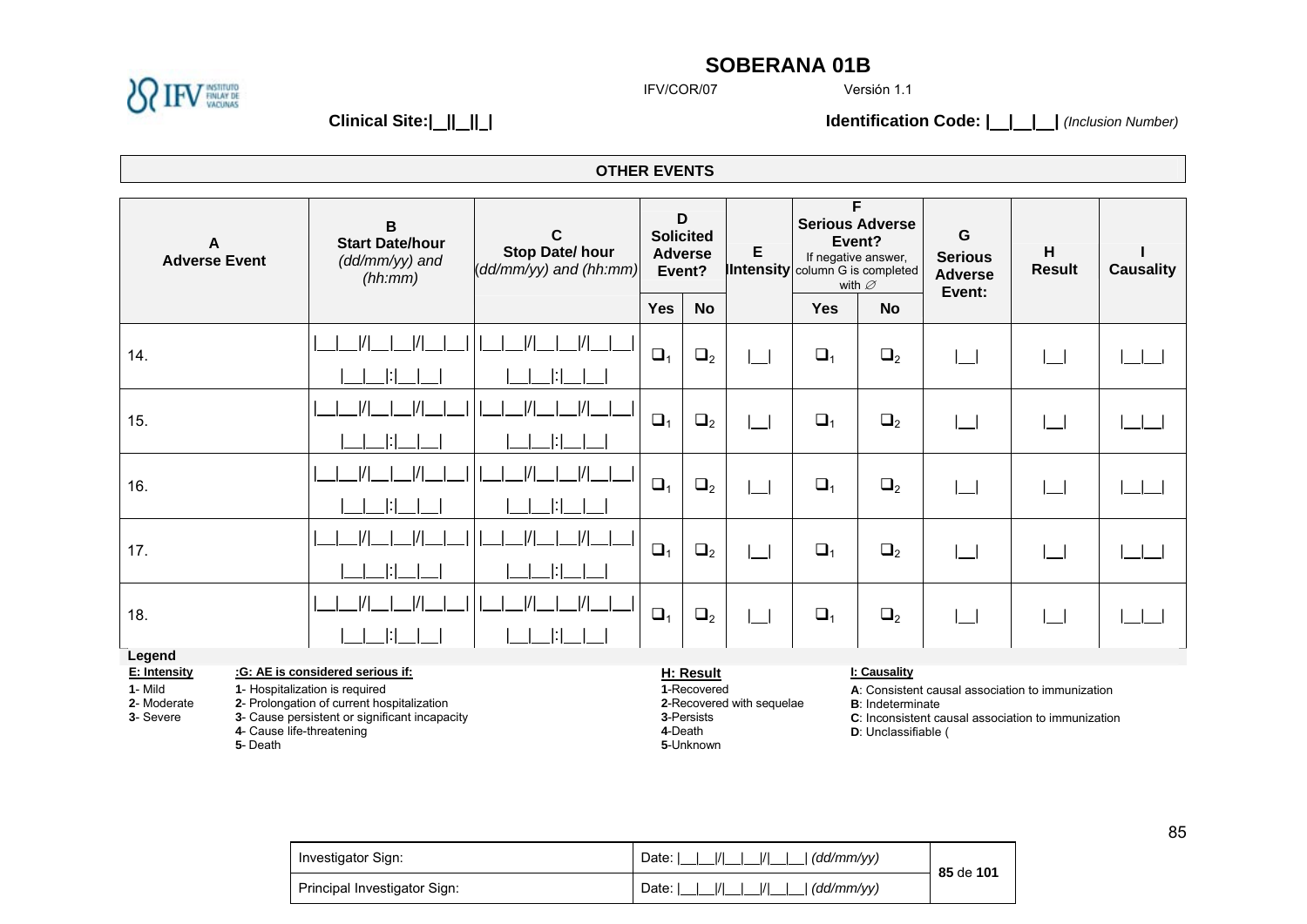

IFV/COR/07

Versión 1.1

**Clinical Site:| || || | Identification Code: | | | |** *(Inclusion Number)*

|                | <b>CONCOMITANT TREATMENT</b>                                                                                                                                                                     |                               |                          |                            |                  |      |                                |                                  |                                        |  |
|----------------|--------------------------------------------------------------------------------------------------------------------------------------------------------------------------------------------------|-------------------------------|--------------------------|----------------------------|------------------|------|--------------------------------|----------------------------------|----------------------------------------|--|
|                | 28. ¿ Was use of concomitant treatment reported during the 28 days following vaccination?<br>Yes $\Box_1$<br>No $\Box_2$<br>(If the answer is negative, mark "No" and and do not fill the table) |                               |                          |                            |                  |      |                                |                                  |                                        |  |
|                |                                                                                                                                                                                                  |                               | Indication               |                            |                  |      |                                |                                  |                                        |  |
| No.            | <b>Medication</b>                                                                                                                                                                                | <b>Treatment</b><br><b>AE</b> | Prophylaxis<br><b>AE</b> | <b>Other</b><br>(indicate) | <b>Frequency</b> | Unit | <b>Start date</b>              | <b>End date</b>                  | Keep going                             |  |
| 1              |                                                                                                                                                                                                  |                               |                          |                            |                  |      | / <br>$\vert/\vert$            | $\frac{1}{1}$<br>$\overline{11}$ | Yes $\Box_1$<br>$No\square_2$          |  |
| 2              |                                                                                                                                                                                                  |                               |                          |                            |                  |      | $\vert/\vert$                  |                                  | Yes $\Box_1$<br>No $\Box_2$            |  |
| 3              |                                                                                                                                                                                                  |                               |                          |                            |                  |      |                                |                                  | Yes $\Box_1$<br>$No\square_2$          |  |
| 4              |                                                                                                                                                                                                  |                               |                          |                            |                  |      | $\frac{1}{1}$<br>$\frac{1}{1}$ | $\frac{1}{1}$                    | Yes $\Box_1$<br>No $\Box_2$            |  |
| 5              |                                                                                                                                                                                                  |                               |                          |                            |                  |      | $\vert/\vert$                  |                                  | Yes $\Box_1$<br>No $\Box$ <sub>2</sub> |  |
| 6              |                                                                                                                                                                                                  |                               |                          |                            |                  |      | $\vert/\vert$                  |                                  | Yes $\Box_1$<br>$No\square_2$          |  |
| $\overline{7}$ |                                                                                                                                                                                                  |                               |                          |                            |                  |      | $\vert/\vert$                  |                                  | Yes $\Box_1$<br>No $\Box_2$            |  |
| 8              |                                                                                                                                                                                                  |                               |                          |                            |                  |      | $\frac{1}{1}$                  |                                  | Yes $\Box_1$<br>$No\square_2$          |  |
| 9              |                                                                                                                                                                                                  |                               |                          |                            |                  |      | $\frac{1}{1}$                  |                                  | Yes $\Box_1$<br>No $\Box_2$            |  |
| 10             |                                                                                                                                                                                                  |                               |                          |                            |                  |      | $\frac{1}{1}$                  |                                  | Yes $\Box_1$<br>$No\square_2$          |  |
| 11             |                                                                                                                                                                                                  |                               |                          |                            |                  |      | $\frac{1}{1}$<br>$\frac{1}{1}$ | I/I                              | Yes $\Box_1$<br>No $\Box$ <sub>2</sub> |  |
| 12             |                                                                                                                                                                                                  |                               |                          |                            |                  |      | $\frac{1}{1}$<br>$\vert/\vert$ | /                                | Yes $\Box_1$<br>$No\square_2$          |  |
| 13             |                                                                                                                                                                                                  |                               |                          |                            |                  |      | $\vert/\vert$<br>$\frac{1}{1}$ |                                  | Yes $\Box_1$<br>No $\Box_2$            |  |

**Treatment AE:** It is completed with the AE number in the row where it is registered. **Prophylaxis AE:** Treatment indicated or administered to avoid an AE. **Unit:** 1. µg; 2. mg; 3. G; 4. MU; 5. UA; 6. mL; 7. Others: \_\_\_\_\_\_\_; 8. Others:\_\_\_\_\_\_\_; 9. Others:\_\_\_\_\_\_\_\_. **Frequency:** 1. Diary; 2. Twice x week; 3. Three times x week; 4. each/2 hours; 5. each/3 hours; 6. each/4 hours; 7. each/6 hours; 8. each/8 horas; 9. each/12 hours; 10. Others: \_\_\_\_\_\_\_\_\_; 11. Others: \_\_\_\_\_\_\_\_\_; 12. Others:

| Investigator Sign:           | $\frac{1}{1}$<br>Date: I<br>И<br>(dd/mm/vv) | 86 de 101 |
|------------------------------|---------------------------------------------|-----------|
| Principal Investigator Sign: | $\frac{1}{1}$<br>Date: I<br>(dd/mm/vv)<br>M |           |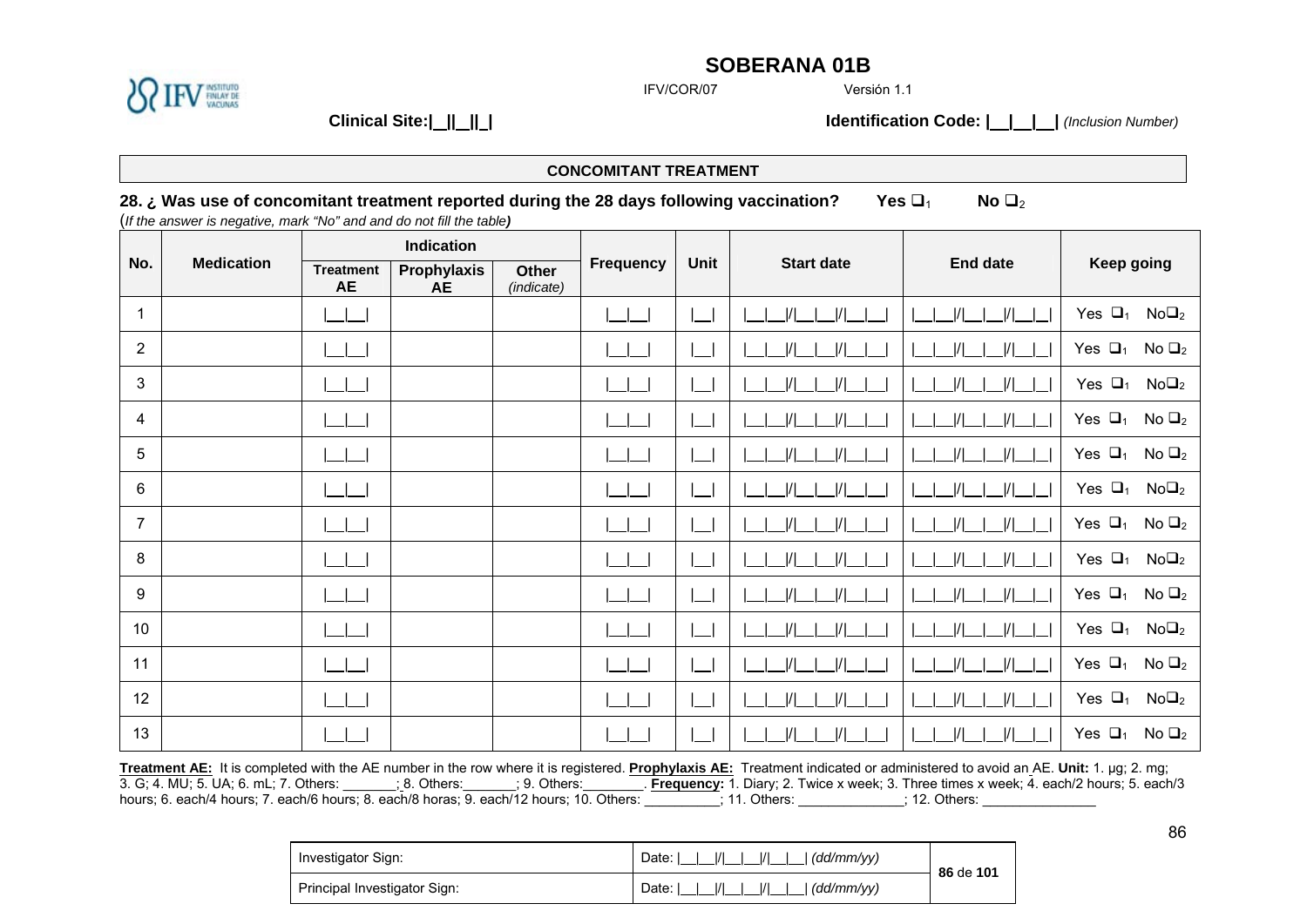

IFV/COR/07

Versión 1.1

**Clinical Site:| || || | Identification Code: | | | |** *(Inclusion Number)*

**CONCOMITANT TREATMENT** 

|     | <b>Medication</b> | Indication                    |                          |                     |           |      |                                                                                                                                                                             |                                |                                          |  |
|-----|-------------------|-------------------------------|--------------------------|---------------------|-----------|------|-----------------------------------------------------------------------------------------------------------------------------------------------------------------------------|--------------------------------|------------------------------------------|--|
| No. |                   | <b>Treatment</b><br><b>AE</b> | Prophylaxis<br><b>AE</b> | Other<br>(indicate) | Frequency | Unit | <b>Start date</b>                                                                                                                                                           | <b>End date</b>                | Keep going                               |  |
| 14  |                   |                               |                          |                     |           |      |                                                                                                                                                                             |                                | No <sub>2</sub><br>Yes<br>$\overline{1}$ |  |
| 15  |                   |                               |                          |                     |           |      |                                                                                                                                                                             |                                | Yes<br>No <sub>2</sub><br>$\mathbf{1}$   |  |
| 16  |                   |                               |                          |                     |           |      |                                                                                                                                                                             | $\frac{1}{1}$<br>$\frac{1}{1}$ | Yes<br>No <sub>2</sub><br>$\overline{1}$ |  |
| 17  |                   |                               |                          |                     |           |      |                                                                                                                                                                             | $\frac{1}{1}$                  | No <sub>2</sub><br>Yes<br>$\mathbf{1}$   |  |
| 18  |                   |                               |                          |                     |           |      |                                                                                                                                                                             |                                | Yes<br>No <sub>2</sub><br>$\overline{1}$ |  |
| 19  |                   |                               |                          |                     |           |      |                                                                                                                                                                             |                                | No <sub>2</sub><br>Yes<br>$\overline{1}$ |  |
| 20  |                   |                               |                          |                     |           |      |                                                                                                                                                                             |                                | Yes<br>No <sub>2</sub><br>$\mathbf{1}$   |  |
| 21  |                   |                               |                          |                     |           |      |                                                                                                                                                                             | $\frac{1}{1}$                  | Yes<br>No <sub>2</sub><br>$\overline{1}$ |  |
| 22  |                   |                               |                          |                     |           |      |                                                                                                                                                                             | $\frac{1}{1}$                  | Yes<br>No <sub>2</sub><br>1              |  |
| 23  |                   |                               |                          |                     |           |      |                                                                                                                                                                             | $\frac{1}{1}$                  | Yes<br>No <sub>2</sub><br>$\mathbf{1}$   |  |
| 24  |                   |                               |                          |                     |           |      |                                                                                                                                                                             |                                | No <sub>2</sub><br>Yes<br>$\overline{1}$ |  |
| 25  |                   |                               |                          |                     |           |      |                                                                                                                                                                             |                                | No <sub>2</sub><br>Yes<br>$\overline{1}$ |  |
| 26  |                   |                               |                          |                     |           |      |                                                                                                                                                                             | $\frac{1}{1}$<br>$\frac{1}{1}$ | No <sub>2</sub><br>Yes<br>$\overline{1}$ |  |
|     |                   |                               |                          |                     |           |      | Treatment AE: It is completed with the AE number in the row where it is registered. Prophylaxis AE: Treatment indicated or administered to avoid an AE. Unit: 1. µg; 2. mg; |                                |                                          |  |

3. G; 4. MU; 5. UA; 6. mL; 7. Others: \_\_\_\_\_\_\_; 8. Others:\_\_\_\_\_\_\_; 9. Others:\_\_\_\_\_\_\_\_. **Frequency:** 1. Diary; 2. Twice x week; 3. Three times x week; 4. each/2 hours; 5. each/3 hours; 6. each/4 hours; 7. each/6 hours; 8. each/8 horas; 9. each/12 hours; 10. Others: \_\_\_\_\_\_\_\_\_\_; 11. Others: \_\_\_\_\_\_\_\_\_\_\_; 12. Others:

| Investigator Sign:           | I/I<br>$\frac{1}{1}$<br>Date:<br>(dd/mm/yy) | 87 de 101 |
|------------------------------|---------------------------------------------|-----------|
| Principal Investigator Sign: | Date:<br>(dd/mm/yy)                         |           |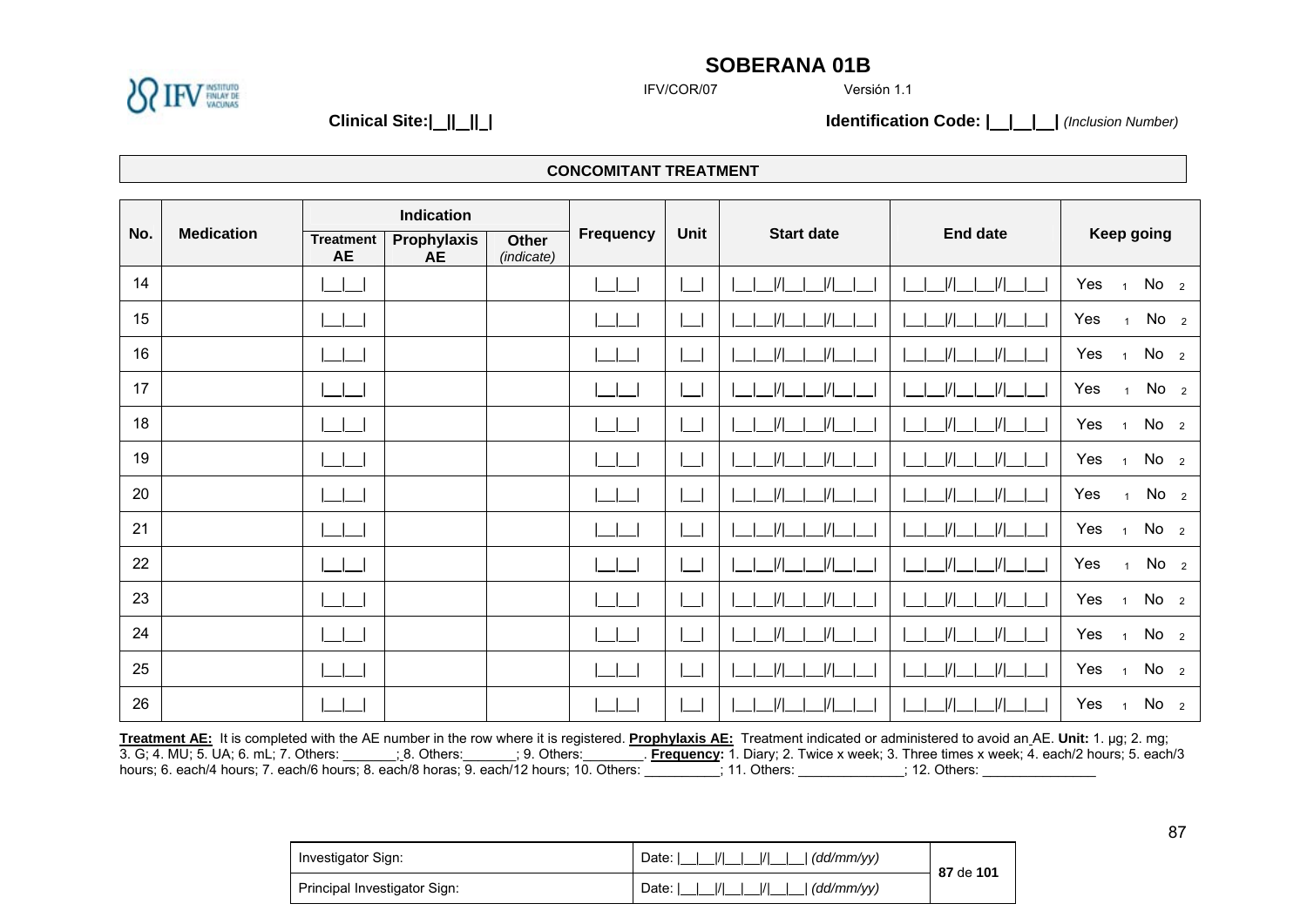

IFV/COR/07 Versión 1.1

**Clinical Site:| || || | Identification Code: | | | |** *(Inclusion Number)* 

## **LABORATORY DETERMINATIONS**

**DAY 7**

## **29. Was a sample taken for the immunology laboratory?**

**Yes □**<sub>1</sub> Fecha:  $\frac{|1| - |V| - |V| - |A||}{|A||}$  *(dd/mm/yy)* Hour:  $\frac{|1| - |V| - |A||}{|A||}$  **No □**<sub>2</sub>

| Immunological Test                   | <b>Result</b> |
|--------------------------------------|---------------|
| Levels of IgG anti-RBD<br>antibodies |               |
| % inhibition RBD:ACE2                |               |

|                              |                                                            | <u>vu</u> |
|------------------------------|------------------------------------------------------------|-----------|
| Investigator Sign:           | $\frac{1}{1}$<br>$\overline{1}$<br>l (dd/mm/vv)<br>Date: I | 88 de 101 |
| Principal Investigator Sign: | $\frac{1}{1}$<br>  (dd/mm/vv)<br>Date: I                   |           |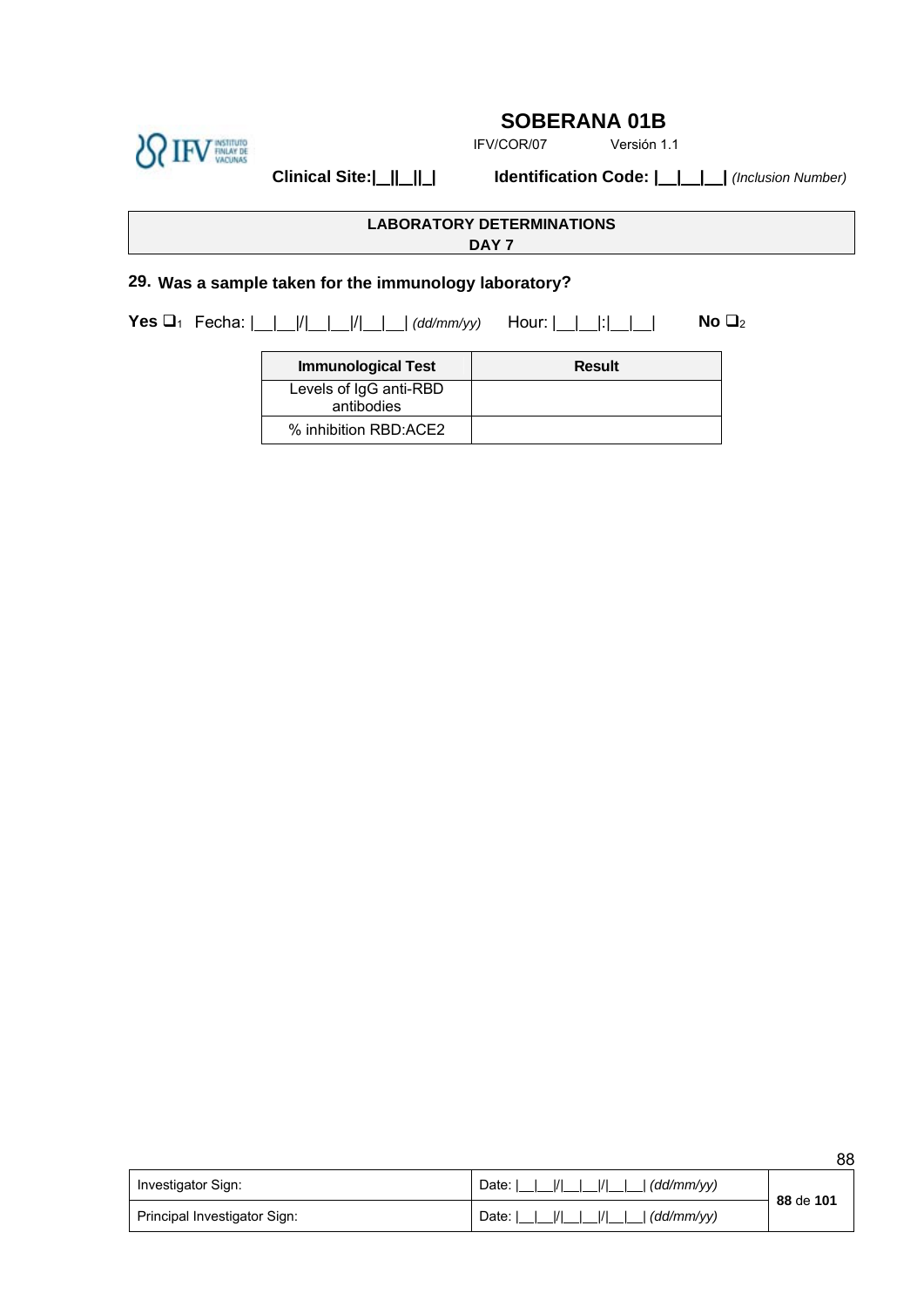

IFV/COR/07 Versión 1.1

**Clinical Site:| || || | Identification Code: | | | |** *(Inclusion Number)* 

**LABORATORY DETERMINATIONS** 

**DAY 14**

## **30. Was a sample taken for the immunology laboratory?**

**Yes □**<sub>1</sub> Fecha:  $\frac{|1| - |V| - |V| - |A||}{|A||}$  *(dd/mm/yy)* Hour:  $\frac{|1| - |V| - |A||}{|A||}$  **No □**<sub>2</sub>

| <b>Immunological Test</b>                 | <b>Result</b> |
|-------------------------------------------|---------------|
| Levels of IgG anti-RBD<br>antibodies      |               |
| % inhibition RBD:ACE2                     |               |
| Titer of viral neutralizing<br>antibodies |               |

| Investigator Sign:           | Date: '<br>. (dd/mm/vv) | 89 de 101 |
|------------------------------|-------------------------|-----------|
| Principal Investigator Sign: | (dd/mm/yy)<br>Date:     |           |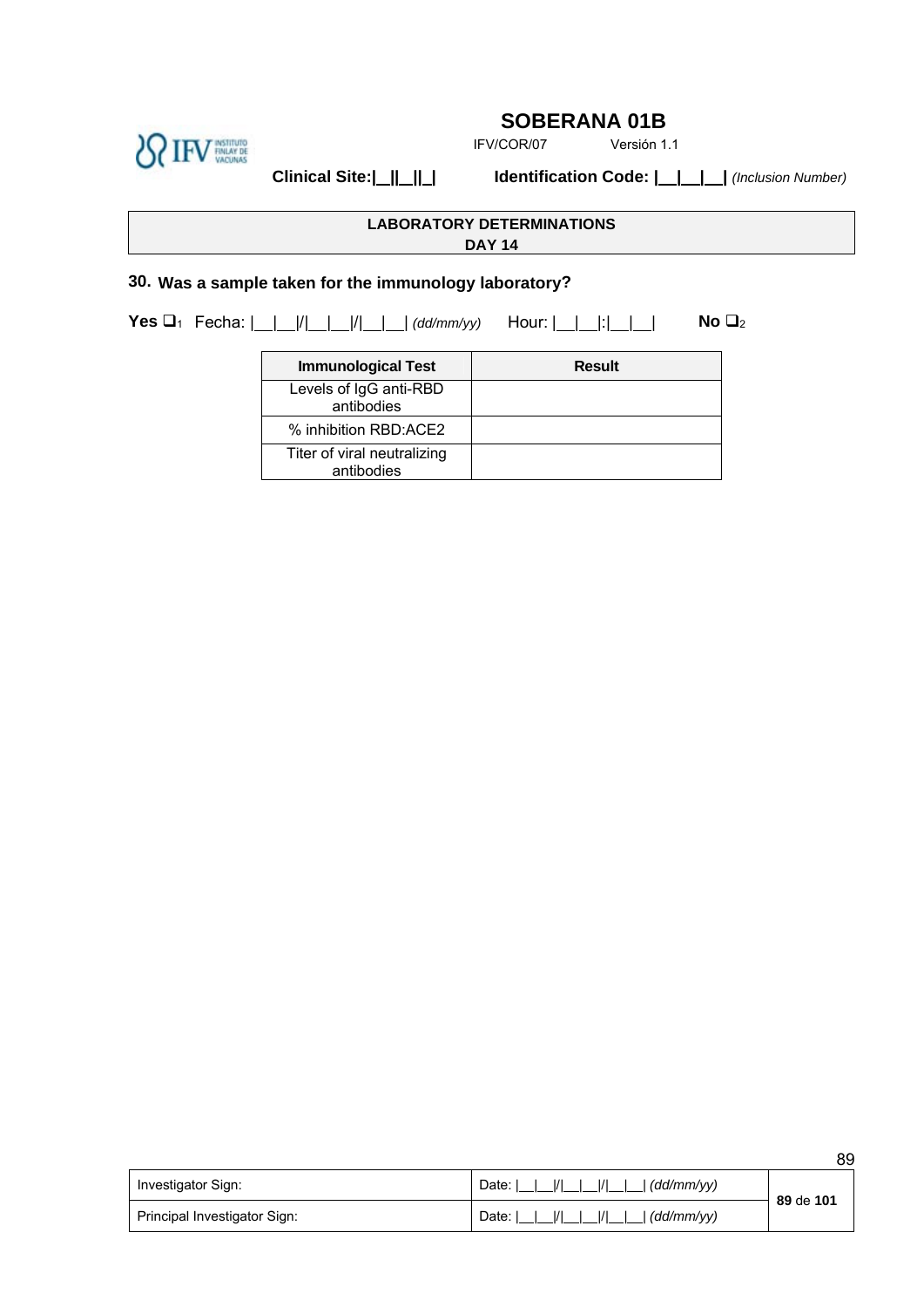

IFV/COR/07

Versión 1.1

**Clinical Site:| || || | Identification Code: | | | |** *(Inclusion Number)*

| <b>ABORATORY DETERMINATIONS</b><br>-∿ |  |
|---------------------------------------|--|
| <b>DAY 28</b>                         |  |
|                                       |  |

**31. Was a sample taken for the clinical laboratory?** Yes  $\Box_1$  Date:  $\frac{|1|}{|1|}$   $\frac{|1|}{|1|}$   $\frac{|d\phi\langle m m/\psi y\rangle}{|1|}$  No  $\Box_2$ 

**32. Was a sample taken for the immunology laboratory? Yes** 1 Date: | | |/| | |/| | | *(dd/mm/yy)* **No** <sup>2</sup>

| <b>Test</b>            | <b>Results</b> | <b>Test</b>          | <b>Results</b> |
|------------------------|----------------|----------------------|----------------|
| Hemoglobin             | g/L            | <b>Blood Glucose</b> | µmol/L         |
| Hematocrit             | $\%$           | Creatinine           | umol           |
| <b>Platelets Count</b> | $x10^9/L$      | <b>ASAT</b>          | U/L            |
| White Blood Cells      | $x10^9/L$      | <b>ALAT</b>          | U/L            |
| Neutrophils            | %              |                      |                |
| Lymphocytes            | %              |                      |                |
| Monocytes              | %              |                      |                |
| Eosinophils            | $\%$           |                      |                |
| Basophils              | $\%$           |                      |                |

| <b>Test</b>       | <b>Results</b>      | <b>Test</b>          | <b>Results</b> | <b>Immunological Test</b>            | <b>Results</b> |
|-------------------|---------------------|----------------------|----------------|--------------------------------------|----------------|
| Hemoglobin        | g/L                 | <b>Blood Glucose</b> | µmol/L         | Levels of IgG anti-RBD<br>antibodies |                |
| Hematocrit        | $\Box$   $\Box$   % | Creatinine           | umol/L         | % Inhibition RBD:ACE2                |                |
| Platelets Count   | x10 <sup>9</sup> /L | <b>ASAT</b>          | U/L            |                                      |                |
| White Blood Cells | x10 <sup>9</sup> /L | <b>ALAT</b>          | I U/L          |                                      |                |
| Neutrophils       | $ . $  %            |                      |                |                                      |                |

| <b>Immunological Test</b>            | <b>Results</b> |
|--------------------------------------|----------------|
| Levels of IgG anti-RBD<br>antibodies |                |
| % Inhibition RBD:ACE2                |                |
|                                      |                |

| Investigator Sign:           | $\frac{1}{1}$<br>Date: I<br>(dd/mm/yy) | 90 de 101 |
|------------------------------|----------------------------------------|-----------|
| Principal Investigator Sign: | $\frac{1}{1}$<br>Date: I<br>(dd/mm/yy) |           |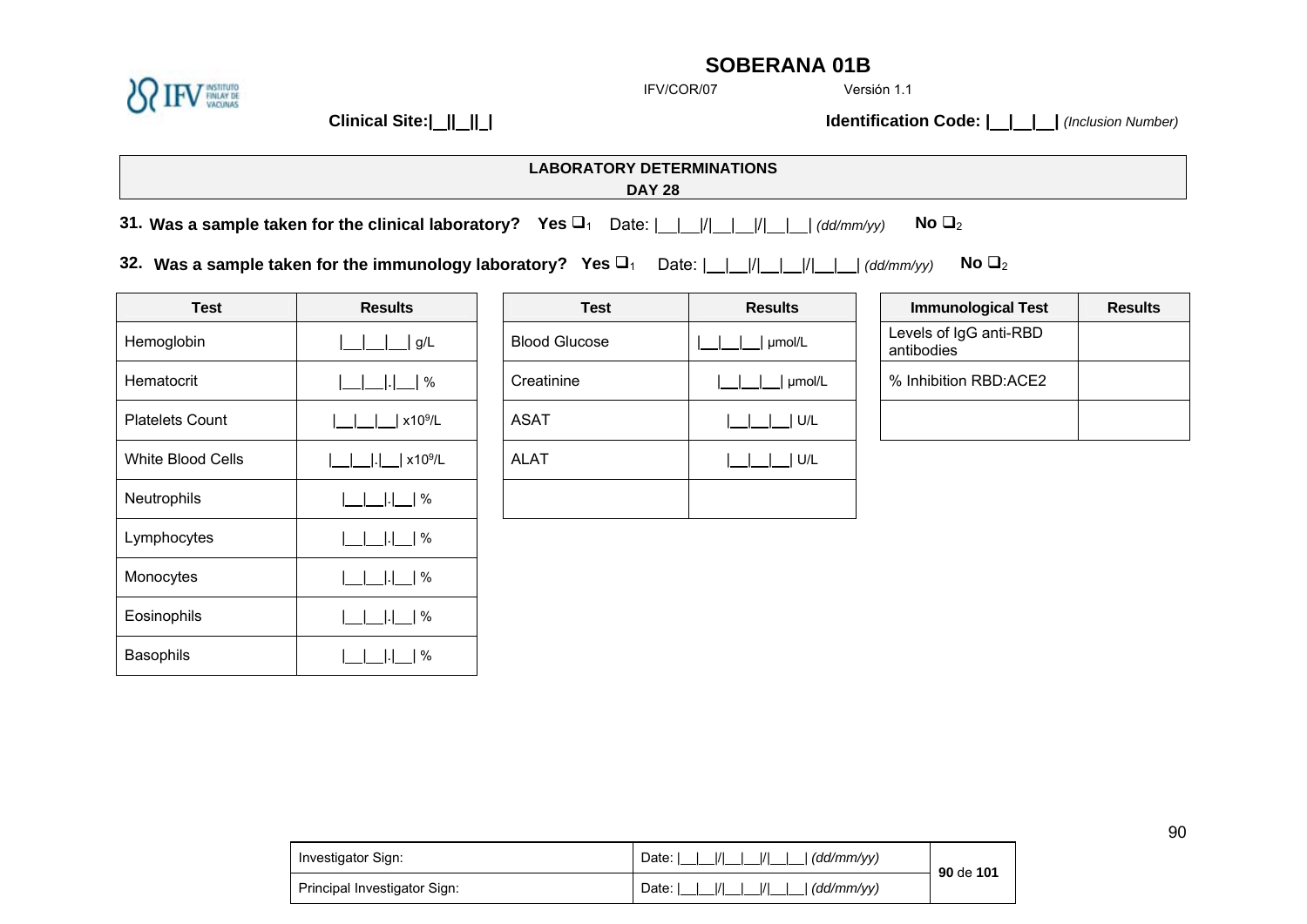

IFV/COR/07 Versión 1.1

**Clinical Site:| || || | Identification Code: | | | |** *(Inclusion Number)* 

*(If the answer is positive, mark the corresponding category)*

**INTERRUPTION OF STUDY**

This section will be completed for all subjects included in the study. - For subjects who meet any interruption criterion, complete question 33 with "Yes"; select the cause (s) and proceed to complete the section "Conclusion of the Study"

**33. Did the subject interrupt the study?** Yes  $\Box$ <sup>1</sup> No.  $\Box$ <sup>2</sup>

| Criteria of interruption                                                                                                                                               | Yes | <b>No</b> |
|------------------------------------------------------------------------------------------------------------------------------------------------------------------------|-----|-----------|
| 1- Subjects who voluntary withdraw.                                                                                                                                    | 1   | 2         |
| 2- Occurrence of a serious adverse events related to vaccination.                                                                                                      |     | 2         |
| 3- Subjects who at any time have a PCR positive to SARS-CoV-2.                                                                                                         |     | 2         |
| 4- Criteria of Principal Investigator, based on changes in the patient's clinical<br>status that justify stopping the volunteer's participation in the clinical trial. |     | 2         |
| Death of subject.<br>5-                                                                                                                                                | ◢   | っ         |
| հ-<br>Others:                                                                                                                                                          |     | っ         |

## **CONCLUSION OF THE STUDY**

Indicate the date of conclusion of the study for this subject.

Date:  $\left| \_\_\right| \_\| / \_\_\_\| \_\| / \_\_\|$  *(dd/mm/yy)* 

|                              |                                          | 91        |
|------------------------------|------------------------------------------|-----------|
| Investigator Sign:           | $\frac{1}{1}$<br>(dd/mm/vv)<br>Date: I   | 91 de 101 |
| Principal Investigator Sign: | $\overline{11}$<br>(dd/mm/yy)<br>Date: I |           |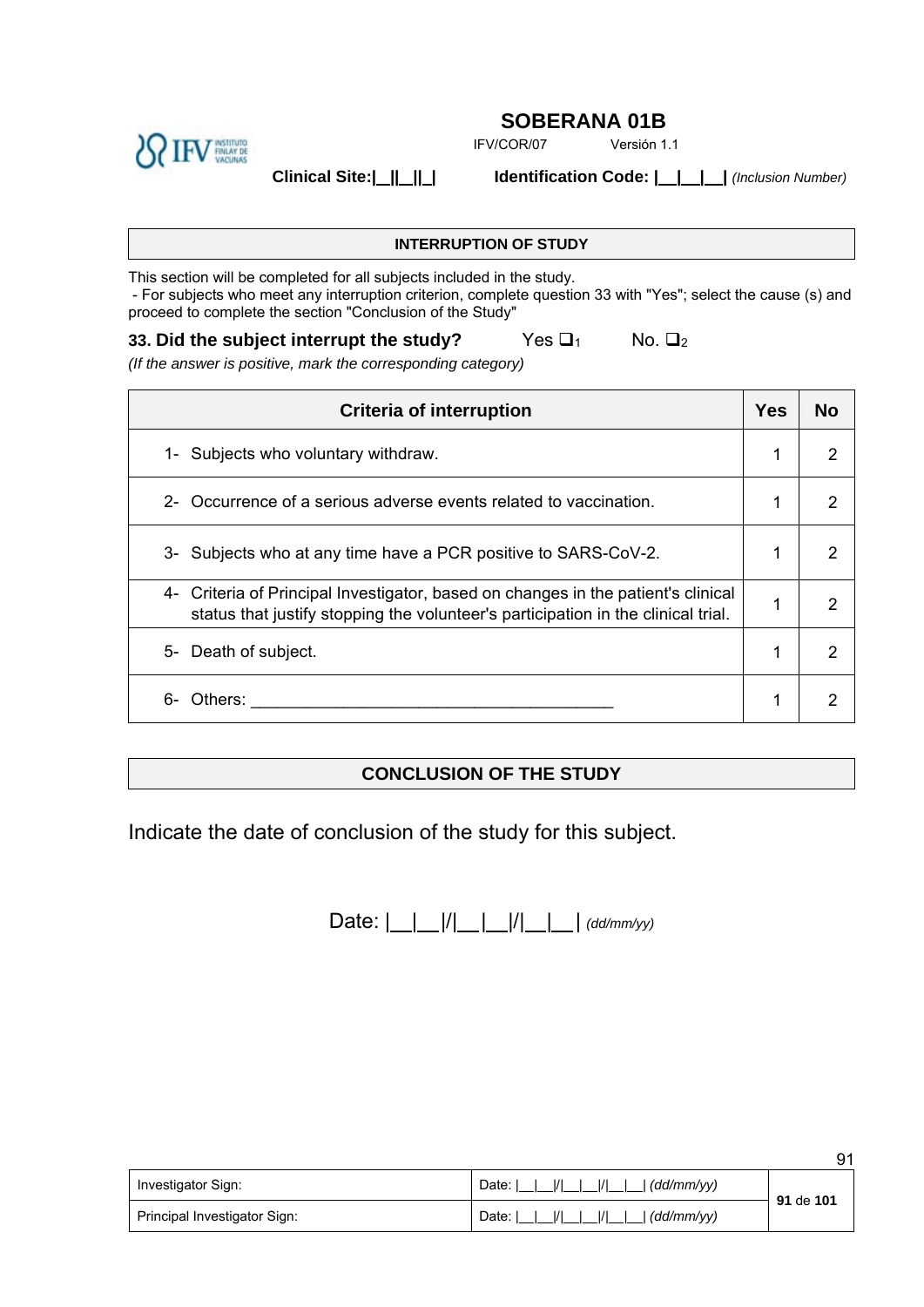

IFV/COR/07 Versión 1.1

SOBERANA 01B

#### **APPENDIX IV: THE DIARY OF ADVERSE EVENTS**

Abbreviated title:

Clinic site: \_\_\_\_\_\_\_\_\_\_\_\_\_\_\_\_\_\_\_\_\_

Name of voluntary: \_\_\_\_\_\_\_\_\_\_\_\_\_\_\_\_\_\_\_\_\_\_\_\_\_\_\_\_\_\_\_\_\_\_\_\_\_\_\_\_\_\_\_\_\_\_\_\_\_\_

The purpose of this document is that you can collect all those events that appear after the dose received.

As events we understand discomfort at the injection site or feelings of general discomfort.

In this document we will refer to some events that you will monitor to inform your doctor at the next consultation. If any of the solicited events appears, complete when it started and disappeared; if the appearance of this event affected your daily activities and if you needed any medication. All the information that you offer us will be very useful.

We just want to offer you a tool that helps you remember how you felt between doctor visits. Present this document at each consultation.

Thanks for your cooperation

| <b>Description of</b><br><b>Adverse event</b>                   | <b>Start</b><br>Date / Hour | End<br>Date / Hour | <b>Relation</b><br>with routine<br>activities                                             |             | Use of<br>medicament | Name of<br>medicament |
|-----------------------------------------------------------------|-----------------------------|--------------------|-------------------------------------------------------------------------------------------|-------------|----------------------|-----------------------|
| Pain at the                                                     |                             |                    | <b>No</b><br>$\Box$<br>interference                                                       | ◻           | Yes                  |                       |
| injection site                                                  |                             |                    | interference<br>❏<br>❏<br>Not permit                                                      | □           | <b>No</b>            |                       |
| Redness at the<br>injection site                                |                             |                    | $\overline{\square}$<br><b>No</b><br>interference<br>interference<br>□<br>❏<br>Not permit | ◻<br>□      | Yes<br><b>No</b>     |                       |
| Swelling at the<br>injection site                               |                             |                    | □<br><b>No</b><br>interference<br>interference<br>❏<br>Not permit<br>❏                    | □<br>□      | Yes<br><b>No</b>     |                       |
| Induration at the<br>injection site                             |                             |                    | $\Box$<br><b>No</b><br>interference<br>$\Box$<br>interference<br>Not permit<br>❏          | □<br>□      | Yes<br>No            |                       |
| Warm at the<br>injection site                                   |                             |                    | $\Box$<br><b>No</b><br>interference<br>interference<br>❏<br>❏<br>Not permit               | □<br>$\Box$ | Yes<br>No            |                       |
| Fever<br>(Refer the<br>temperature taken<br>by the thermometer) |                             |                    | <b>No</b><br>□<br>interference<br>interference<br>$\Box$<br>$\Box$<br>Not permit          | □<br>$\Box$ | Yes<br>No            |                       |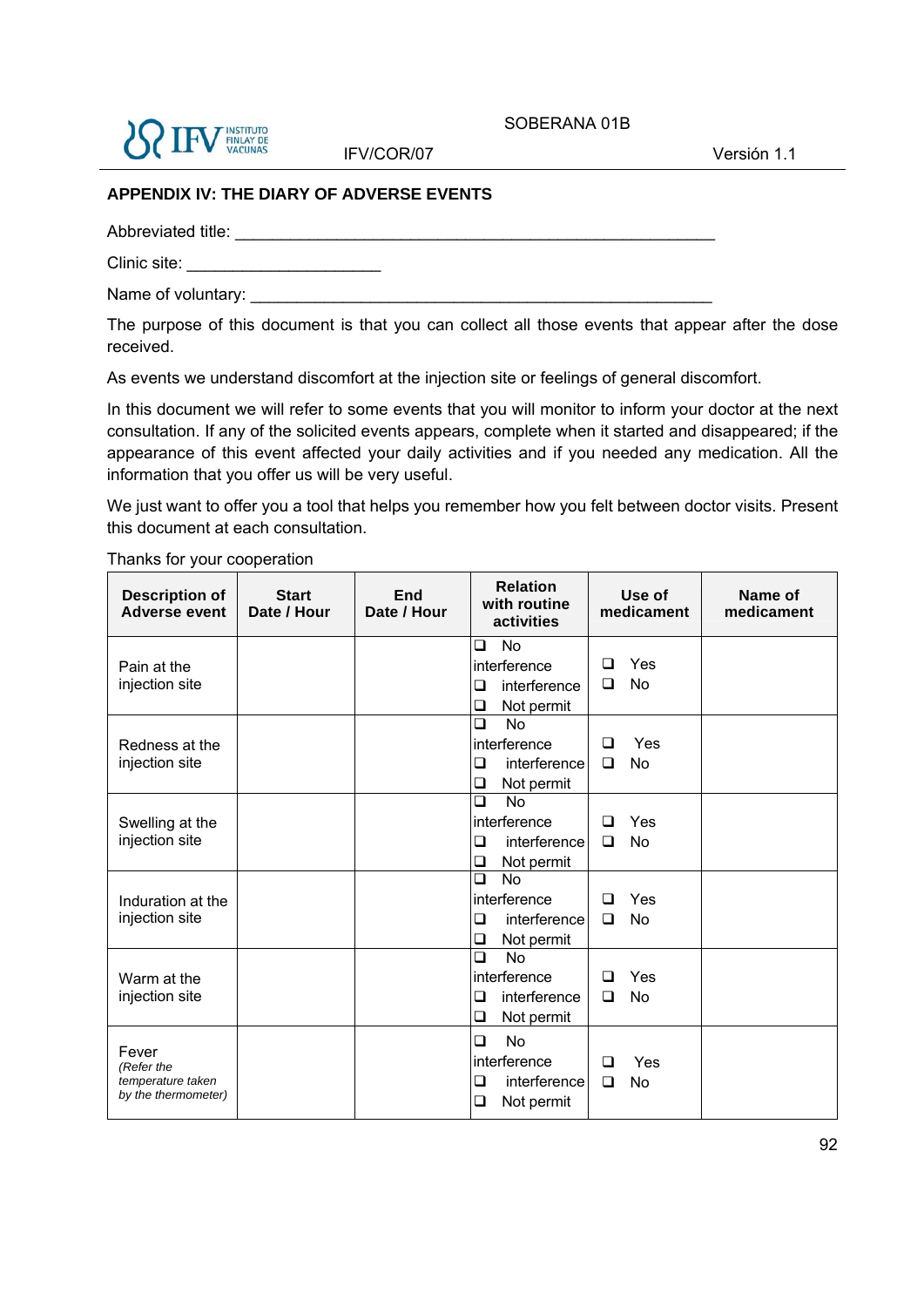

#### IFV/COR/07 Versión 1.1

| <b>Description of</b><br><b>Adverse event</b> | <b>Start</b><br>Date / Hour | End<br>Date / Hour | <b>Relation</b><br>with routine<br>activities                                         | Use of<br>medicament                 | Name of<br>medicament |
|-----------------------------------------------|-----------------------------|--------------------|---------------------------------------------------------------------------------------|--------------------------------------|-----------------------|
| General<br>Malaise                            |                             |                    | $\Box$<br>No<br>interference<br>$\Box$<br>interference<br>$\Box$<br>Not permit        | $\square$ Yes<br>No<br>$\Box$        |                       |
|                                               |                             |                    | <b>No</b><br>$\Box$<br>interference<br>$\Box$<br>interference<br>$\Box$<br>Not permit | $\square$ Yes<br>$\Box$<br>No        |                       |
|                                               |                             |                    | $\Box$<br><b>No</b><br>interference<br>$\Box$<br>interference<br>$\Box$<br>Not permit | $\square$ Yes<br><b>No</b><br>$\Box$ |                       |
|                                               |                             |                    | $\Box$<br>No<br>interference<br>$\Box$<br>interference<br>$\Box$<br>Not permit        | $\square$ Yes<br>No<br>$\Box$        |                       |
|                                               |                             |                    | $\Box$<br>No<br>interference<br>interference<br>$\Box$<br>$\Box$<br>Not permit        | $\square$ Yes<br>No<br>$\Box$        |                       |
|                                               |                             |                    | $\Box$<br><b>No</b><br>interference<br>interference<br>$\Box$<br>Not permit<br>$\Box$ | $\square$ Yes<br><b>No</b><br>$\Box$ |                       |
|                                               |                             |                    | $\Box$<br>No<br>interference<br>interference<br>❏<br>Not permit<br>$\Box$             | $\square$ Yes<br>No<br>$\Box$        |                       |
|                                               |                             |                    | No<br>$\Box$<br>interfiere<br>Interfiere<br>$\Box$<br>Impide<br>$\Box$                | Sí<br>❏<br>No<br>$\Box$              |                       |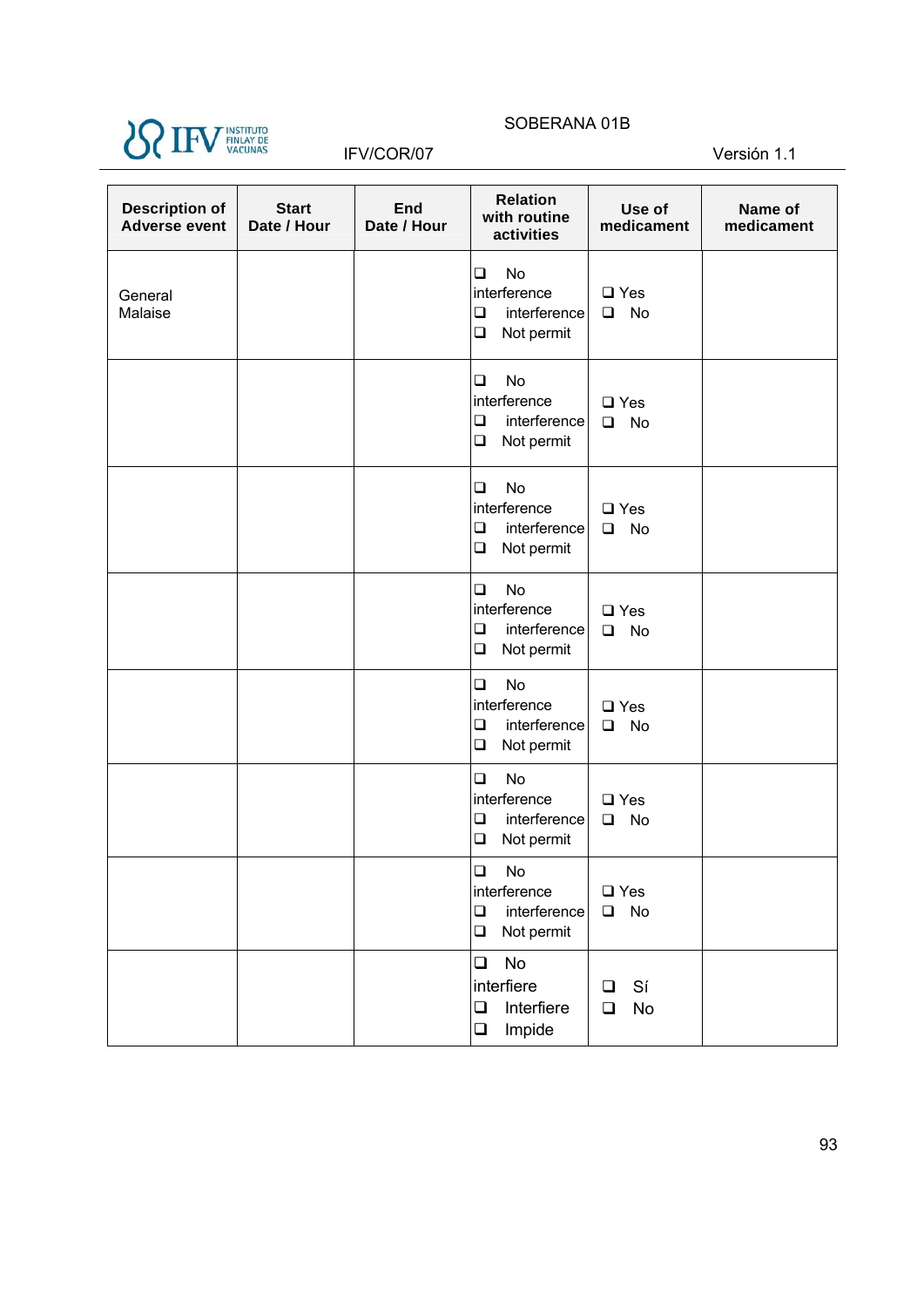

IFV/COR/07 Versión 1.1

### **APPENDIX V: CLINICAL TRIAL SUBJECT IDENTIFICATION CARD**

| INSTITUTO<br>FINLAY DE<br>VACUNAS<br><b>IDENTIFICATION CARD</b>         | <b>SOBERANA 01B</b><br><b>CLLINICAL TRIAL</b>               |  |  |
|-------------------------------------------------------------------------|-------------------------------------------------------------|--|--|
| <b>SOBERANA 01B CLINICAL TRIAL</b><br>Vaccine Candidate anti SARS-CoV-2 | Treatment:                                                  |  |  |
| Name:<br><b>Municipality of residence:</b>                              | <b>Vaccination Date:</b>                                    |  |  |
| Health institution where he was vaccinated:                             | Sign and professional registry of<br><b>Medical doctor:</b> |  |  |
| On case of emergency or queries contact to:<br>7830-5553 / 7846-1146    |                                                             |  |  |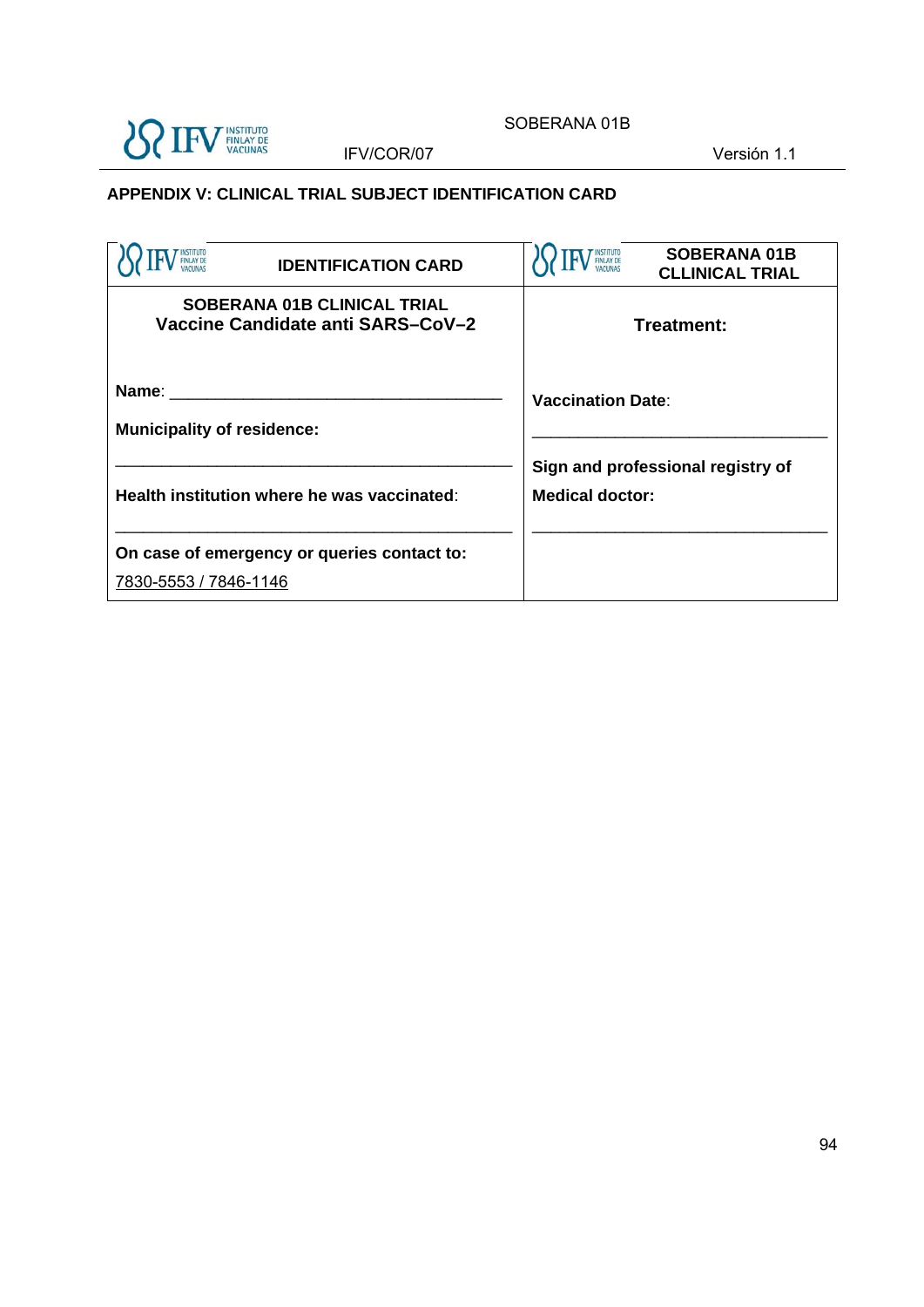

IFV/COR/07 Versión 1.1

#### **Appendix VI: CAUSALITY ASSESSMENT ALGORITHM**

#### **Causality assessment of adverse events following vaccination (AEFI)**

#### **1. Ensure the correct diagnosis of the adverse event:**

Elaborate the question on causality (select the answer):

Has the \_\_\_\_\_\_\_\_\_\_\_\_\_\_\_\_\_\_\_\_\_\_\_\_\_\_\_\_\_\_\_\_vaccine or vaccination caused\_\_\_\_\_\_\_\_\_\_\_\_\_\_\_\_\_\_\_\_\_\_\_\_\_\_?

*(Investigational Product, vaccine, concomitant treatment).* 

#### 2. Causality assessment checklist. Mark with  $\boxtimes$  the corresponding boxes:

| I. Is there strong evidence for other causes?                                                                                                                     | Υ        | N      | <b>UK</b> | <b>NA</b> | <b>Remarks</b> |  |  |
|-------------------------------------------------------------------------------------------------------------------------------------------------------------------|----------|--------|-----------|-----------|----------------|--|--|
| Does a clinical examination, or laboratory tests on the patient, confirm<br>another cause?                                                                        | ◻        | □      | <b>□</b>  | ◻         |                |  |  |
| II. Is there a known causal association with the vaccine or vaccination?                                                                                          |          |        |           |           |                |  |  |
| Vaccine product(s)                                                                                                                                                |          |        |           |           |                |  |  |
| Is there evidence in the literature that this vaccine(s) may cause the reported event even if<br>administered correctly?                                          | ❏        | $\Box$ | □         | □         |                |  |  |
| Did a specific test demonstrate the causal role of the vaccine or any of its ingredients?                                                                         | ❏        | □      | □         | □         |                |  |  |
| Immunization error (error programático)                                                                                                                           |          |        |           |           |                |  |  |
| Was there an error in prescribing or non-adherence to recommendations for use of the<br>vaccine (e.g. use beyond the expiry date, wrong recipient, etc.)?         | ◻        | □      | ❏         | □         |                |  |  |
| Was the vaccine (or any of its ingredients) administered unsterile?                                                                                               | □        | $\Box$ | $\Box$    | $\Box$    |                |  |  |
| Was the vaccine's physical condition (e.g. colour, turbidity, presence of foreign substances,<br>etc.) abnormal at the time of administration?                    | ❏        | $\Box$ | $\Box$    | □         |                |  |  |
| Was there an error in vaccine constitution/preparation by the vaccinator (e.g. wrong<br>product, wrong diluent, improper mixing, improper syringe filling, etc.)? | ❏        | □      | □         | □         |                |  |  |
| Was there an error in vaccine handling (e.g. break in the cold chain during transportation,<br>storage and/or immunization session, etc.)?                        | ❏        | □      | □         | □         |                |  |  |
| Was the vaccine administered incorrectly (e.g. wrong dose, wrong site or route of<br>administration; wrong needle size, etc.)?                                    | ❏        | □      | □         | □         |                |  |  |
| Immunization anxiety                                                                                                                                              |          |        |           |           |                |  |  |
| Could the event have been caused by anxiety about the immunization (e.g. vasovagal,<br>hyperventilation or stress-related disorder)?                              | <b>□</b> | $\Box$ | □         | ◻         |                |  |  |
| Il (time). If "yes" to any question in II. Was the event within the time window of increased risk?                                                                |          |        |           |           |                |  |  |
| Did the event occur within an appropriate time window after vaccine administration?                                                                               | ❏        | $\Box$ | $\Box$    | $\Box$    |                |  |  |
| III. Is there strong evidence against a causal association?                                                                                                       |          |        |           |           |                |  |  |
| Is there strong evidence against a causal association?                                                                                                            | ❏        | ❏      | □         | ❏         |                |  |  |
| IV. Other qualifying factors for classification                                                                                                                   |          |        |           |           |                |  |  |
| Could the event occur independently of vaccination (background rate)?                                                                                             | <b>□</b> | □      | □         | <b>□</b>  |                |  |  |
| Could the event have been a manifestation of another health condition?                                                                                            | □        | ❏      | □         | □         |                |  |  |
| Did a comparable event occur after a previous dose of a similar vaccine?                                                                                          | ❏        | □      | □         | □         |                |  |  |
| Was there exposure to a potential risk factor or toxin prior to the event?                                                                                        | ❏        | ❏      | $\Box$    | ❏         |                |  |  |
| Was there acute illness prior to the event?                                                                                                                       | ❏        | □      | ❏         | □         |                |  |  |
| Did the event occur in the past independently of vaccination?                                                                                                     | ❏        | ❏      | $\Box$    | ❏         |                |  |  |
| Was the patient taking any medication prior to vaccination?                                                                                                       | ❏        | □      | □         | □         |                |  |  |
| Is there a biological plausibility that the vaccine could have caused the event?                                                                                  | ❏        | ❏      | □         | ❏         |                |  |  |

**Note:** Y: Yes; N: No; UK: Unknown; NA: Not applicable.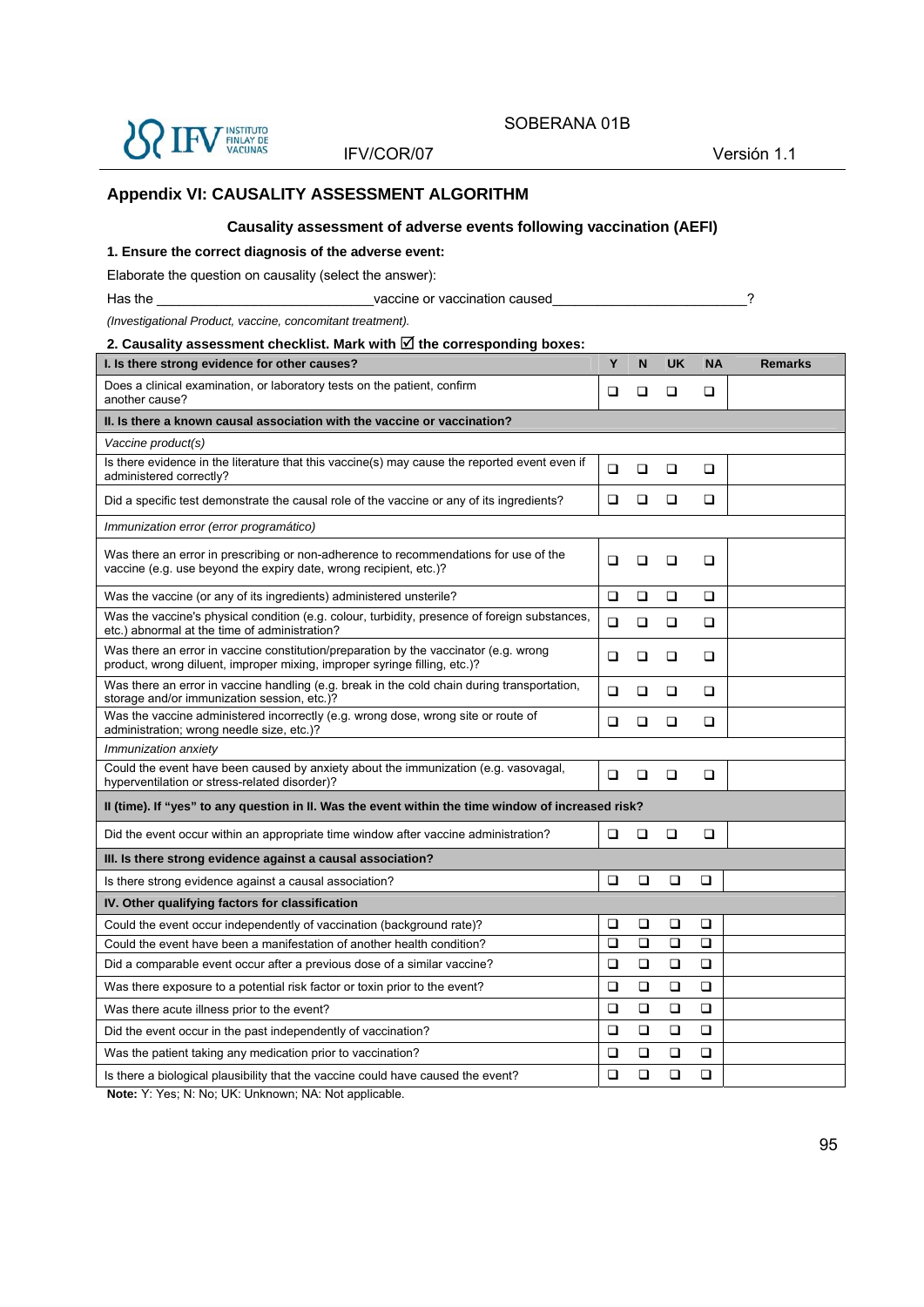



#### **3- Review the causality assessment algorithm and Mark with the corresponding boxes:**

#### **4. Classification. Mark with**  $⊠$  **the corresponding boxes:**

|                                      | A. Consistent with causal association<br>to immunization                              | B. Indeterminate                                                                                       | C. Inconsistent with<br>causal association to<br>immunization |  |  |  |
|--------------------------------------|---------------------------------------------------------------------------------------|--------------------------------------------------------------------------------------------------------|---------------------------------------------------------------|--|--|--|
| Adequate<br>information<br>available | A1. Vaccine product-related<br>reaction (As per published<br>□<br>literature)         | B1*. Temporal relationship is<br>consistent but there is insufficient                                  | C. Coincidental                                               |  |  |  |
|                                      | A2. Vaccine quality defect-<br>□<br>related reaction                                  | definitive evidence for vaccine<br>□<br>causing event (may be new<br>vaccine-linked event)             | Underlying or<br>emerging<br>condition(s), or<br>$\Box$       |  |  |  |
|                                      | A3 Immunization error-related<br>∩<br>reaction                                        | B2. Reviewing factors result in                                                                        | conditions caused by<br>exposure to<br>something other than   |  |  |  |
|                                      | A4. Immunization anxiety-<br>∩<br>related reaction                                    | conflicting trends of consistency<br>◻<br>and inconsistency with causal<br>association to immunization | vaccine                                                       |  |  |  |
| Adequate<br>information              | D. "Unclassifiable"                                                                   |                                                                                                        |                                                               |  |  |  |
| not available                        | You cannot have more information, so it cannot be classified in another category<br>□ |                                                                                                        |                                                               |  |  |  |

**\_\_\_\_\_\_\_\_\_\_\_\_\_\_\_\_\_\_\_\_\_\_\_\_\_\_\_\_\_\_\_\_\_\_\_\_\_\_\_\_\_\_\_\_\_\_\_\_\_\_\_\_\_\_\_\_\_\_\_\_\_\_\_\_\_\_\_\_\_\_\_\_\_\_\_\_\_\_\_\_\_\_\_\_\_\_\_\_\_\_\_\_\_\_**

 $\_$  ,  $\_$  ,  $\_$  ,  $\_$  ,  $\_$  ,  $\_$  ,  $\_$  ,  $\_$  ,  $\_$  ,  $\_$  ,  $\_$  ,  $\_$  ,  $\_$  ,  $\_$  ,  $\_$  ,  $\_$  ,  $\_$  ,  $\_$  ,  $\_$  ,  $\_$  ,  $\_$  ,  $\_$  ,  $\_$  ,  $\_$  ,  $\_$  ,  $\_$  ,  $\_$  ,  $\_$  ,  $\_$  ,  $\_$  ,  $\_$  ,  $\_$  ,  $\_$  ,  $\_$  ,  $\_$  ,  $\_$  ,  $\_$  ,

potential signal and may be considered for further investigation

**Summarize the classification logic in the order of priority:** With available evidence, we would conclude that the classification is:

 $\rm because$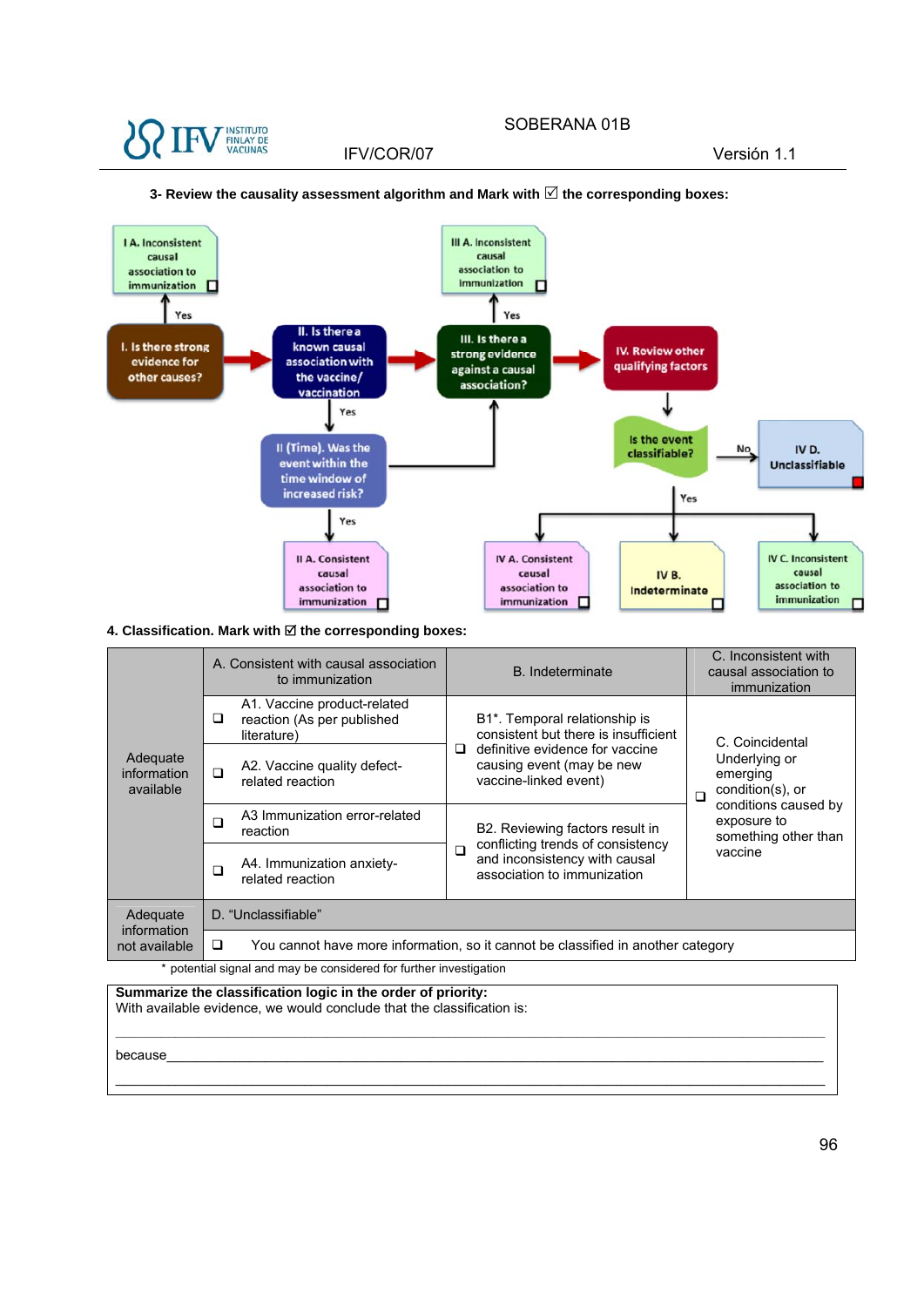IFV/COR/07 Versión 1.1

#### **APPENDIX VII: IMMUNOLOGICAL TECHNIQUES.**

#### **1) In-house quantitative IgG anti-RBD ELISA**

Multi-well plates of 96-well (Nunc Maxisorp) will be coated with 50 µL of d-RBD (10 µg/ mL) in sodium carbonate buffer pH 9.6, and incubated for 1 h at 37ºC, in a water bath. Plates will be washed five times with PBS pH 7.2 with 0.05% Tween 20 (washing solution). The plates will be blocked by adding 100 μL of PBS with 1 % BSA (blocking solution) to each well and incubated at 37°C for 1 h in a water bath. After another washing step, as previously described, the standard curve of six points will be prepared from the 1/100 dilution of the standard serum (200 U IgG / mL), as well as the samples in two-fold serial dilutions from 1/100. All of them in blocking solution, and will be applied 50 µL per well. The plates will be incubated for 1 hour at 37ºC in a humid chamber and will be washed again. Next, 50 µL of a dilution of anti-human IgG conjugated to peroxidase (1: 5000) in blocking solution will be applied and incubated for 1 hour at 37°C in a humid chamber. After a last washing step, 50 µL/well of the substrate solution for peroxidase enzyme will be applied. The plates will be incubated at room temperature in the dark for 20 min and the reaction will be stopped with 50 µL/well of 2N H2SO4 solution. The absorbance at 450 nm will be read in an ELISA reader.

The IgG concentration of each sample will be calculated by interpolating the signal in the standard curve, fitted with the four-parameter logistic-log model, and adjusting the results for the respective dilution factors of the sample. For each sample, the ratio of IgG levels postvaccination (Tx) and the prevaccination concentration (T0) will be calculated. Seroconversion will be considered when: postvaccination concentration / baseline concentration ≥4.

#### **2) Rationale for the ELISA method of inhibition of the RBD-ACE2 interaction.**

This method is a solid phase, quantitative, indirect-type immunoenzymatic assay, designated to detect the inhibition of the binding of a variant of the RBD protein (fused to the Fc region of mouse IgG, called RBD-Fcm) to a variant of the ACE2 protein adsorbed to the solid phase (extracellular domain aa 18- 740, fused to human Fc, designated A-740H). Subsequently, the Fc region of RBD-Fcm is recognized by an anti-murine IgG monoclonal antibody conjugated to the enzyme alkaline phosphatase, and the molecular interaction is detected by an enzymatic reaction using the pNPP substrate, which develops color, with a maximum of absorption at 405 nm.

A lower color intensity in samples containing RBD-Fcm mixed with sera from individuals vaccinated with formulations containing RBD, therefore with a lower absorbance of the sample at 405 nm, is indicative of an inhibition of the binding of RBD-Fcm to ACE2 immobilized on the plate. This is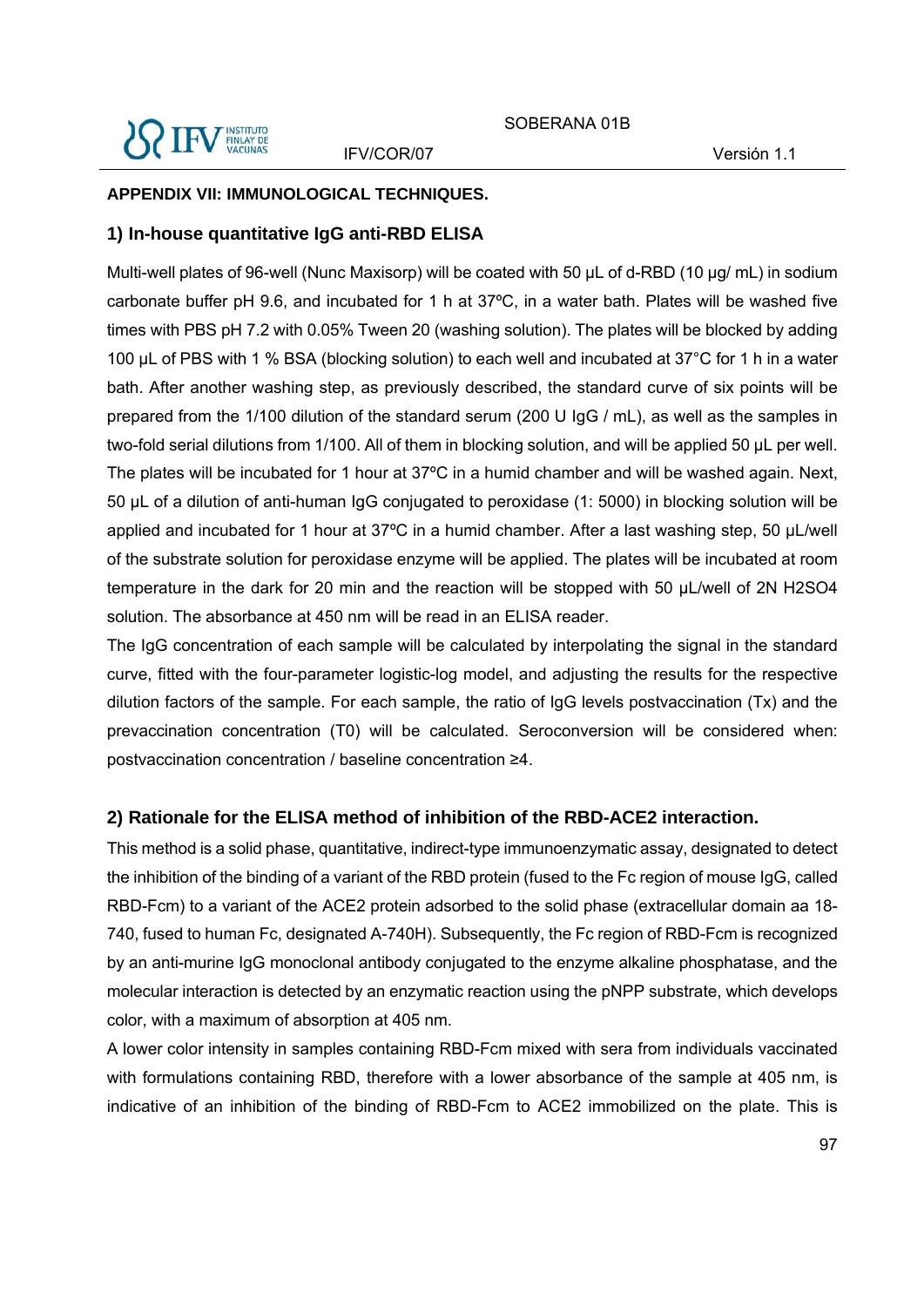

IFV/COR/07 Versión 1.1

probably due to the binding of antibodies contained in the serum to RBD-Fcm, and the consequent blocking of its binding to ACE2.

In this assay, wells incubated with the RBD-Fcm, in the absence of immune sera, are used as indicative of maximum (100%) recognition. As a negative inhibition control, the subject's pre- immune serum will be included.

| <b>Reagents</b>                                   | Quality    | <b>Cat. number</b><br>/source/company | Lot             |
|---------------------------------------------------|------------|---------------------------------------|-----------------|
| skim milk powder                                  | Commercial | Fluka/70166                           | <b>BCL6784V</b> |
| anti-Human IgG-Alkaline<br>Phosphatase conjugated | Commercial | Sigma/A3188                           | 059K6125V       |
| Tween 20                                          | Commercial | Merck/8170721000                      | K44512672340    |
| pNPP                                              | Commercial | N9389                                 | 059K-8209       |

| <b>Buffers</b>                                    | <b>Storage</b> | <b>Reagent preparation</b>                                                                                                               |
|---------------------------------------------------|----------------|------------------------------------------------------------------------------------------------------------------------------------------|
| Washing solution (PBS-T20<br>$(0.05\%)$           | RT             | 1 mL of T20 in 2 L of PBS. Solution is<br>homogenized.                                                                                   |
| Blocking solution (2% skim<br>milk-PBS-T20)       | At the moment  | 2 g skim milk in 100 mL PBS-T20. Solution<br>is homogenized.                                                                             |
| Assay solution (0.2% skim<br>milk-PBS-T20)        | At the moment  | 5 mL of blocking solution in 45 mL of PBS-<br>T20. Solution is homogenized.                                                              |
| Coating Buffer (carbonate-<br>bicarbonate buffer) | $4^{\circ}$ C  | 1.59 g sodium carbonate and 2.93g sodium<br>bicarbonate in 900 mL distilled water. Then,<br>pH adjustment to 9.6, and make up to 1 liter |

#### **Procedure**

## **Day 1**

1. Coat a 96-well immunoplate with 50 µL de A-740H (5 µg/mL), in coating buffer and then incubated overnight at 4°C.

2. Make a solution with RBD-Fcm (40 ng/mL) in assay solution and add 60 µL into vials previously labeled.

Considering that the batches of RBD are in mg/mL, it is recommended to make an intermediate dilution of 5 µg/mL, to take 40 µL for every 5mL of assay solution (40 ng/mL).

3. Prepare dilutions of each serum sample (pre-immune and immune) in assay solution. For samples applied in duplicate, follow the following table: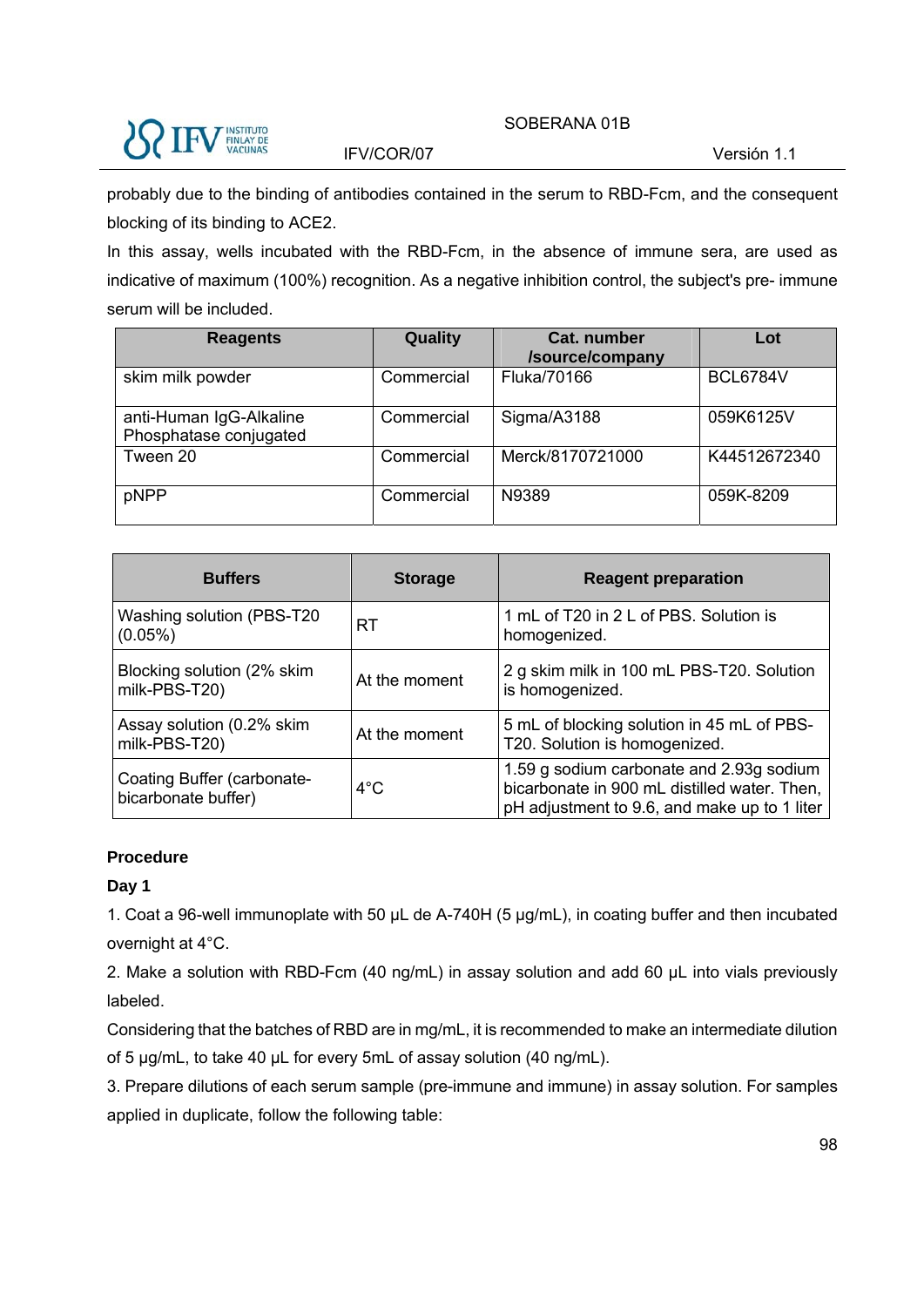SOBERANA 01B IFV/COR/07 Versión 1.1

| Prepared dilution | End dilution | Volume of        | Volume assay solution | End        |     |
|-------------------|--------------|------------------|-----------------------|------------|-----|
|                   |              | sample $(\mu L)$ | uL)                   | volume(µL) |     |
|                   | 1/50         | 1/100            | 2 (serum)             | 98         | 100 |
|                   |              |                  |                       |            |     |

4. Mix 60 µL of each diluted sample with 60 µL of RBD-Fcm solution; therefore, both sera and RBD remain at half the initial concentration/dilution. For additional maximum recognition control, mix equal volume of RBD-Fcm 40 ng/mL and assay solution, to obtain a final concentration of 20 ng/mL. 5. Pre-incubate each dilution mixed with RBD overnight at 4°C.

## **Day 2**

6 Wash plates with PBS-T20.

7. Block the plates by adding 200 μL of 2% skim milk-PBS-T20 to each well. Incubate at 37°C for 1 h in a water bath.

8. Wash the plates once with PBS-T.

9. Add 50  $\mu$ L in duplicate of each dilution. Incubate at 37 $\degree$ C for 2 h in a water bath.

10. Wash the plates 3 times with 200 µL PBS-T20.

11. Add 50 µL of anti-mouse IgG (gamma chain specific)-alkaline phosphatase conjugated (diluted 1/1000 in assay solution) Incubate at 37°C for 1 h in a water bath.

12. Wash the plates 3 times with 200 µL PBS-T20.

13. Add 50 µL of substrate solution: pNPP (1mg/mL) in diethanolamine substrate buffer to each well. Incubate for 30 min at RT in the dark.

14. Read the plate at 405 nm on a microplate reader to obtain an OD reading.

#### **Interpretation of results**

the % percentage of inhibition is calculated using the following formula:

% inhibition =  $(1-(A405 \text{ nm mixed samples}/A405 \text{ nm RBD20 ng/mL})) \times 100$ 

In the case of obtaining % inhibition >30% at a 1/100 serum dilution, the samples will be evaluated using higher dilution (1/400, 1/1000 y 1/4000

#### **Assay validation**

Assay Valid if:

- 1. % inhibition of a pre-immune reference serum (negative control) <10%
- 2. % inhibition of a positive reference serum (positive control) >30%
- 3. Value of A 405nm of RBD-Fcm is between 0.8-1.3.
- 4. Conjugated control is <0.2.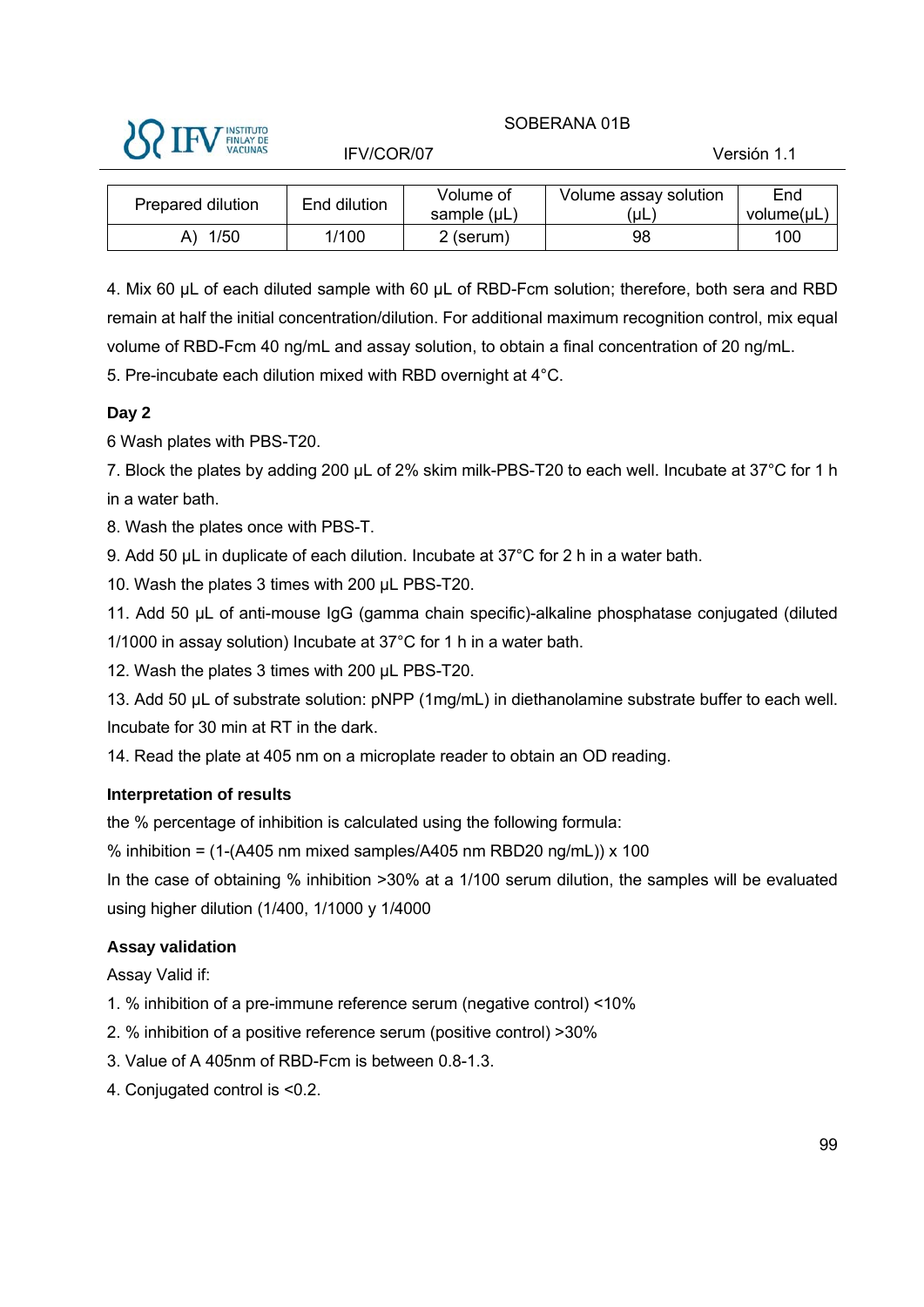

#### **Note: Preparation of sample**

Make dilutions of immune sera from 1/50 in assay solution.

#### **3) Neutralization assay**

1-Preparation of the supplemented MEM medium:

Add 2% fetal bovine serum (FBS), 25 mM/mL of L-glutamine, 2 µg/mL of bicarbonate, 80 µg/mL of gentamicin y 5 µg/mL of amphotericin B.

2-Make two-fold dilutions of all samples to evaluated from 1/10 dilution:

To a vial with 180 μL of medium add 20 μL of the test serum (1:10 dilution). Starting from the second well of a 96-well plate, dispense 50 μL of supplemented MEM medium. Add 100 µL of the 1/10 dilution to the first well of the plate and transfer 50 µL to the next well and so on until the 1:2560 dilution. Homogenize each dilution five times before transferring 50 µL to the next well. Discard the remaining 50 μL from the last dilution. Each dilution will be done in duplicate.

3-Preparation of viral suspension:

Make a dilution that in supplemented MEM medium contains 100 TICD50 (50% tissue culture infective doses) in 50 μL

4-Challenge the virus with serum dilutions:

Add 50 μL of the 100 TICD50 virus to all wells with the test sera. Homogenize the virus-serum mixture using a slight rotating movement for approximately 30 seconds. Incubate for 1 hours at 37ºC in a 5% CO<sub>2</sub> atmosphere.

5-Incubation of virus-serum mixture with Vero E6 cells:

At the end of the incubation time, discard the medium from the 96-well plate containing the Vero E6 cells, that are seeded for 24 hours at a concentration of 10,000 cells per well. Transfer 100 μL of the virus-serum mixture to the corresponding wells in the plate with the Vero E6 monolayer. Incubate for 1 hour at 37º C in a humid atmosphere with 5% CO2. After this time, add 50 μL of MEM medium without FBS, to each well and incubate at 37ºC in a humid atmosphere with 5% CO2 for 4 days. Observe the plate daily using an inverted microscope.

6-Assay controls:

Viral control: Prepare serial 10-fold dilutions of the viral suspension with 100 TICD50 containing: ten, one and zero 0 TICD50. Add two replicates of the 100 TICD50 and their dilutions to the plate.

Control culture or control wells: The virus-serum mixture will not be added to six wells of the plate, only 50 μL of medium will be added.

Control serum: Add two duplicates of a known positive serum control to each plate